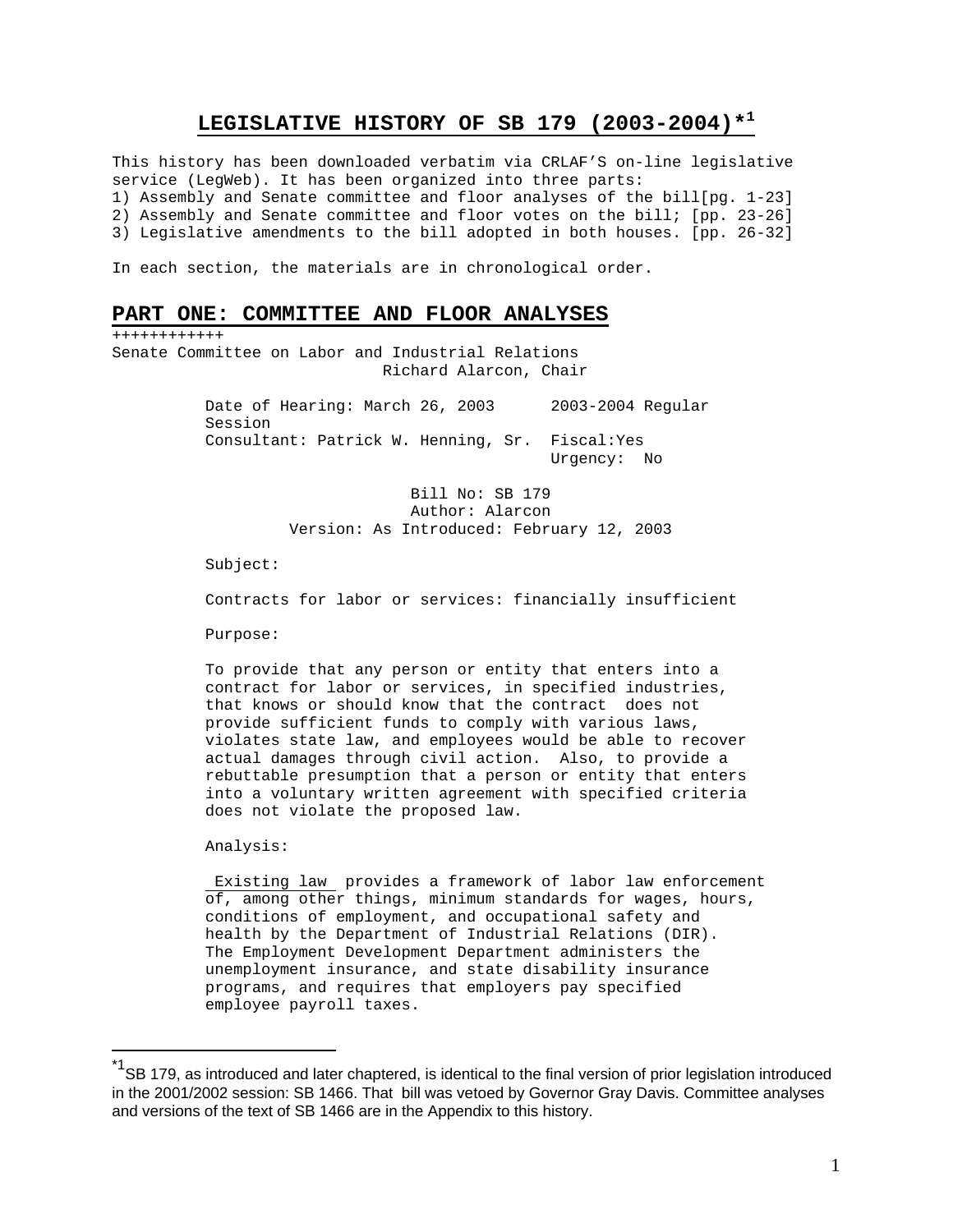This Bill has two major provisions. It:

 1) provides that any person or entity that enters into a contract for labor or services for construction, farm labor, garment manufacturing, janitorial services, or security guard services, that knows or should know that the contract does not provide sufficient funds to comply with various local, state, and federal labor laws, violates state law.

 If aggrieved employees plead and prove in a private court action that they were also injured by a violation of a labor law or regulation in connection with the performance of the contract or agreement, they would be able to recover the greater of all actual damages or \$250 per employee for each initial violation, and \$1,000 per employee for each subsequent violation, and recover costs and reasonable attorney's fees; the same right to fees would apply for injunctive relief.

 Homeowners and employment covered by a collective bargaining agreement would be exempt from these provisions. 2) establishes to a rebuttable presumption that a person or entity that enters into a voluntary written agreement with a contractor does not violate these provisions if the written agreement, and successive amendments thereto, is in a single document and contains all the following criteria: - information identifying the person or entity or contractor performing the services; - a description of the labor and services to be performed, including a commencement and completion date; -employer identification number for state tax purposes of the contractor; -proof of workers' compensation coverage, including insurance contact information; -for vehicles utilized for transportation in connection with a service, detailed information relating to insurance carrier and coverage; -the address of any real property to house workers; -the estimated number of workers to be employed, total wages to be paid, and the pay dates; and -amounts of commissions or other payments made to the contractor for services; and -the estimated number and identification of independent contractors to be utilized.

Hearing Date: March 26, 2003 SB 179

Consultant: Patrick W. Henning, Sr.

Page 2

Senate Committee on Labor and Industrial Relations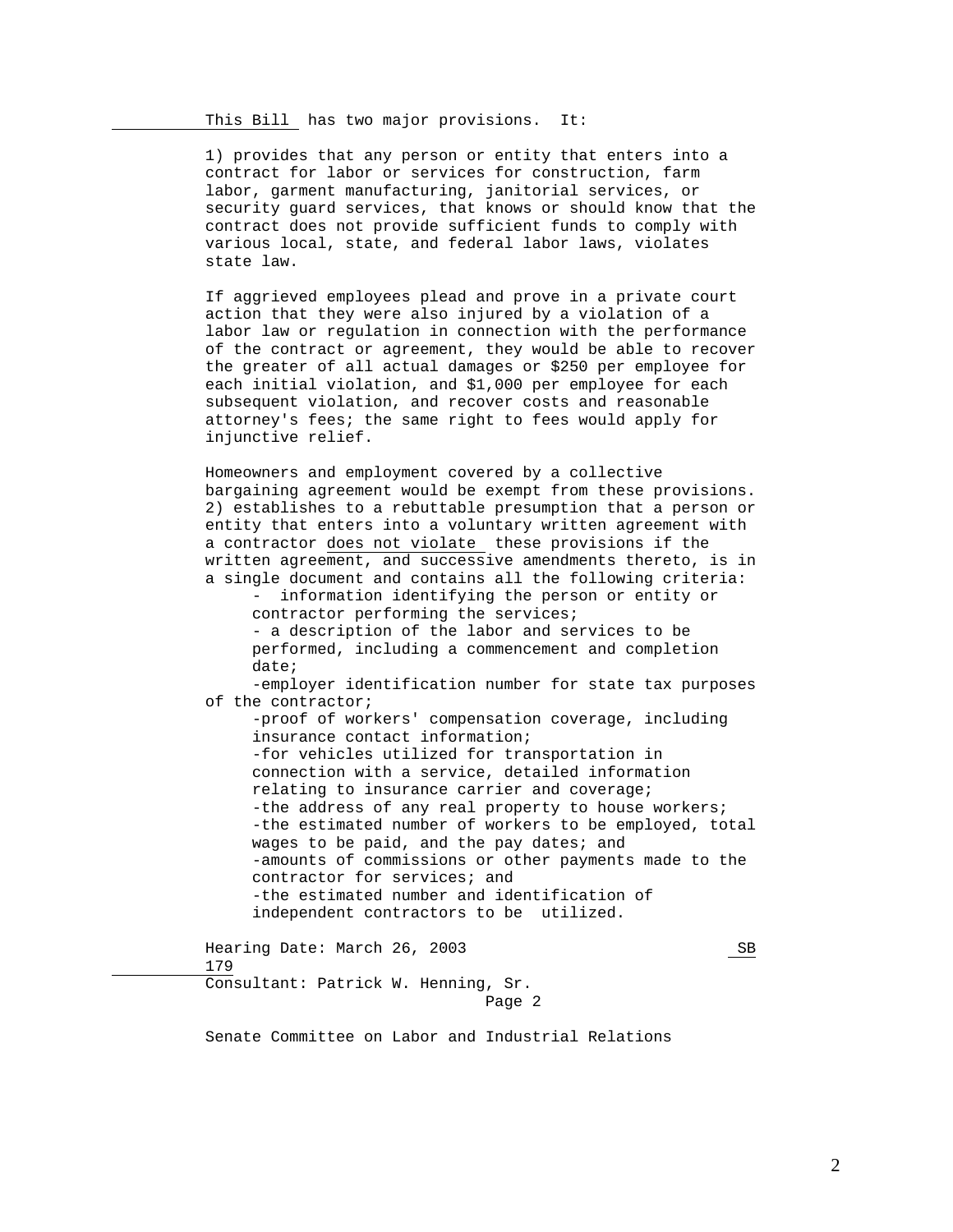If some of this information is not known at the time of contract, then the bill requires the "best estimate" available at the time.

 Written agreements would be required to be kept by the person or entity for at least 4 years after termination of the agreement.

#### Comments:

 1. Proponents argue that this measure attacks the hidden use of unfair economic leverage to influence labor contractors to enter into contracts that are financially inadequate to permit the contractor to comply with applicable laws. While employers usually claim they are unaware of abuses committed by their contractors, the reality is just the opposite. This measure does not require written contracts, rather it encourages them for sound business practices.

 Some janitorial and security guard industry representatives state that this measure is necessary to weed out illegal and unethical employers in their industries.

 Supporters cite federal and state evidence of Underground Economy enterprises that are unfair competition to law-abiding employers. These lawless operations pay little or no taxes, and fail to abide by minimum labor standards. Industry examples are highlighted:

 In the garment industry, the US Department of Labor estimates that 67% of Los Angeles garment shops violated minimum wage and overtime laws. Also, many contractors claim that they were not given sufficient funds by principal garment manufacturers to pay workers.

 In the janitorial industry, industry supporters of this Hearing Date: March 26, 2003 SB 179 Consultant: Patrick W. Henning, Sr.

Page 3

Senate Committee on Labor and Industrial Relations

 measure argue that a massive influx of unethical contractors have been given the upper hand in competing for cleaning contracts, and are ruining law-abiding businesses.

 In agriculture, various surveys show that most growers using farm labor contractors were paying fees so low that either the government was not receiving mandate taxes, or else the farm workers were being paid below the minimum wage.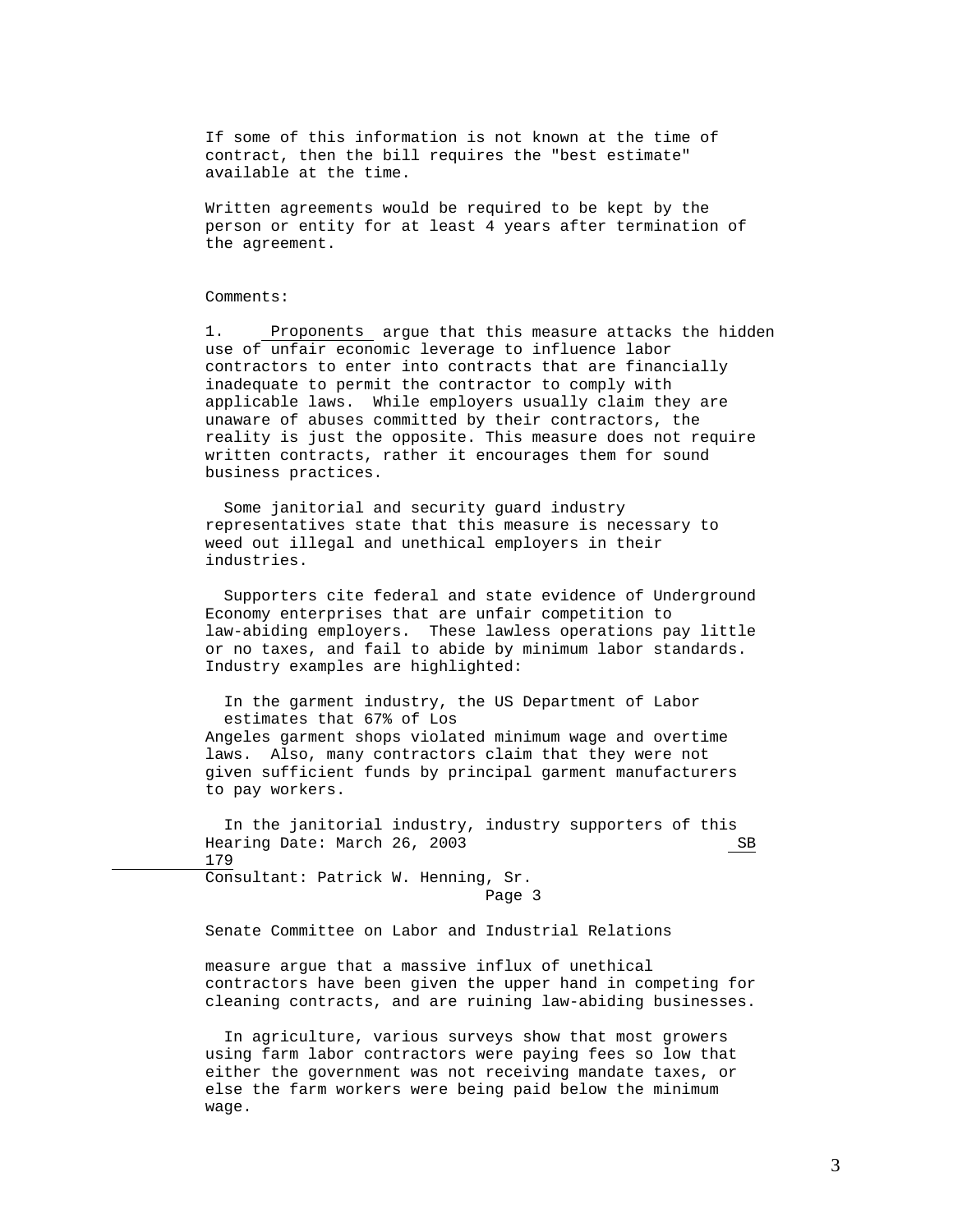Construction labor law violations typically involve use of bad checks, cash pay, and no workers' compensation insurance coverage.

 2. Opponents from the covered industries argue that this measure would require contracts to include several onerous and burdensome requirements that a normal contract for labor in any other industry would not require. Small companies who are suffering financially at the present time can ill afford additional costs of hiring an attorney to draft a contract every time they use a specialty contractor, just to obtain a rebuttable presumption that there has been no violations of law.

 Many opponents argue that this measure would halt businesses from offering an introductory discount to obtain the business of a first-time customer.

 Opponents state that supporters wrongly assume that harm necessarily flows from business contracts. This measure makes law-abiding employers law breakers for engaging in lawful business transactions from which no harm results. It would also have the unintended consequence of hurting a contractor's employees by denying them work opportunities in such situations.

 Most businesses seek the lowest responsible bidder for competitive contracts. They leave it up to the bidding contractor to determine how to deliver the services requested at the most affordable price, and must maintain a Hearing Date: March 26, 2003 SB 179

Consultant: Patrick W. Henning, Sr.

Page 4

Senate Committee on Labor and Industrial Relations

 belief that the contractor's bid is not based on illegal activities.

 3. "Knowing" Standard : The "know" or "should have known" terms are common legal standards by which an ordinary, reasonable person in like or similar circumstances would have known. This measure defines the terms as follows:

 The term "knows" includes the knowledge, arising from a familiarity with the normal facts and circumstances of the business activity engaged in, that the contract does not include funds sufficient to allow the contractor to comply with applicable laws.

 The phrase "should know" includes the knowledge of any additional facts or information, which would make a reasonably prudent person undertake to inquire whether, taken together, such facts suggest that the contract does not include funds sufficient to allow the contractor to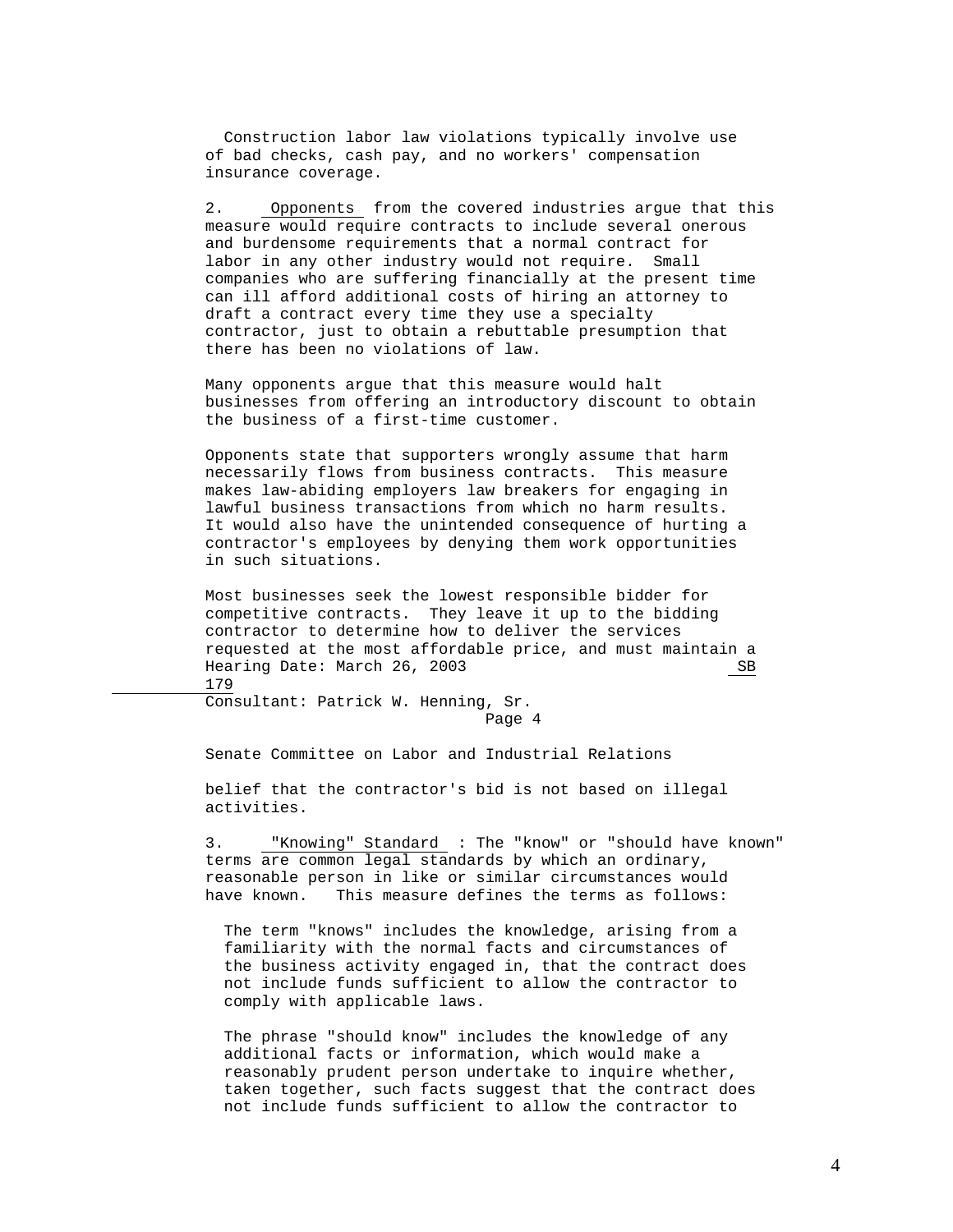comply with applicable laws.

4. Recent Hearing on the Underground Economy . On March 18, 2003, this committee conducted an extensive hearing on the harmful effects of the Underground Economy. Among other things, it was ascertained that the lawless enterprises deprive state treasuries over \$4 billion in lost tax revenues.

 5. Prior Legislation . As introduced, this measure is identical to SB 1466 (Alarcon) of 2002 which was vetoed by the Governor. The stated reason given in the veto message was that other labor legislation benefiting low wage workers, signed into law as recently as 2002, needed to be given time to work.

Support:

 California Labor Federation, AFL-CIO (Sponsor) Service Employees International Union (Sponsor) Hearing Date: March 26, 2003 SB 179 Consultant: Patrick W. Henning, Sr. Page 5

Senate Committee on Labor and Industrial Relations

 Garment Worker Center (Co-Sponsor) Maintenance Cooperation Trust Fund (Co-Sponsor) California Rural Legal Assistance Foundation (Co-Sponsor) American Federation of State, County, and Municipal Employees Asian Law Caucus California Association of Licensed Security Agencies, Guards & Associates California Conference Board of Amalgamated Transit Union California School Employees Association California Teamsters Public Affairs Council Coalition for Humane Immigrant Rights of Los Angeles Coalition of Immigrant Worker Organizations Engineers and Scientists of California Hotel Employees, Restaurant Employees International Union Mexican American Legal Defense and Educational Fund Region 8 States Council, United Food and Commercial Workers Union Service Employees International Union, Local 1877 State Building and Construction Trades Council of California Sweatshop Watch Teamsters Public Affairs Council United Farm Workers of America United Food and Commercial Workers Union Region 8 States Council

Opposition: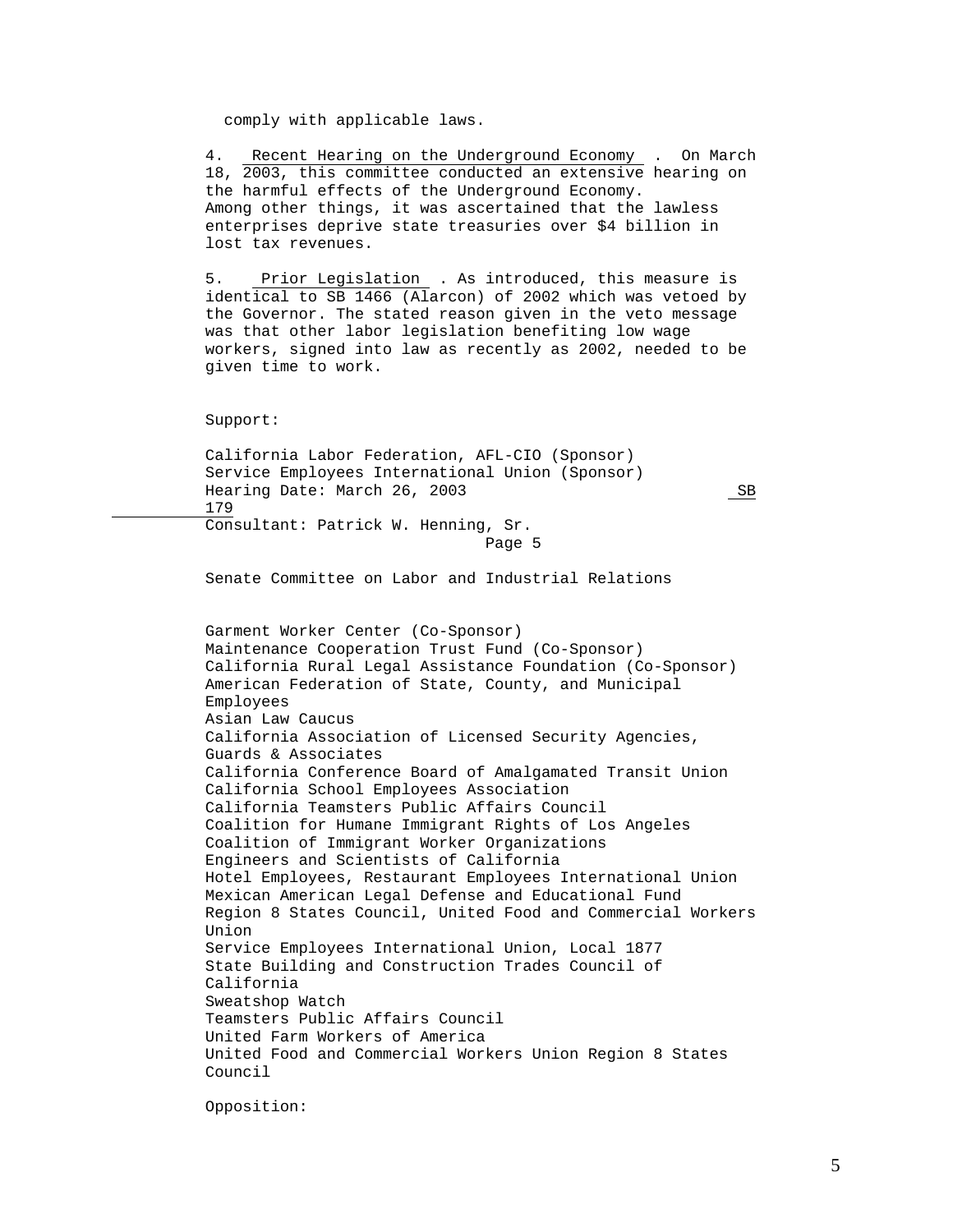California Building Industry Association California Chamber of Commerce California Farm Bureau Federation California Manufacturers and Technology Association (CMTA) California Restaurant Association

Hearing Date: March 26, 2003 SB 179 Consultant: Patrick W. Henning, Sr. Page 6

Senate Committee on Labor and Industrial Relations

+++++++++++

BILL ANALYSIS

 ------------------------------------------------------------ |SENATE RULES COMMITTEE | SENATE SB 179| | Office of Senate Floor Analyses |1020 N Street, Suite 524 | |  $|(916) 445-6614$  Fax: (916) |  $|327-4478$ ------------------------------------------------------------

## THIRD READING

 Bill No: SB 179 Author: Alarcon (D) Amended: As introduced Vote: 21

 SEN. LABOR & INDUSTRIAL RELATIONS COMMITTEE : 5-1, 3/26/03 AYES: Alarcon, Dunn, Figueroa, Kuehl, Romero NOES: McClintock

SENATE APPROPRIATIONS COMMITTEE : Senate Rule 28.8

SUBJECT : Contracts for labor or services

SOURCE : Author

 DIGEST : This bill provides that any person or entity that enters into a contract for labor or services, in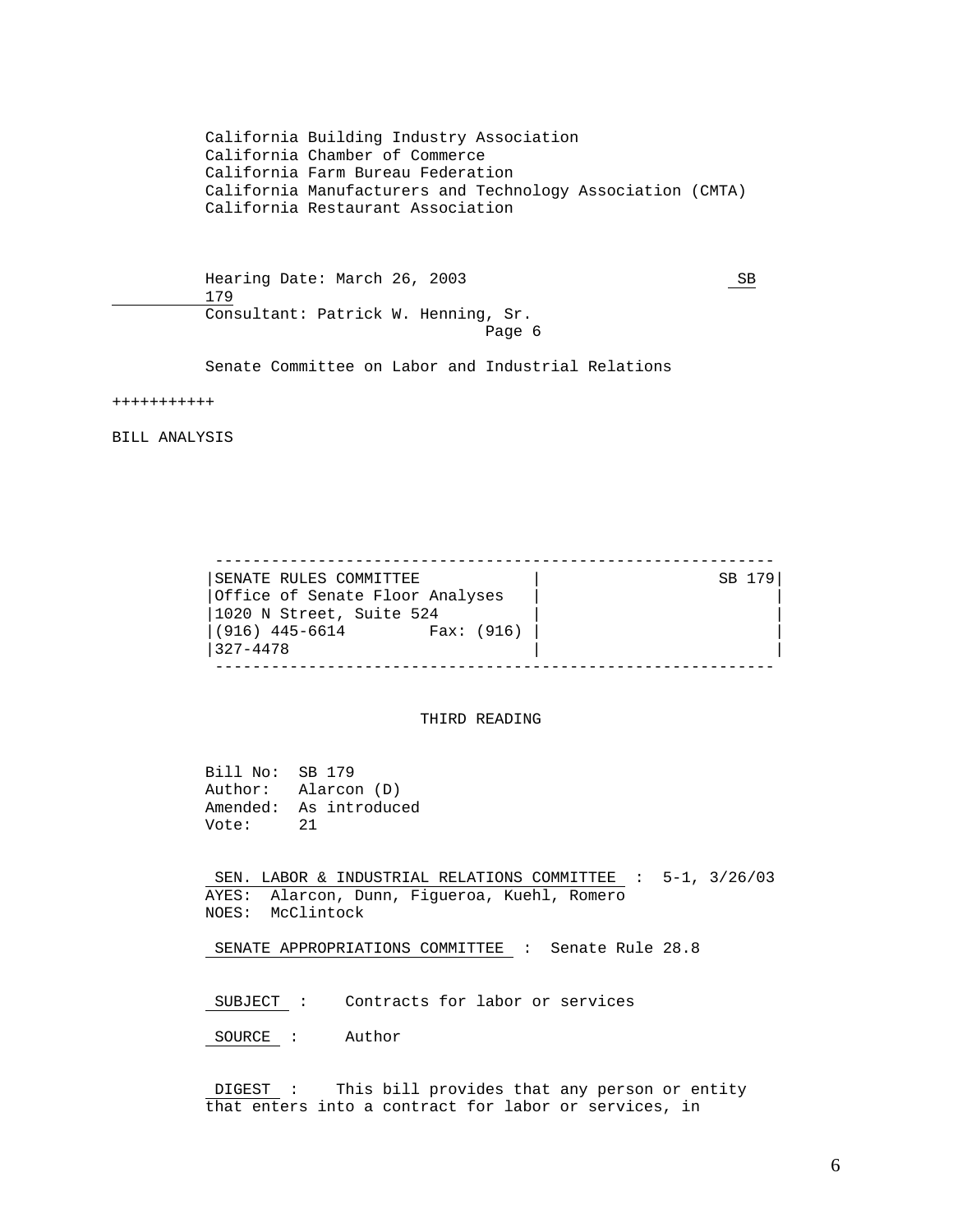specified industries, that knows or should know that the contract does not provide sufficient funds to comply with various laws, violates state law, and employees would be able to recover actual damages through civil action. The bill also provides a rebuttable presumption that a person or entity that enters into a voluntary written agreement with specified criteria does not violate the proposed law.

 ANALYSIS : Existing law provides a framework of labor law enforcement of, among other things, minimum standards for wages, hours, conditions of employment, and occupational safety and health by the State Department of Industrial Relations (DIR). The State Employment Development Department (EDD) administers the unemployment insurance, CONTINUED

SB 179 <u>Page of the control of the control of the control of the control of the control of the control of the control of the control of the control of the control of the control of the control of the control of the control of the</u>

2

 and state disability insurance programs, and requires that employers pay specified employee payroll taxes.

This bill has two major provisions. The bill:

 1.Provides that any person or entity that enters into a contract for labor or services for construction, farm labor, garment manufacturing, janitorial services, or security guard services, that knows or should know that the contract does not provide sufficient funds to comply with various local, state, and federal labor laws, violates state law.

 If aggrieved employees plead and prove in a private court action that they were also injured by a violation of a labor law or regulation in connection with the performance of the contract or agreement, they would be able to recover the greater of all actual damages or \$250 per employee for each initial violation, and \$1,000 per employee for each subsequent violation, and recover costs and reasonable attorney's fees; the same right to fees would apply for injunctive relief.

 Homeowners and employment covered by a collective bargaining agreement would be exempt from these provisions.

 2.Establishes to a rebuttable presumption that a person or entity that enters into a voluntary written agreement with a contractor does not violate these provisions if the written agreement, and successive amendments thereto, is in a single document and contains all the following criteria: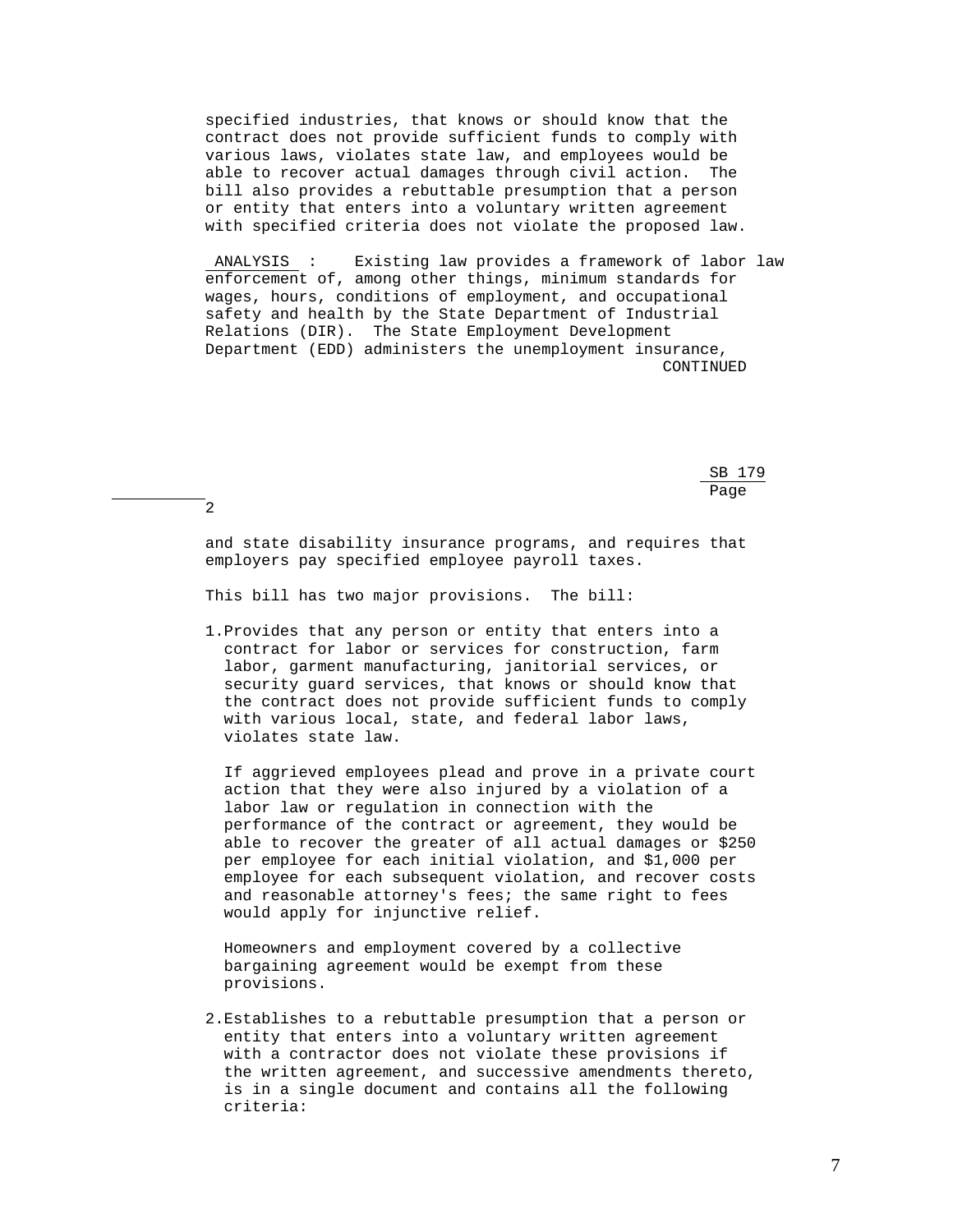- A. Information identifying the person or entity or contractor performing the services.
- B. A description of the labor and services to be performed, including a commencement and completion date.
- C. Employer identification number for state tax purposes of the contractor.

SB 179 nd a bhliain 1992 agus an t-Iomraidh ann an t-Iomraidh ann an t-Iomraidh ann an t-Iomraidh ann an t-Iomraidh a

- D. Proof of workers' compensation coverage, including insurance contact information.
- E. For vehicles utilized for transportation in connection with a service, detailed information relating to insurance carrier and coverage.
- F. The address of any real property to house workers.
- G. The estimated number of workers to be employed, total wages to be paid, and the pay dates.
- H. Amounts of commissions or other payments made to the contractor for services.
- I. The estimated number and identification of independent contractors to be utilized.

 If some of this information is not known at the time of contract, then the bill requires the "best estimate" available at the time.

 Written agreements will be required to be kept by the person or entity for at least four years after termination of the agreement.

Comments

3

 "Knowing" Standard : The "know" or "should have known" terms are common legal standards by which an ordinary, reasonable person in like or similar circumstances would have known. This bill defines the terms as follows:

 1.The term "knows" includes the knowledge, arising from a familiarity with the normal facts and circumstances of the business activity engaged in, that the contract does not include funds sufficient to allow the contractor to comply with applicable laws.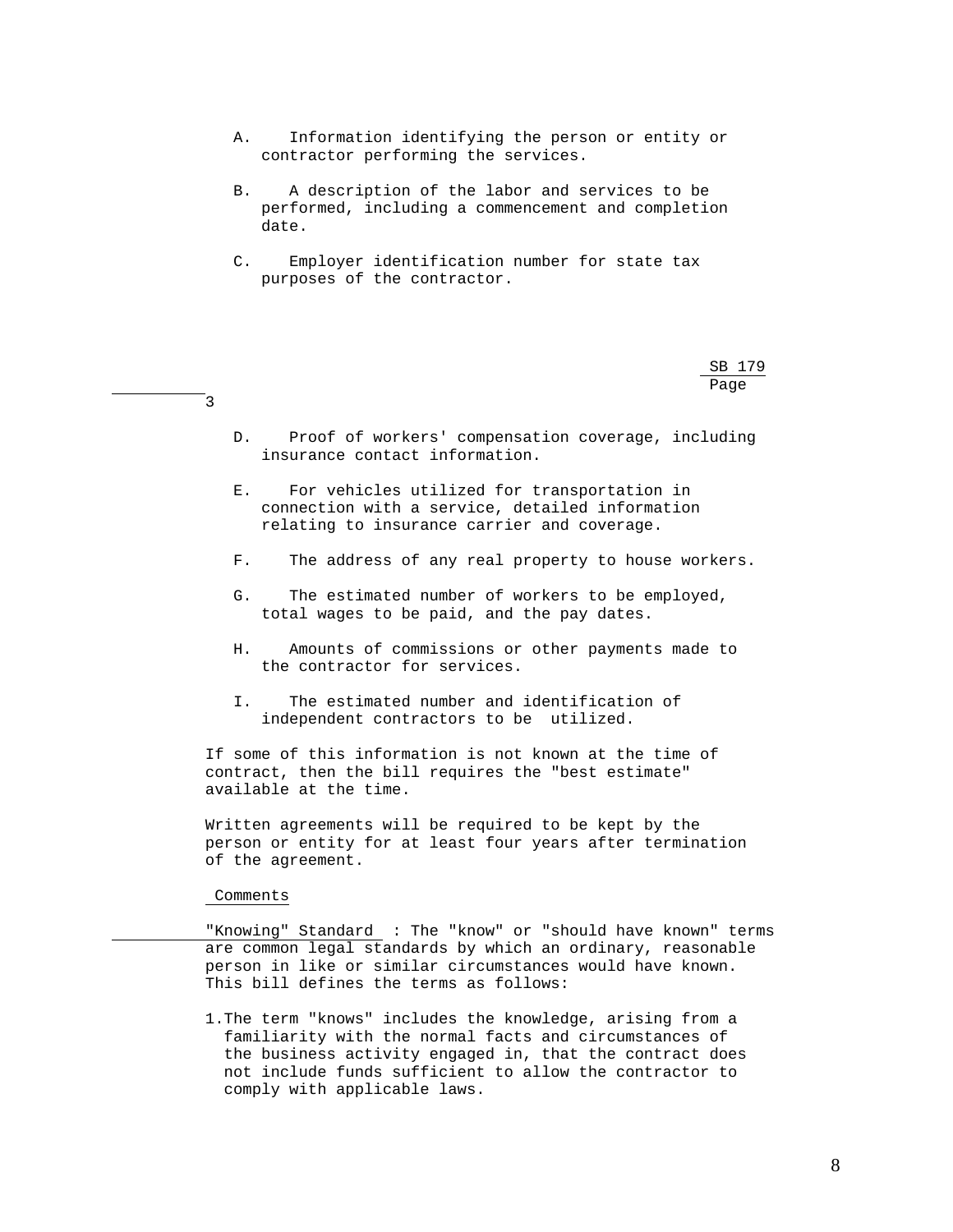2.The phrase "should know" includes the knowledge of any additional facts or information, which would make a reasonably prudent person undertake to inquire whether, taken together, such facts suggest that the contract does not include funds sufficient to allow the contractor to

SB 179 <u>Page of the control of the control of the control of the control of the control of the control of the control of the control of the control of the control of the control of the control of the control of the control of the</u>

comply with applicable laws.

4

 Recent Hearing on the Underground Economy . On March 18, 2003, the Senate Labor and Industrial Relations Committee conducted an extensive hearing on the harmful effects of the Underground Economy. Among other things, it was ascertained that the lawless enterprises deprive state treasuries over \$4 billion in lost tax revenues.

 Prior Legislation . As introduced, this measure is identical to SB 1466 (Alarcon) of 2002 which was vetoed by the Governor. The stated reason given in the veto message was that other labor legislation benefiting low wage workers, signed into law as recently as 2002, needed to be given time to work.

 FISCAL EFFECT : Appropriation: No Fiscal Com.: Yes Local: No

SUPPORT : (Verified 4/29/03)

 California Labor Federation, AFL-CIO (source) Service Employees International Union (source) Garment Worker Center (source) Maintenance Cooperation Trust Fund (source) California Rural legal Assistance Foundation (source) American Federation of State, County, and Municipal Employees Asian Law Caucus California Association of Licensed Security Agencies, Guards & Associates California Conference Board of Amalgamated Transit Union California School Employees Association California Teamsters Public Affairs Council Coalition for Humane Immigrant Rights of Los Angeles Coalition of Immigrant Worker Organizations Engineers and Scientists of California Hotel Employees, Restaurant Employees International Union Mexican American Legal Defense and Educational Fund Region 8 States Council, United Food and Commercial Workers Union Service Employees International Union, Local 1877 State Building and Construction Trades Council of California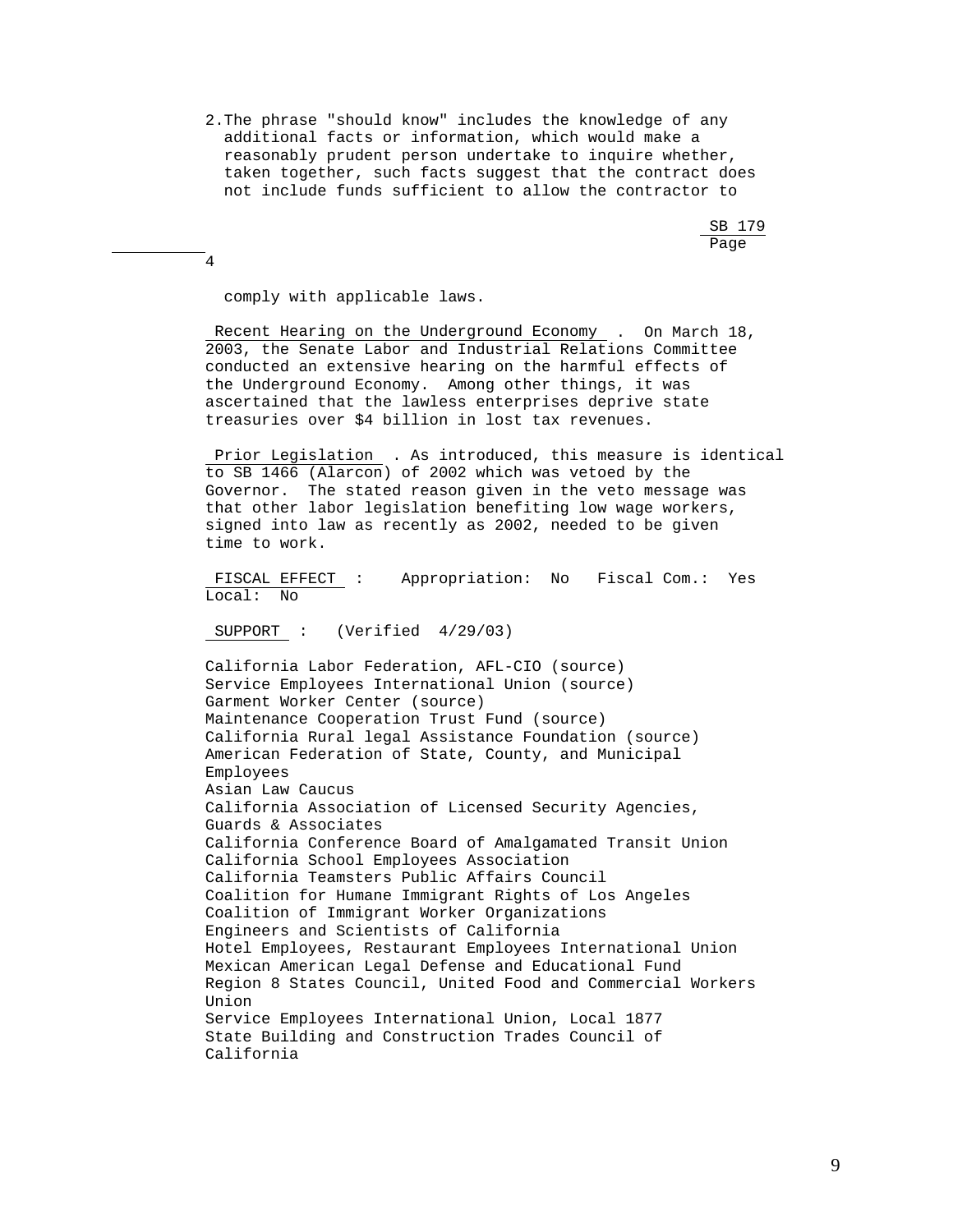Sweatshop Watch Teamsters Public Affairs Council United Farm Workers of America United Food and Commercial Workers Union Region 8 States Council

OPPOSITION : (Verified 4/29/03)

5

 California Building Industry Association California Chamber of Commerce California Farm Bureau Federation California Manufacturers and Technology Association California Restaurant Association Motion Picture Association of America, California Group

 ARGUMENTS IN SUPPORT : Proponents argue that this bill attacks the hidden use of unfair economic leverage to influence labor contractors to enter into contracts that are financially inadequate to permit the contractor to comply with applicable laws. While employers usually claim they are unaware of abuses committed by their contractors, the reality is just the opposite. This bill does not require written contracts, rather it encourages them for sound business practices.

 Some janitorial and security guard industry representatives state that this measure is necessary to weed out illegal and unethical employers in their industries.

 Supporters cite federal and state evidence of Underground Economy enterprises that are unfair competition to law-abiding employers. These lawless operations pay little or no taxes, and fail to abide by minimum labor standards. Industry examples are highlighted:

 In the garment industry, the US Department of Labor estimates that 67% of LosAngeles garment shops violated minimum wage and overtime laws. Also, many contractors claim that they were not given sufficient funds by principal garment manufacturers to pay workers.

 In the janitorial industry, industry supporters of this measure argue that a massive influx of unethical contractors have been given the upper hand in competing

SB 179 <u>Page of the control of the control of the control of the control of the control of the control of the control of the control of the control of the control of the control of the control of the control of the control of the</u>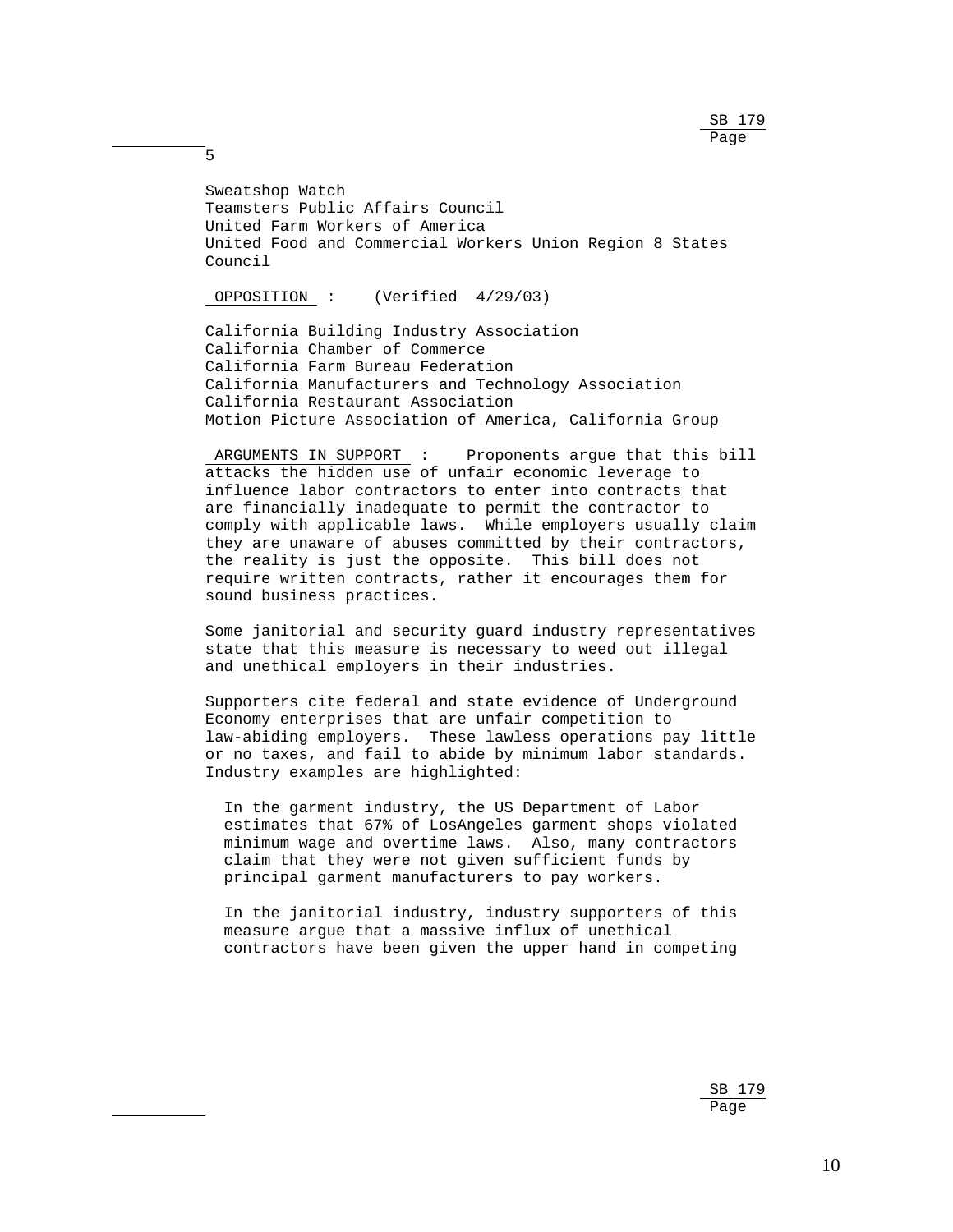for cleaning contracts, and are ruining law-abiding businesses.

 In agriculture, various surveys show that most growers using farm labor contractors were paying fees so low that either the government was not receiving mandate taxes, or else the farm workers were being paid below the minimum wage.

 Construction labor law violations typically involve use of bad checks, cash pay, and no workers' compensation insurance coverage.

 ARGUMENTS IN OPPOSITION : Opponents from the covered industries argue that this measure would require contracts to include several onerous and burdensome requirements that a normal contract for labor in any other industry would not require. Small companies who are suffering financially at the present time can ill afford additional costs of hiring an attorney to draft a contract every time they use a specialty contractor, just to obtain a rebuttable presumption that there has been no violations of law.

 Many opponents argue that this measure would halt businesses from offering an introductory discount to obtain the business of a first-time customer.

 Opponents state that supporters wrongly assume that harm necessarily flows from business contracts. This measure makes law-abiding employers law breakers for engaging in lawful business transactions from which no harm results. It would also have the unintended consequence of hurting a contractor's employees by denying them work opportunities in such situations.

 Most businesses seek the lowest responsible bidder for competitive contracts. They leave it up to the bidding contractor to determine how to deliver the services requested at the most affordable price, and must maintain a belief that the contractor's bid is not based on illegal activities.

NC:cm 4/30/03 Senate Floor Analyses

SB 179 nd a bhliain 1992 agus an t-Iomraidh ann an t-Iomraidh ann an t-Iomraidh ann an t-Iomraidh ann an t-Iomraidh a

SUPPORT/OPPOSITION: SEE ABOVE

\*\*\*\* END \*\*\*\*

++++++++++

7

6

11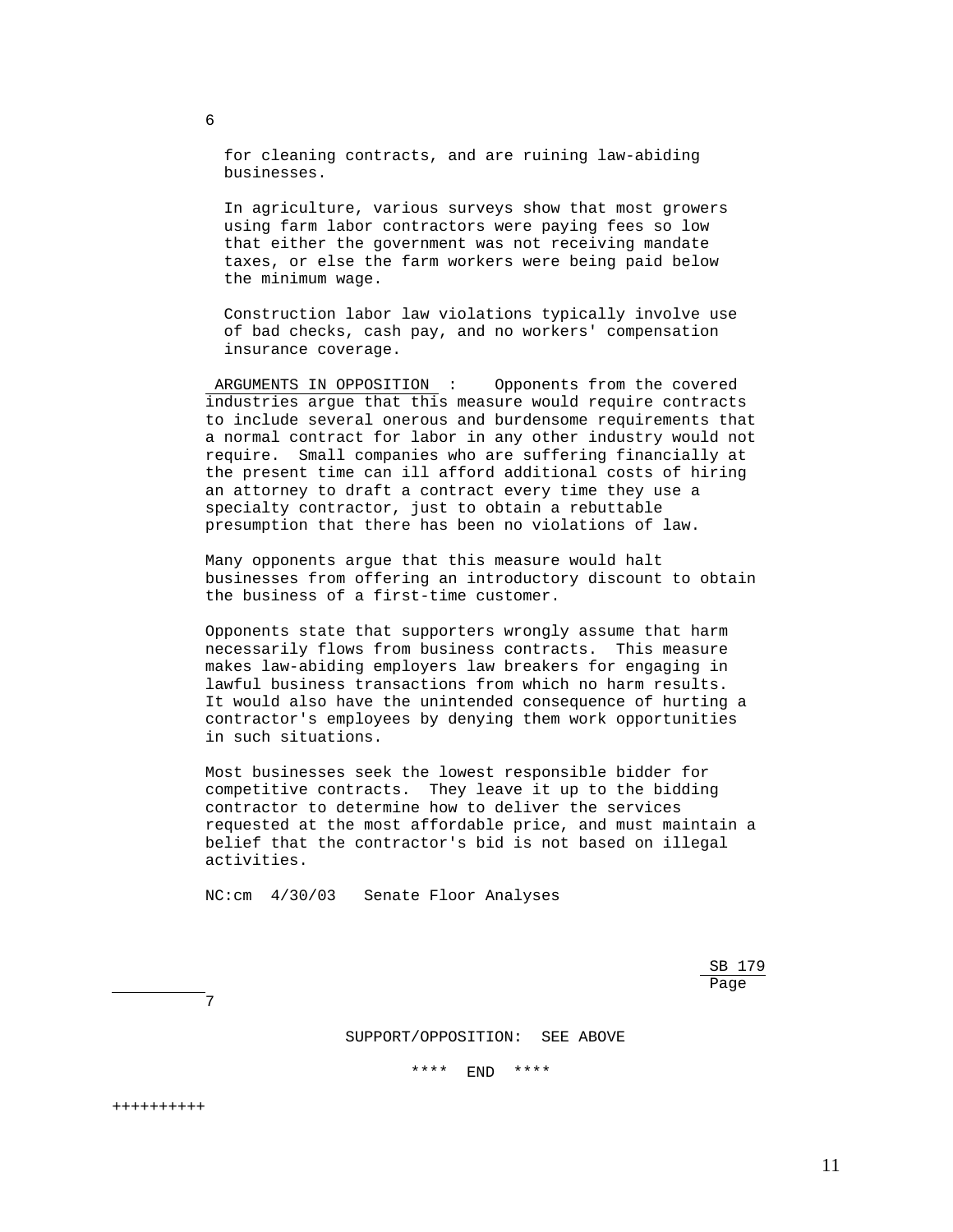SB 179 Page 1 and 2 and 2 and 2 and 2 and 2 and 2 and 2 and 2 and 2 and 2 and 2 and 2 and 2 and 2 and 2 and 2 and 2 and 2 and 2 and 2 and 2 and 2 and 2 and 2 and 2 and 2 and 2 and 2 and 2 and 2 and 2 and 2 and 2 and 2 and 2 and 2

Date of Hearing: July 9, 2003

 ASSEMBLY COMMITTEE ON LABOR AND EMPLOYMENT Paul Koretz, Chair SB 179 (Alarcon) - As Introduced: February 12, 2003

SENATE VOTE : 21-14

SUBJECT : Contracts for labor or services.

 SUMMARY : Provides that any person or entity that enters into specified contracts for labor or services, that knows or should know that the contract does not provide sufficient funds to comply with various laws, violates state law, and provides for a rebuttable presumption, as provided. Specifically, this bill :

- 1)Provides that any person or entity that enters into a contract for labor or services for construction, farm labor, garment manufacturing, janitorial services, or security guard services, that knows or should know that the contract does not provide sufficient funds to comply with various local, state, and federal labor laws, violates state law.
- 2)Establishes a rebuttable presumption that a person or entity entering into such a contract for labor or services does not violate the bill's provisions if the labor contract or any material change to the labor contract is in writing, contained in a single document and meets the following requirements;
- a) Information identifying the person or entity or contractor performing the services;
	- b) A description of the labor and services to be performed, including a commencement and completion date;
	- c) Employer identification number for state tax purposes of the contractor;
	- d) Proof of workers' compensation coverage, including insurance contact information;
	- e) For vehicles utilized for transportation in connection with a service, detailed information relating to insurance carrier and coverage;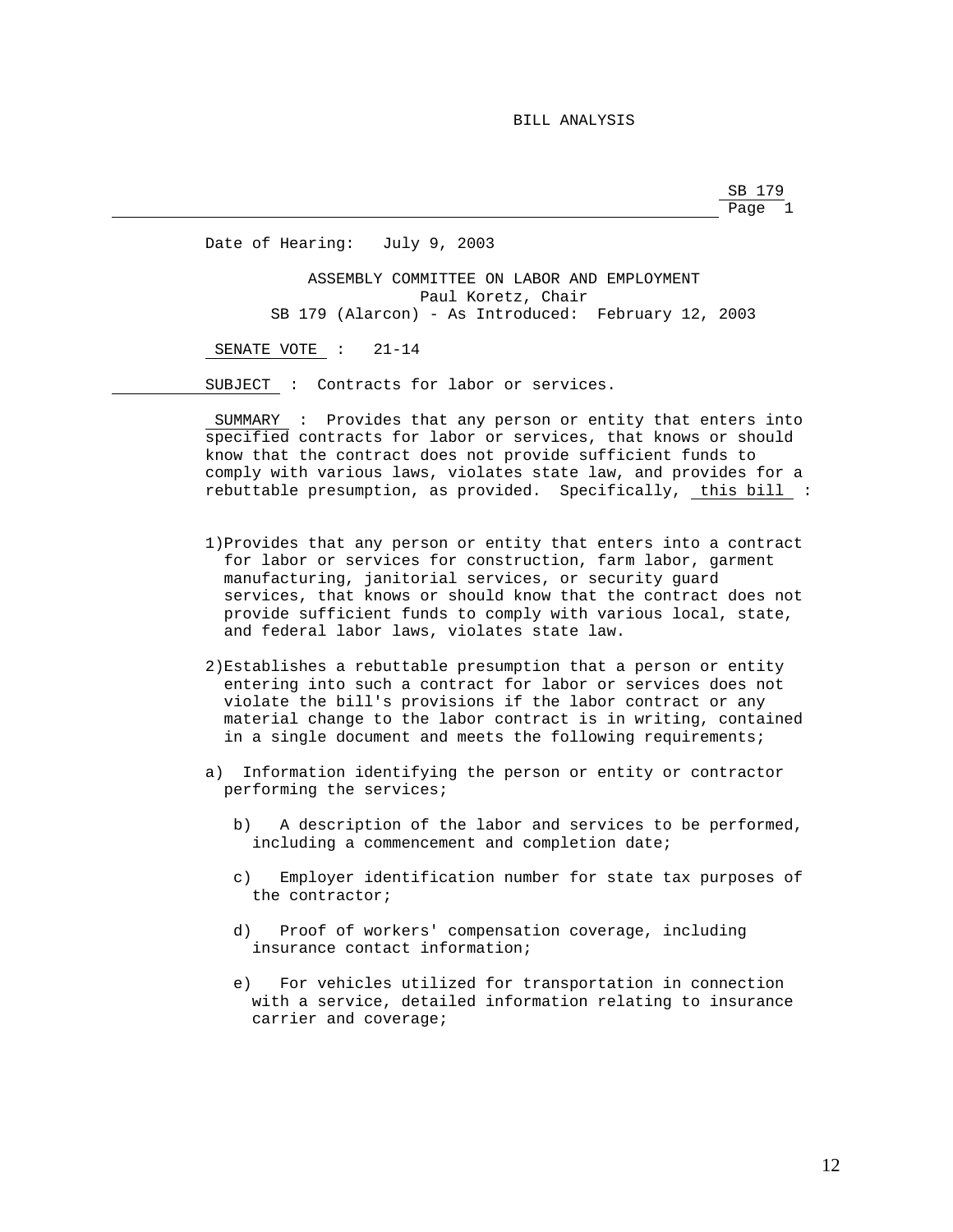- f) The address of any real property to be used to house workers in connection with a contract or agreement;
- g) The estimated number of workers to be employed, total wages to be paid, and the pay dates;
- h) Amounts of commissions or other payments made to the contractor for services; and,
- i) The estimated number and identification of independent contractors to be utilized.
- j) The signatures of all parties, and the date the contract was signed.
- 1)Provides that if some of the above required information is not known at the time of contract, then the "best estimate" available at the time is required to qualify for the rebuttable presumption.
- 2)Requires written agreements to be kept by the person or entity for at least four years after termination of the agreement.
- 3)Exempts a person or entity who executes a specified collective bargaining agreement, or a person who enters into a contract or agreement for labor or services to be performed on his or her home residence or residences, under specified conditions.
- 4)Allows aggrieved employees to recover the greater of all actual damages or \$250 per employee for each initial violation, and \$1,000 per employee for each subsequent violation, and recover costs and reasonable attorney's fees, if the aggrieved employees plead and prove in a private court action that they were also injured by a violation of a labor law or regulation in connection with the performance of the contract or agreement.

5)Defines the terms "knows" and "should know."

 EXISTING LAW provides a framework of labor law enforcement of, among other things, minimum standards for wages, hours, conditions of employment, and occupational safety and health by the State Department of Industrial Relations (DIR). The State Employment Development Department (EDD) administers the unemployment insurance, and state disability insurance programs,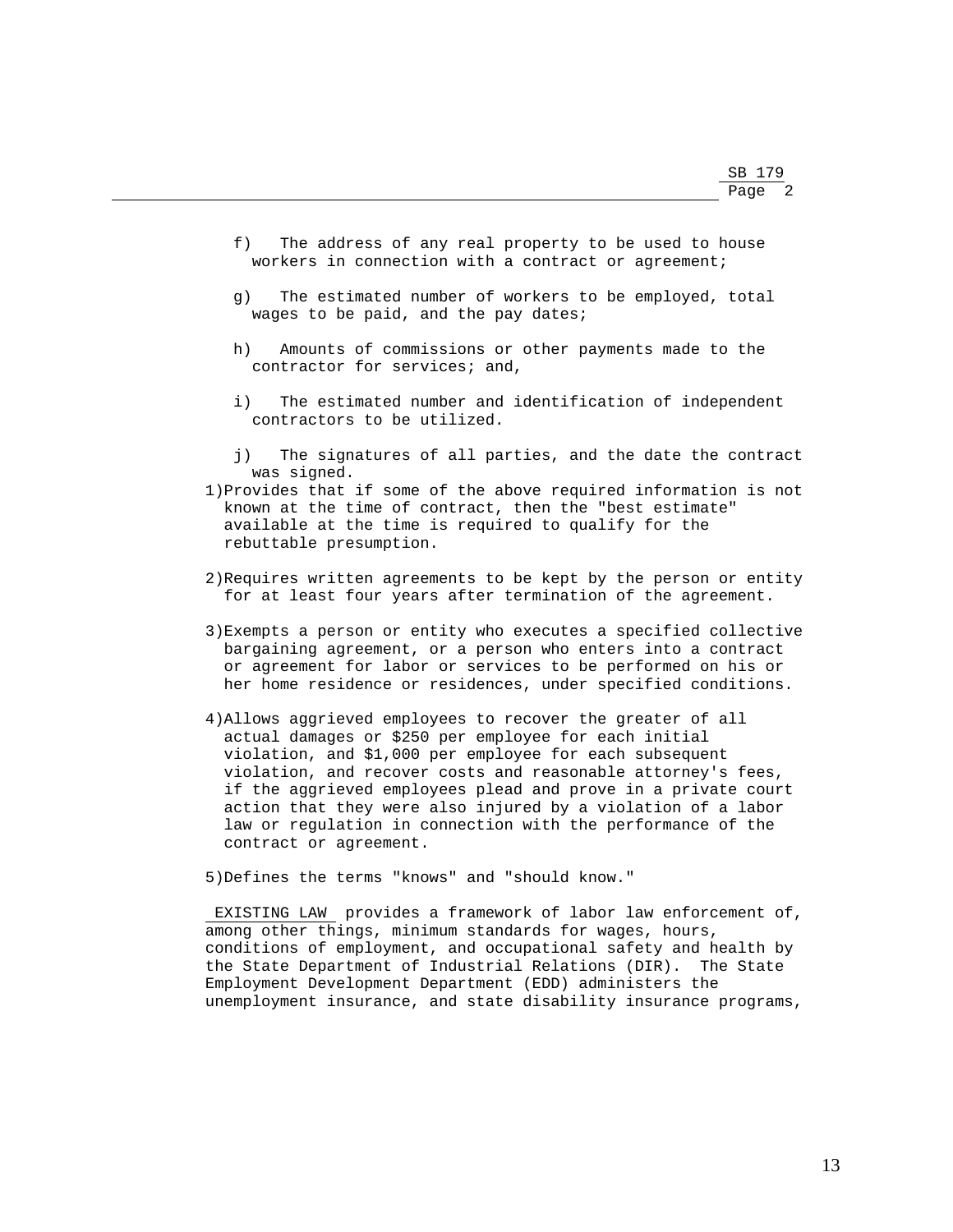and requires that employers pay specified employee payroll taxes.

 FISCAL EFFECT : This measure was approved by the Senate Appropriations Committee pursuant to Senate Rule 28.8.

COMMENTS :

### "Knowing" Standard

 The "know" or "should have known" terms are common legal standards by which an ordinary, reasonable person in like or similar circumstances would have known. There are many statues, contained in various sections of California law, which contain a similar or identical standard as this bill.

 This bill defines the terms as follows: 1) The term "knows" includes the knowledge, arising from a familiarity with the normal facts and circumstances of the business activity engaged in, that the contract does not include funds sufficient to allow the contractor to comply with applicable laws; 2) The phrase "should know" includes the knowledge of any additional facts or information, which would make a reasonably prudent person undertake to inquire whether, taken together, such facts suggest that the contract does not include funds sufficient to allow the contractor to comply with applicable laws.

#### Recent Hearing on the Underground Economy

 On March 18, 2003, the Senate Labor and Industrial Relations Committee conducted an extensive hearing on the harmful effects of the Underground Economy. Among other things, it was ascertained that lawless enterprises deprive state treasuries over \$4 billion in lost tax revenues.

## Arguments in Support

 Generally, the author and supporters argue that this bill is necessary to protect workers and law-abiding employers from employers and contractors that knowingly enter into contracts and agreements that are financially inadequate to permit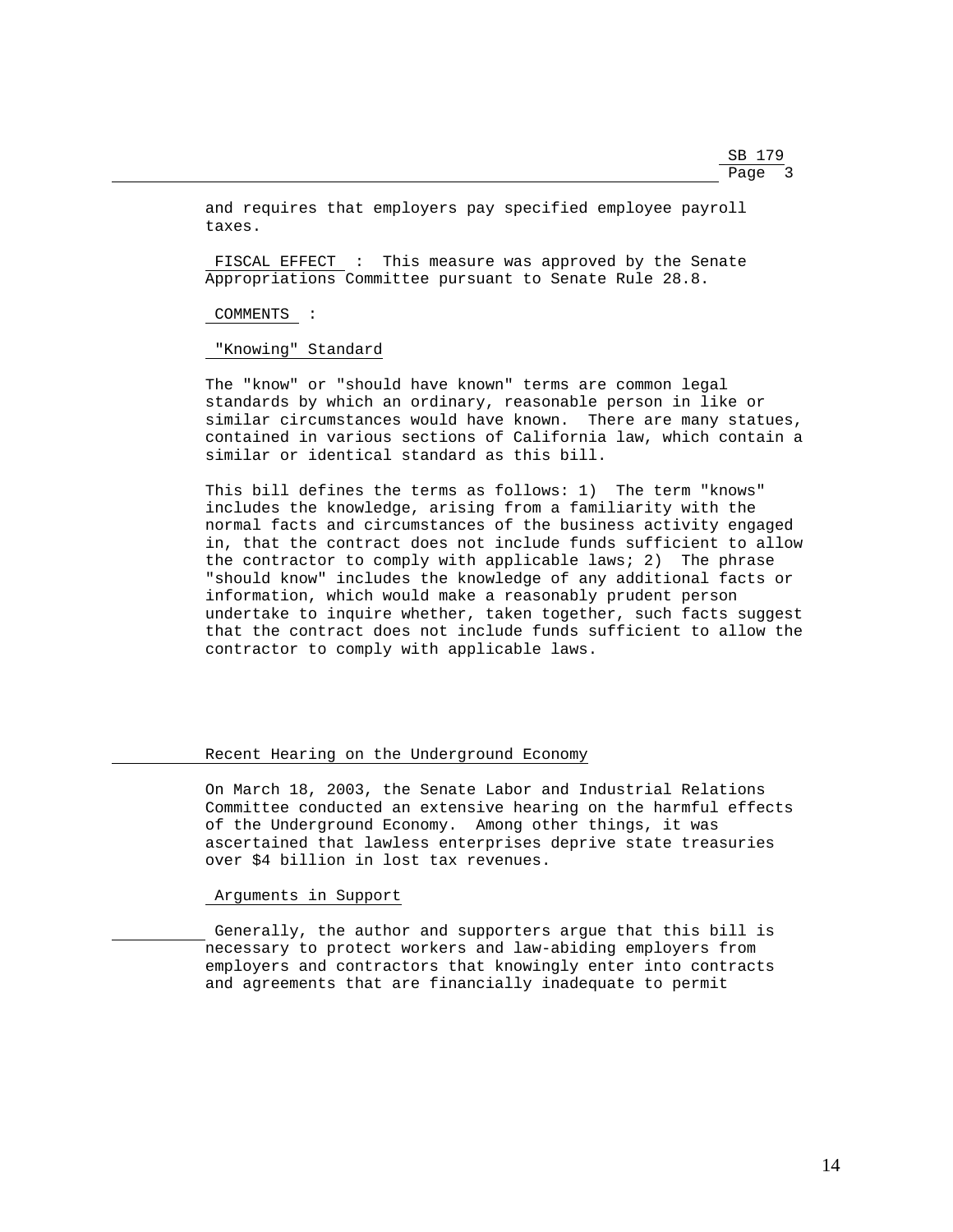compliance with applicable laws. The purpose of this bill is to establish state policy regarding financially insufficient contracts in industries most associated with the underground economy. Supporters emphasize that this bill does not require written contracts, rather it encourages them for sound business practices.

 Supporters cite evidence of underground economy enterprises that are unfair competition to legitimate employers. These enterprises pay little in taxes and fail to abide by minimum labor standards. In the janitorial industry, supporters of this bill argue that unethical contractors have been given the upper hand in competing for cleaning contracts, and are ruining law-abiding businesses. Supporters cite an example of one janitorial business being undercut 39 percent in contract bidding by a competitor paying a monthly salary that is less than minimum wage.

 In the garment industry, the US Department of Labor (DOL) estimates that in the Los Angeles area only one in three garment manufacturers were in compliance with minimum wage and overtime laws. The DOL also reported that garment industry employers in Southern California owed as much as 80 million dollars in unpaid wages to garment workers. The Garment Worker Center, writing in support of this bill, argues that these numbers are particularly compelling considering the survey was conducted among registered garment manufacturers.

 In agriculture, various surveys show that most growers using farm labor contractors were paying fees so low that either the government was not receiving mandated taxes, or else the farm workers were being paid below the minimum wage. Labor law violations in the construction industry typically involve use of bad checks, cash pay, and no workers' compensation insurance coverage.

## Argument in Opposition

 Opponents from the covered industries argue that this measure would require contracts to include several onerous and burdensome requirements that a normal contract for labor in any other industry would not require. Small companies who are suffering financially can ill afford additional costs of hiring an attorney to draft a contract every time they use a specialty contractor. The California Restaurant Association argues that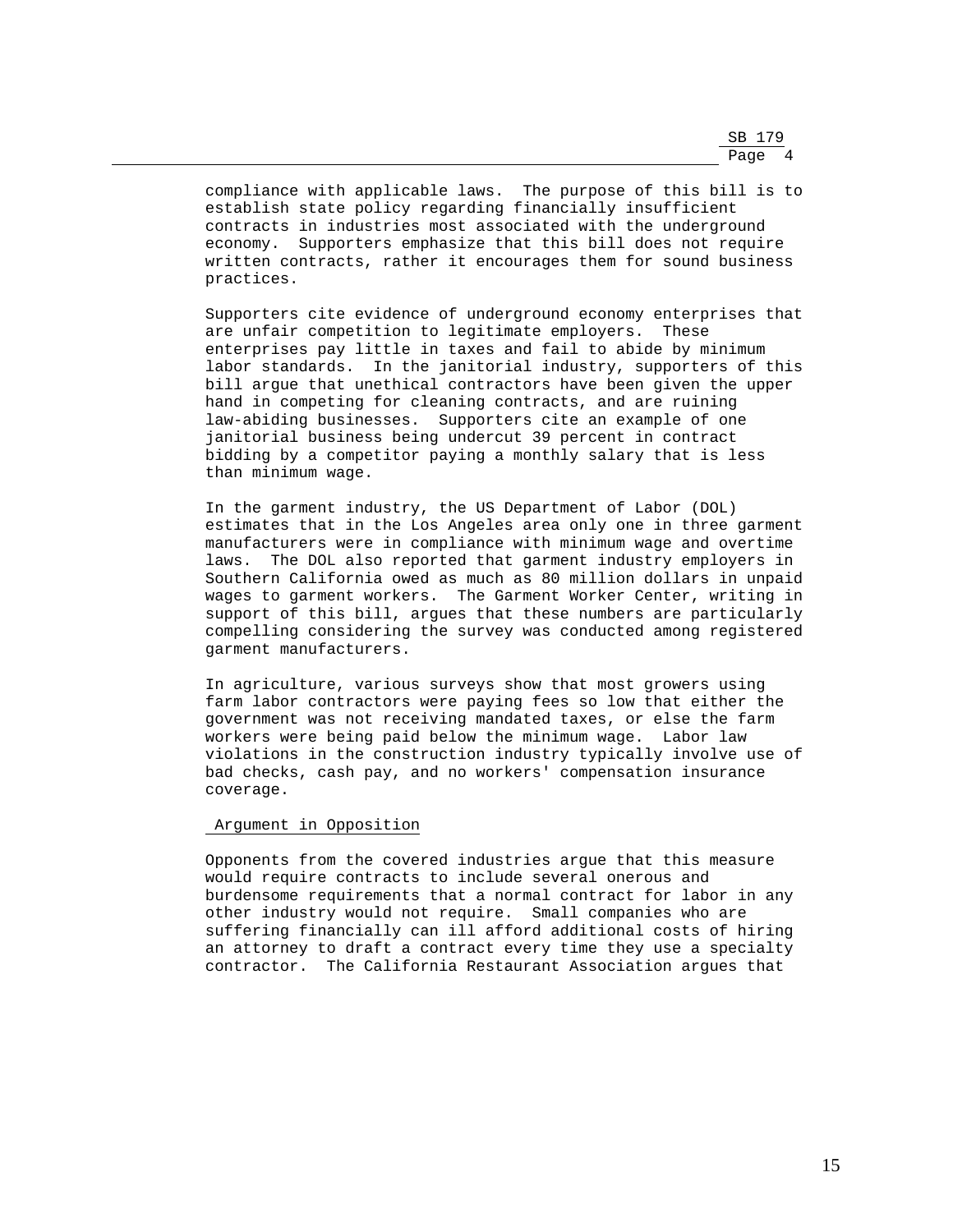the process necessary to establish the rebuttable presumption under this bill is particularly burdensome, for example, to a small business contracting for one or two individuals to clean only one restaurant.

 The California Farm Bureau argues in opposition that the rebuttable presumption offered in this bill provides no protection to an accused employer beyond what the law already confers. A defendant already enjoys the presumption of innocence, the Bureau further argues, and the existence of a written contract would not effect this process in any way.

 Other opponents focus on the "knowing" standard. The California Chamber of Commerce argues in opposition that this bill requires a person or entity to "know" the intricate financial dealings of a contractor in order to determine compliance with labor laws. The Chamber further argues that the broad definition of "should know" could be construed to include trivial information.

 Public sector opponents of this bill argue that the California Public Contract Code requires public agencies to award contracts to the lowest responsible bidder. As such, public agencies have limited discretion in the competitive bidding process. This bill, opponents argue, places public agencies in the position of complying with the Public Contract Code while making a judgement as to whether the contracts provide sufficient funds.

 Prior Legislation: As introduced, this measure is identical to SB 1466 (Alarcon) of 2002 which was vetoed by the Governor. The stated reason given in the veto message was that other labor legislation benefiting low wage workers, signed into law as recently as 2002, needed to be given time to work.

#### REGISTERED SUPPORT / OPPOSITION :

#### Support

 American Federation of State, County and Municipal Employees California Applicants' Attorneys Association California Labor Federation, AFL-CIO California Pipe Trades Council California Rural Legal Assistance Foundation California School Employees Association California State Association of Electrical Workers California Teamsters Public Affairs Council

SB 179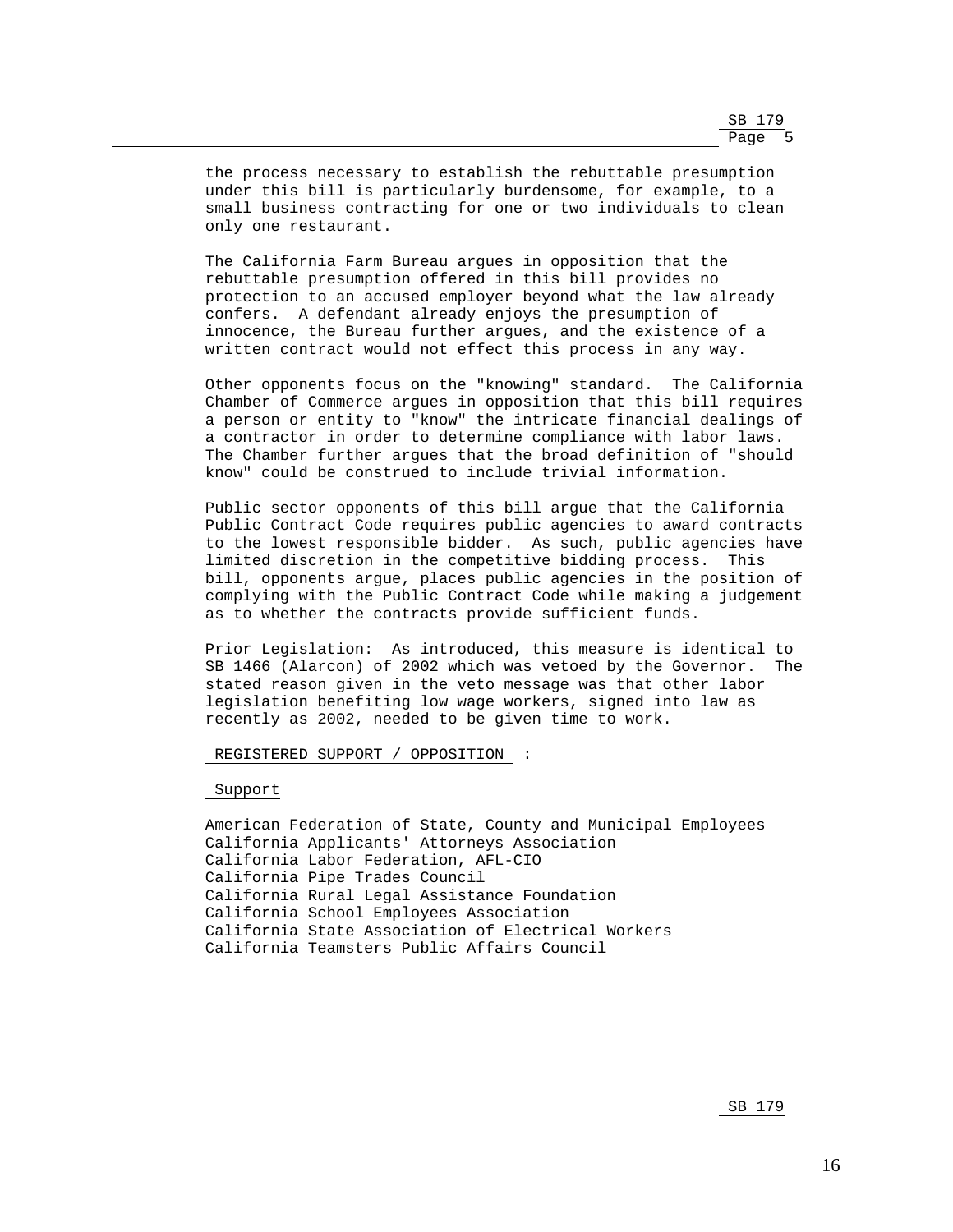Consumer Attorneys of California Garment Worker Center Gray Panthers International Association of Plumbing and Mechanical Officials Northern California District Council - ILWU Region 8 States Council of the United Food & Commercial Workers Service Employees International Union United Farm Workers of America Western States Council of Sheet Metal Workers

**COPPOSITION** 

 Agricultural Council of California Associated Builders and Contractors of California California Association of Sanitation Agencies California Building Industry Association California Chamber of Commerce California Farm Bureau Federation California Grocers Association California Manufacturers & Technology Association California Restaurant Association California State Association of Counties City of Buena Park County Sanitation Districts of Los Angeles County Western Growers Association Wine Institute

Analysis Prepared by : Nick Louizos / L. & E. / (916) 319-2091

+++++++++++

BILL ANALYSIS

SB 179 Page 1 and 2 and 2 and 2 and 2 and 2 and 2 and 2 and 2 and 2 and 2 and 2 and 2 and 2 and 2 and 2 and 2 and 2 and 2 and 2 and 2 and 2 and 2 and 2 and 2 and 2 and 2 and 2 and 2 and 2 and 2 and 2 and 2 and 2 and 2 and 2 and 2 Date of Hearing: August 20, 2003 ASSEMBLY COMMITTEE ON APPROPRIATIONS Darrell Steinberg, Chair SB 179 (Alarcon) - As Introduced: February 12, 2003 Policy Committee: Labor and Employment Vote: 15-2 Employment Vote: Urgency: No State Mandated Local Program: No Reimbursable: SUMMARY

This bill makes it a violation of state law for any person or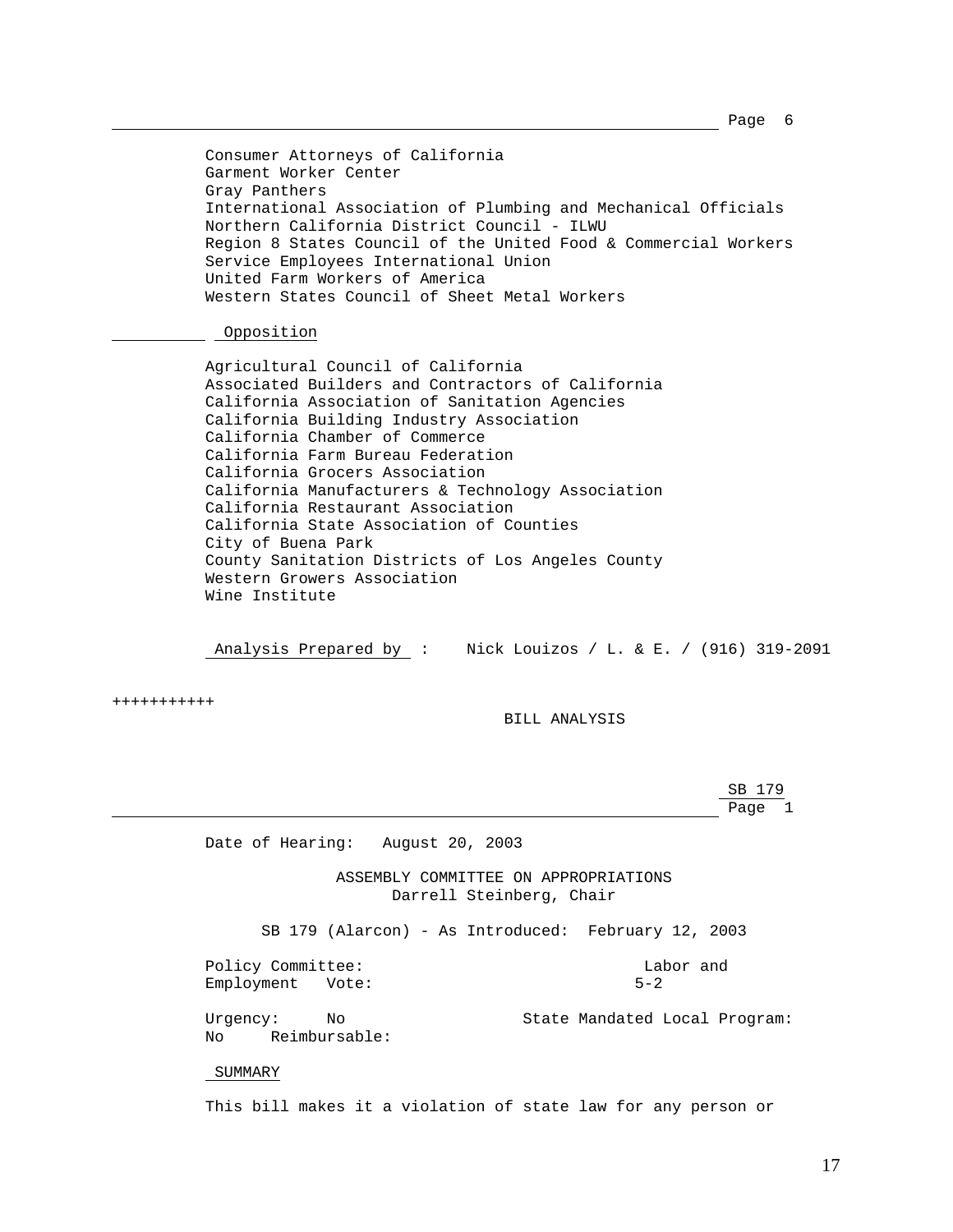entity to enter into a contract for labor or services, in specified industries if the person or entity knows or should know that the contract does not provide sufficient funds to comply with various laws, and allows employees to recover actual damages through civil action. Specifically, this bill:

- 1)Prohibits a person or entity from entering into a contract or agreement for labor or services with a construction, farm labor, garment, janitorial, or security guard contractor, where the person or entity knows or should know that the contract or agreement does not include funds sufficient to allow the contractor to comply with all applicable local, state, and federal laws or regulations governing the labor or services to be provided.
- 2)Requires an employee, to maintain an action under the provisions of this bill, to plead and prove that the employee was injured as a result of a violation of a labor law or regulation in connection with the performance of the contract or agreement.
- 3)Creates a rebuttable presumption affecting the burden of proof that there has been no violation where the contract or agreement is in writing.
- 4)Exempts from the provisions of this bill:
	- a) A person or entity who executes a collective bargaining agreement covering the workers employed under the contract

 SB 179 Page 2

or agreement, or

 b) A person who enters into a contract or agreement for labor or services to be performed on his or her primary residence.

FISCAL EFFECT

 No state fiscal impact. The bill provides for a civil enforcement remedy.

## COMMENTS

 1)Rationale . According to the author, the purpose of the bill is twofold. To declare California state policy regarding financially insufficient contracts in the construction, agricultural, garment, janitorial and security guard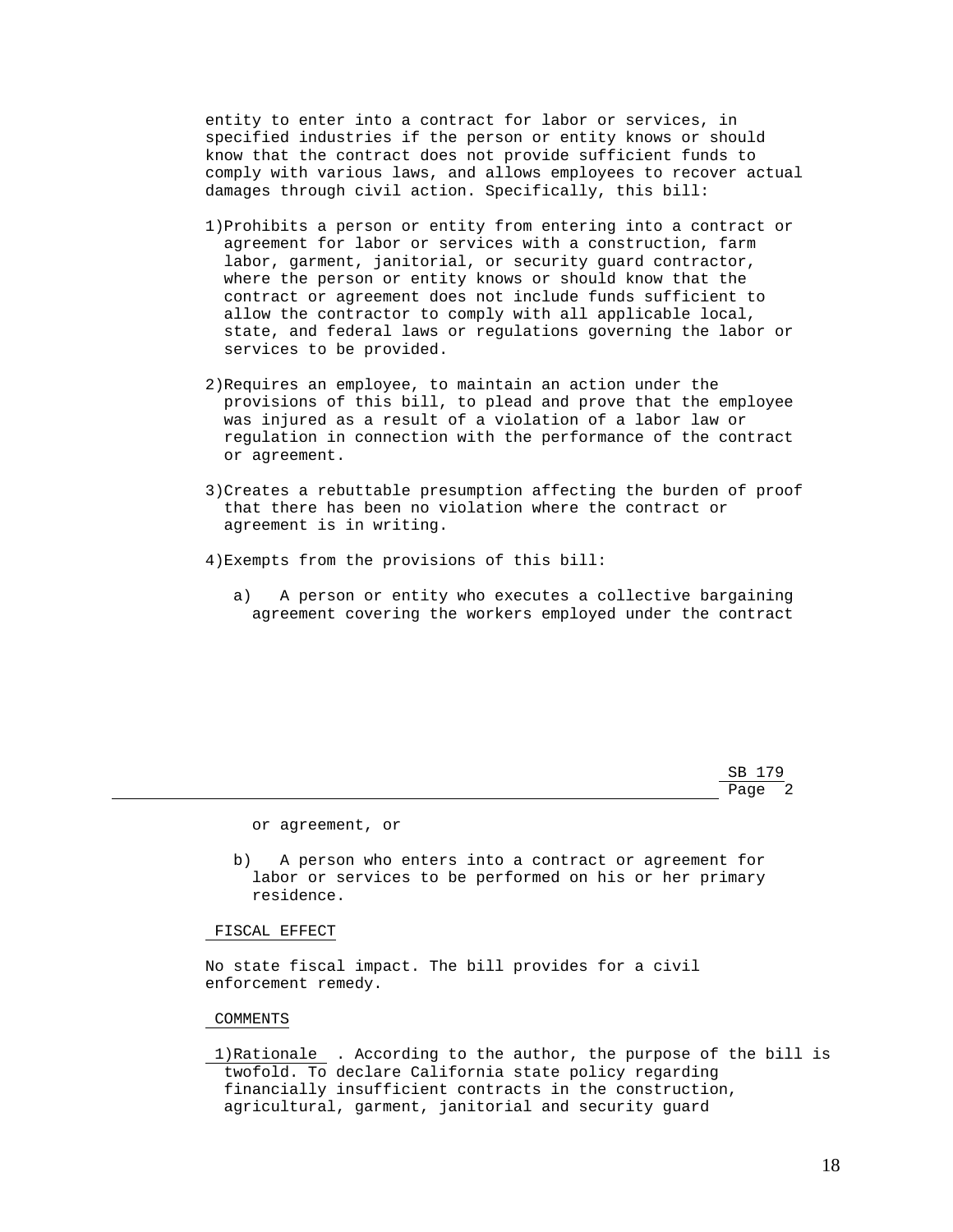industries and to encourage contractors to voluntarily agree to put their contracts in writing. Additionally, the bill attacks the hidden use of unfair economic leverage to influence labor contractors to enter into contracts that are financially inadequate to permit the contractor to comply with applicable local, state and federal laws.

- 2)Opposition . The Building Owners and Managers Association of California and the California Grocers Association contend that the bill forces building owners and grocers to investigate the business operations of every covered contractor with whom they transact business, in order to avoid prosecution, particularly under the "should have known" standard. This may preclude business owners from being able to seek out the lowest responsible bidder for competitive contracts.
- 3)Prior Legislation . This measure is identical to SB 1466 (Alarcon) of 2002, which was vetoed by the governor. The stated reason given in the veto message was that other labor legislation benefiting low wage workers, signed into law as recently as 2002, needed to be given time to work.

Analysis Prepared by : Stephen Shea / APPR. / (916) 319-2081

++++++++++

#### BILL ANALYSIS

 SB 179 Page 1

> SENATE THIRD READING SB 179 (Alarcon) As Introduced February 12, 2003 Majority vote

SENATE VOTE : 21-14

LABOR AND EMPLOYMENT 5-2 APPROPRIATIONS 15-7

| Ayes: Koretz, Mullin, Hancock,<br>Laird, Negrete McLeod | Ayes: Steinberg, Berg,<br>Calderon, Corbett,<br>Correa, Diaz, Goldberg,<br>Leno, Nation, Negrete<br>McLeod, Nunez, Pavley,<br>Ridley-Thomas, Simitian,<br>Yee |
|---------------------------------------------------------|---------------------------------------------------------------------------------------------------------------------------------------------------------------|
| Nays: Shirley Horton, Houston                           | Nays: Bates, Daucher, Haynes,<br>Maldonado, Pacheco,<br>Runner, Samuelian                                                                                     |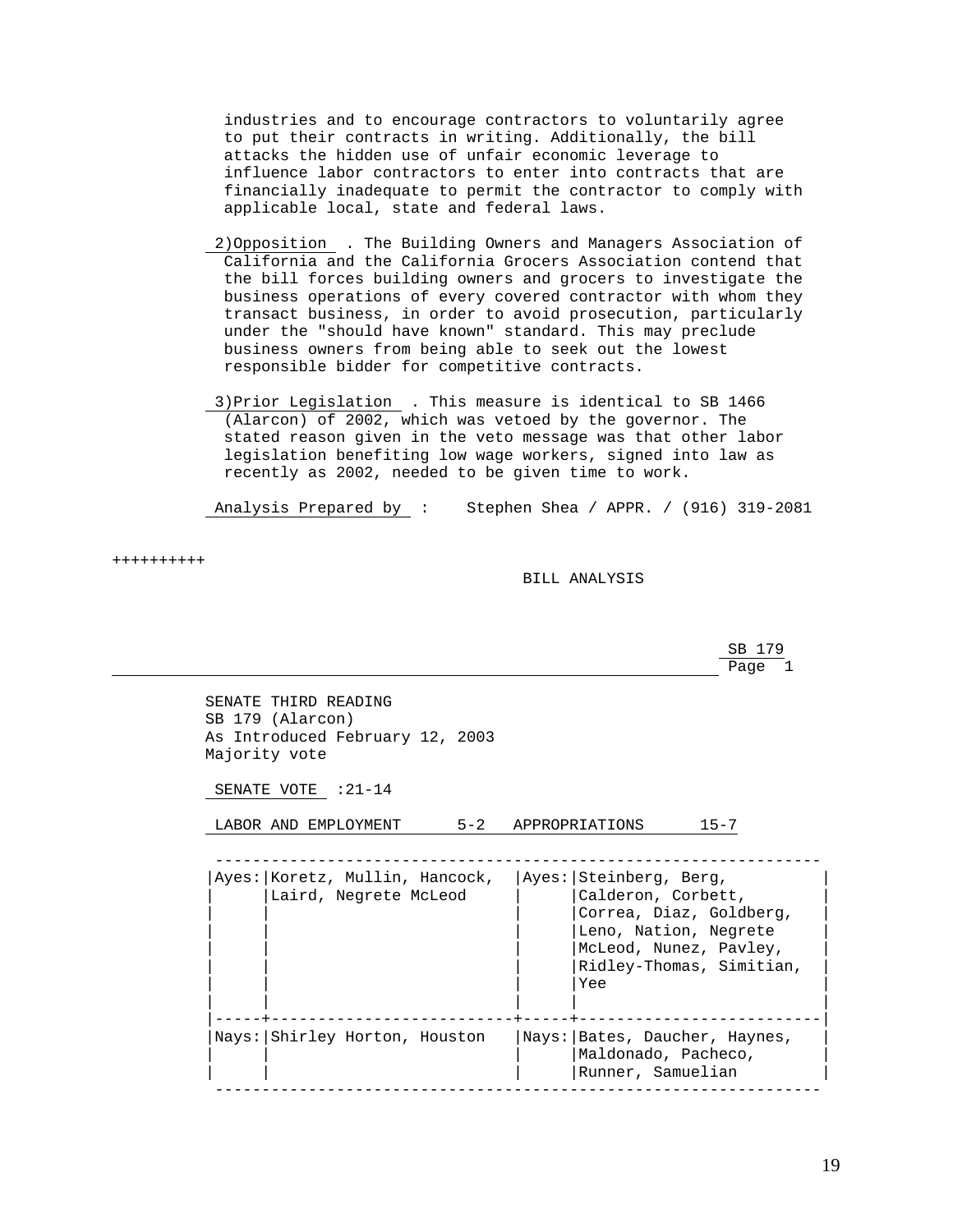SUMMARY : Provides that any person or entity that enters into specified contracts for labor or services, that knows or should know that the contract does not provide sufficient funds to comply with various laws, violates state law, and provides for a rebuttable presumption, as provided. Specifically, this bill :

- 1)Provides that any person or entity that enters into a contract for labor or services for construction, farm labor, garment manufacturing, janitorial services, or security guard services, that knows or should know that the contract does not provide sufficient funds to comply with various local, state, and federal labor laws, violates state law.
- 2)Establishes a rebuttable presumption that a person or entity entering into such a contract for labor or services does not violate this bill's provisions if the labor contract or any material change to the labor contract is in writing, contained in a single document and meets the following requirements:
- a) Information identifying the person or entity or contractor

 SB 179 Page 2

performing the services;

- b) A description of the labor and services to be performed, including a commencement and completion date;
- c) Employer identification number for state tax purposes of the contractor;
- d) Proof of workers' compensation coverage, including insurance contact information;
- e) For vehicles utilized for transportation in connection with a service, detailed information relating to insurance carrier and coverage;
- f) The address of any real property to be used to house workers in connection with a contract or agreement;
- g) The estimated number of workers to be employed, total wages to be paid, and the pay dates;
- h) Amounts of commissions or other payments made to the contractor for services;
- i) The estimated number and identification of independent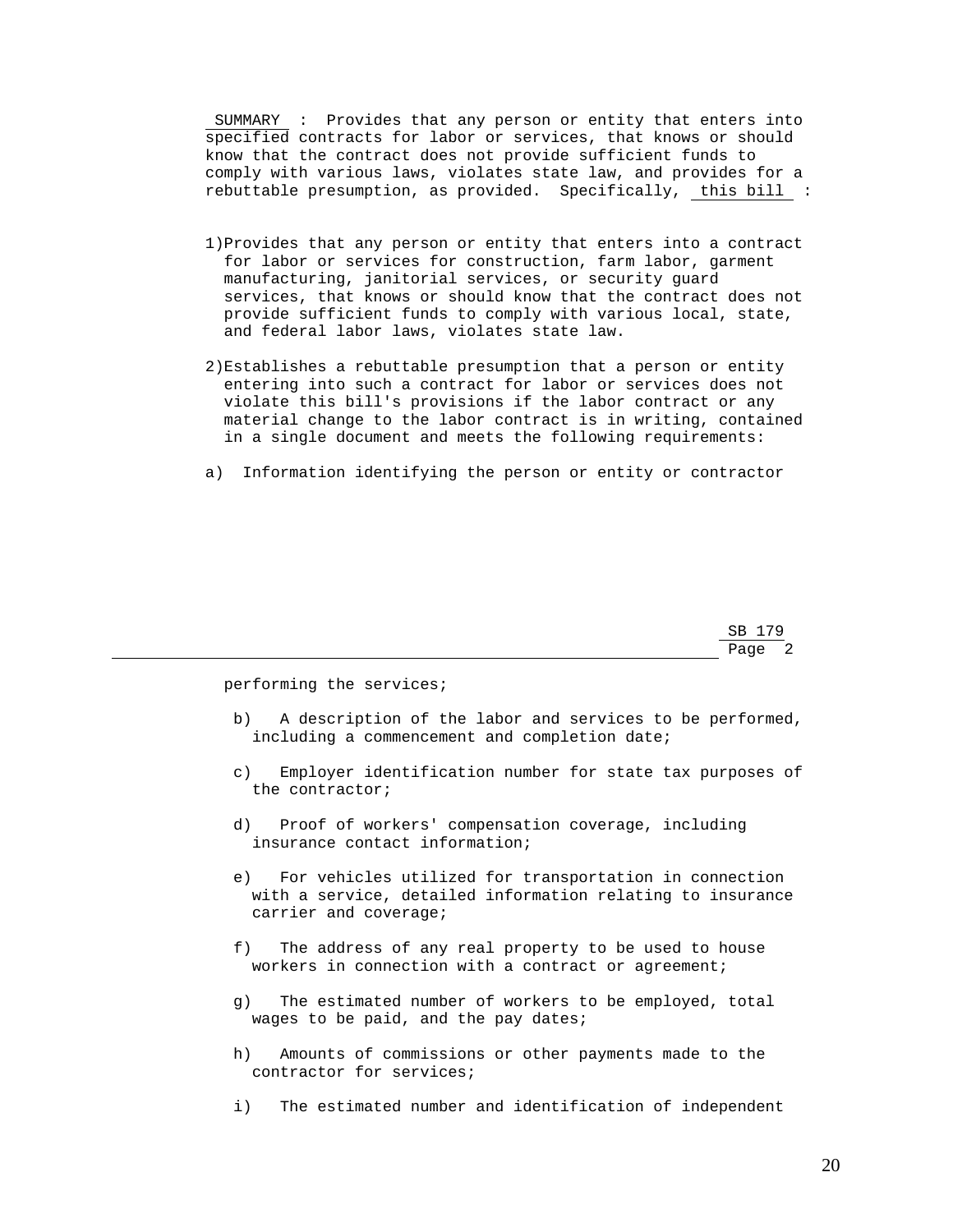contractors to be utilized; and,

- j) The signatures of all parties, and the date the contract was signed.
- 1)Provides that if some of the above required information is not known at the time of contract, then the "best estimate" available at the time is required to qualify for the rebuttable presumption.
- 2)Requires written agreements to be kept by the person or entity for at least four years after termination of the agreement.
- 3)Exempts a person or entity who executes a specified collective bargaining agreement, or a person who enters into a contract or agreement for labor or services to be performed on his or her home residence or residences, under specified conditions.
- 4)Allows aggrieved employees to recover the greater of all actual damages or \$250 per employee for each initial

| 170<br>SB<br>— <i>—</i> |  |
|-------------------------|--|
| Page                    |  |

 violation, and \$1,000 per employee for each subsequent violation, and recover costs and reasonable attorney's fees, if the aggrieved employees plead and prove in a private court action that they were also injured by a violation of a labor law or regulation in connection with the performance of the contract or agreement.

5)Defines the terms "knows" and "should know."

 FISCAL EFFECT : According to the Assembly Appropriations Committee, no state fiscal impact. This bill provides for a civil enforcement remedy.

 COMMENTS : "Knowing" standard: The "know" or "should have known" terms are common legal standards by which an ordinary, reasonable person in like or similar circumstances would have known. There are many statues, contained in various sections of California law, which contain a similar or identical standard as this bill.

 This bill defines the terms as follows: 1) the term "knows" includes the knowledge, arising from a familiarity with the normal facts and circumstances of the business activity engaged in, that the contract does not include funds sufficient to allow the contractor to comply with applicable laws; and, 2) the phrase "should know" includes the knowledge of any additional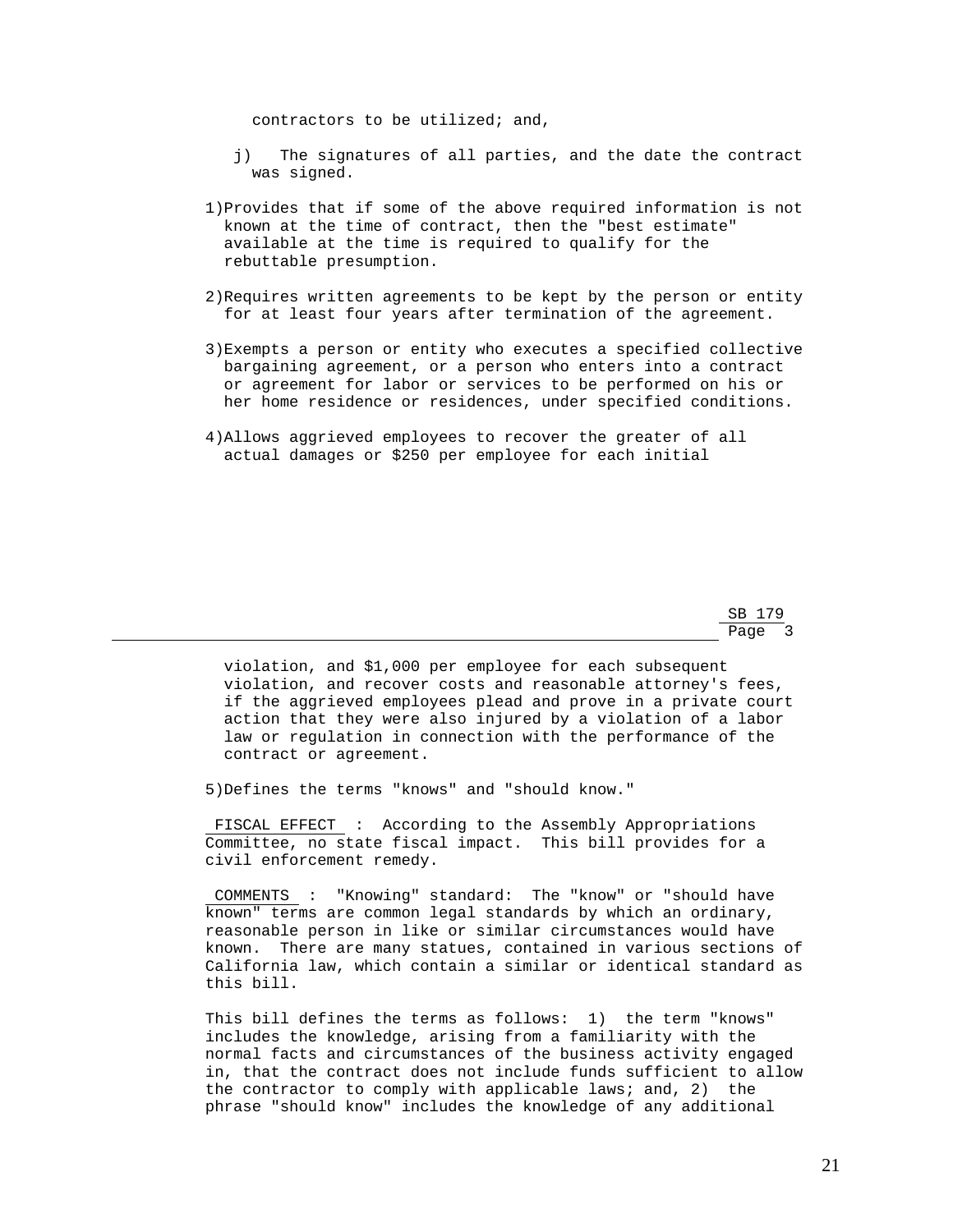facts or information, which would make a reasonably prudent person undertake to inquire whether, taken together, such facts suggest that the contract does not include funds sufficient to allow the contractor to comply with applicable laws.

 Recent hearing on the underground economy: On March 18, 2003, the Senate Labor and Industrial Relations Committee conducted an extensive hearing on the harmful effects of the underground economy. Among other things, it was ascertained that lawless enterprises deprive state treasuries over \$4 billion in lost tax revenues.

 According to the author and supporters, the purpose of this bill is twofold. To declare California state policy regarding financially insufficient contracts in the construction, agricultural, garment, janitorial and security guard industries and to encourage contractors to voluntarily agree to put their contracts in writing. Additionally, this bill attacks the hidden use of unfair economic leverage to influence labor

 SB 179 Page 4

> contractors to enter into contracts that are financially inadequate to permit the contractor to comply with applicable local, state and federal laws.

Analysis Prepared by : Nick Louizos / L. & E. / (916) 319-2091

FN: 0002895

++++++++

## **PART TWO: ASSEMBLY AND SENATE VOTES ON SB 179**

++++++++ VOTES - ROLL CALL MEASURE: SB 179 AUTHOR: Alarcon TOPIC: Contracts for labor or services. DATE: 03/26/2003 LOCATION: SEN. L. & I.R.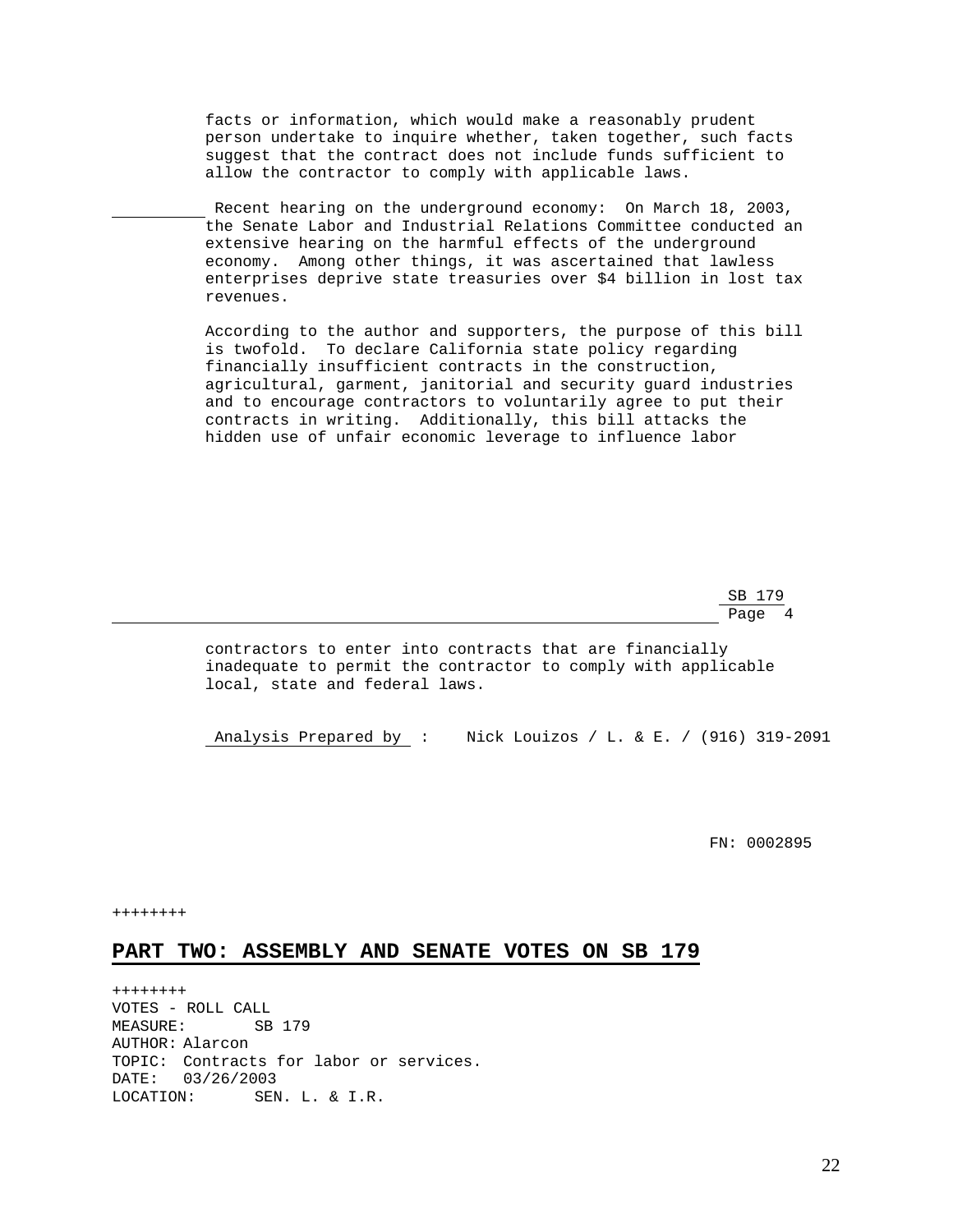MOTION: Do pass, but re-refer to the Committee on Rules. (AYES 5. NOES 1.) (PASS) AYES \*\*\*\* Alarcon Dunn Figueroa Kuehl Romero NOES \*\*\*\* McClintock ABSENT, ABSTAINING, OR NOT VOTING \*\*\*\*\*\*\*\*\*\*\*\*\*\*\*\*\*\*\*\*\*\*\*\*\*\*\*\*\*\*\*\*\* +++++++++ VOTES - ROLL CALL MEASURE: SB 179 AUTHOR: Alarcon TOPIC: Contracts for labor or services. DATE: 05/08/2003 LOCATION: SEN. FLOOR MOTION: Senate 3rd Reading SB179 Alarcon (AYES 21. NOES 14.) (PASS) AYES \*\*\*\* Alarcon Alpert Bowen Burton Cedillo Chesbro Ducheny Escutia Figueroa Florez Karnette Kuehl Murray Ortiz Perata Romero Sher Speier Torlakson Vasconcellos Vincent NOES \*\*\*\* Aanestad Ackerman Ashburn Battin Brulte Denham Johnson Knight Margett McClintock McPherson Morrow Oller Poochigian ABSENT, ABSTAINING, OR NOT VOTING \*\*\*\*\*\*\*\*\*\*\*\*\*\*\*\*\*\*\*\*\*\*\*\*\*\*\*\*\*\*\*\*\*

++++++++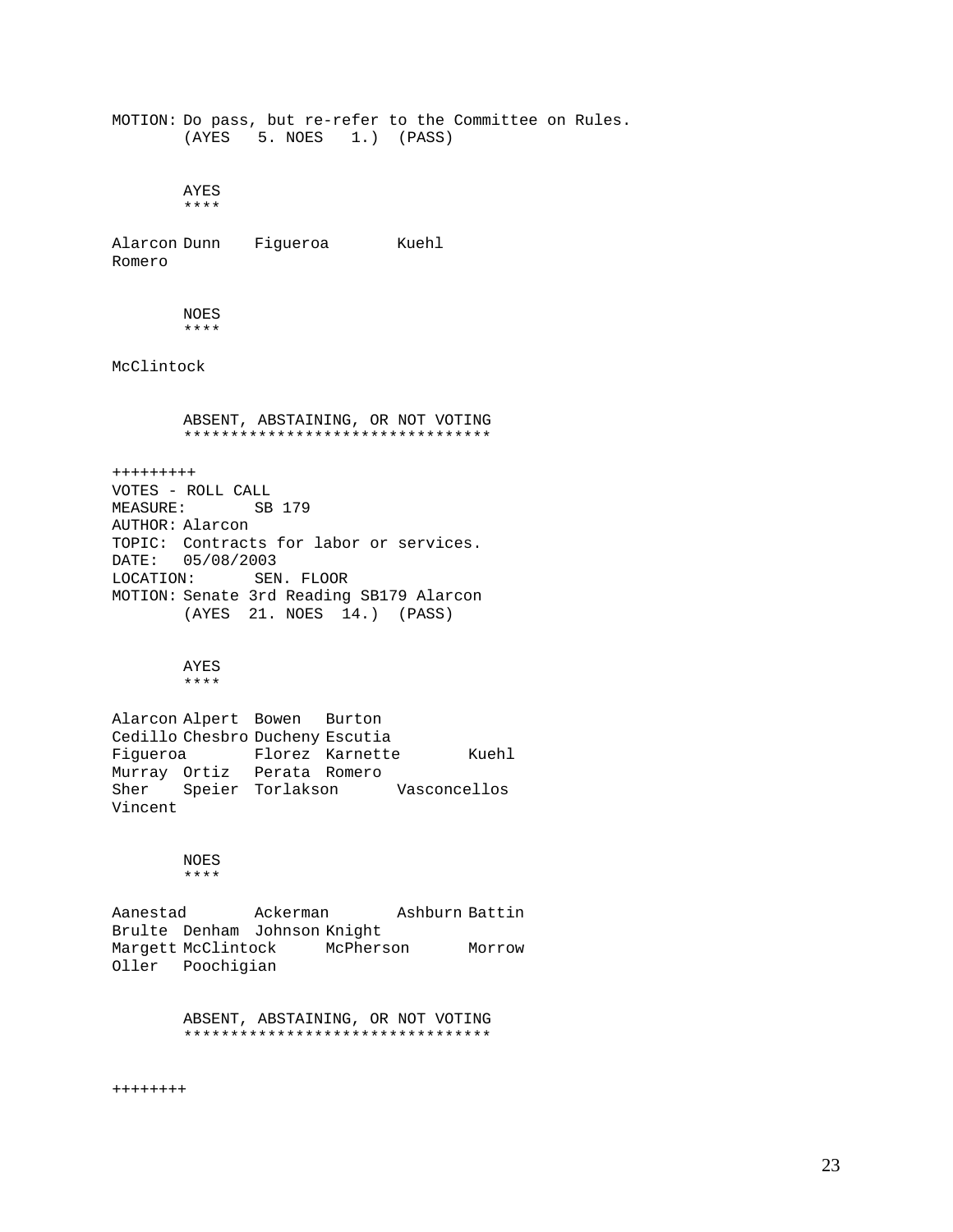VOTES - ROLL CALL MEASURE: SB 179 AUTHOR: Alarcon TOPIC: Contracts for labor or services. DATE: 07/09/2003 LOCATION: ASM. L. & E. MOTION: Do pass and be re-referred to the Committee on Appropriations. (AYES 5. NOES 2.) (PASS) AYES \*\*\*\* Koretz Mullin Hancock Laird Negrete McLeod NOES \*\*\*\* Shirley Horton Houston ABSENT, ABSTAINING, OR NOT VOTING \*\*\*\*\*\*\*\*\*\*\*\*\*\*\*\*\*\*\*\*\*\*\*\*\*\*\*\*\*\*\*\*\* VOTES - ROLL CALL MEASURE: SB 179 AUTHOR: Alarcon TOPIC: Contracts for labor or services. DATE: 08/20/2003 LOCATION: ASM. APPR. MOTION: Do pass. (AYES 15. NOES 7.) (PASS) AYES \*\*\*\* Steinberg Berg Calderon Corbett Correa Diaz Goldberg Leno Nation Negrete McLeod Nunez Pavley Ridley-Thomas Simitian Yee NOES \*\*\*\* Bates Daucher Haynes Maldonado Pacheco Runner Samuelian ABSENT, ABSTAINING, OR NOT VOTING \*\*\*\*\*\*\*\*\*\*\*\*\*\*\*\*\*\*\*\*\*\*\*\*\*\*\*\*\*\*\*\*\* Firebaugh Wiggins Vacancy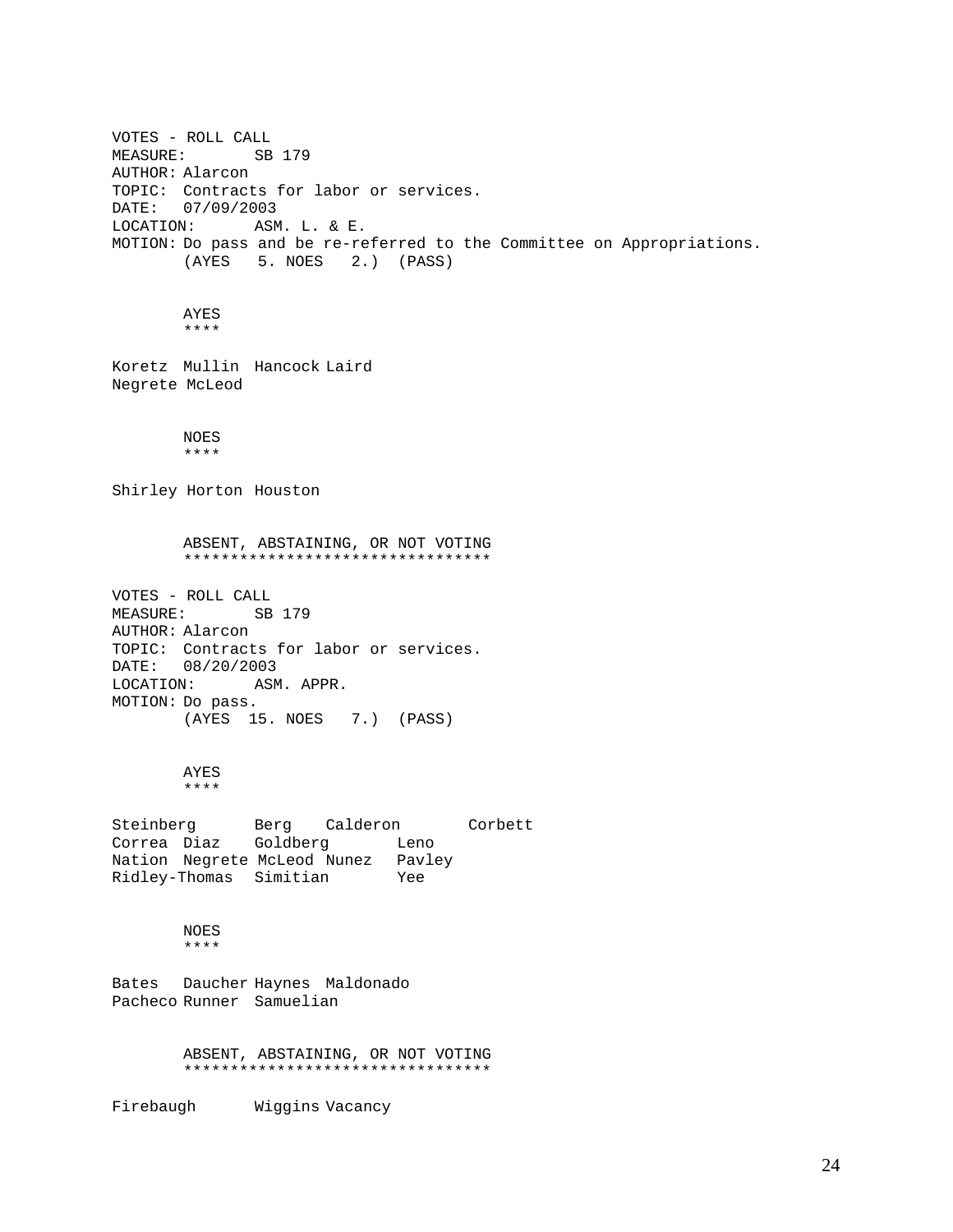+++++++++ VOTES - ROLL CALL MEASURE: SB 179 AUTHOR: Alarcon TOPIC: Contracts for labor or services. DATE: 08/28/2003 LOCATION: ASM. FLOOR MOTION: SB 179 Alarcon Senate Third Reading By Steinberg (AYES 45. NOES 32.) (PASS) AYES \*\*\*\* Berg Bermudez Calderon Canciamilla Chan Chavez Chu Cohn Corbett Correa Diaz Dutra Dymally Frommer Goldberg Hancock Jerome Horton Jackson Kehoe Koretz Laird Leno Levine Lieber Longville Lowenthal Montanez Mullin Nakano Nation Negrete McLeod Nunez Oropeza Parra Pavley Reyes Ridley-Thomas Salinas Simitian Steinberg Vargas Wiggins Wolk Yee Wesson NOES \*\*\*\* Aghazarian Bates Benoit Bogh<br>Campbell Coodill Cox Campbell Cogdill Cox Daucher Dutton Garcia Harman Haynes Shirley Horton Houston Keene La Malfa La Suer Leslie Maddox Maldonado Matthews Maze McCarthy Mountjoy<br>Nakanishi Pacheco-Richman-Runner<br>Samuelian Spitzer-Strickland Wyland Pacheco Richman Runner Spitzer Strickland Wyland ABSENT, ABSTAINING, OR NOT VOTING \*\*\*\*\*\*\*\*\*\*\*\*\*\*\*\*\*\*\*\*\*\*\*\*\*\*\*\*\*\*\*\*\* Firebaugh Liu Plescia **PART THREE: TEXT OF SB 179**

## +++++++++++ BILL NUMBER: SB 179 INTRODUCED

INTRODUCED BY Senator Alarcon

BILL TEXT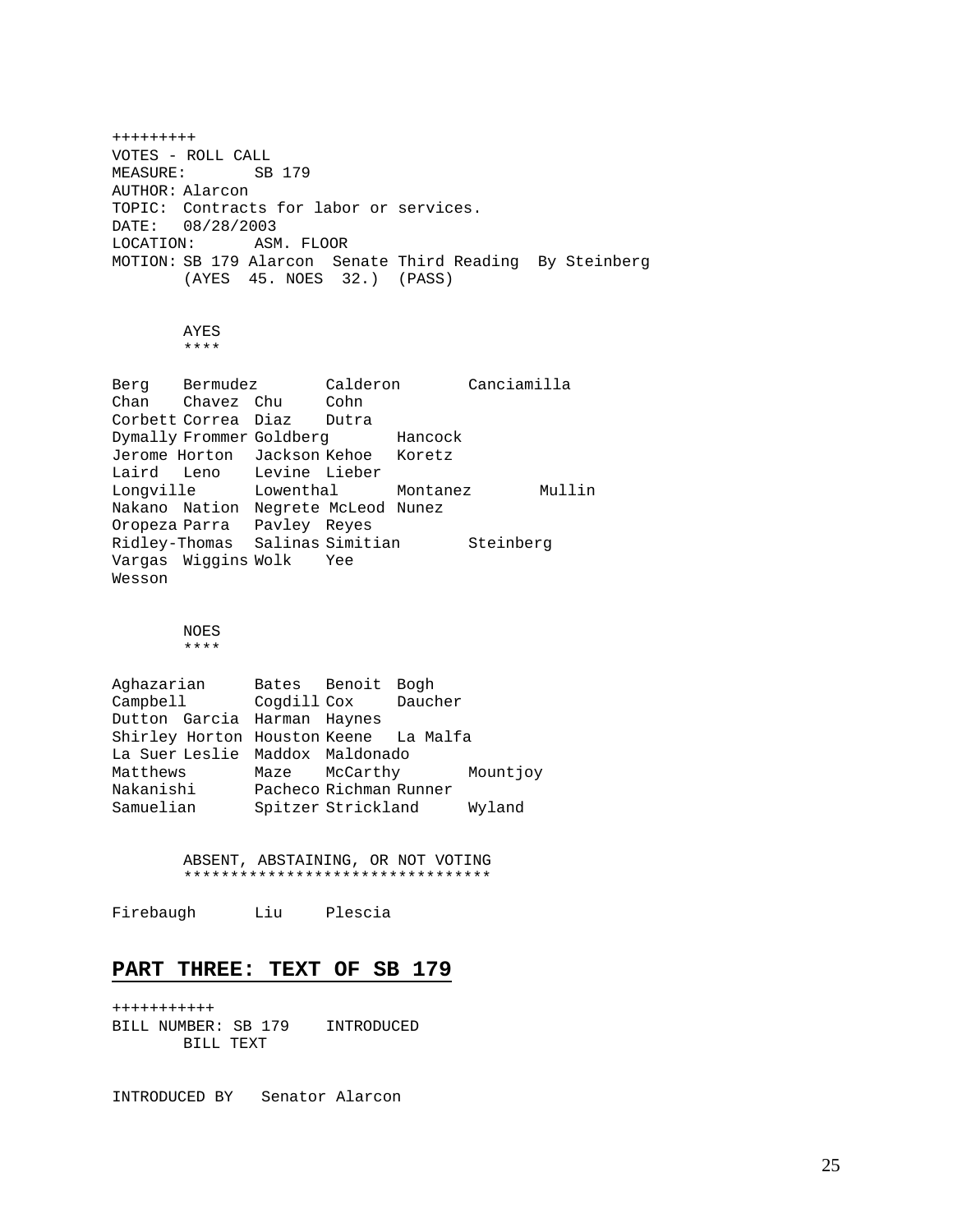## FEBRUARY 12, 2003

 An act to add Section 2810 to the Labor Code, relating to contracts for labor or services.

### LEGISLATIVE COUNSEL'S DIGEST

 SB 179, as introduced, Alarcon. Contracts for labor or services. Existing law imposes various requirements on individuals contracting for labor or services with construction, farm labor, garment, janitorial, or security guard contractors.

 This bill would provide that any person or entity who enters into a labor contract for construction, farm labor, garment, janitorial, or security guard services when the person or entity knows or should know that the contract does not provide funds sufficient to allow the labor contractor to comply with all applicable laws or regulations governing the labor or services to be provided under the contract, is subject to liability and specified civil penalties.

 The bill would establish a rebuttable presumption that a person or entity entering into such a contract for labor or services does not violate the bill's provisions if the labor contract or material change to the labor contract meets specified requirements. The bill would not apply to persons or entities who have executed certain collective bargaining agreements, or to labor or services to be performed on a person's home residence or residences, under specified conditions.

 Vote: majority. Appropriation: no. Fiscal committee: yes. State-mandated local program: no.

## THE PEOPLE OF THE STATE OF CALIFORNIA DO ENACT AS FOLLOWS:

 SECTION 1. Section 2810 is added to the Labor Code, to read: 2810. (a) A person or entity may not enter into a contract or agreement for labor or services with a construction, farm labor, garment, janitorial, or security guard contractor, where the person or entity knows or should know that the contract or agreement does not include funds sufficient to allow the contractor to comply with all applicable local, state, and federal laws or regulations governing the labor or services to be provided.

 (b) There is a rebuttable presumption affecting the burden of proof that there has been no violation of subdivision (a) where the contract or agreement with a construction, farm labor, garment, janitorial, or security guard contractor meets all of the requirements in subdivision (d).

 (c) Subdivision (a) does not apply to a person or entity who executes a collective bargaining agreement covering the workers employed under the contract or agreement, or to a person who enters into a contract or agreement for labor or services to be performed on his or her home residences, provided that a family member resides in the residence or residences for which the labor or services are to be performed for at least a part of the year.

(d) To meet the requirements of subdivision (b), a contract or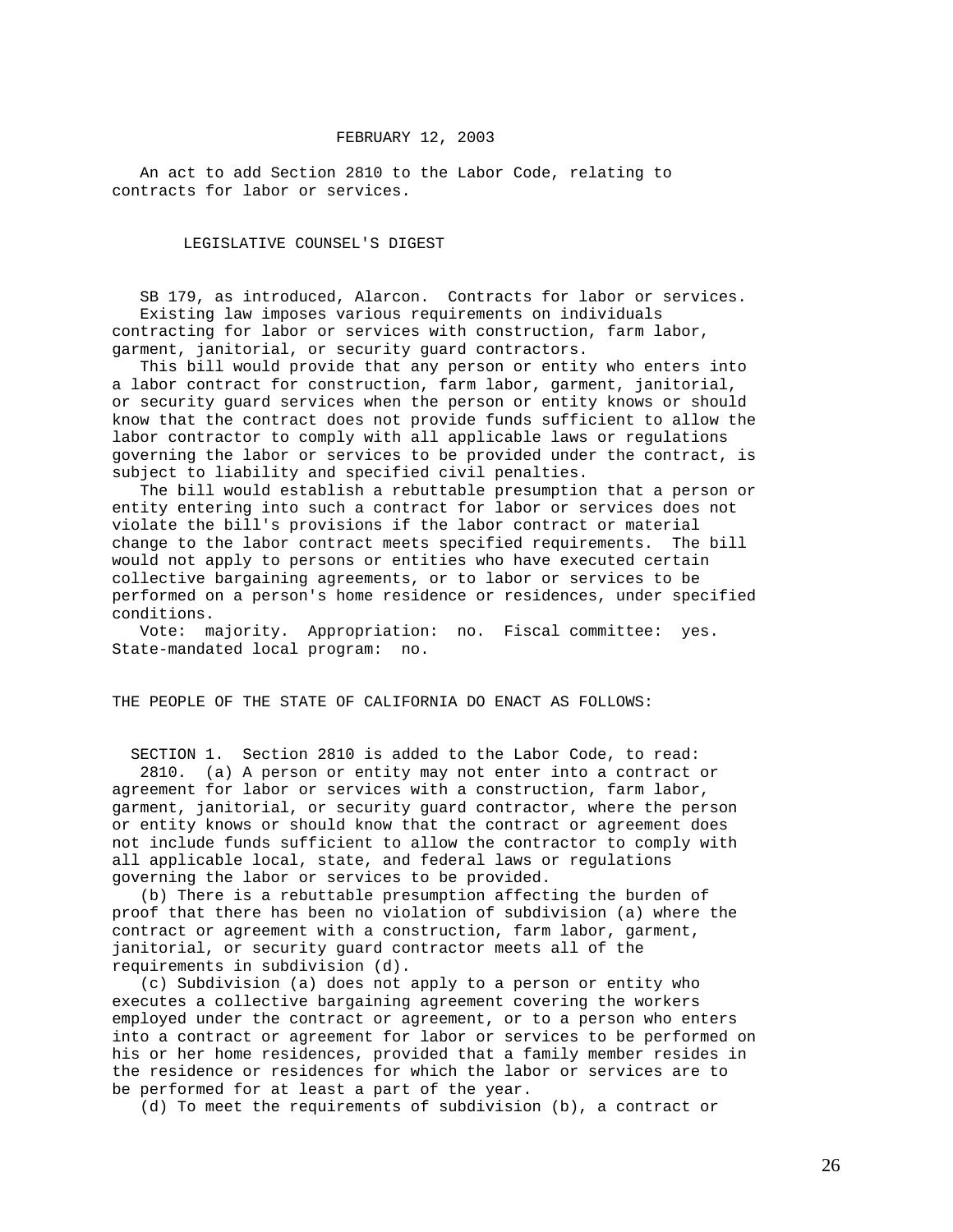agreement with a construction, farm labor, garment, janitorial, or security guard contractor for labor or services must be in writing, in a single document, and contain all of the following provisions, in addition to any other provisions that may be required by regulations adopted by the Labor Commissioner from time to time:

 (1) The name, address, and telephone number of the person or entity and the construction, farm labor, garment, janitorial, or security guard contractor through whom the labor or services are to be provided.

 (2) A description of the labor or services to be provided and a statement of when those services are to be commenced and completed.

 (3) The employer identification number for state tax purposes of the construction, farm labor, garment, janitorial, or security guard contractor.

 (4) The workers' compensation insurance policy number and the name, address, and telephone number of the insurance carrier of the construction, farm labor, garment, janitorial, or security guard contractor.

 (5) The vehicle identification number of any vehicle that is owned by the construction, farm labor, garment, janitorial, or security guard contractor and used for transportation in connection with any service provided pursuant to the contract or agreement, the number of the vehicle liability insurance policy that covers the vehicle, and the name, address, and telephone number of the insurance carrier.

 (6) The address of any real property to be used to house workers in connection with the contract or agreement.

 (7) The total number of workers to be employed under the contract or agreement, the total amount of all wages to be paid, and the date or dates when those wages are to be paid.

 (8) The amount of the commission or other payment made to the construction, farm labor, garment, janitorial, or security guard contractor for services under the contract or agreement.

 (9) The total number of persons who will be utilized under the contract or agreement as independent contractors, along with a list of the current local, state, and federal contractor license identification numbers that the independent contractors are required to have under local, state, or federal laws or regulations.

 (10) The signatures of all parties, and the date the contract or agreement was signed.

 (e) (1) To qualify for the rebuttable presumption set forth in subdivision (b), a material change to the terms and conditions of a contract or agreement between a person or entity and a construction, farm labor, garment, janitorial, or security guard contractor must be in writing, in a single document, and contain all of the provisions listed in subdivision (d) that are affected by the change.

 (2) If a provision required to be contained in a contract or agreement pursuant to paragraph (7) or (9) of subdivision (d) is unknown at the time the contract or agreement is executed, the best estimate available at that time is sufficient to satisfy the requirements of subdivision (d). If an estimate is used in place of actual figures in accordance with this paragraph, the parties to the contract or agreement have a continuing duty to ascertain the information required pursuant to paragraph (7) or (9) of subdivision (d) and to reduce that information to writing in accordance with the requirements of paragraph (1) once that information becomes known.

 (f) A person or entity who enters into a contract or agreement referred to in subdivisions (d) or (e) shall keep a copy of the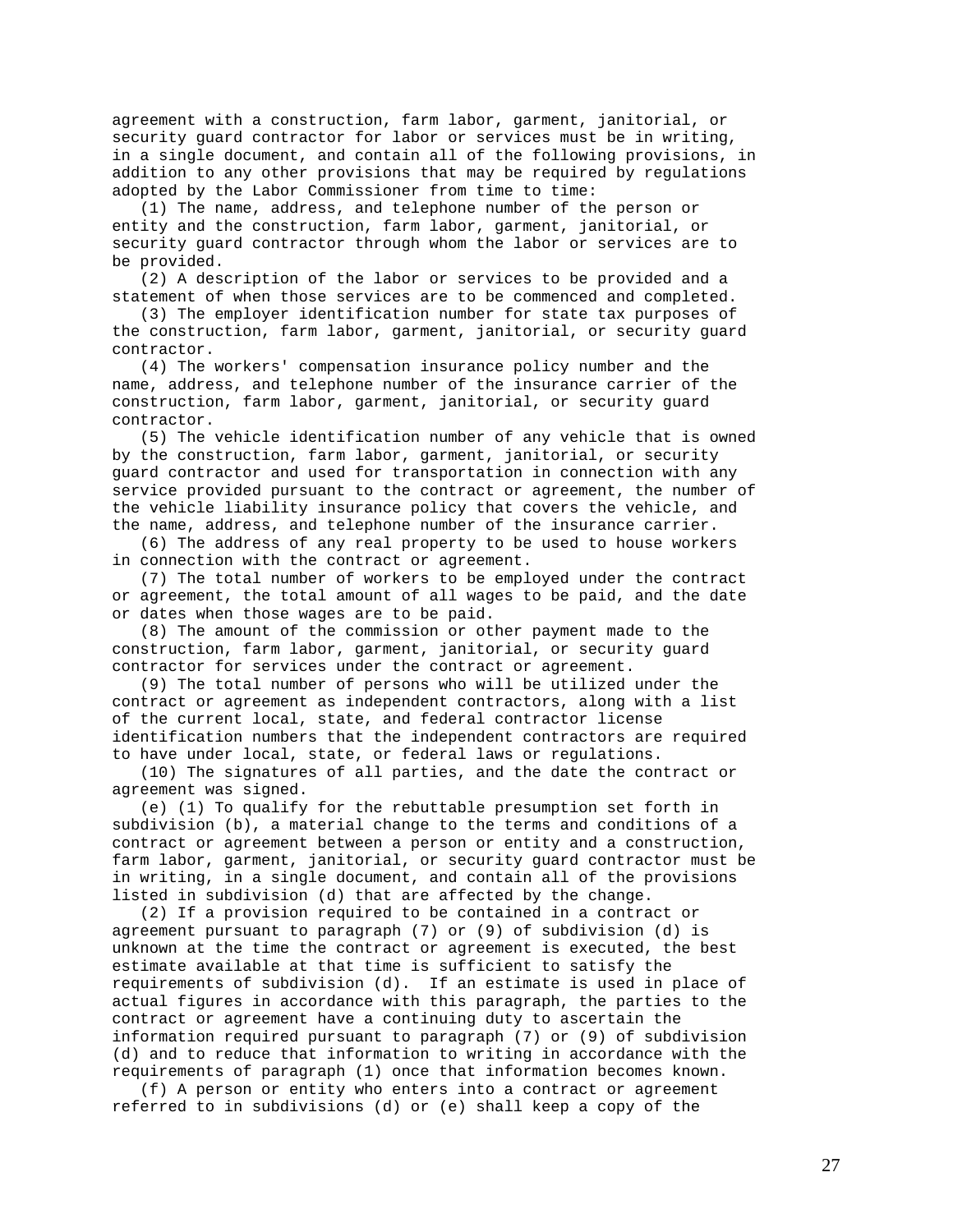written contract or agreement for a period of not less than four years following the termination of the contract or agreement.

 (g) (1) An employee aggrieved by a violation of subdivision (a) may file an action for damages to recover the greater of all of his or her actual damages or two hundred fifty dollars (\$250) per employee per violation for an initial violation and one thousand dollars (\$1,000) per employee for each subsequent violation, and, upon prevailing in an action brought pursuant to this section, may recover costs and reasonable attorney's fees. An action under this section may not be maintained unless it is pleaded and proved that an employee was injured as a result of a violation of a labor law or regulation in connection with the performance of the contract or agreement.

 (2) An employee aggrieved by a violation of subdivision (a) may also bring an action for injunctive relief and, upon prevailing, may recover costs and reasonable attorney's fees.

 (h) The phrase "construction, farm labor, garment, janitorial, or security guard contractor" includes any person, as defined in this code, whether or not licensed, who is acting in the capacity of a construction, farm labor, garment, janitorial, or security guard contractor.

 (i) (1) The term "knows" includes the knowledge, arising from familiarity with the normal facts and circumstances of the business activity engaged in, that the contract or agreement does not include funds sufficient to allow the contractor to comply with applicable laws.

 (2) The phrase "should know" includes the knowledge of any additional facts or information that would make a reasonably prudent person undertake to inquire whether, taken together, the contract or agreement contains sufficient funds to allow the contractor to comply with applicable laws.

 (3) A failure by a person or entity to request or obtain any information from the contractor that is required by any applicable statute or by the contract or agreement between them, constitutes knowledge of that information for purposes of this section.

+++++++++++ BILL NUMBER: SB 179 CHAPTERED BILL TEXT

> CHAPTER 908 FILED WITH SECRETARY OF STATE OCTOBER 12, 2003 APPROVED BY GOVERNOR OCTOBER 12, 2003 PASSED THE ASSEMBLY AUGUST 28, 2003 PASSED THE SENATE MAY 8, 2003

INTRODUCED BY Senator Alarcon

#### FEBRUARY 12, 2003

 An act to add Section 2810 to the Labor Code, relating to contracts for labor or services.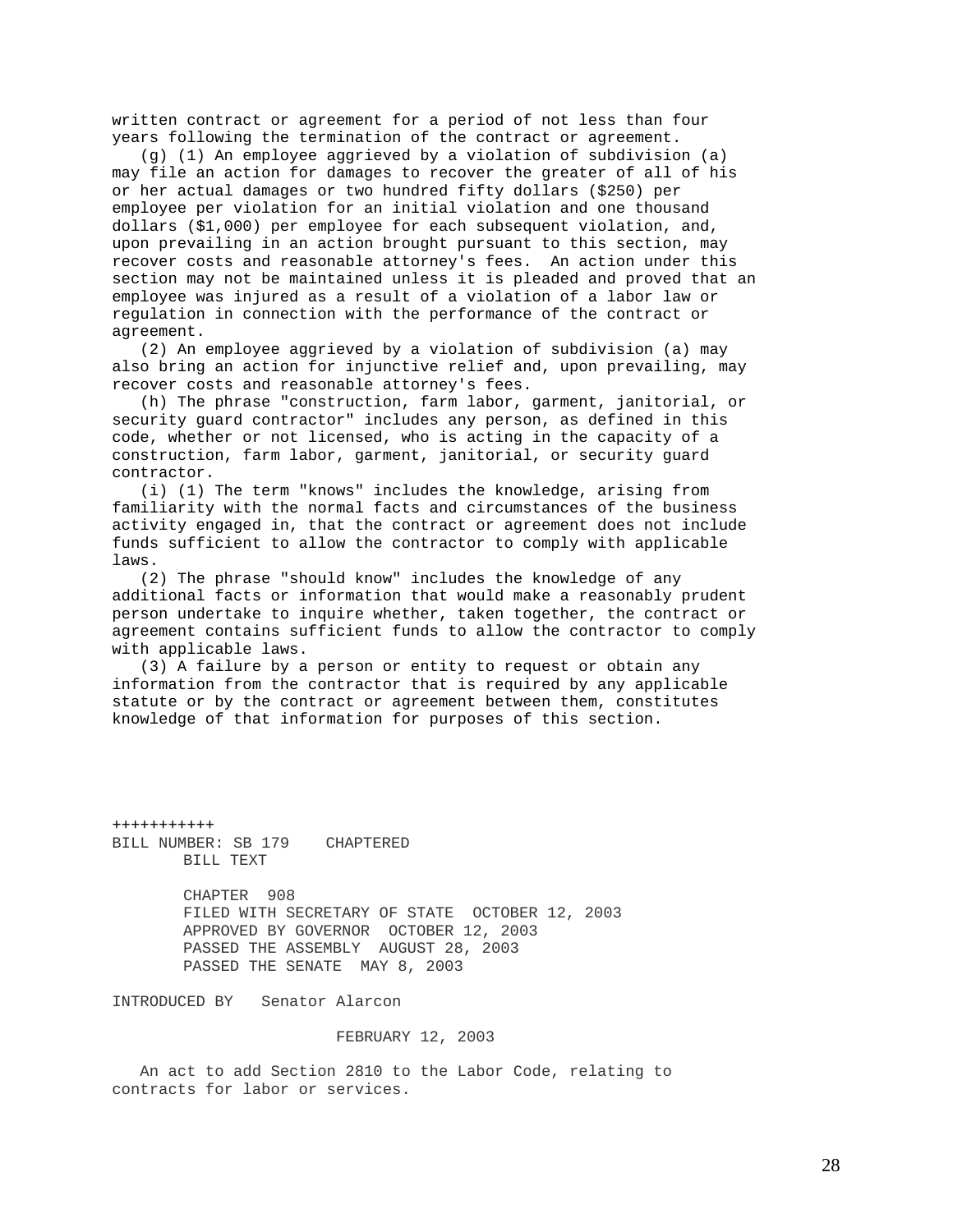## LEGISLATIVE COUNSEL'S DIGEST

 SB 179, Alarcon. Contracts for labor or services. Existing law imposes various requirements on individuals contracting for labor or services with construction, farm labor, garment, janitorial, or security guard contractors.

 This bill would provide that any person or entity who enters into a labor contract for construction, farm labor, garment, janitorial, or security guard services when the person or entity knows or should know that the contract does not provide funds sufficient to allow the labor contractor to comply with all applicable laws or regulations governing the labor or services to be provided under the contract, is subject to liability and specified civil penalties.

 The bill would establish a rebuttable presumption that a person or entity entering into such a contract for labor or services does not violate the bill's provisions if the labor contract or material change to the labor contract meets specified requirements. The bill would not apply to persons or entities who have executed certain collective bargaining agreements, or to labor or services to be performed on a person's home residence or residences, under specified conditions.

THE PEOPLE OF THE STATE OF CALIFORNIA DO ENACT AS FOLLOWS:

SECTION 1. Section 2810 is added to the Labor Code, to read:

 2810. (a) A person or entity may not enter into a contract or agreement for labor or services with a construction, farm labor, garment, janitorial, or security guard contractor, where the person or entity knows or should know that the contract or agreement does not include funds sufficient to allow the contractor to comply with all applicable local, state, and federal laws or regulations governing the labor or services to be provided.

 (b) There is a rebuttable presumption affecting the burden of proof that there has been no violation of subdivision (a) where the contract or agreement with a construction, farm labor, garment, janitorial, or security guard contractor meets all of the requirements in subdivision (d).

 (c) Subdivision (a) does not apply to a person or entity who executes a collective bargaining agreement covering the workers employed under the contract or agreement, or to a person who enters into a contract or agreement for labor or services to be performed on his or her home residences, provided that a family member resides in the residence or residences for which the labor or services are to be performed for at least a part of the year.

 (d) To meet the requirements of subdivision (b), a contract or agreement with a construction, farm labor, garment, janitorial, or security guard contractor for labor or services must be in writing, in a single document, and contain all of the following provisions, in addition to any other provisions that may be required by regulations adopted by the Labor Commissioner from time to time:

 (1) The name, address, and telephone number of the person or entity and the construction, farm labor, garment, janitorial, or security guard contractor through whom the labor or services are to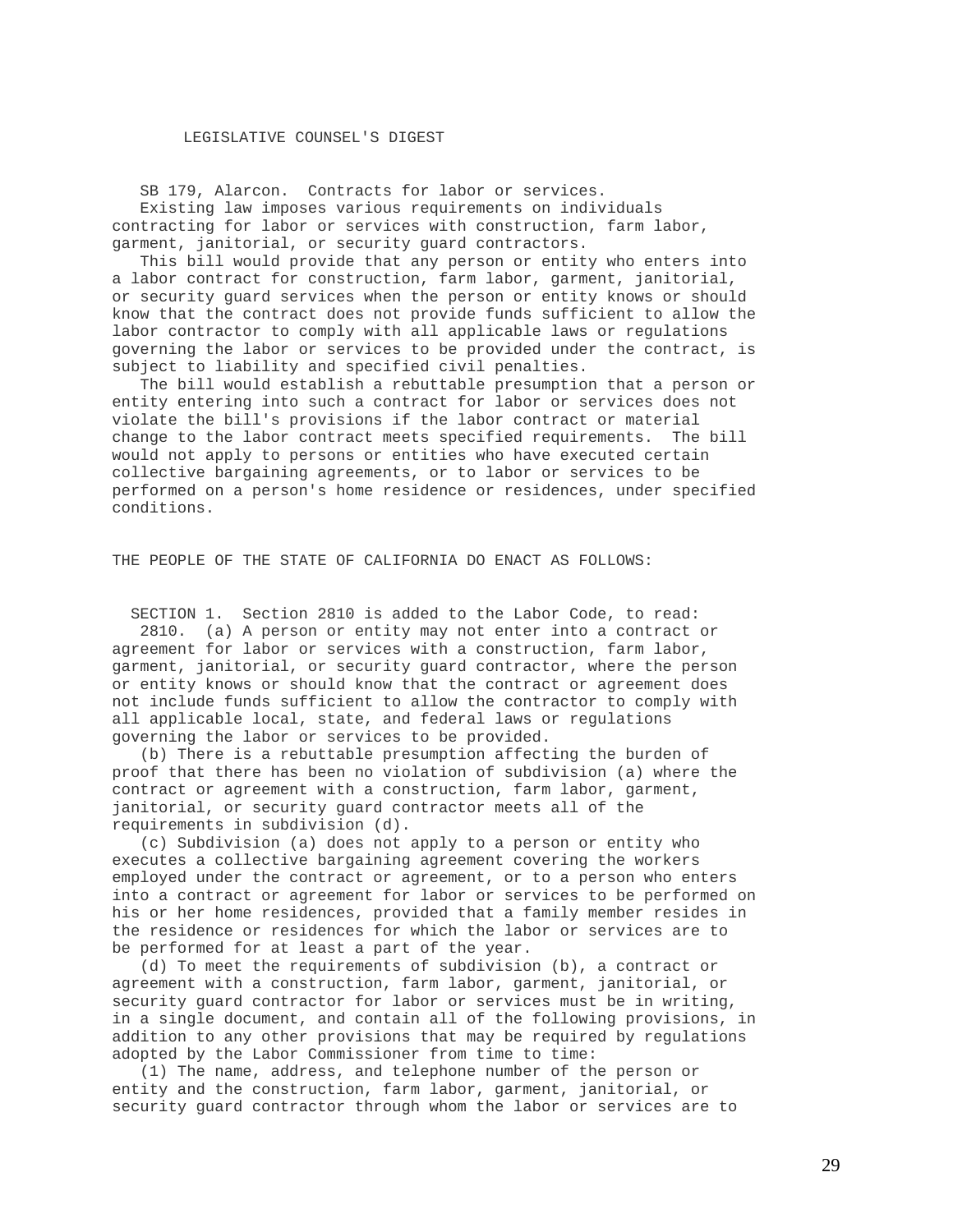be provided.

 (2) A description of the labor or services to be provided and a statement of when those services are to be commenced and completed.

 (3) The employer identification number for state tax purposes of the construction, farm labor, garment, janitorial, or security guard contractor.

 (4) The workers' compensation insurance policy number and the name, address, and telephone number of the insurance carrier of the construction, farm labor, garment, janitorial, or security guard contractor.

 (5) The vehicle identification number of any vehicle that is owned by the construction, farm labor, garment, janitorial, or security guard contractor and used for transportation in connection with any service provided pursuant to the contract or agreement, the number of the vehicle liability insurance policy that covers the vehicle, and the name, address, and telephone number of the insurance carrier.

 (6) The address of any real property to be used to house workers in connection with the contract or agreement.

 (7) The total number of workers to be employed under the contract or agreement, the total amount of all wages to be paid, and the date or dates when those wages are to be paid.

 (8) The amount of the commission or other payment made to the construction, farm labor, garment, janitorial, or security guard contractor for services under the contract or agreement.

 (9) The total number of persons who will be utilized under the contract or agreement as independent contractors, along with a list of the current local, state, and federal contractor license identification numbers that the independent contractors are required to have under local, state, or federal laws or regulations.

 (10) The signatures of all parties, and the date the contract or agreement was signed.

 (e) (1) To qualify for the rebuttable presumption set forth in subdivision (b), a material change to the terms and conditions of a contract or agreement between a person or entity and a construction, farm labor, garment, janitorial, or security guard contractor must be in writing, in a single document, and contain all of the provisions listed in subdivision (d) that are affected by the change.

 (2) If a provision required to be contained in a contract or agreement pursuant to paragraph (7) or (9) of subdivision (d) is unknown at the time the contract or agreement is executed, the best estimate available at that time is sufficient to satisfy the requirements of subdivision (d). If an estimate is used in place of actual figures in accordance with this paragraph, the parties to the contract or agreement have a continuing duty to ascertain the information required pursuant to paragraph (7) or (9) of subdivision (d) and to reduce that information to writing in accordance with the requirements of paragraph (1) once that information becomes known.

 (f) A person or entity who enters into a contract or agreement referred to in subdivisions (d) or (e) shall keep a copy of the written contract or agreement for a period of not less than four years following the termination of the contract or agreement.

 (g) (1) An employee aggrieved by a violation of subdivision (a) may file an action for damages to recover the greater of all of his or her actual damages or two hundred fifty dollars (\$250) per employee per violation for an initial violation and one thousand dollars (\$1,000) per employee for each subsequent violation, and, upon prevailing in an action brought pursuant to this section, may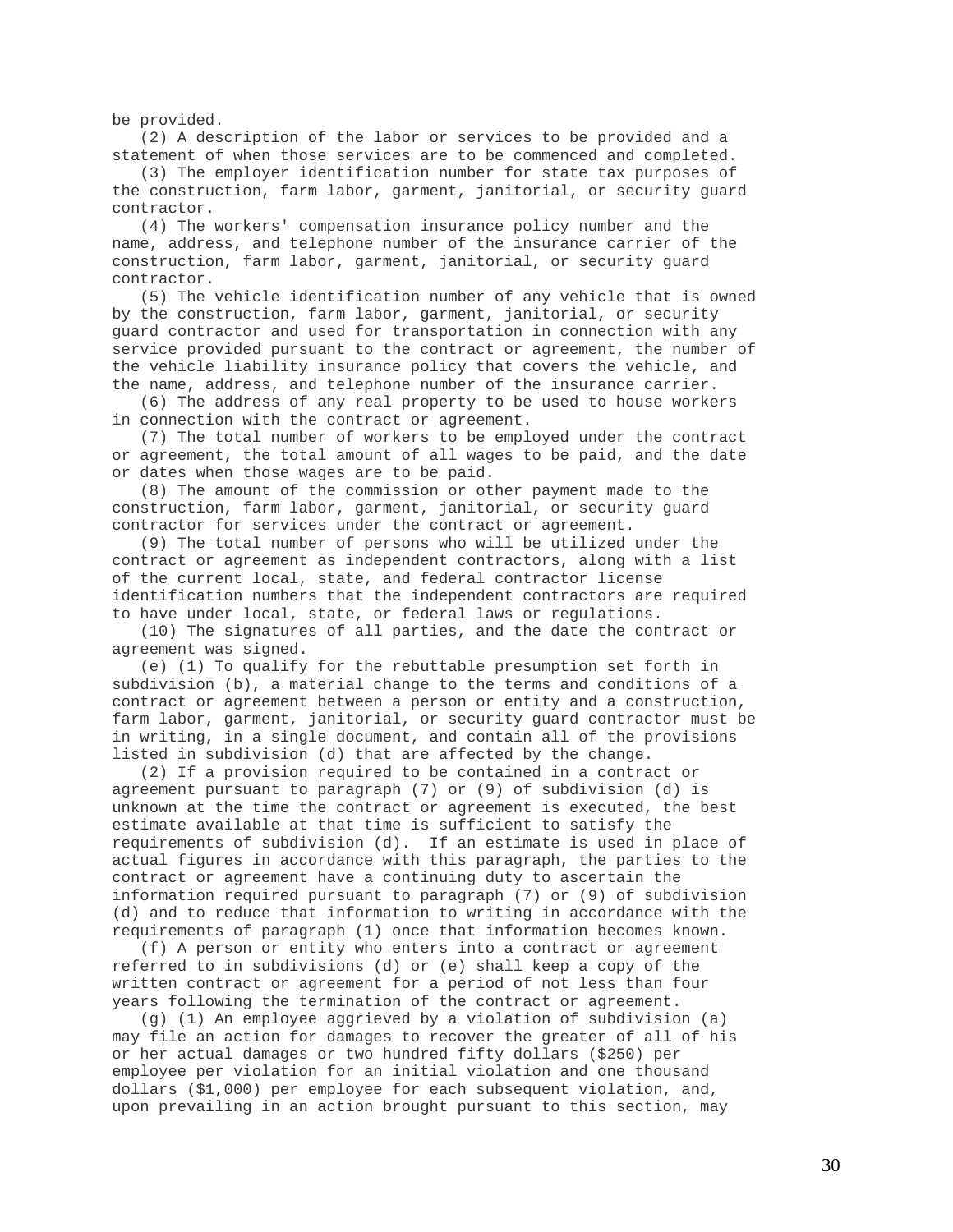recover costs and reasonable attorney's fees. An action under this section may not be maintained unless it is pleaded and proved that an employee was injured as a result of a violation of a labor law or regulation in connection with the performance of the contract or agreement.

 (2) An employee aggrieved by a violation of subdivision (a) may also bring an action for injunctive relief and, upon prevailing, may recover costs and reasonable attorney's fees.

 (h) The phrase "construction, farm labor, garment, janitorial, or security guard contractor" includes any person, as defined in this code, whether or not licensed, who is acting in the capacity of a construction, farm labor, garment, janitorial, or security guard contractor.

 (i) (1) The term "knows" includes the knowledge, arising from familiarity with the normal facts and circumstances of the business activity engaged in, that the contract or agreement does not include funds sufficient to allow the contractor to comply with applicable laws.

 (2) The phrase "should know" includes the knowledge of any additional facts or information that would make a reasonably prudent person undertake to inquire whether, taken together, the contract or agreement contains sufficient funds to allow the contractor to comply with applicable laws.

 (3) A failure by a person or entity to request or obtain any information from the contractor that is required by any applicable statute or by the contract or agreement between them, constitutes knowledge of that information for purposes of this section.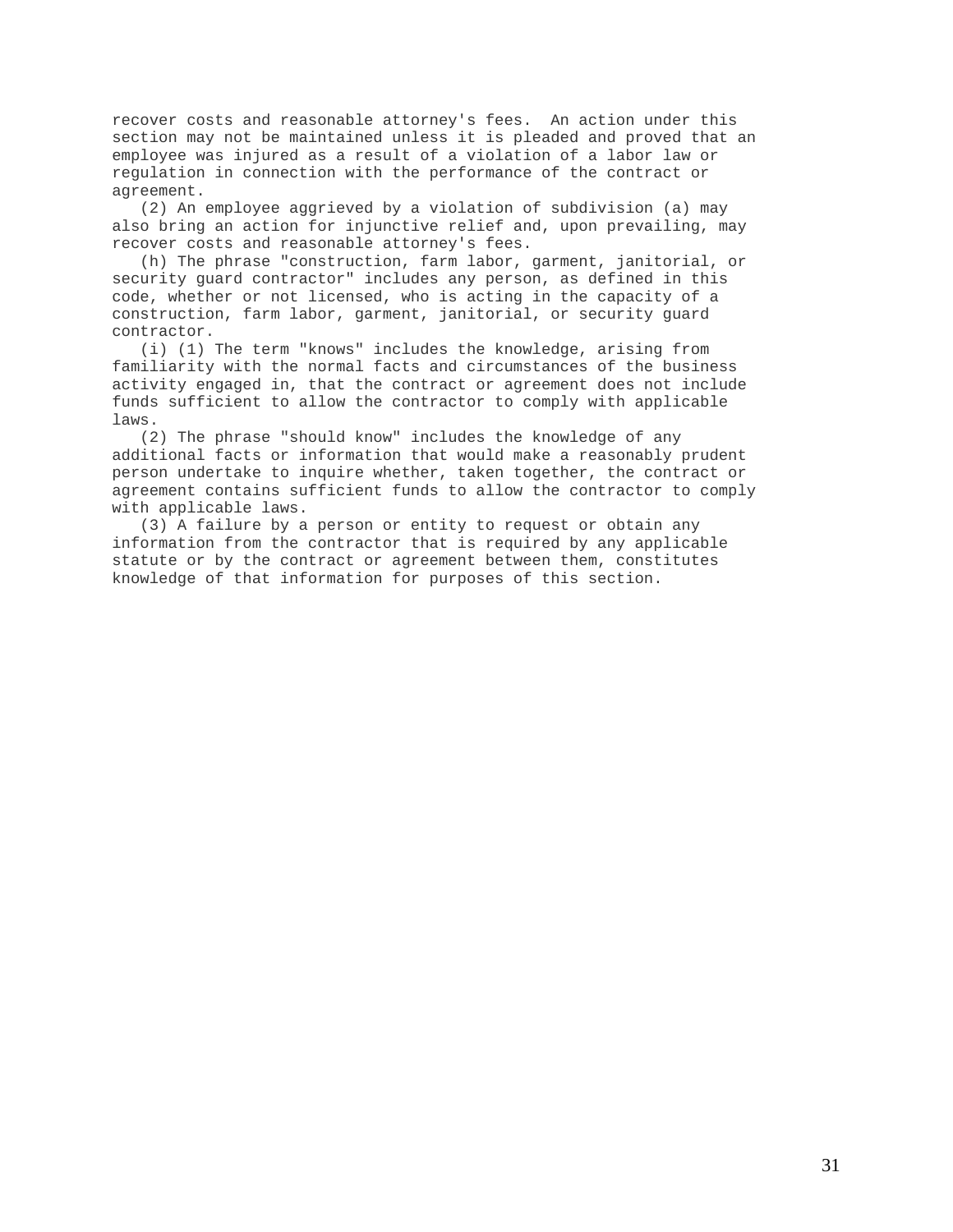# **APPENDIX: Legislative History of SB 1466**

# **1. COMMITTEE AND FLOOR ANALYSES**

+++++++++

BILL ANALYSIS

 Senate Committee on Labor and Industrial Relations Richard Alarcon, Chair

Date of Hearing: May 8, 2002 2001-2002 Regular Session Consultant: Patrick W. Henning Fiscal: Yes Urgency:No

> Bill No: SB 1466 Author: Alarcon Version: May 6, 2002

Subject:

Contracts for labor or services: financially insufficient

Purpose:

 To provide that any person or entity that enters into a contract for labor or services, in specified industries, that knows or should know that the contract does not provide sufficient funds to comply with various laws, is guilty of a misdemeanor and subject to civil penalties. Also, to provide a rebuttable presumption that a person or entity that enters into a voluntary written agreement with specified criteria does not violate the proposed law.

## Analysis:

 Existing law provides a framework of labor law enforcement of, among other things, minimum standards for wages, hours, conditions of employment, and occupational safety and health by the Department of Industrial Relations (DIR). The Employment Development Department administers the unemployment insurance, and state disability insurance programs, and requires that employers pay specified employee payroll taxes.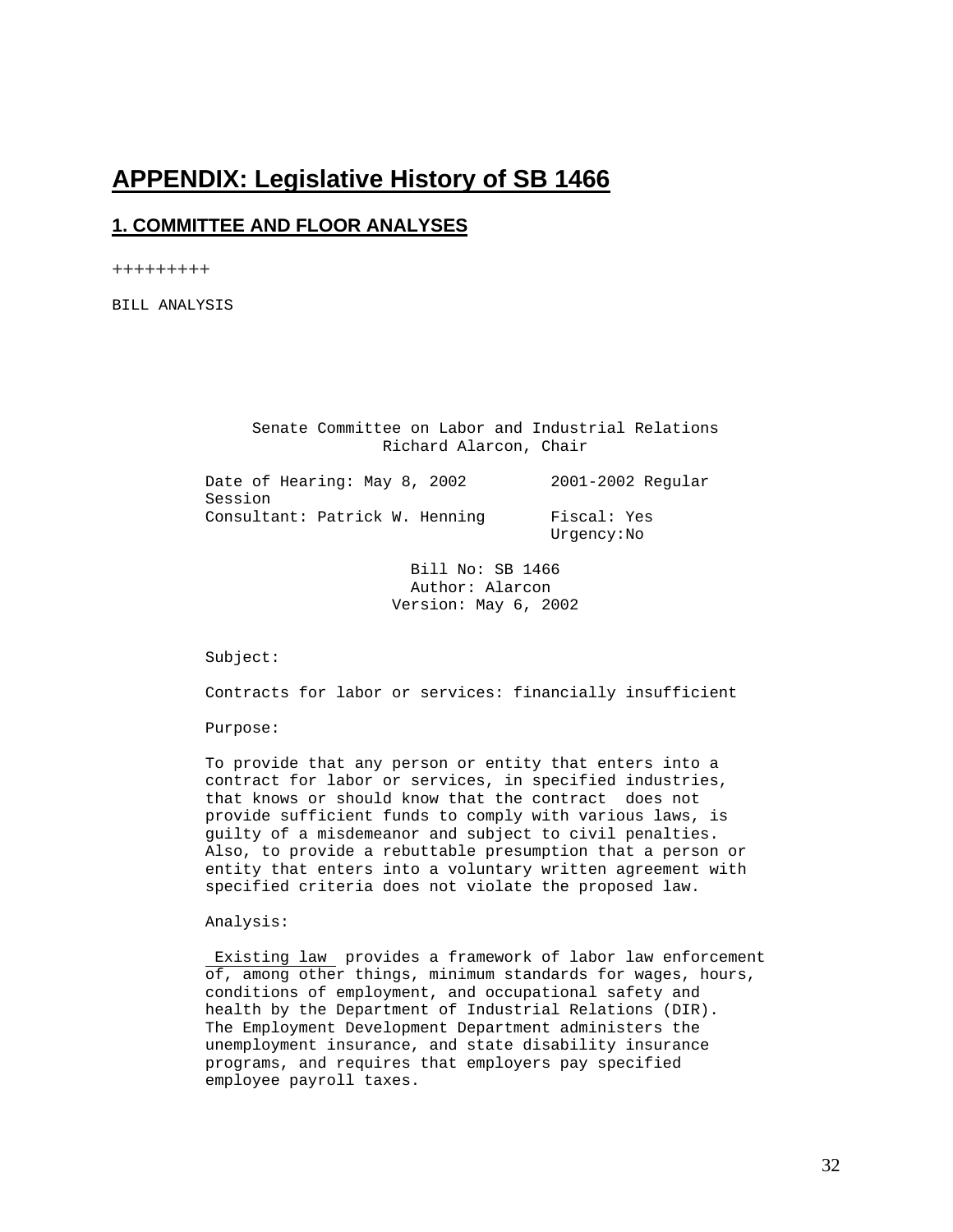This Bill has two major provisions. It:

 1) provides that any person or entity that enters into a contract for labor or services for construction, farm labor, garment manufacturing, janitorial services, or security guard services, that knows or should know that the contract does not provide sufficient funds to comply with

 various local, state, and federal labor laws, or encourages others to do so, is:

 - guilty of a misdemeanor punishable by a fine of not more than \$1,000, or imprisonment in the county jail for not more than 6 months, or both; and - subject to a civil penalty of \$250 per employee for each violation in the initial violation, and \$1,000 per employee for each subsequent violation.

 Aggrieved employees would be able to recover the greater of all actual damages or \$250 per employee for each violation in the initial violation, and \$1,000 per employee for each subsequent violation, in a court action and recover costs and reasonable attorney's fees; the same right to fees would apply for injunctive relief. Employment covered by a collective bargaining agreement would be exempt from these provisions.

 2) establishes to a rebuttable presumption that a person or entity that enters into a voluntary written agreement with a contractor does not violate these provisions if the written agreement, and successive amendments thereto, is in a single document and contains all the following criteria:

 - information identifying the person or entity or contractor performing the services; - a description of the labor and services to be performed, including a commencement and completion date;

 -employer identification number for state tax purposes of the contractor;

 -proof of workers' compensation coverage, including insurance contact information; -for vehicles utilized for transportation in connection with a service, detailed information relating to insurance carrier and coverage; -the address of any real property to house workers; -the total number of workers to be employed, total wages to be paid, and the pay dates; and -amounts of commissions or other payments made to the Hearing Date: May 8, 2002 SB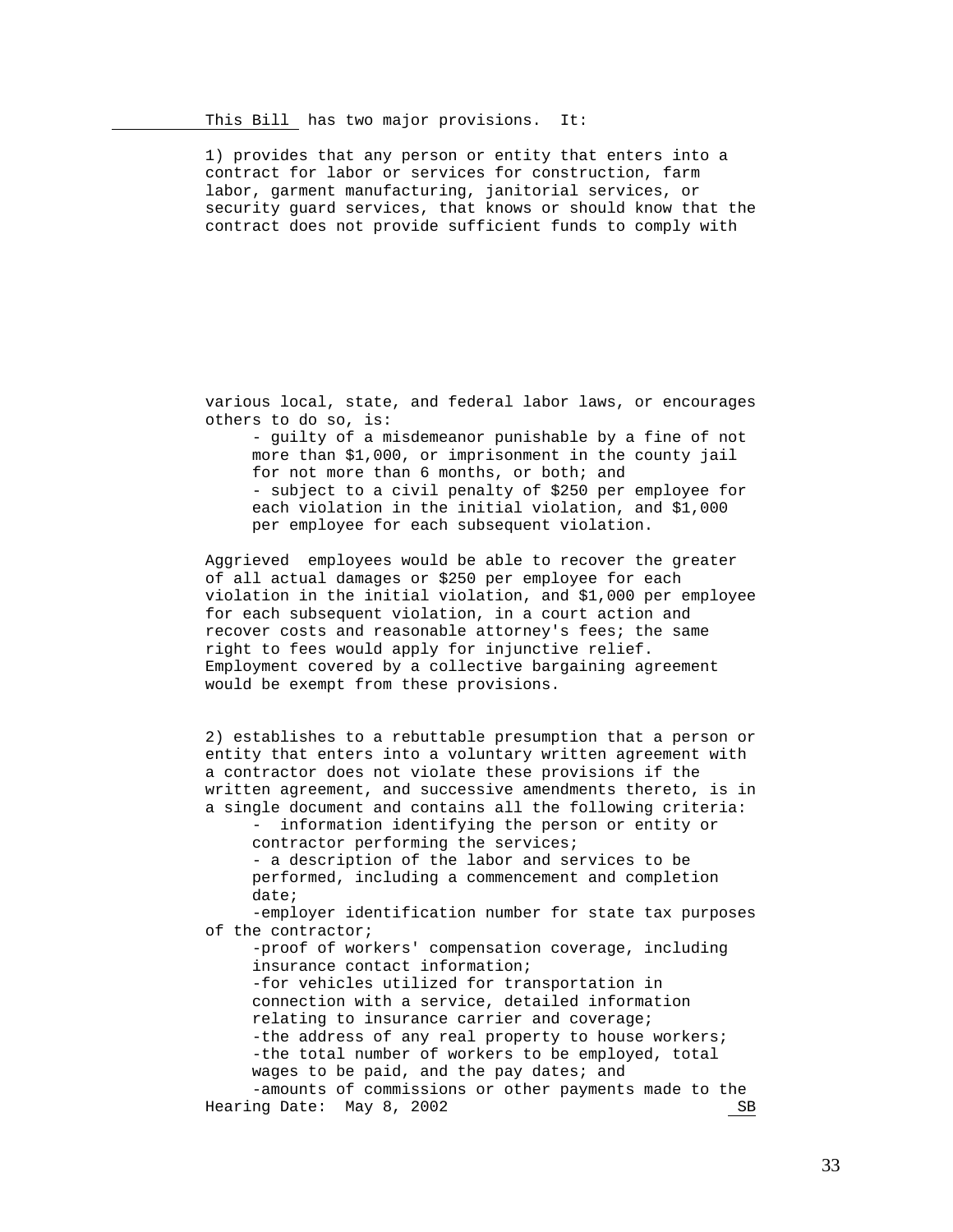1466 Consultant: Patrick W. Henning Page 2

Senate Committee on Labor and Industrial Relations

 contractor for services; and -the number and identification of independent contractors to be utilized.

 Written agreements would be required to be kept by the person or entity for at least 4 years after termination of the agreement.

#### Comments:

 1. Proponents argue that this measure attacks the hidden use of unfair economic leverage to influence labor contractors to enter into contracts that are financially inadequate to permit the contractor to comply with applicable laws. While employers usually claim they are unaware of abuses committed by their contractors, the reality is just the opposite. This measure does not require written contracts, rather it encourages them for sound business practices.

 Some janitorial and security guard industry representatives state that this measure is necessary to weed out illegal and unethical employers in their industries.

 Supporters cite federal and state evidence of Underground Economy enterprises that are unfair competition to law-abiding employers. These lawless operations pay little or no taxes, and fail to abide by minimum labor standards. Industry examples are highlighted:

 In the garment industry, the US Department of Labor estimates that 67% of Los Angeles garment shops violated minimum wage and overtime laws. Also, many contractors claim that they were not given sufficient funds by principal garment manufacturers to pay workers.

 In the janitorial industry, industry supporters of this measure argue that a massive influx of unethical Hearing Date: May 8, 2002 SB 1466 Consultant: Patrick W. Henning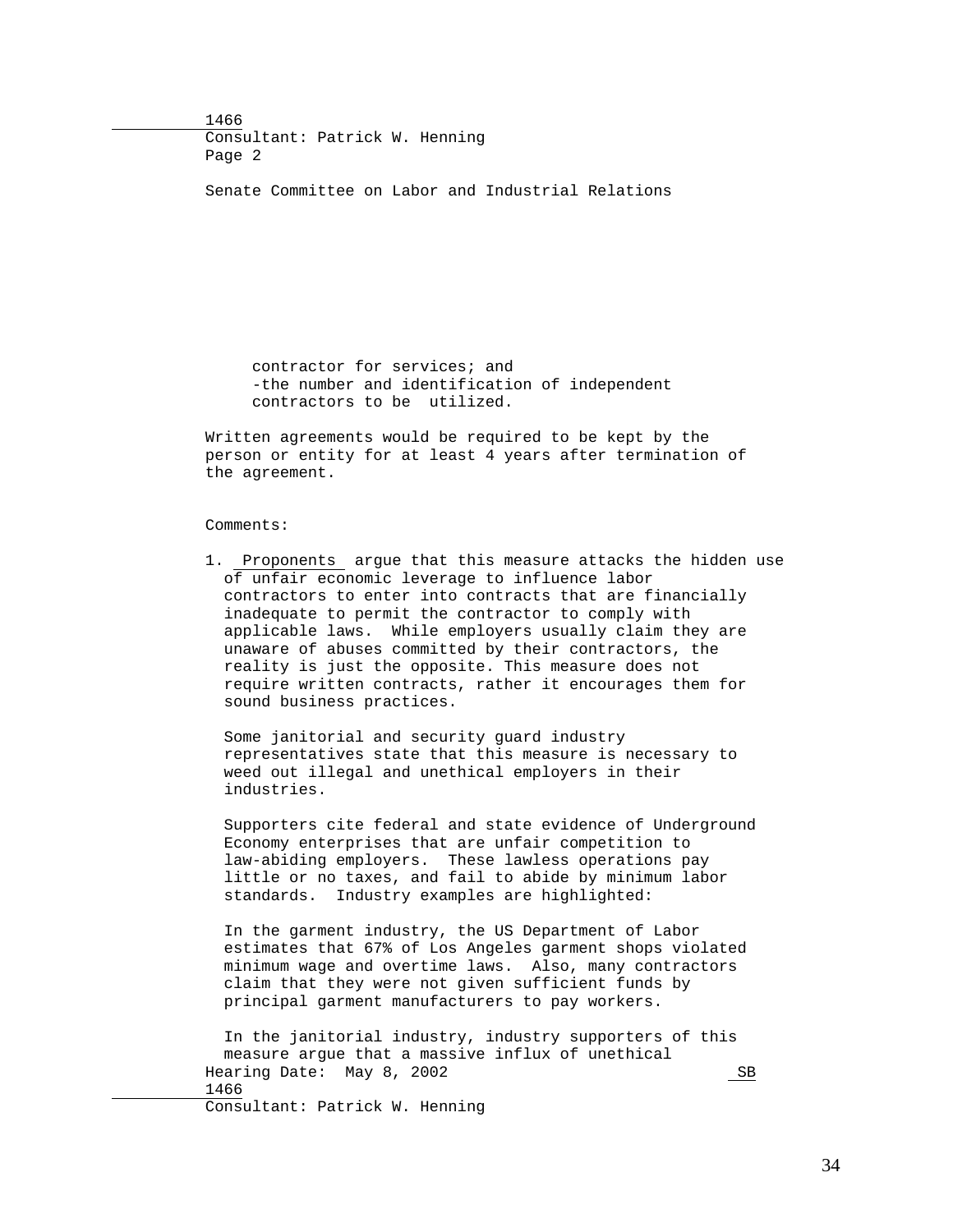Page 3

Senate Committee on Labor and Industrial Relations

 contractors have been given the upper hand in competing for cleaning contracts, and are ruining law-abiding businesses.

 In agriculture, various surveys show that most growers using farm labor contractors were paying fees so low that either the government was not receiving mandate taxes, or else the farm workers were being paid below the minimum wage.

 Construction labor law violations typically involve use of bad checks, cash pay, and no workers' compensation insurance coverage.

 2. Opponents from the covered industries argue that this measure would require contracts to include several onerous and burdensome requirements that a normal contract for labor in any other industry would not require. Small companies who are suffering financially at the present time can ill afford additional costs of hiring an attorney to draft a contract every time they use a specialty contractor, just to obtain a rebuttable presumption that there has been no violations of law.

 The Western Growers Association calls this measure a back door attempt to make a grower liable for the actions of a farm labor contractor. Growers would have to audit the financial records of their contractors every time to ensure that monies were spent in the proper fashion to be in compliance with labor laws.

 The California Farm Bureau Federation states that the supporters wrongly assume that harm necessarily flows from business contracts. This measure would criminalize otherwise lawful business transactions from which no harm results. It would also have the unintended consequence of hurting a contractor's employees by denying them work opportunities in such situations.

 Representatives from retailers and building owners argue Hearing Date: May 8, 2002 SB 1466 Consultant: Patrick W. Henning Page 4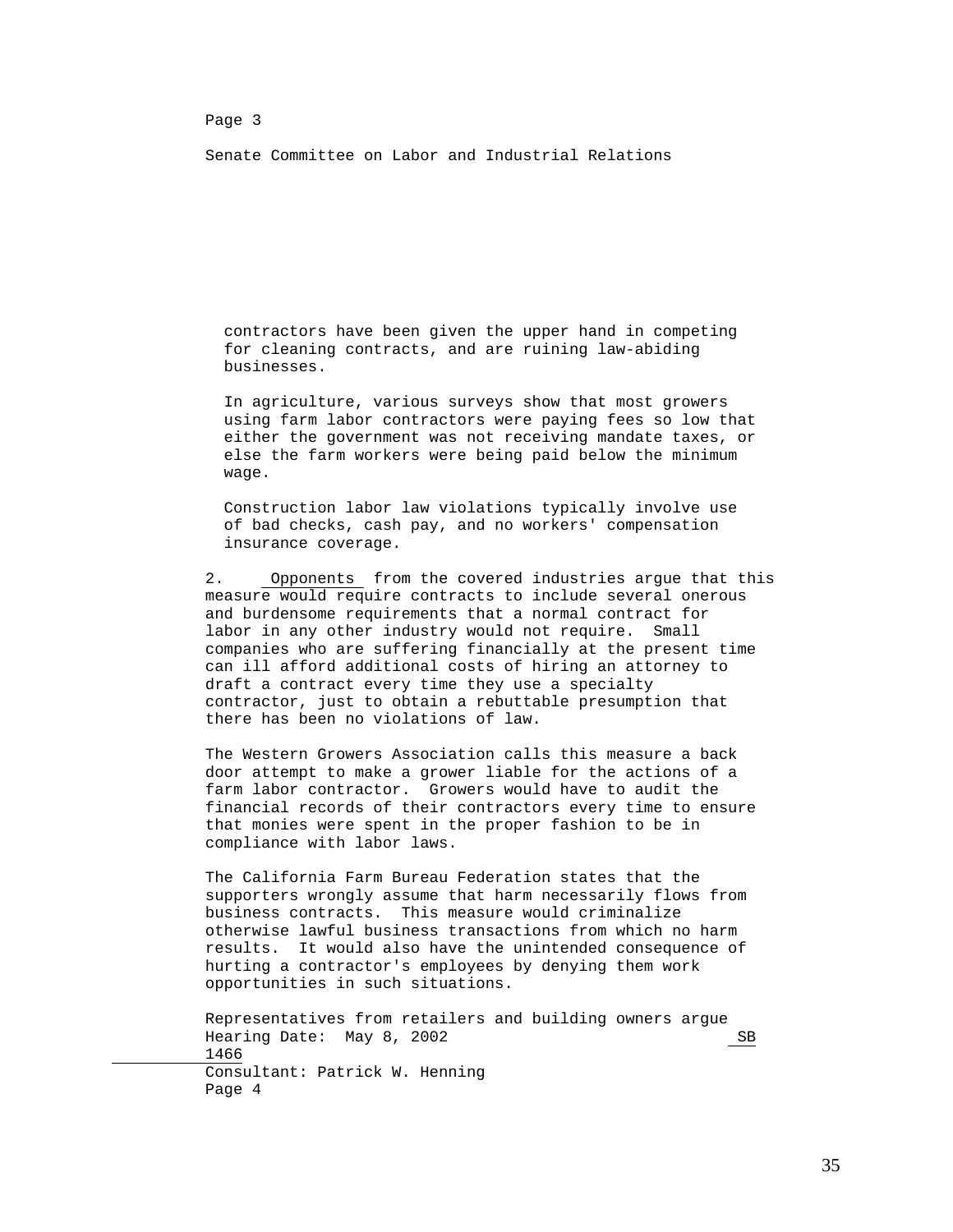that the requirement that they "know" or "should have known" is problematic because it places them in a position of possible criminal liability. Most businesses seek the lowest responsible bidder for competitive contracts. They leave it up to the bidding contractor to determine how to deliver the services requested at the most affordable price, and must maintain a belief that the contractor's bid is not based on illegal activities.

 A possible amendment suggested by retailers and building owners is to simply require contractual language binding the contractor to be in compliance with all applicable labor laws.

 Other opponents argue that some of the criteria required of the safe harbor of a rebuttable presumption is typically not known at the time of contracting, and, as a result, businesses and public agencies would be exposed to criminal and civil liability.

 3. "Knowing" Standard : The "know" or "should have known" terms are common legal standards by which an ordinary, reasonable person in like or similar circumstances would have known. This measure defines the terms as follows:

 The term "knows" includes the knowledge, arising from a familiarity with the normal facts and circumstances of the business activity engaged in, that the contract does not include funds sufficient to allow the contractor to comply with applicable laws.

 The phrase "should know" includes the knowledge of any additional facts or information, which would make a reasonably prudent person undertake to inquire whether, taken together, such facts suggest that the contract does not include funds sufficient to allow the contractor to comply with applicable laws.

Hearing Date: May 8, 2002 SB 1466 Consultant: Patrick W. Henning Page 5

Senate Committee on Labor and Industrial Relations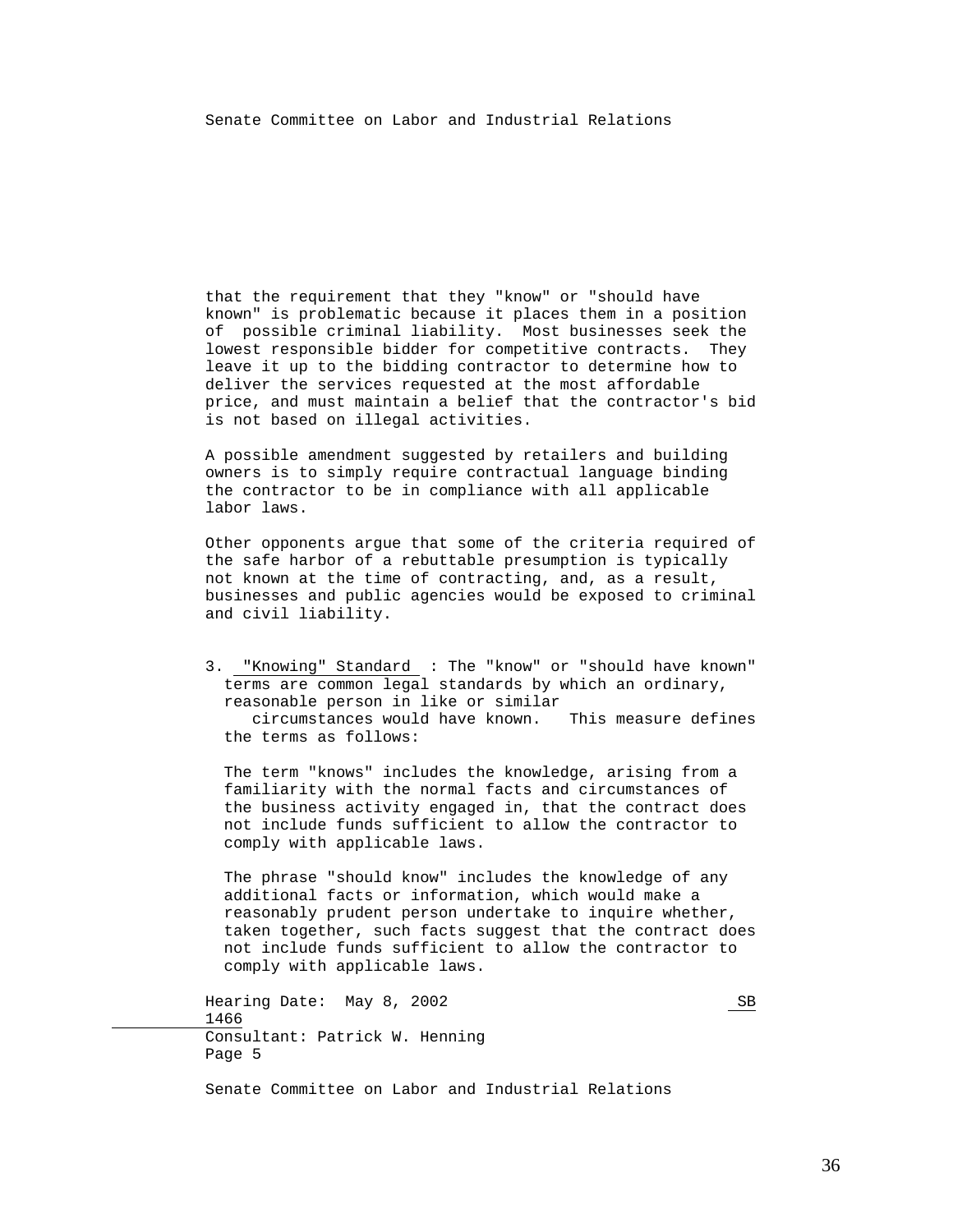Support:

 California Labor Federation, AFL-CIO (Sponsor) Service Employees International Union (Sponsor) Garment Worker Center (Co-Sponsor) Maintenance Cooperation Trust Fund (Co-Sponsor) California Rural legal Assistance Foundation (Co-Sponsor) American Federation of State, County, and Municipal Employees Asian Law Caucus California Association of Licensed Security Agencies, Guards & Associates California Conference Board of Amalgamated Transit Union California Conference of Machinists California Teamsters Public Affairs Council Coalition for Humane Immigrant Rights of Los Angeles Coalition of Immigrant Worker Organizations Engineers and Scientists of California Garment Workers Center Hotel Employees, Restaurant Employees International Union Jockeys' Guild Mexican American Legal Defense and Educational Fund Pacific Association of Building Service Contractors Region 8 States Council, United Food and Commercial Workers Union Service Employees International Union, Local 1877 State Building and Construction Trades Council of California Sweatshop Watch Teamsters Public Affairs Council United Farm Workers of America United Food and Commercial Workers Union Region 8 States Council

Opposition:

Hearing Date: May 8, 2002 SB 1466 Consultant: Patrick W. Henning Page 6

Senate Committee on Labor and Industrial Relations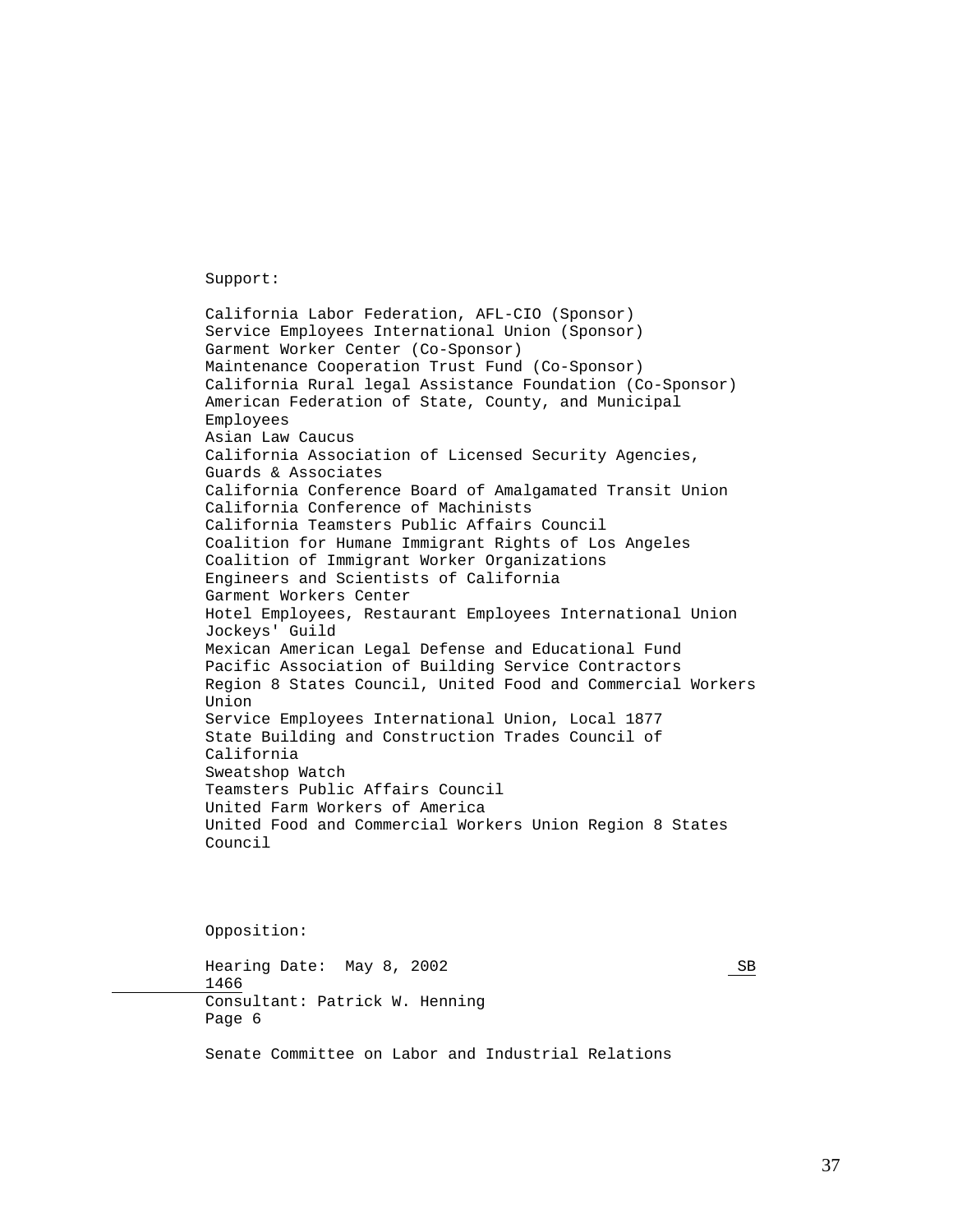++++++++ Senate Committee on Labor and Industrial Relations Richard Alarcon, Chair

> Date of Hearing: May 14, 2002 2001-2002 Regular Session Consultant: Patrick W. Henning Fiscal: Yes Urgency:No

> > Bill No: SB 1466 Author: Alarcon Version: As Amended in Committee

Subject:

Contracts for labor or services: financially insufficient

Purpose:

 To provide that any person or entity that enters into a contract for labor or services, in specified industries, that knows or should know that the contract does not provide sufficient funds to comply with various laws, violates state law, and employees would be able to recover actual damages through civil action. Also, to provide a rebuttable presumption that a person or entity that enters into a voluntary written agreement with specified criteria does not violate the proposed law.

Analysis:

 Existing law provides a framework of labor law enforcement of, among other things, minimum standards for wages, hours, conditions of employment, and occupational safety and health by the Department of Industrial Relations (DIR). The Employment Development Department administers the unemployment insurance, and state disability insurance programs, and requires that employers pay specified employee payroll taxes.

This Bill has two major provisions. It:

 1) provides that any person or entity that enters into a contract for labor or services for construction, farm labor, garment manufacturing, janitorial services, or security guard services, that knows or should know that the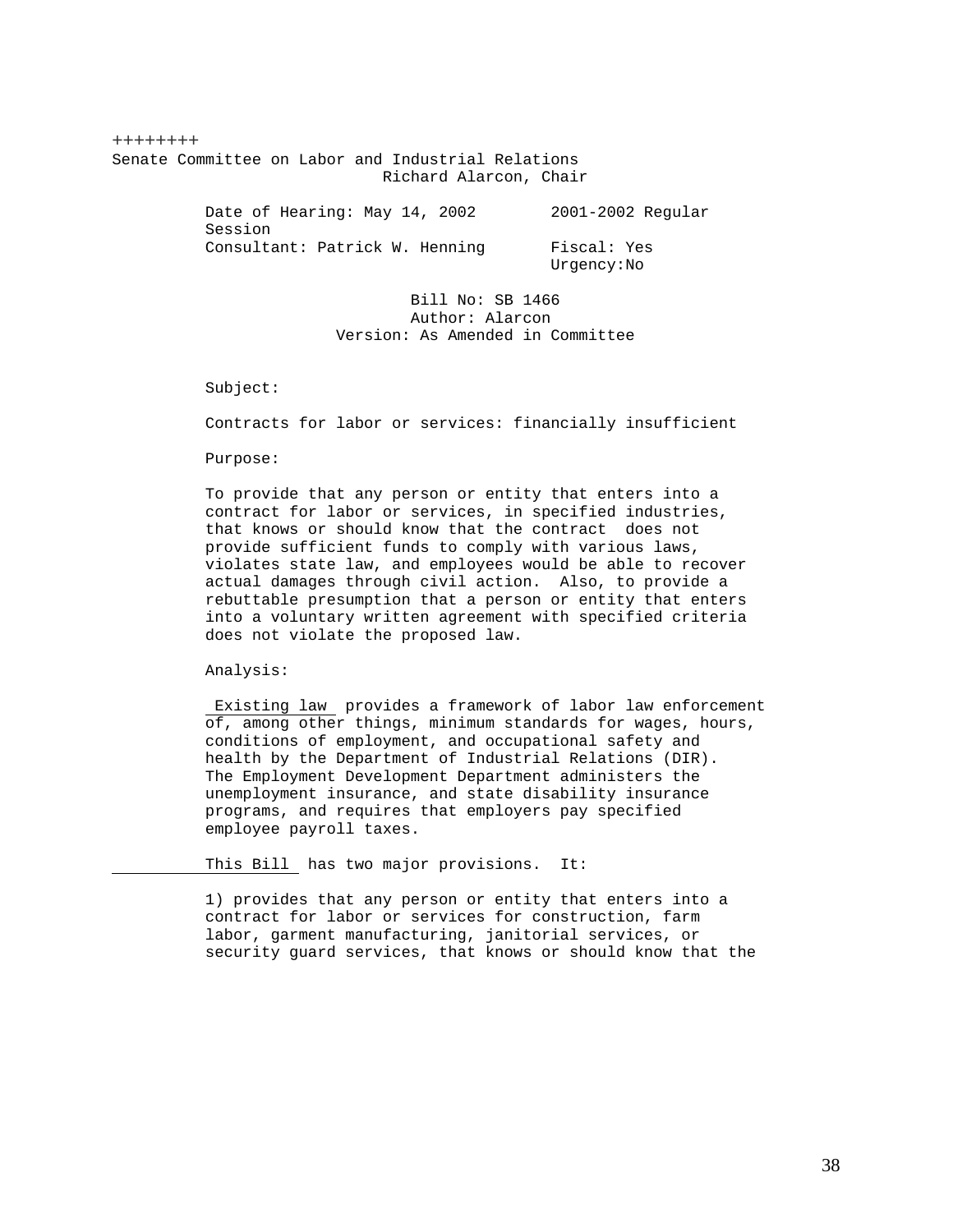contract does not provide sufficient funds to comply with various local, state, and federal labor laws, violates state law.

 Aggrieved employees would be able to recover the greater of all actual damages or \$250 per employee for each violation in the initial violation, and \$1,000 per employee for each subsequent violation, in a court action and recover costs and reasonable attorney's fees; the same right to fees would apply for injunctive relief.

 Home owners and employment covered by a collective bargaining agreement would be exempt from these provisions.

 2) establishes to a rebuttable presumption that a person or entity that enters into a voluntary written agreement with a contractor does not violate these provisions if the written agreement, and successive amendments thereto, is in a single document and contains all the following criteria: - information identifying the person or entity or contractor performing the services; - a description of the labor and services to be performed, including a commencement and completion date; -employer identification number for state tax purposes of the contractor; -proof of workers' compensation coverage, including insurance contact information; -for vehicles utilized for transportation in connection with a service, detailed information relating to insurance carrier and coverage; -the address of any real property to house workers; -the estimated number of workers to be employed, total wages to be paid, and the pay dates; and -amounts of commissions or other payments made to the contractor for services; and -the estimated number and identification of independent contractors to be utilized. Hearing Date: May 14, 2002 SB 1466 Consultant: Patrick W. Henning

Page 2

Senate Committee on Labor and Industrial Relations

Written agreements would be required to be kept by the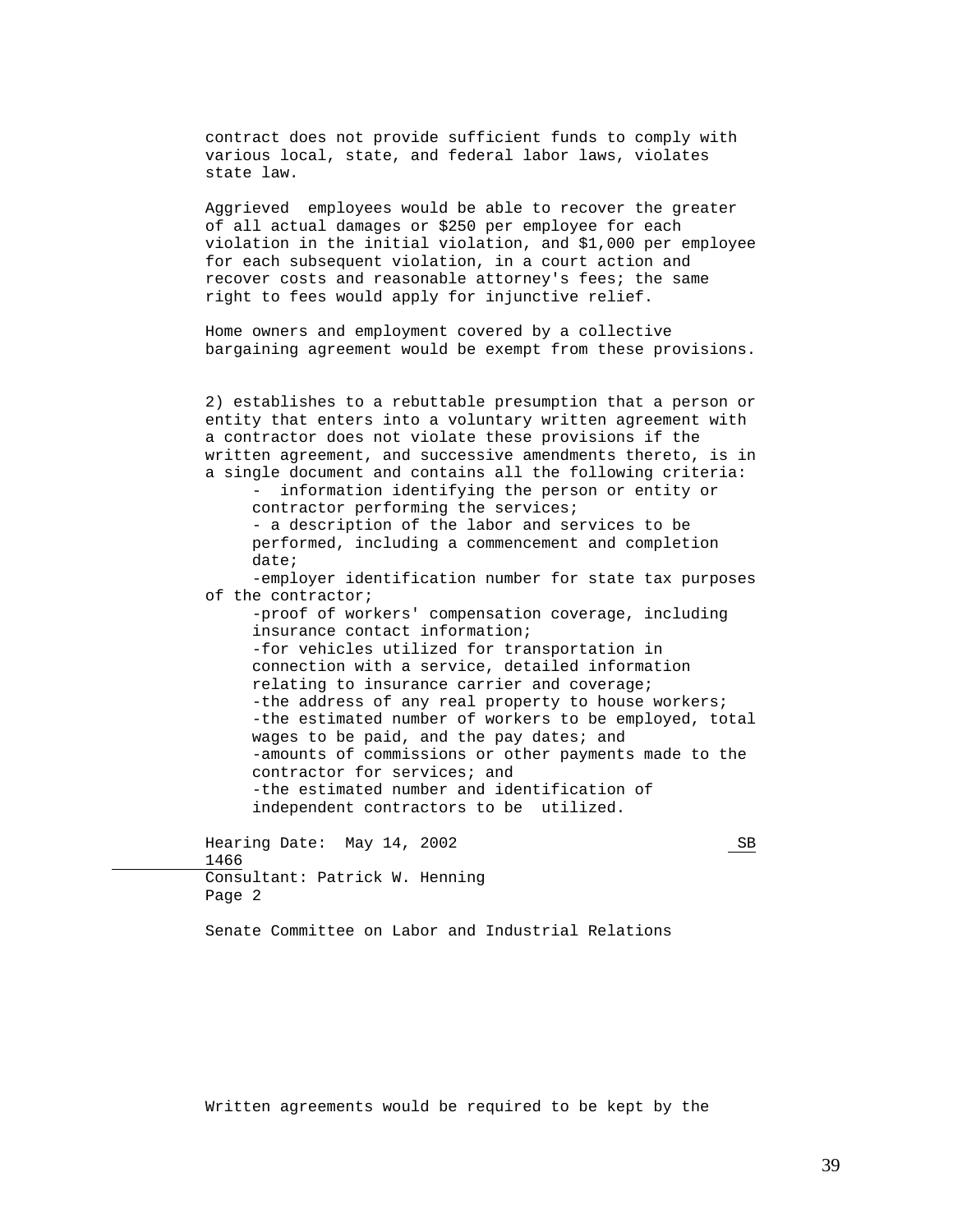person or entity for at least 4 years after termination of the agreement.

# Comments:

 1. Proponents argue that this measure attacks the hidden use of unfair economic leverage to influence labor contractors to enter into contracts that are financially inadequate to permit the contractor to comply with applicable laws. While employers usually claim they are unaware of abuses committed by their contractors, the reality is just the opposite. This measure does not require written contracts, rather it encourages them for sound business practices.

 Some janitorial and security guard industry representatives state that this measure is necessary to weed out illegal and unethical employers in their industries.

 Supporters cite federal and state evidence of Underground Economy enterprises that are unfair competition to law-abiding employers. These lawless operations pay little or no taxes, and fail to abide by minimum labor standards. Industry examples are highlighted:

 In the garment industry, the US Department of Labor estimates that 67% of Los Angeles garment shops violated minimum wage and overtime laws. Also, many contractors claim that they were not given sufficient funds by principal garment manufacturers to pay workers.

 In the janitorial industry, industry supporters of this measure argue that a massive influx of unethical contractors have been given the upper hand in competing for cleaning contracts, and are ruining law-abiding businesses.

Hearing Date: May 14, 2002 SB 1466 Consultant: Patrick W. Henning Page 3

Senate Committee on Labor and Industrial Relations

 In agriculture, various surveys show that most growers using farm labor contractors were paying fees so low that either the government was not receiving mandate taxes, or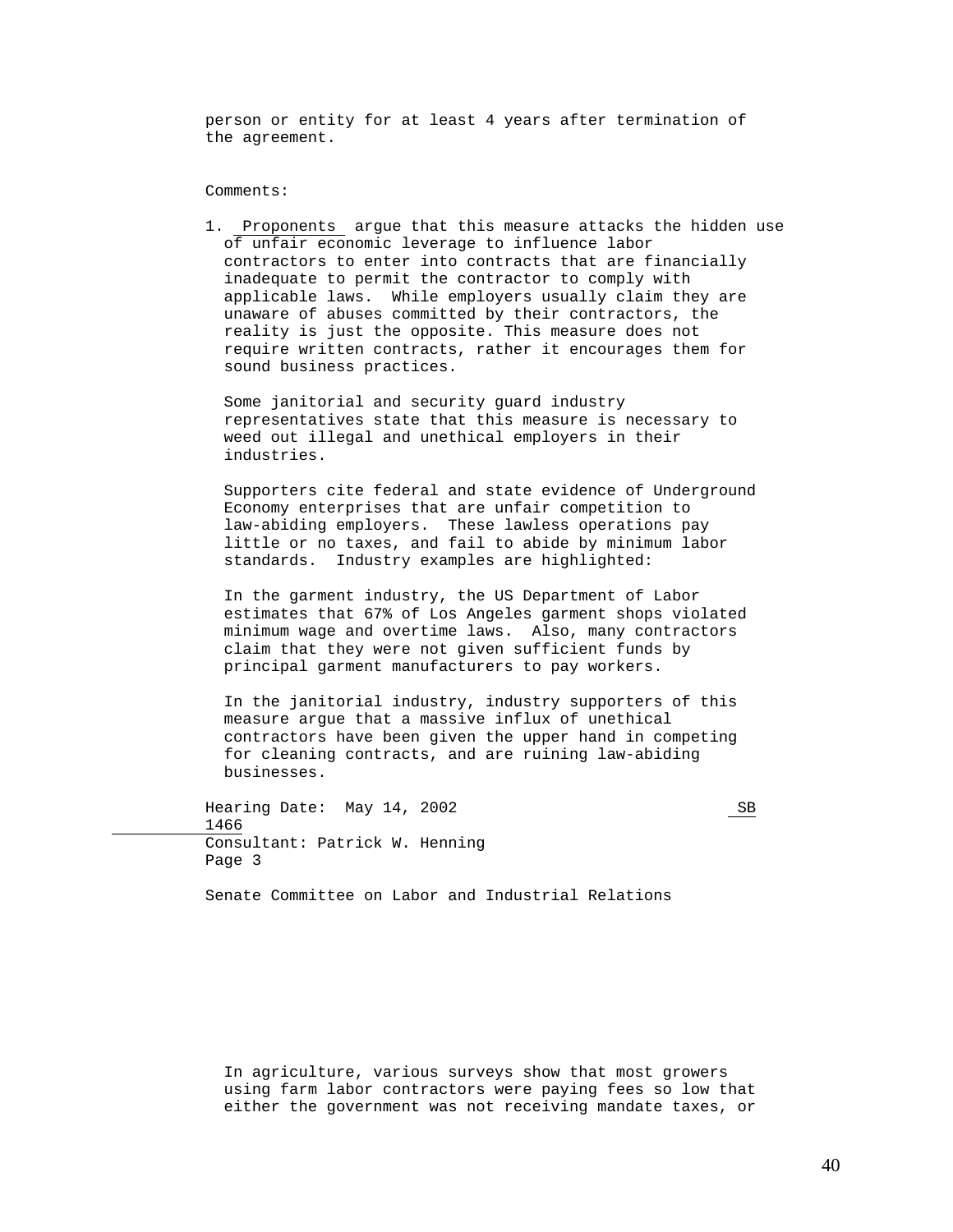else the farm workers were being paid below the minimum wage.

 Construction labor law violations typically involve use of bad checks, cash pay, and no workers' compensation insurance coverage.

 2. Opponents from the covered industries argue that this measure would require contracts to include several onerous and burdensome requirements that a normal contract for labor in any other industry would not require. Small companies who are suffering financially at the present time can ill afford additional costs of hiring an attorney to draft a contract every time they use a specialty contractor, just to obtain a rebuttable presumption that there has been no violations of law.

 The Western Growers Association calls this measure a back door attempt to make a grower liable for the actions of a farm labor contractor. Growers would have to audit the financial records of their contractors every time to ensure that monies were spent in the proper fashion to be in compliance with labor laws.

 The California Farm Bureau Federation states that the supporters wrongly assume that harm necessarily flows from business contracts. This measure makes law-abiding employers law breakers for engaging in lawful business transactions from which no harm results. It would also have the unintended consequence of hurting a contractor's employees by denying them work opportunities in such situations.

 Representatives from retailers and building owners argue that the requirement that they "know" or "should have known" is problematic because it places them in a position of possible liability. Most businesses seek the lowest Hearing Date: May 14, 2002 SB 1466 Consultant: Patrick W. Henning Page 4

Senate Committee on Labor and Industrial Relations

 responsible bidder for competitive contracts. They leave it up to the bidding contractor to determine how to deliver the services requested at the most affordable price, and must maintain a belief that the contractor's bid is not based on illegal activities.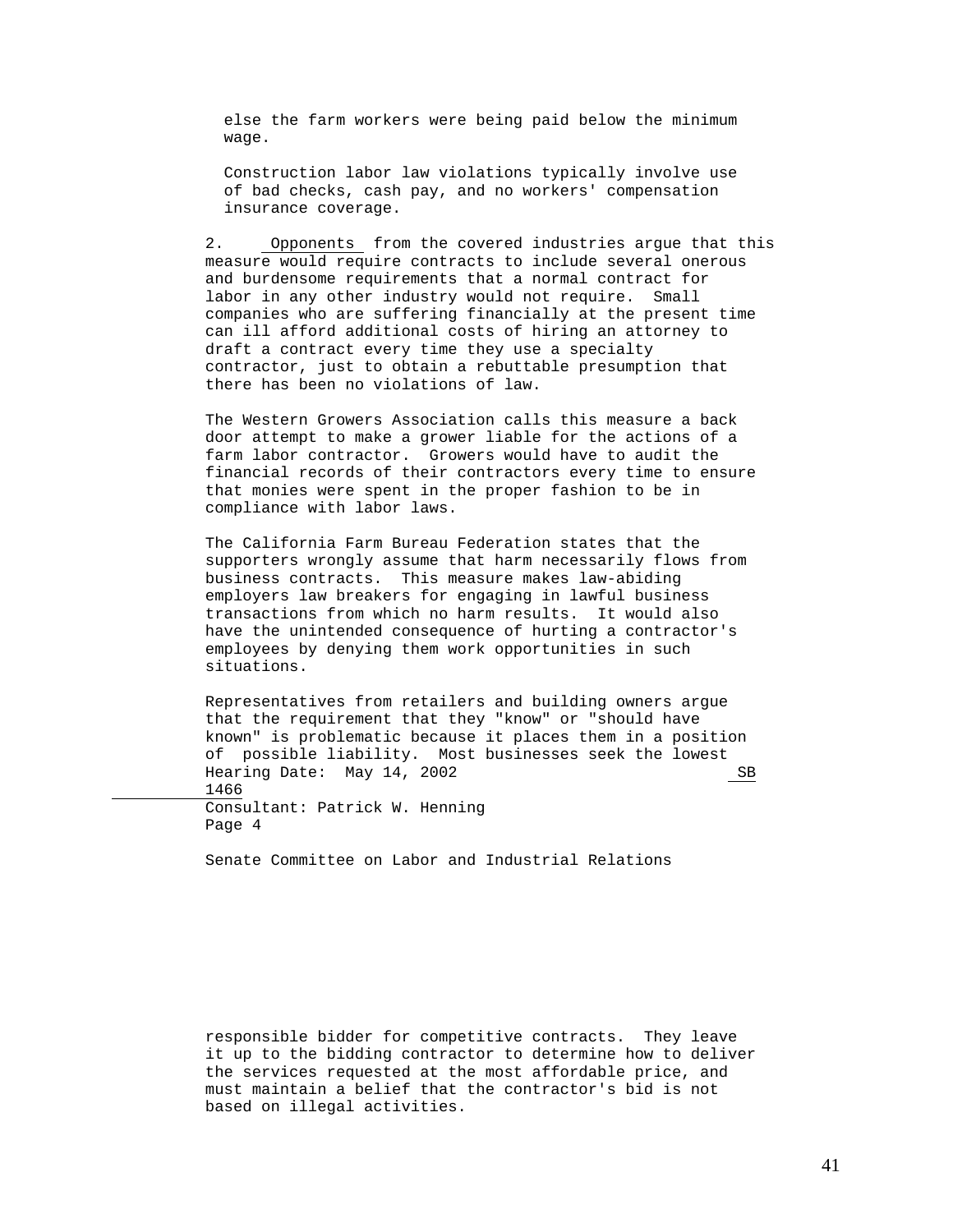A possible amendment suggested by retailers and building owners is to simply require contractual language binding the contractor to be in compliance with all applicable labor laws.

 Other opponents argue that some of the criteria required of the safe harbor of a rebuttable presumption is typically not known at the time of contracting, and, as a result, businesses and public agencies would be exposed to civil liability.

 3. "Knowing" Standard : The "know" or "should have known" terms are common legal standards by which an ordinary, reasonable person in like or similar

 circumstances would have known. This measure defines the terms as follows:

 The term "knows" includes the knowledge, arising from a familiarity with the normal facts and circumstances of the business activity engaged in, that the contract does not include funds sufficient to allow the contractor to comply with applicable laws.

 The phrase "should know" includes the knowledge of any additional facts or information, which would make a reasonably prudent person undertake to inquire whether, taken together, such facts suggest that the contract does not include funds sufficient to allow the contractor to comply with applicable laws.

Support:

Hearing Date: May 14, 2002 SB 1466 Consultant: Patrick W. Henning Page 5

Senate Committee on Labor and Industrial Relations

 California Labor Federation, AFL-CIO (Sponsor) Service Employees International Union (Sponsor) Garment Worker Center (Co-Sponsor) Maintenance Cooperation Trust Fund (Co-Sponsor) California Rural legal Assistance Foundation (Co-Sponsor) American Federation of State, County, and Municipal Employees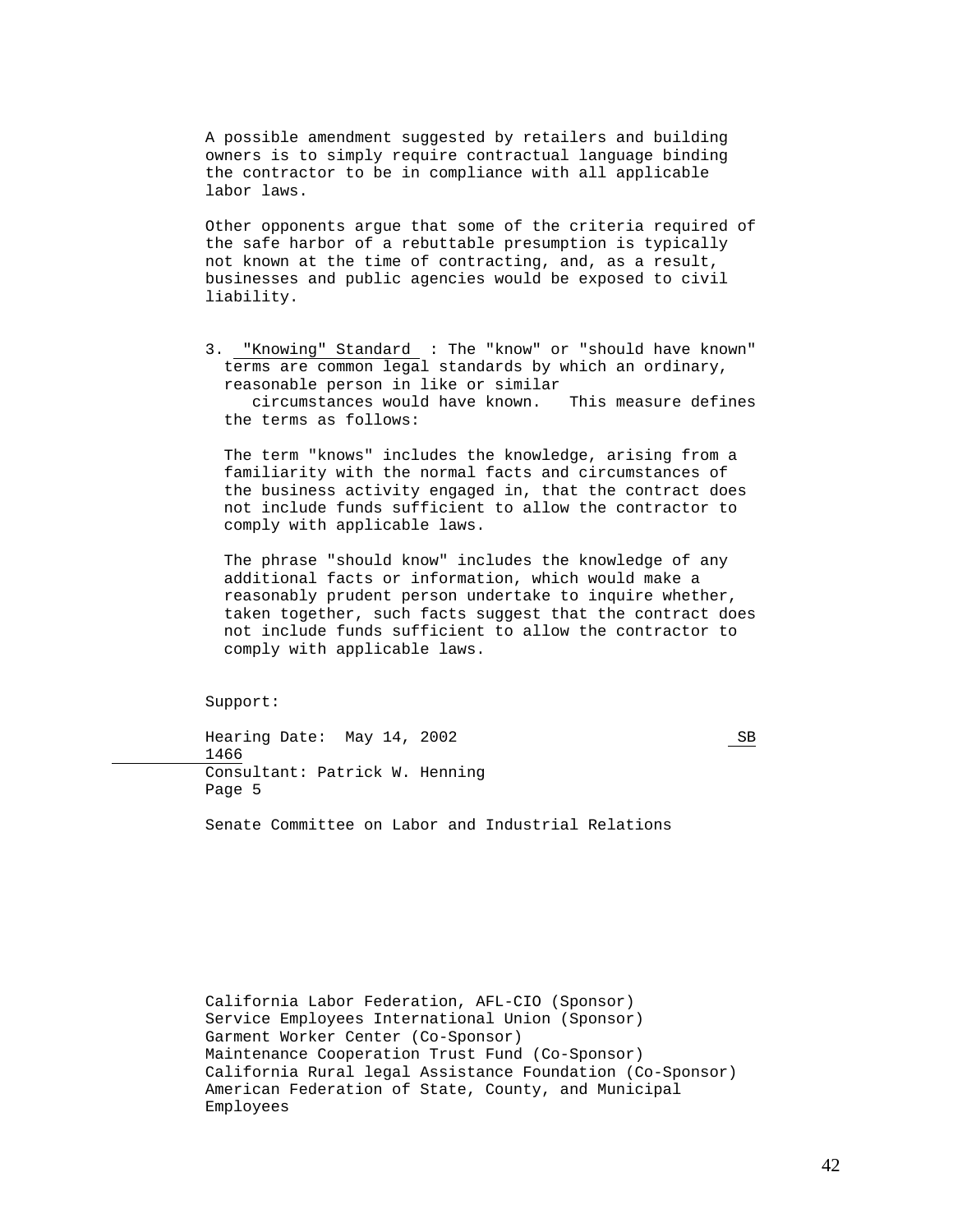Asian Law Caucus California Association of Licensed Security Agencies, Guards & Associates California Conference Board of Amalgamated Transit Union California Conference of Machinists California Teamsters Public Affairs Council Coalition for Humane Immigrant Rights of Los Angeles Coalition of Immigrant Worker Organizations Engineers and Scientists of California Garment Workers Center Hotel Employees, Restaurant Employees International Union Jockeys' Guild Mexican American Legal Defense and Educational Fund Pacific Association of Building Service Contractors Region 8 States Council, United Food and Commercial Workers Union Service Employees International Union, Local 1877 State Building and Construction Trades Council of California Sweatshop Watch Teamsters Public Affairs Council United Farm Workers of America United Food and Commercial Workers Union Region 8 States Council

Opposition:

 Agricultural Council of California Hearing Date: May 14, 2002 SB 1466 Consultant: Patrick W. Henning Page 6

Senate Committee on Labor and Industrial Relations

 Building Owners and Managers Association of California California Association of Sanitation Agencies California Building Industry Association California Business Properties Association California Chamber of Commerce California Farm Bureau Federation California Grape and Tree Fruit League California Grocers Association California Manufacturers and Technology Association (CMTA)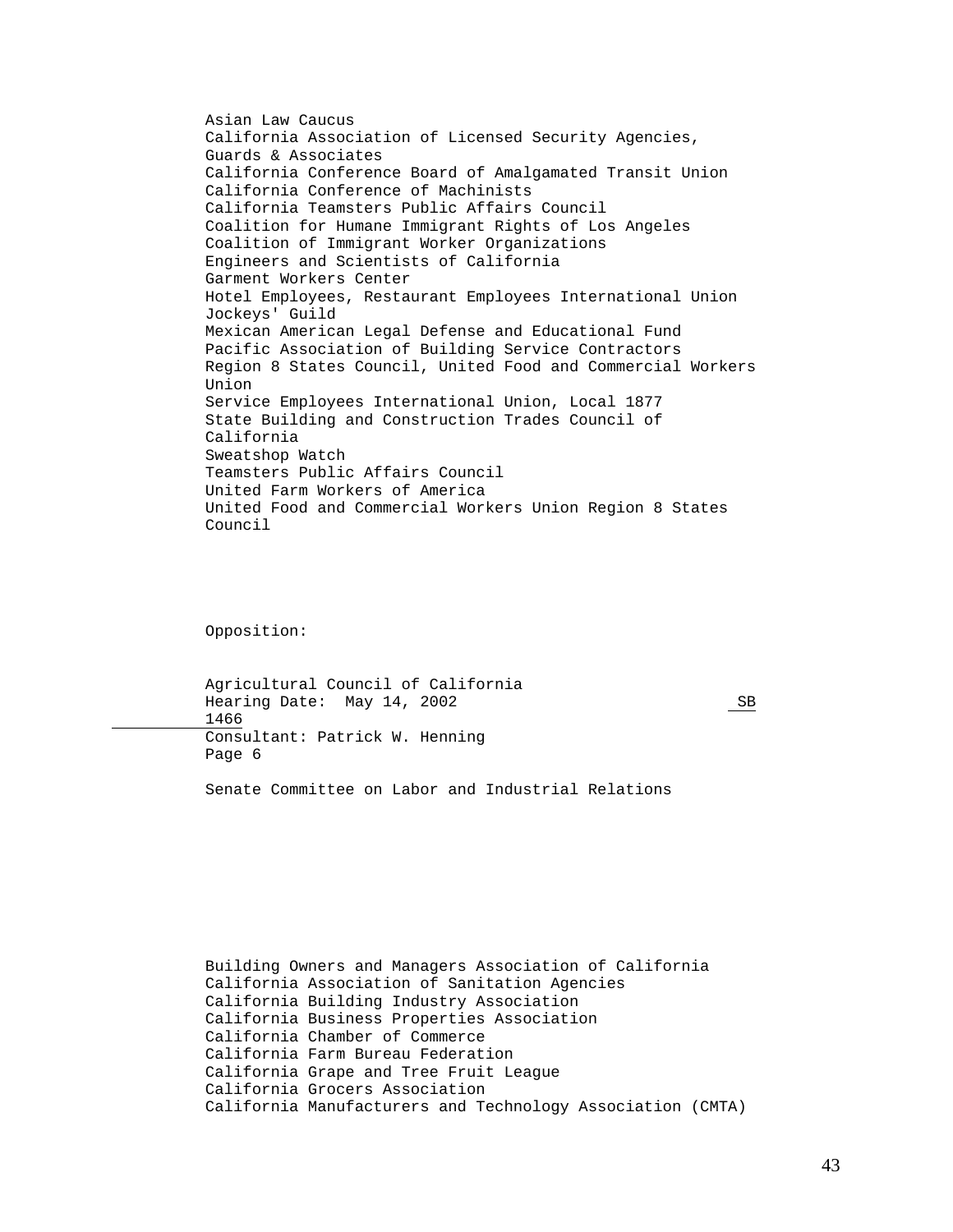California Restaurant Association (CRA) California Retailers Association City of Lakewood County Sanitation Districts of Los Angeles County East Bay Municipal Utility District League of California Cities Western Growers Association<br>\* \* \* \* \* \*

> Hearing Date: May 14, 2002 SB 1466 Consultant: Patrick W. Henning Page 7

Senate Committee on Labor and Industrial Relations

++++++++++

BILL ANALYSIS

 ------------------------------------------------------------ |SENATE RULES COMMITTEE | | SENATE RULES COMMITTEE |Office of Senate Floor Analyses | | |1020 N Street, Suite 524 | | |(916) 445-6614 Fax: (916) | | |327-4478 | | ------------------------------------------------------------

THIRD READING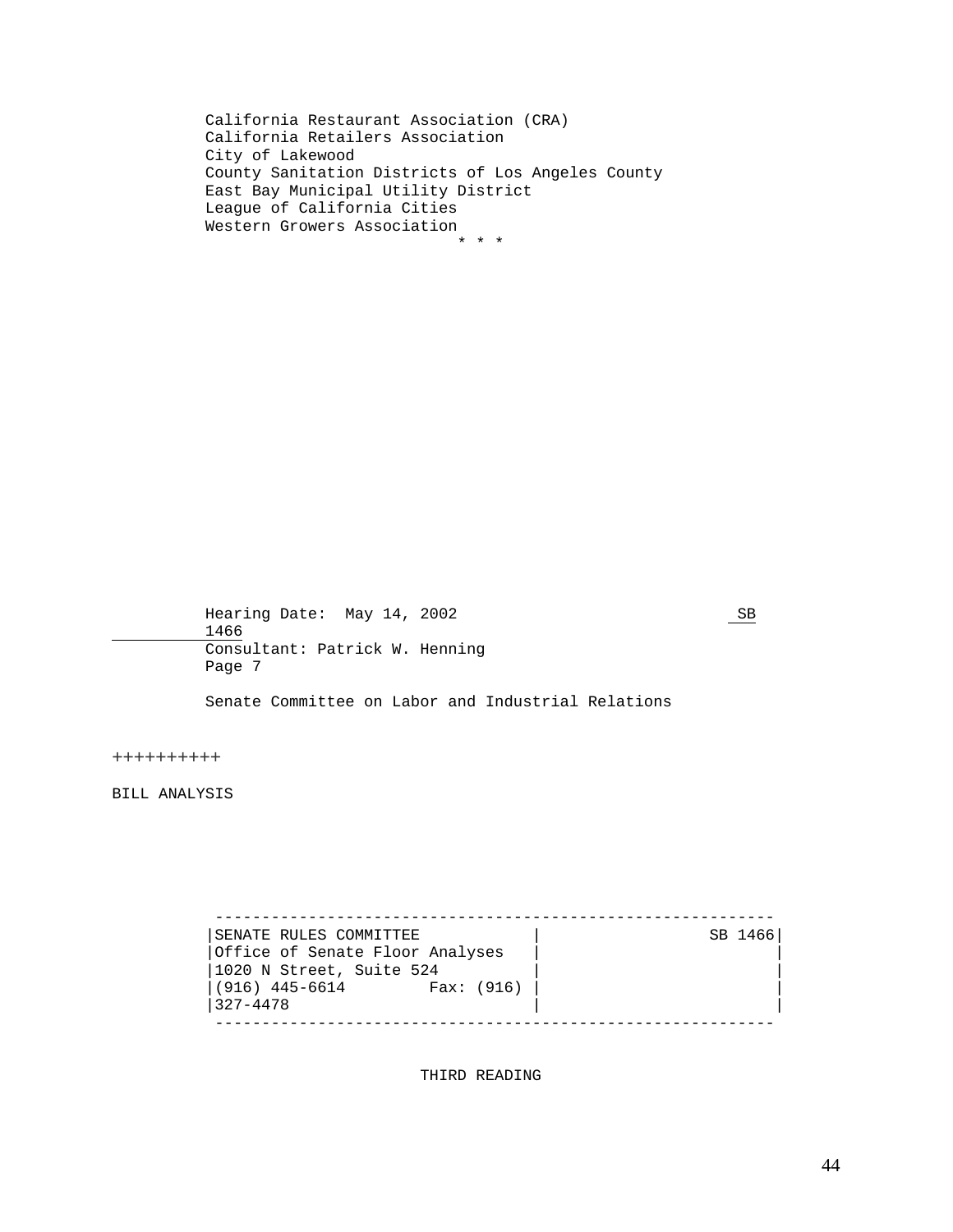Bill No: SB 1466 Author: Alarcon (D) Amended: 5/15/02 Vote: 21

SENATE LABOR & IND. RELATIONS COMMITTEE : 5-2, 5/14/02 AYES: Alarcon, Figueroa, Kuehl, Polanco, Romero NOES: McClintock, Oller

SENATE APPROPRIATIONS COMMITTEE : Senate Rule 28.8

SUBJECT : Contracts for labor or services

 SOURCE : California Labor Federation, AFL-CIO Service Employees International Union Garment Worker Center Maintenance Cooperation Trust Fund California Rural legal Assistance Foundation

 DIGEST : This bill provides that any person or entity that enters into a contract for labor or services, in specified industries, that knows or should know that the contract does not provide sufficient funds to comply with various laws, violates state law, and employees would be able to recover actual damages through civil action. The bill also provides a rebuttable presumption that a person or entity that enters into a voluntary written agreement with specified criteria does not violate the proposed law.

 ANALYSIS : Existing law provides a framework of labor law enforcement of, among other things, minimum standards for CONTINUED

 SB 1466 <u>Page of the set of the set of the set of the set of the set of the set of the set of the set of the set of the set of the set of the set of the set of the set of the set of the set of the set of the set of the set of the </u>

2

 wages, hours, conditions of employment, and occupational safety and health by the Department of Industrial Relations (DIR). The Employment Development Department administers the unemployment insurance, and state disability insurance programs, and requires that employers pay specified employee payroll taxes.

This bill has two major provisions. It:

 1. Provides that any person or entity that enters into a contract for labor or services for construction, farm labor, garment manufacturing, janitorial services, or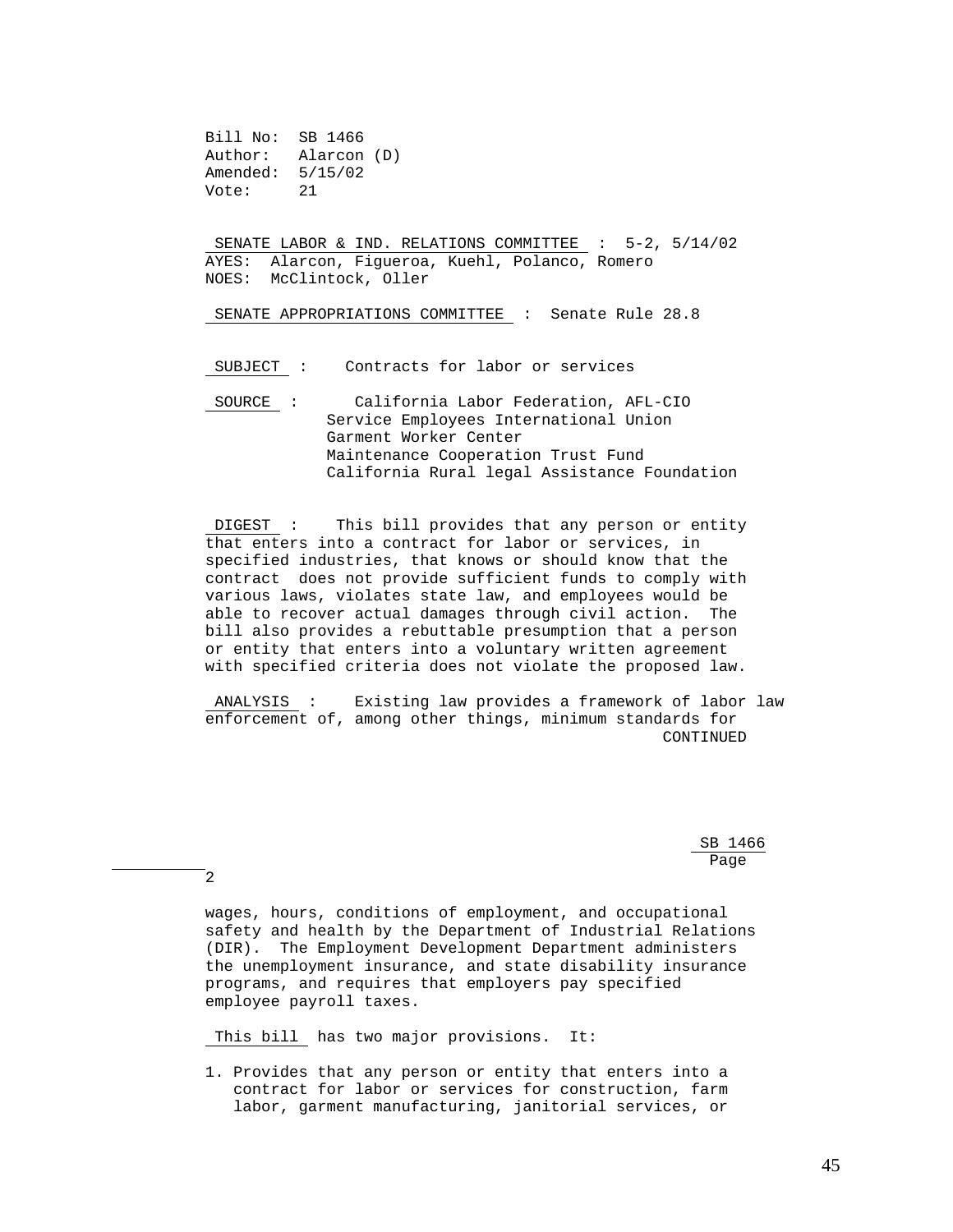security guard services, that knows or should know that the contract does not provide sufficient funds to comply with various local, state, and federal labor laws, violates state law.

 Aggrieved employees would be able to recover the greater of all actual damages or \$250 per employee for each violation in the initial violation, and \$1,000 per employee for each subsequent violation, in a court action and recover costs and reasonable attorney's fees; the same right to fees would apply for injunctive relief.

 Home owners and employment covered by a collective bargaining agreement would be exempt from these provisions.

- 2. Establishes to a rebuttable presumption that a person or entity that enters into a voluntary written agreement with a contractor does not violate these provisions if the written agreement, and successive amendments thereto, is in a single document and contains all the following criteria:
	- A. Information identifying the person or entity or contractor performing the services.
	- B. A description of the labor and services to be performed, including a commencement and completion date.
	- C. Employer identification number for state tax

 SB 1466 <u>Page of the control of the control of the control of the control of the control of the control of the control of the control of the control of the control of the control of the control of the control of the control of the</u>

3

purposes of the contractor.

- D. Proof of workers' compensation coverage, including insurance contact information.
- E. For vehicles utilized for transportation in connection with a service, detailed information relating to insurance carrier and coverage.
- F. The address of any real property to house workers.
- G. The estimated number of workers to be employed, total wages to be paid, and the pay dates.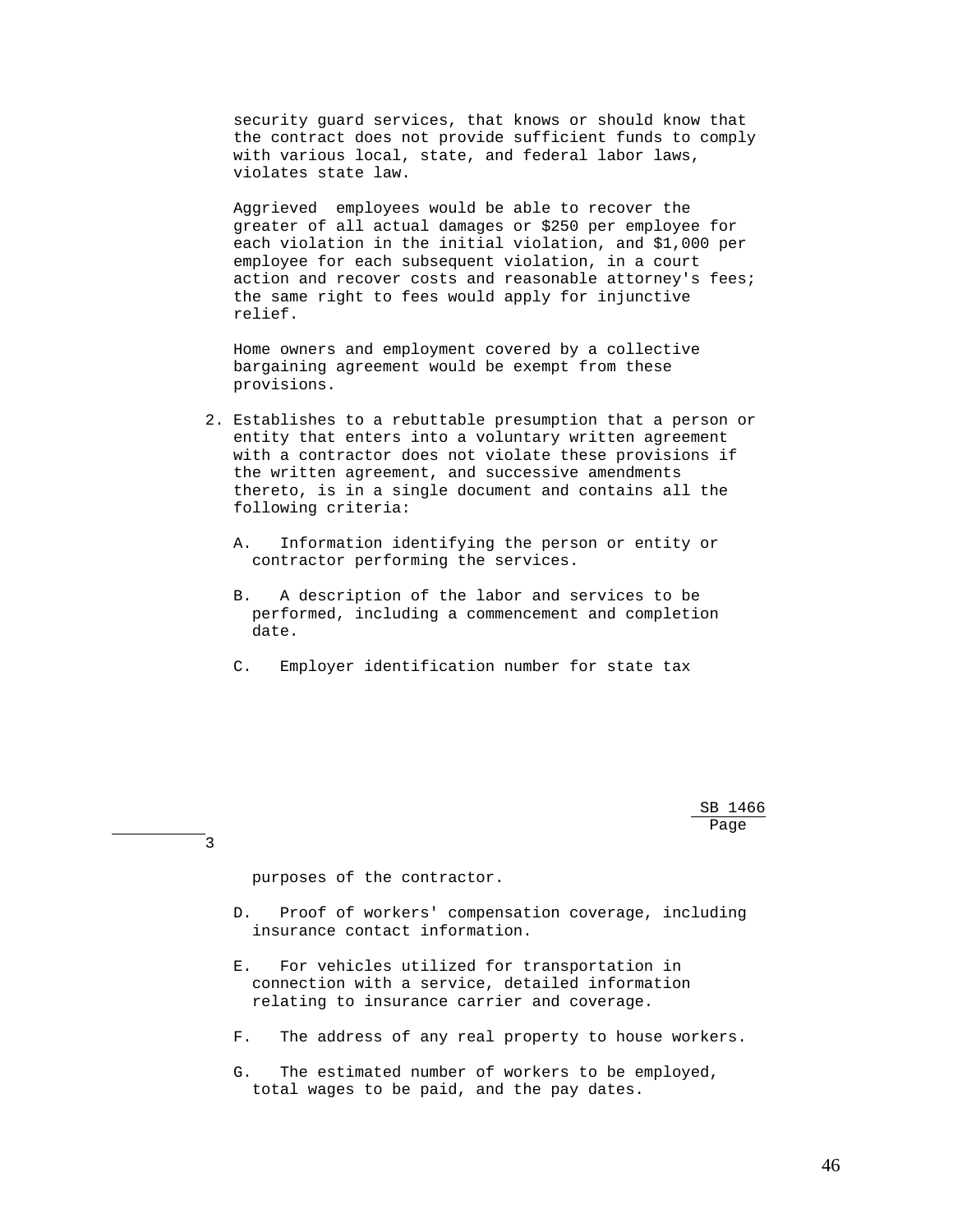- H. Amounts of commissions or other payments made to the contractor for services.
- I. The estimated number and identification of independent contractors to be utilized.

 Written agreements would be required to be kept by the person or entity for at least four years after termination of the agreement.

## Comments

 " Knowing" Standard : The "know" or "should have known" terms are common legal standards by which an ordinary, reasonable person in like or similar circumstances would have known. This bill defines the terms as follows:

 The term "knows" includes the knowledge, arising from a familiarity with the normal facts and circumstances of the business activity engaged in, that the contract does not include funds sufficient to allow the contractor to comply with applicable laws.

 The phrase "should know" includes the knowledge of any additional facts or information, which would make a reasonably prudent person undertake to inquire whether, taken together, such facts suggest that the contract does not include funds sufficient to allow the contractor to comply with applicable laws.

 SB 1466 <u>Page of the set of the set of the set of the set of the set of the set of the set of the set of the set of the set of the set of the set of the set of the set of the set of the set of the set of the set of the set of the </u>

4

 FISCAL EFFECT : Appropriation: No Fiscal Com.: Yes Local: No

SUPPORT : (Verified 5/20/02)

 California Labor Federation, AFL-CIO (co-source) Service Employees International Union (co-source) Garment Worker Center (co-source) Maintenance Cooperation Trust Fund (co-source) California Rural legal Assistance Foundation (co-source) American Federation of State, County, and Municipal Employees Asian Law Caucus California Association of Licensed Security Agencies, Guards and Associates California Conference Board of Amalgamated Transit Union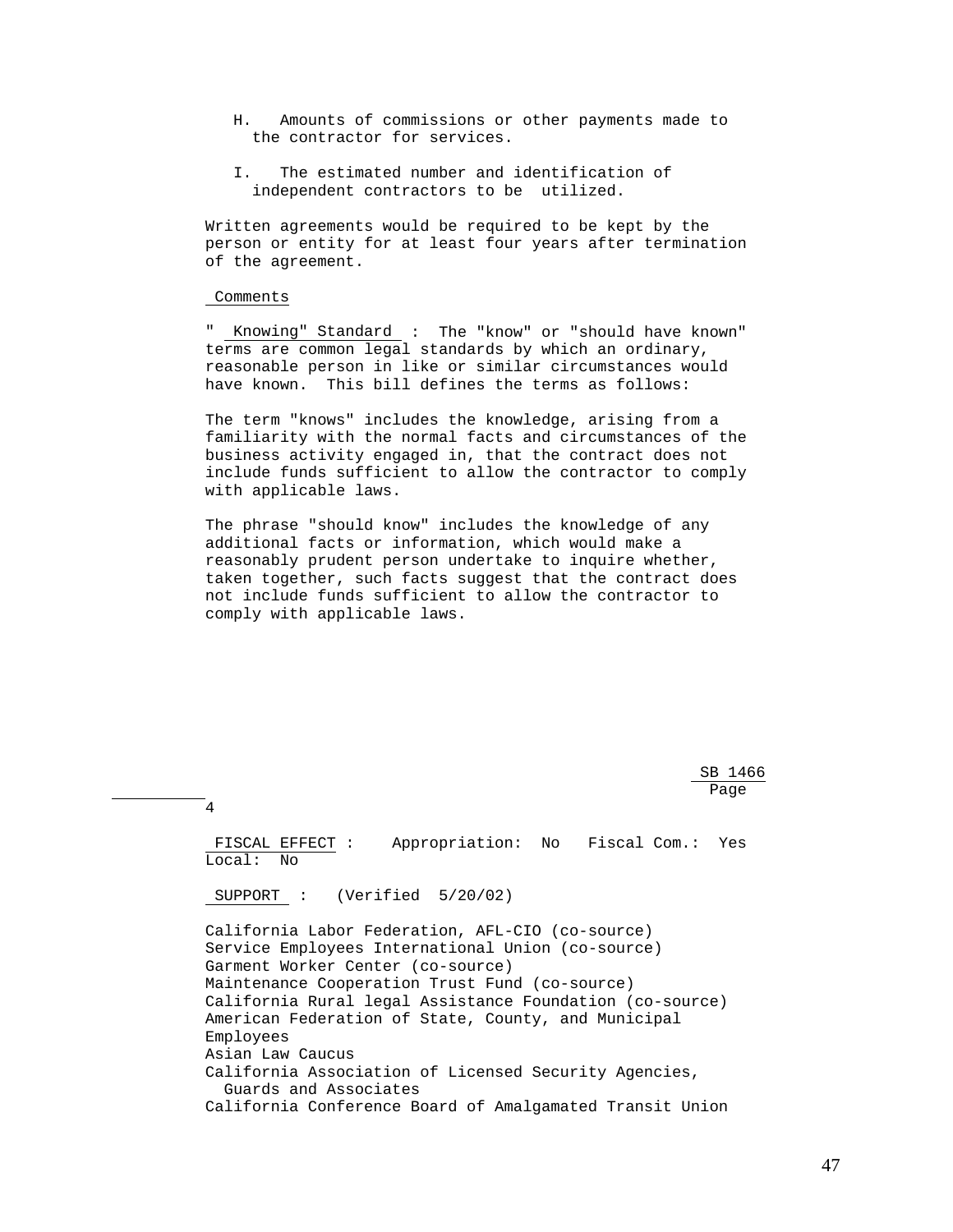California Conference of Machinists California Teamsters Public Affairs Council Coalition for Humane Immigrant Rights of Los Angeles Coalition of Immigrant Worker Organizations Engineers and Scientists of California Garment Workers Center Hotel Employees, Restaurant Employees International Union Jockeys' Guild Mexican American Legal Defense and Educational Fund Pacific Association of Building Service Contractors Region 8 States Council, United Food and Commercial Workers Union Service Employees International Union, Local 1877 State Building and Construction Trades Council of California Sweatshop Watch Teamsters Public Affairs Council United Farm Workers of America United Food and Commercial Workers Union Region 8 States Council

OPPOSITION : (Verified 5/20/02)

 Agricultural Council of California Building Owners and Managers Association of California California Association of Sanitation Agencies California Building Industry Association California Business Properties Association

 SB 1466 <u>Page of the control of the control of the control of the control of the control of the control of the control of the control of the control of the control of the control of the control of the control of the control of the</u>

5

 California Chamber of Commerce California Farm Bureau Federation California Grape and Tree Fruit League California Grocers Association California Manufacturers and Technology Association (CMTA) California Restaurant Association (CRA) California Retailers Association City of Lakewood County Sanitation Districts of Los Angeles County East Bay Municipal Utility District League of California Cities Western Growers Association

 ARGUMENTS IN SUPPORT : Proponents argue that this bill attacks the hidden use of unfair economic leverage to influence labor contractors to enter into contracts that are financially inadequate to permit the contractor to comply with applicable laws. While employers usually claim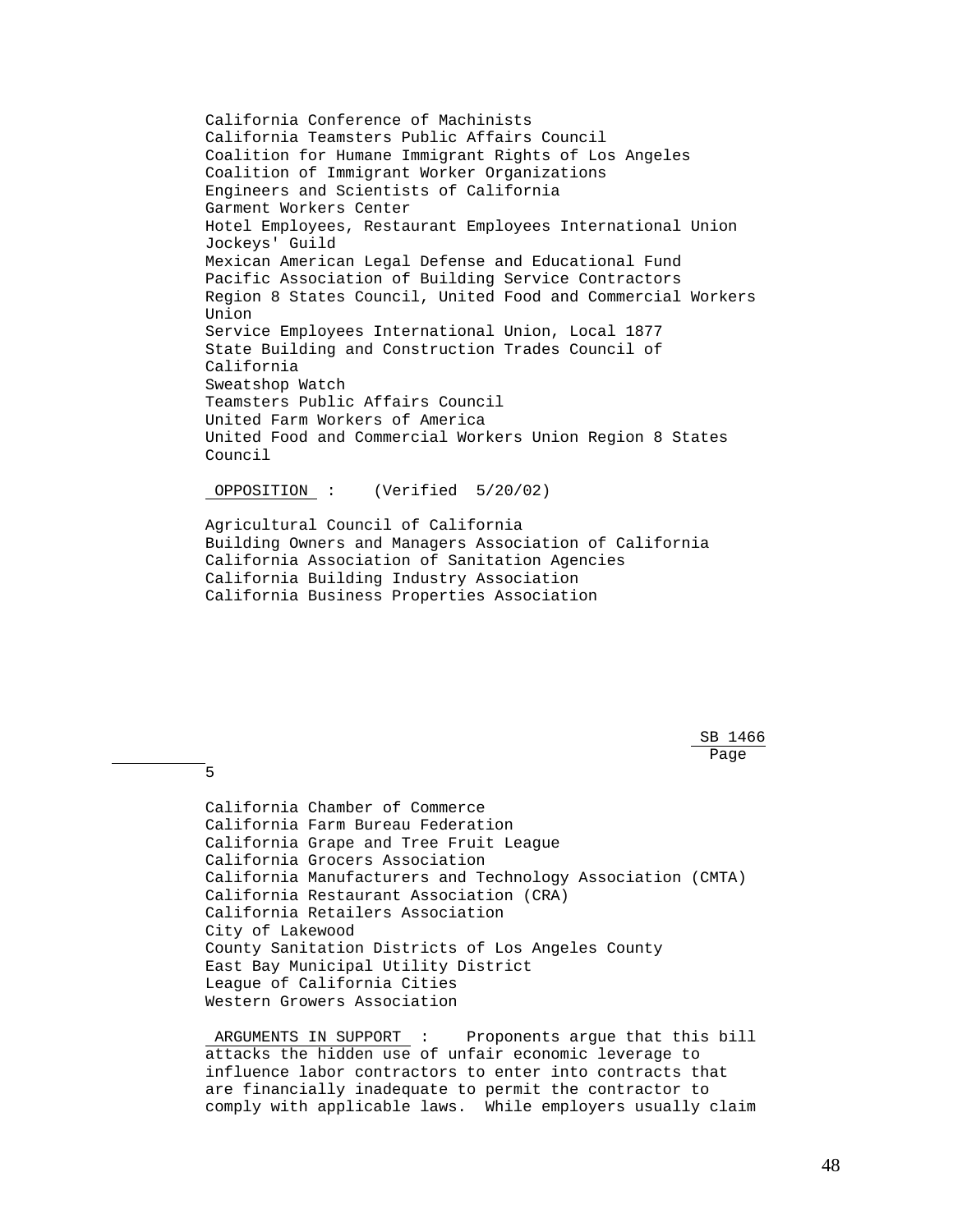they are unaware of abuses committed by their contractors, the reality is just the opposite. This bill does not require written contracts, rather it encourages them for sound business practices.

 Some janitorial and security guard industry representatives state that this measure is necessary to weed out illegal and unethical employers in their industries.

 Supporters cite federal and state evidence of Underground Economy enterprises that are unfair competition to law-abiding employers. These lawless operations pay little or no taxes, and fail to abide by minimum labor standards. Industry examples are highlighted:

 In the garment industry, the US Department of Labor estimates that 67 percent of Los Angeles garment shops violated minimum wage and overtime laws. Also, many contractors claim that they were not given sufficient funds by principal garment manufacturers to pay workers.

 In the janitorial industry, industry supporters of this measure argue that a massive influx of unethical contractors have been given the upper hand in competing for cleaning contracts, and are ruining law-abiding businesses.

 SB 1466 nd a bhliain 1992 agus an t-Iomraidh ann an t-Iomraidh ann an t-Iomraidh ann an t-Iomraidh ann an t-Iomraidh a

 6 In agriculture, various surveys show that most growers using farm labor contractors were paying fees so low that either the government was not receiving mandate taxes, or else the farm workers were being paid below the minimum

> Construction labor law violations typically involve use of bad checks, cash pay, and no workers' compensation insurance coverage.

wage.

 ARGUMENTS IN OPPOSITION : Opponents from the covered industries argue that this bill would require contracts to include several onerous and burdensome requirements that a normal contract for labor in any other industry would not require. Small companies who are suffering financially at the present time can ill afford additional costs of hiring an attorney to draft a contract every time they use a specialty contractor, just to obtain a rebuttable presumption that there has been no violations of law.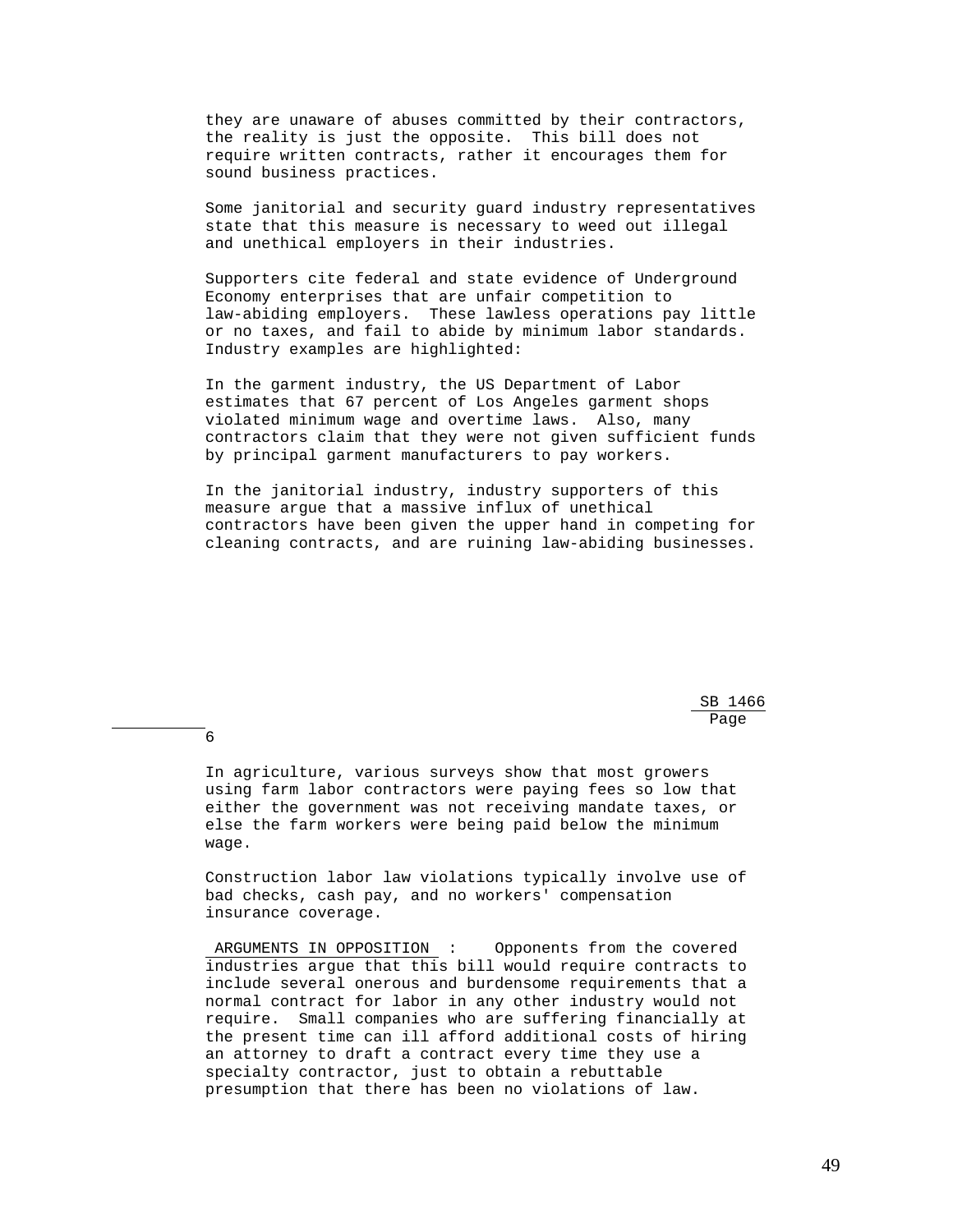The Western Growers Association calls this bill a back door attempt to make a grower liable for the actions of a farm labor contractor. Growers would have to audit the financial records of their contractors every time to ensure that monies were spent in the proper fashion to be in compliance with labor laws.

 The California Farm Bureau Federation states that the supporters wrongly assume that harm necessarily flows from business contracts. This measure makes law-abiding employers law breakers for engaging in lawful business transactions from which no harm results. It would also have the unintended consequence of hurting a contractor's employees by denying them work opportunities in such situations.

 Representatives from retailers and building owners argue that the requirement that they "know" or "should have known" is problematic because it places them in a position of possible liability. Most businesses seek the lowest responsible bidder for competitive contracts. They leave it up to the bidding contractor to determine how to deliver the services requested at the most affordable price, and must maintain a belief that the contractor's bid is not

 SB 1466 <u>Page of the control of the control of the control of the control of the control of the control of the control of the control of the control of the control of the control of the control of the control of the control of the</u>

7

based on illegal activities.

 A possible amendment suggested by retailers and building owners is to simply require contractual language binding the contractor to be in compliance with all applicable labor laws.

 Other opponents argue that some of the criteria required of the safe harbor of a rebuttable presumption is typically not known at the time of contracting, and, as a result, businesses and public agencies would be exposed to civil liability.

NC:sl 5/22/02 Senate Floor Analyses

SUPPORT/OPPOSITION: SEE ABOVE

\*\*\*\* END \*\*\*\*

++++++++++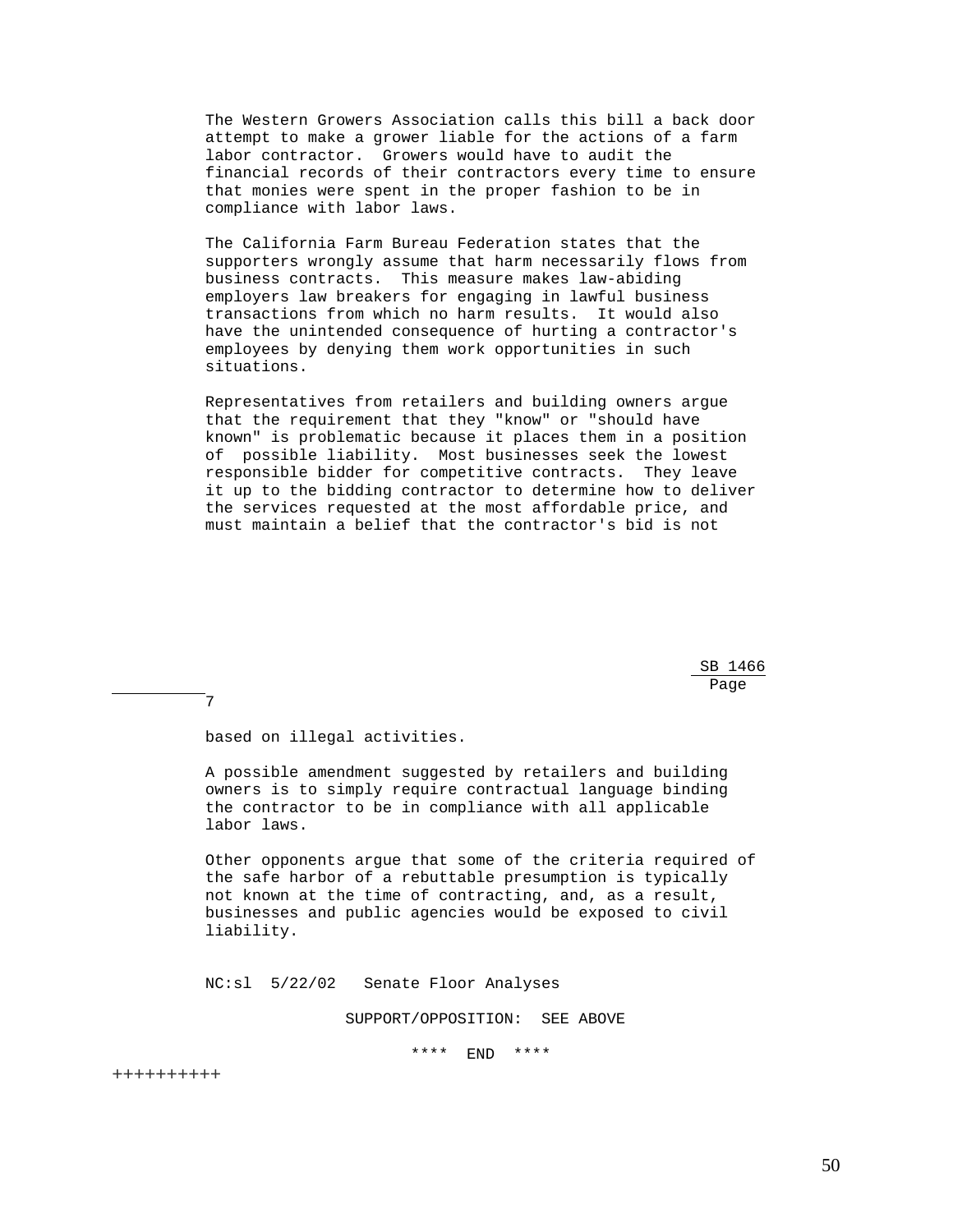SB 1466 Page 1

Date of Hearing: June 26, 2002

 ASSEMBLY COMMITTEE ON LABOR AND EMPLOYMENT Paul Koretz, Chair SB 1466 (Alarcon) - As Proposed to be Amended: June 26, 2002

SENATE VOTE : 21 - 14

SUBJECT : Contracts for labor or services.

 SUMMARY : Provides that any person or entity that enters into a contract for labor or services, in specified industries, that knows or should know that the contract does not provide sufficient funds to comply with various laws, violates state law, and employees would be able to recover actual damages through civil action. The bill also provides a rebuttable presumption that a person or entity that enters into a voluntary written agreement with specified criteria does not violate the proposed law. Specifically, this bill :

- 1)Prohibits a person or entity from entering into a contract or agreement for labor or services with a construction, farm labor, garment, janitorial, or security guard contractor, where the person or entity knows or should know that the contract or agreement does not include funds sufficient to allow the contractor to comply with all applicable local, state, and federal laws or regulations governing the labor or services to be provided.
- 2)Exempts from the above prohibition a person or entity who executes a collective bargaining agreement covering the workers employed under the contract or agreement, or to a person who enters into a contract or agreement for labor or services to be performed on his or her primary residence.
- 3)Creates a rebuttable presumption affecting the burden of proof that there has been no violation where the contract or agreement is in writing, in a single document, and contains all of the following provisions:
	- a) The name, address, and telephone number of the person or entity and the construction, farm labor, garment, janitorial, or security guard contractor through whom the labor or services are to be provided.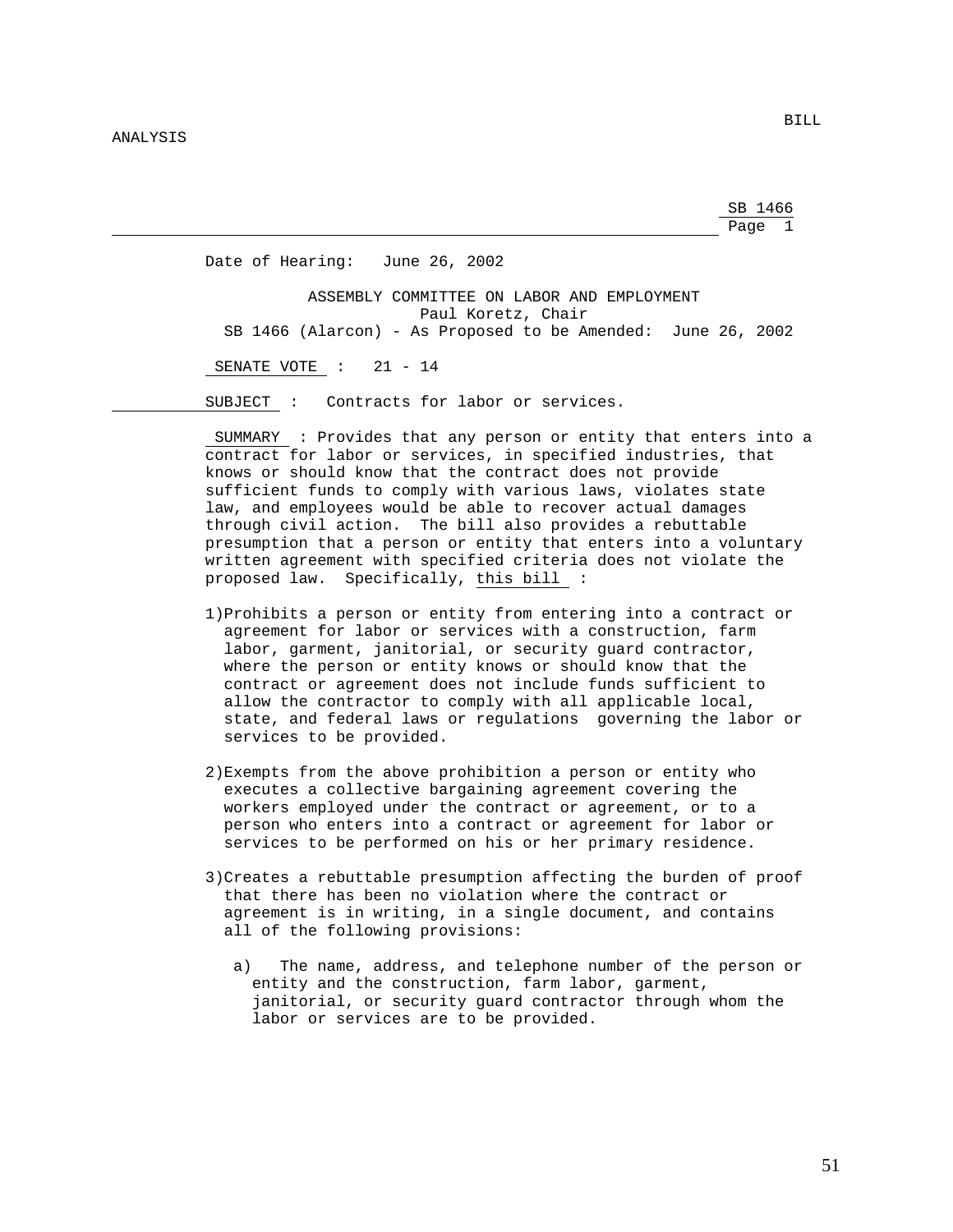- b) A description of the labor or services to be provided and a statement of when those services are to be commenced and completed.
- c) The employer identification number for state tax purposes of the construction, farm labor, garment, janitorial, or security guard contractor.
- d) The workers' compensation insurance policy number and the name, address, and telephone number of the insurance carrier of the construction, farm labor, garment, janitorial, or security guard contractor.
- e) The vehicle identification number of any vehicle that is owned by the construction, farm labor, garment, janitorial, or security guard contractor and used for transportation in connection with any service provided pursuant to the contract or agreement, the number of the vehicle liability insurance policy that covers the vehicle, and the name, address, and telephone number of the insurance carrier.
- f) The address of any real property to be used to house workers in connection with the contract or agreement.
- g) The total number of workers to be employed under the contract or agreement, the total amount of all wages to be paid, and the date or dates when those wages are to be paid.
- h) The amount of the commission or other payment made to the construction, farm labor, garment, janitorial, or security guard contractor for services under the contract or agreement.
- i) The total number of persons who will be utilized under the contract or agreement as independent contractors, along with a list of the current local, state, and federal contractor license identification numbers that the independent contractors are required to have under local, state, or federal laws or regulations.
- 4)Clarifies that if a provision required to be contained in a contract or is unknown at the time the contract or agreement is executed, the best estimate available at that time is sufficient to satisfy the requirements.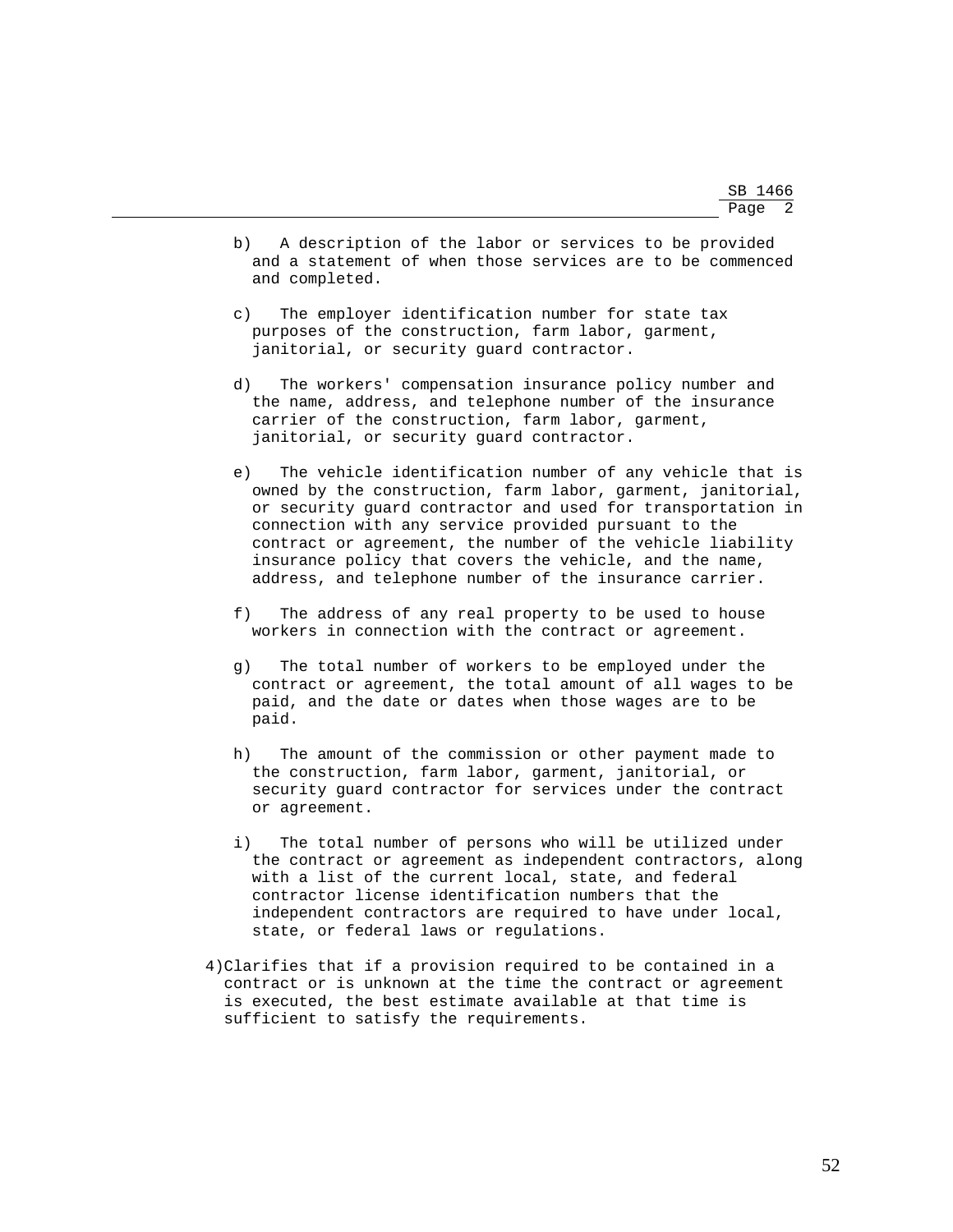- 5)Provides that if an estimate is used in place of actual figures in accordance with this paragraph, the parties to the contract or agreement have a continuing duty to ascertain the information required and to reduce that information to writing in accordance with the requirements once that information becomes known.
- 6)Requires a person or entity who enters into a contract or agreement to keep a copy of the written contract or agreement for a period of not less than four years following the termination of the contract or agreement.
- 7)Provides that an employee aggrieved by a violation of may file an action for damages to recover the greater of all of his or her actual damages or two hundred fifty dollars (\$250) per employee per violation for an initial violation and one thousand dollars (\$1,000) per employee for each subsequent violation, and, upon prevailing in an action brought pursuant to this section, may recover costs and reasonable attorney's fees.
	- a) Provides however, that such an action may not be maintained, unless it is pleaded and proved that an employee was injured as a result of a violation of a labor law or regulation in connection with the performance of the contract or agreement.
- 8)Provides that an employee aggrieved by a violation may also bring an action for injunctive relief and, upon prevailing, may recover costs and reasonable attorney's fees.
- 9)Defines "construction, farm labor, garment, janitorial, or security guard contractor" to include any person, as defined in this code, whether or not licensed, who is acting in the capacity of a construction, farm labor, garment janitorial, or security guard contractor.
- 10)Defines the term "knows" to include the knowledge, arising from familiarity with the normal facts and circumstances of the business activity engaged in, that the contract or agreement does not include funds sufficient to allow the contractor to comply with applicable laws.
- 11)Defines the term "should know" to include the knowledge of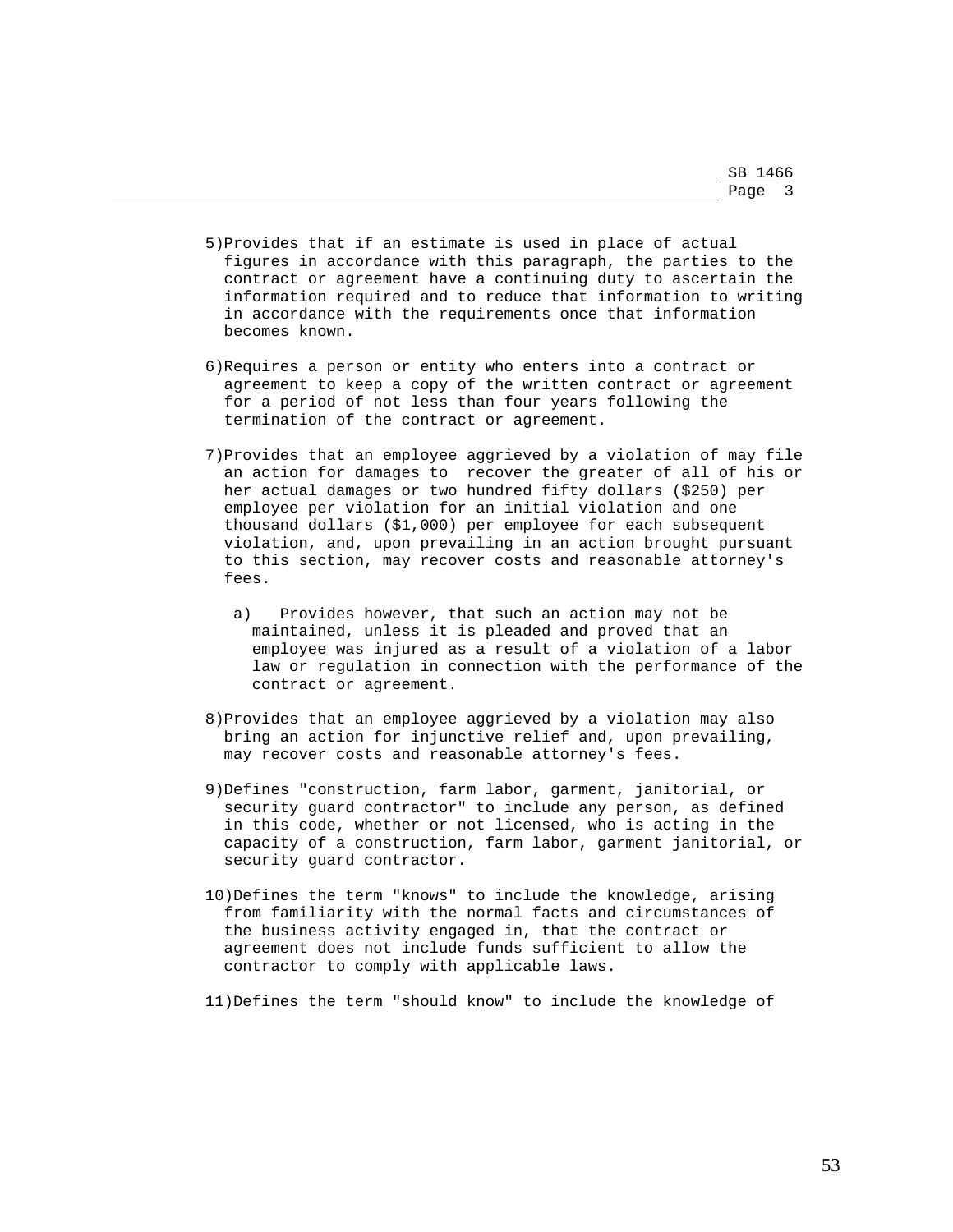any additional facts or information that would make a reasonably prudent person undertake to inquire whether, taken together, the contract or agreement contains sufficient funds to allow the contractor to comply with applicable laws.

 12)Clarifies that failure by a person or entity to request or obtain any information from the contractor that is required by any applicable statute or by the contract or agreement between them, constitutes knowledge of that information for purposes of this section.

 EXISTING LAW Existing law provides a framework of labor law enforcement of, among other things, minimum standards for wages, hours, conditions of employment, and occupational safety and health by the Department of Industrial Relations (DIR). The Employment Development Department administers the unemployment insurance, and state disability insurance programs, and requires that employers pay specified employee payroll taxes.

FISCAL EFFECT : Unknown

### COMMENTS :

 The author contends that California's underground economy produces well over \$60 billion a year in goods and services. Many businesses pay little or no taxes and skirt minimum wage and other labor laws. Accordingly, these businesses are able to turn in unreasonably low bids. These businesses are unfair competition to law-abiding employers, who can not meet the low bid's offered by these law breakers.

 According to the author, the purpose of the bill is twofold. To declare California state policy regarding financially insufficient contracts in the construction, agricultural, garment, janitorial and security guard industries and to encourage contractors to voluntarily agree to put their contracts in writing. Additionally, The bill attacks the hidden use of unfair economic leverage to influence labor contractors to enter into contracts that are financially inadequate to permit the contractor to comply with applicable local, state and federal laws.

 Supporters, Service Employees International Union (SEIU), states that evidence of labor law violations has mounted over the past two decades in the industries that this bill covers, and that subcontractors compete for work by undercutting their bids so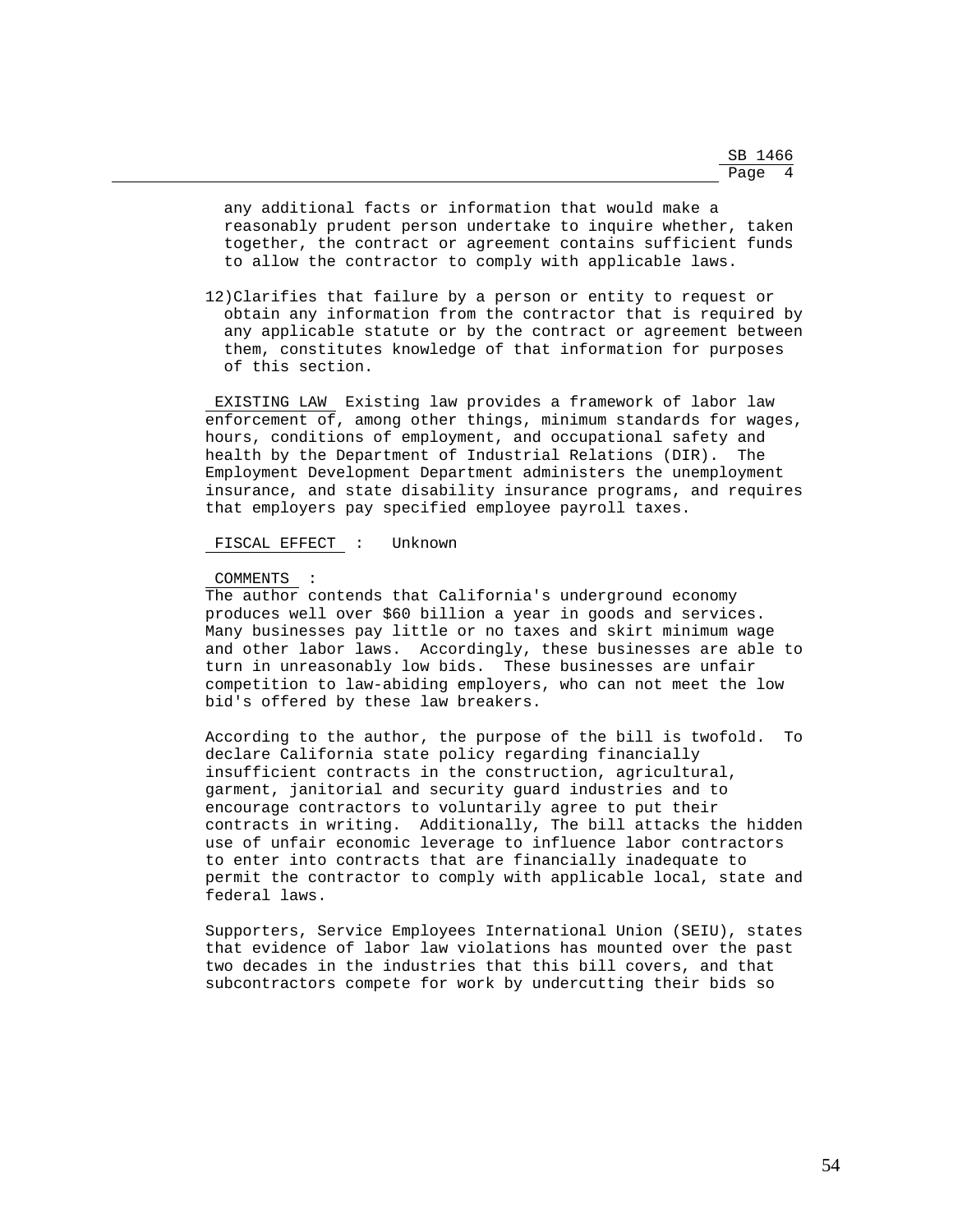deeply that they cannot financially comply with the state's existing labor laws. This underpricing of contracts perpetuates the underground economy where scofflaw employers avoid paying minimum wages, overtime pay and contributions to federal and state social insurance programs such as Social Security, Unemployment Insurance and Workers' Compensation.

 Co-Sponsors, California Labor Federation, AFL-CIO state that in 2000, the U.S. Department of Labor found that only one in three garment manufacturing shops in the Los Angeles were in compliance with federal minimum wage and overtime law. The Maintenance Cooperation Trust Fund (MCTF), a janitorial industry watchdog, surveyed over 200 retail markets in Southern California, identified 38 subcontractors, of which 31 contracted with a prime contractor. The MCTF identified possible labor law violations in all 31 subcontractors. The most common violations were failure to pay the minimum wage, failure to pay overtime and payment of wages in cash without deductions.

 California Labor Federation also cite a recent legislative oversight hearing of the Department of Industrial Relations Enforcement Activities, where the President of Mr. Clean Maintenance Systems, demonstrated how law-abiding employers get undercut in the contracting business. His contract to clean a 50,000 square foot retail space, after meeting minimum wage and federal and state contribution requirements, was estimated at \$1,467 per week. His competitor pays a monthly salary that works out to be less than minimum wage. Pays nothing in worker tax contributions, and bid its work at \$901 per week, undercutting Mr. Clean by nearly 39%.

# Arguments in opposition:

 According to the Building Owners and Managers Association of California and the California Grocers Association the bill would force building owners and grocers to investigate the business operations of every covered contractor they do business with, or may do business with, in order to avoid prosecution, particularly under the "should have known" standard.

 The opposition contends that this bill would preclude them from being able to seek out the lowest responsible bidder for competitive contracts, because in order to comply with this bill, they would have to request information from contractors which "goes way beyond the relationship established."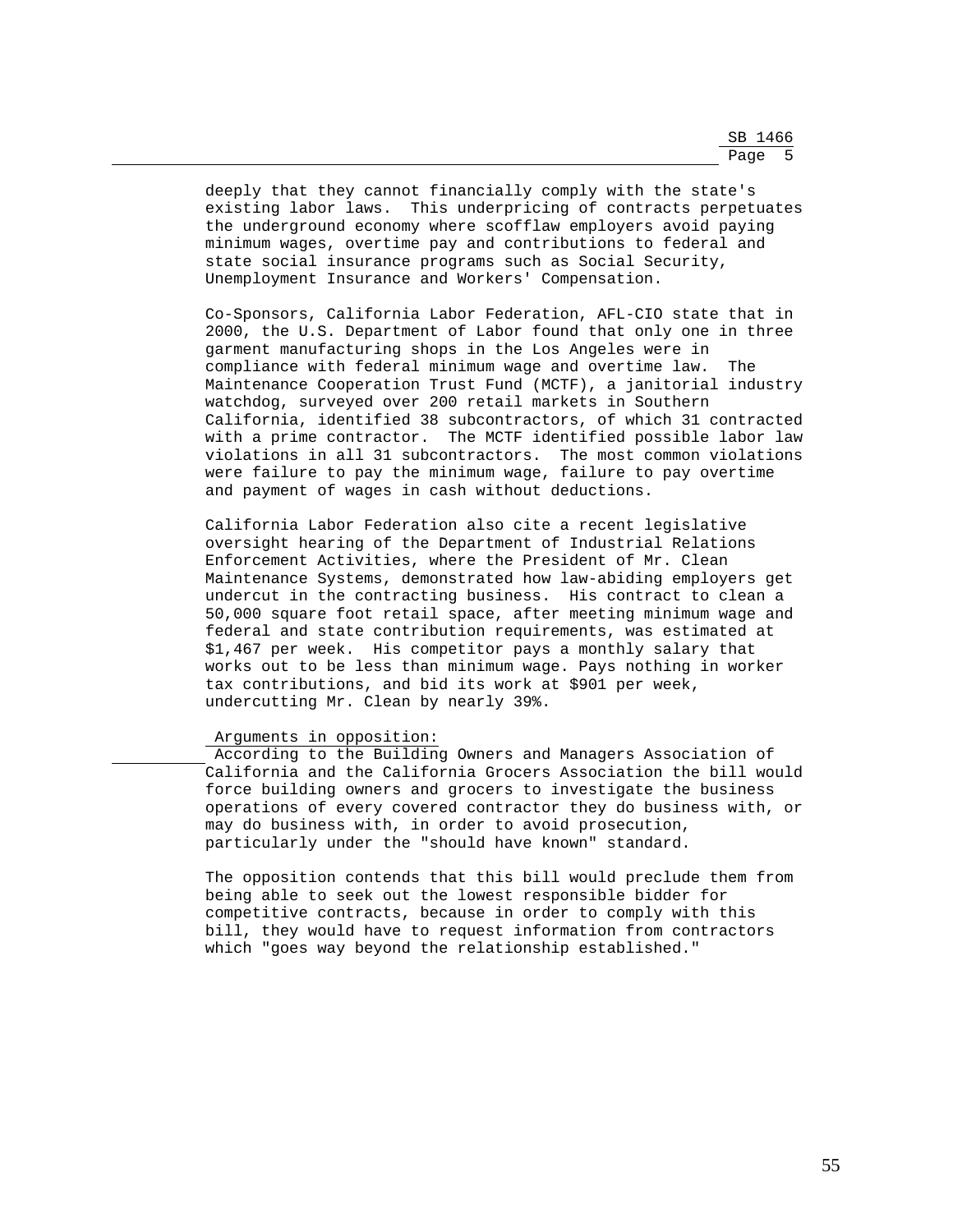The opposition suggests, that rather than "placing building owners and grocers in the position of labor cop? it would be more prudent and practical to require building owners and grocers to include statements in the contract they award that the contractor is bound to abide by all pertinent state and federal labor laws."

REGISTERED SUPPORT / OPPOSITION :

Support

 American Federation of State, County and Municipal Employees, (AFSCME) California Association of License Security Agencies, Guards & Associates California Conference Board of the Amalgamated Transit Union California Conference of Machinists California Labor Federation, AFL-CIO California Rural Legal Assistance Foundation, (CRLA) California Teamsters Public Affairs Council Engineers and Scientists of California Garment Worker Center Hotel Employees, Restaurant Employees International Union Maintenance Cooperation Trust Fund Mexican American Legal Defense and Educational Fund Pacific Association of Building Service Contractors, (PABSCO) Service Employees International Union, (Sponsor) Sweatshop Watch United Food and Commercial Workers Region 8 States Council United Steel Workers of America

Opposition

 Agricultural Council of California Building Owners and Managers Association of California California Association of Sanitation Agencies California Business Properties Association California Chamber of Commerce California Citrus Mutual California Farm Bureau Federation California Grape & Tree Fruit League California Grocers Association California Manufacturers & Technology Association California Restaurant Association California Retailers Association

SB 1466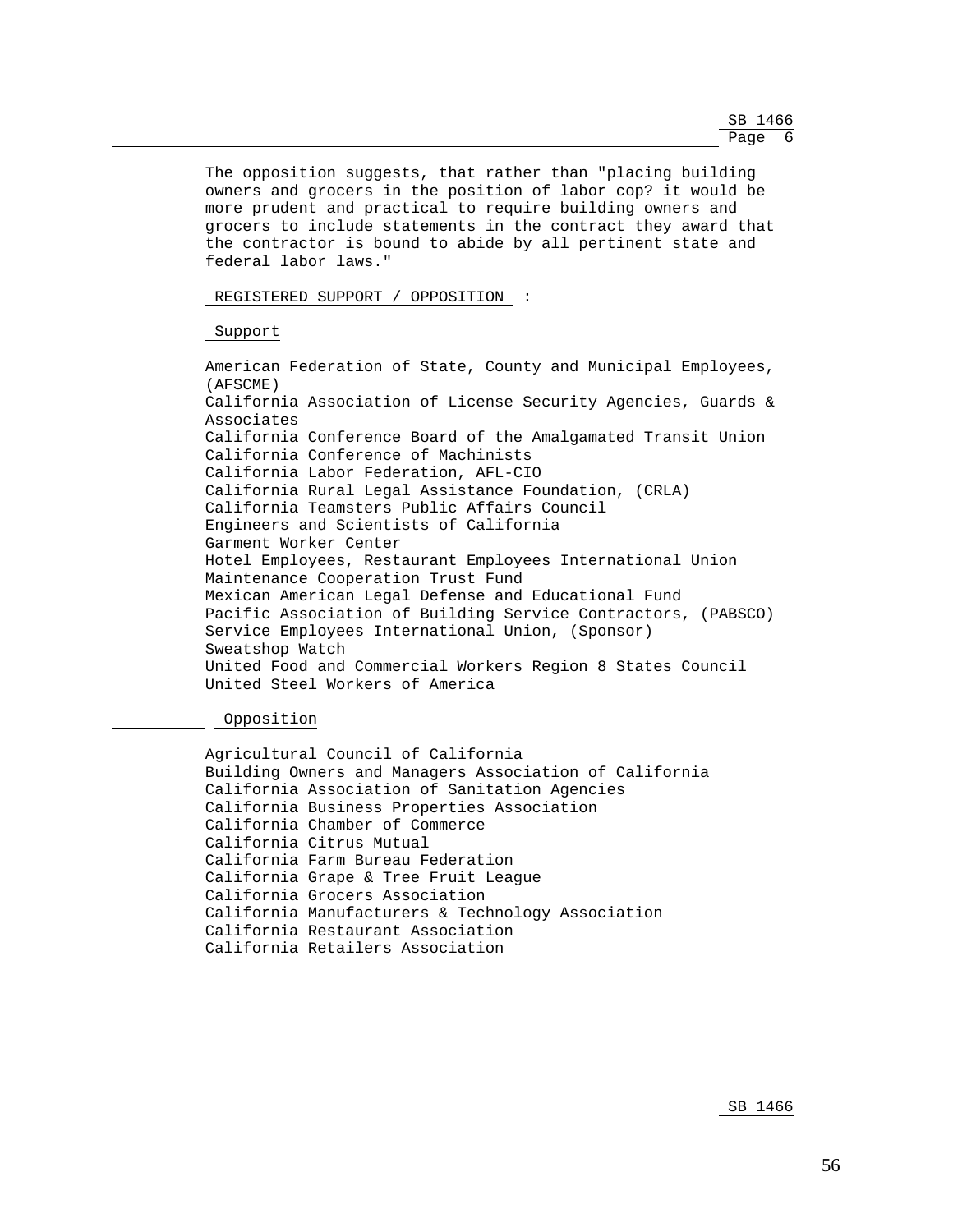City of Chula Vista City of Lakewood County Sanitation Districts of Los Angeles County East Bay Municipal Utility District League of California Cities Nisei Farmers League Western Growers Association Wine Institute

Analysis Prepared by : Liberty Sanchez / L. & E. / (916) 319-2091

++++++++

BILL ANALYSIS

 SB 1466 Page 1

Date of Hearing: August 7, 2002

 ASSEMBLY COMMITTEE ON APPROPRIATIONS Darrell Steinberg, Chair

SB 1466 (Alarcon) - As Amended: July 3, 2002

Policy Committee: Labor and Employment Vote: 6-1

No Reimbursable:

Urgency: No No State Mandated Local Program:

#### SUMMARY

 This bill makes it a violation of state law for any person or entity to enter into a contract for labor or services, in specified industries if the person or entity knows or should know that the contract does not provide sufficient funds to comply with various laws, and allows employees to recover actual damages through civil action. Specifically, this bill:

- 1)Prohibits a person or entity from entering into a contract or agreement for labor or services with a construction, farm labor, garment, janitorial, or security guard contractor, where the person or entity knows or should know that the contract or agreement does not include funds sufficient to allow the contractor to comply with all applicable local, state, and federal laws or regulations governing the labor or services to be provided.
- 2)Requires an employee, to maintain an action under the provisions of this bill, to plead and prove that the employee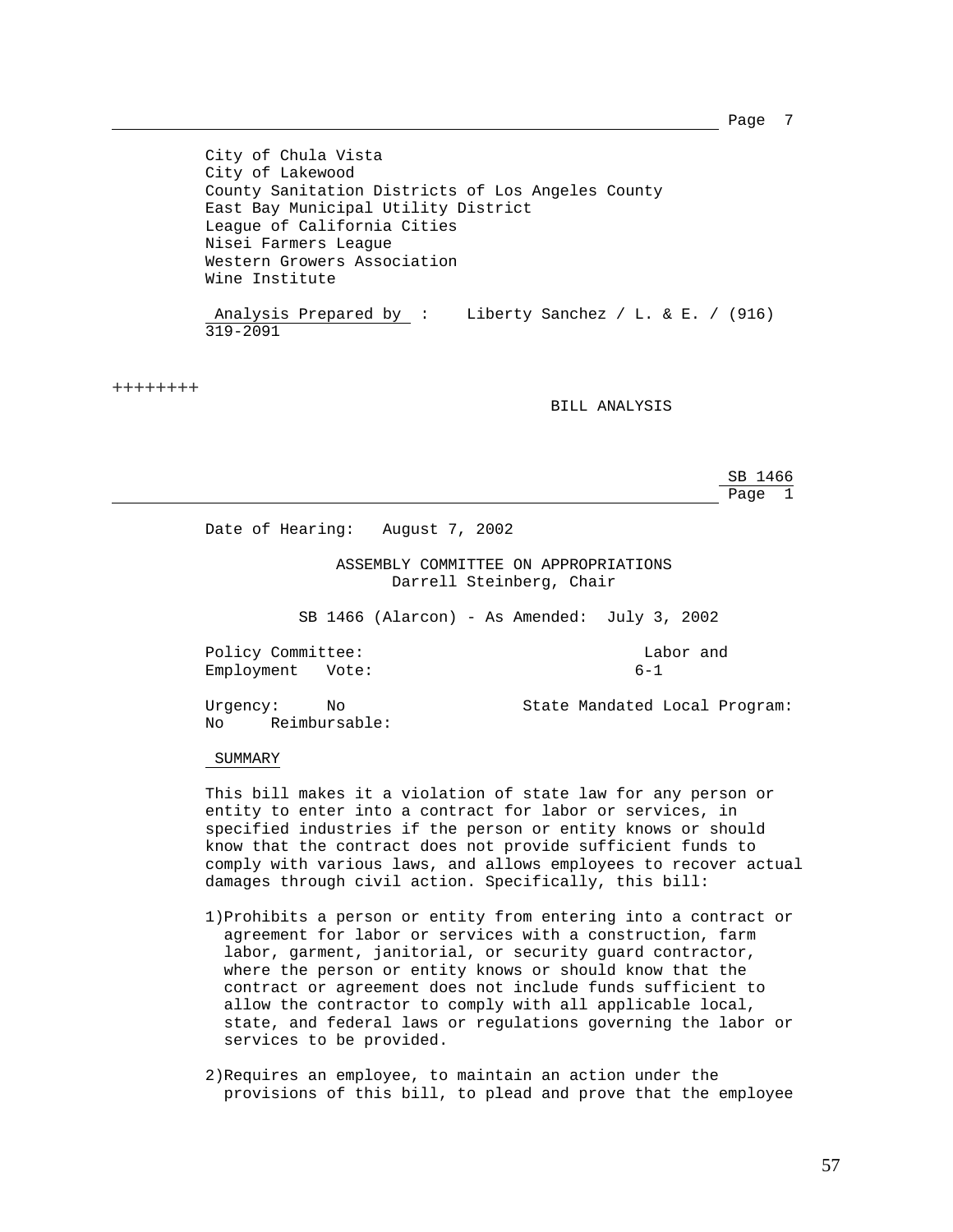was injured as a result of a violation of a labor law or regulation in connection with the performance of the contract or agreement.

 3)Creates a rebuttable presumption affecting the burden of proof that there has been no violation where the contract or agreement is in writing,

4)Exempts from the provisions of this bill:

 a) A person or entity who executes a collective bargaining agreement covering the workers employed under the contract

 SB 1466 Page 2

or agreement, or

 b) A person who enters into a contract or agreement for labor or services to be performed on his or her primary residence.

FISCAL EFFECT

 No state fiscal impact. The bill provides for a civil enforcement remedy.

#### COMMENTS

- 1)Rationale . According to the author, the purpose of the bill is twofold. To declare California state policy regarding financially insufficient contracts in the construction, agricultural, garment, janitorial and security guard industries and to encourage contractors to voluntarily agree to put their contracts in writing. Additionally, the bill attacks the hidden use of unfair economic leverage to influence labor contractors to enter into contracts that are financially inadequate to permit the contractor to comply with applicable local, state and federal laws.
- 2)Opposition . The Building Owners and Managers Association of California and the California Grocers Association contend that the bill forces building owners and grocers to investigate the business operations of every covered contractor with whom they transact business, in order to avoid prosecution, particularly under the "should have known" standard. This may preclude business owners from being able to seek out the lowest responsible bidder for competitive contracts.

3)Prior Legislation . AB 638 (Steinberg) of 2001, which remains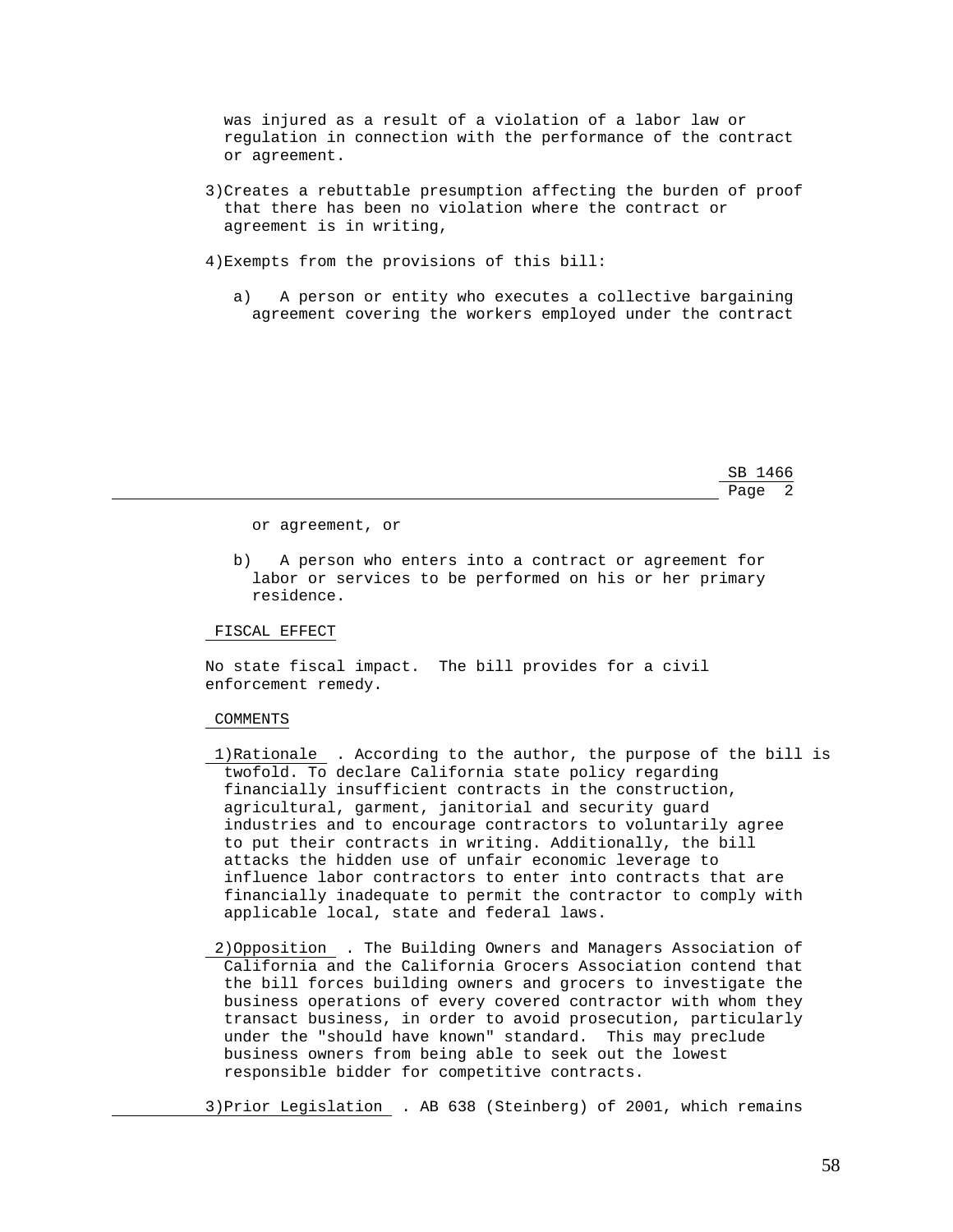on the Assembly Inactive File, required that a contract between an agricultural grower and a farm labor contractor be in writing.

Analysis Prepared by : Stephen Shea / APPR. / (916) 319-2081

++++++++++

BILL ANALYSIS

 SB 1466 Page 1 and 2 and 2 and 2 and 2 and 2 and 2 and 2 and 2 and 2 and 2 and 2 and 2 and 2 and 2 and 2 and 2 and 2 and 2 and 2 and 2 and 2 and 2 and 2 and 2 and 2 and 2 and 2 and 2 and 2 and 2 and 2 and 2 and 2 and 2 and 2 and 2

> SENATE THIRD READING SB 1466 (Alarcon) As Amended July 3, 2002 Majority vote

SENATE VOTE : 21-14

LABOR AND EMPLOYMENT 6-1 APPROPRIATIONS 14-7

| Ayes: Koretz, Negrete McLeod,<br>Chu, Havice, Migden,<br>Shelley | Ayes: Steinberg, Alquist,<br>Aroner, Cohn, Corbett,<br>Diaz, Firebaugh,<br>Goldberg, Negrete McLeod,<br>Papan, Pavley, Simitian,<br>Washington, Wright |
|------------------------------------------------------------------|--------------------------------------------------------------------------------------------------------------------------------------------------------|
| Nays: Wyland                                                     | Nays:   Bates, Ashburn, Daucher,<br>Maldonado, Robert<br>Pacheco, Dickerson,<br>Zettel                                                                 |

 SUMMARY : Provides that any person or entity that enters into a contract for labor or services, in specified industries, that knows or should know that the contract does not provide sufficient funds to comply with various laws, violates state law, and enables employees to recover actual damages through civil action. Provides a rebuttable presumption that a person or entity that enters into a voluntary written agreement with specified criteria does not violate the proposed law. Specifically, this bill :

 1)Exempts from this prohibition against entering into such contracts, a person or entity who executes a collective bargaining agreement covering the workers employed under the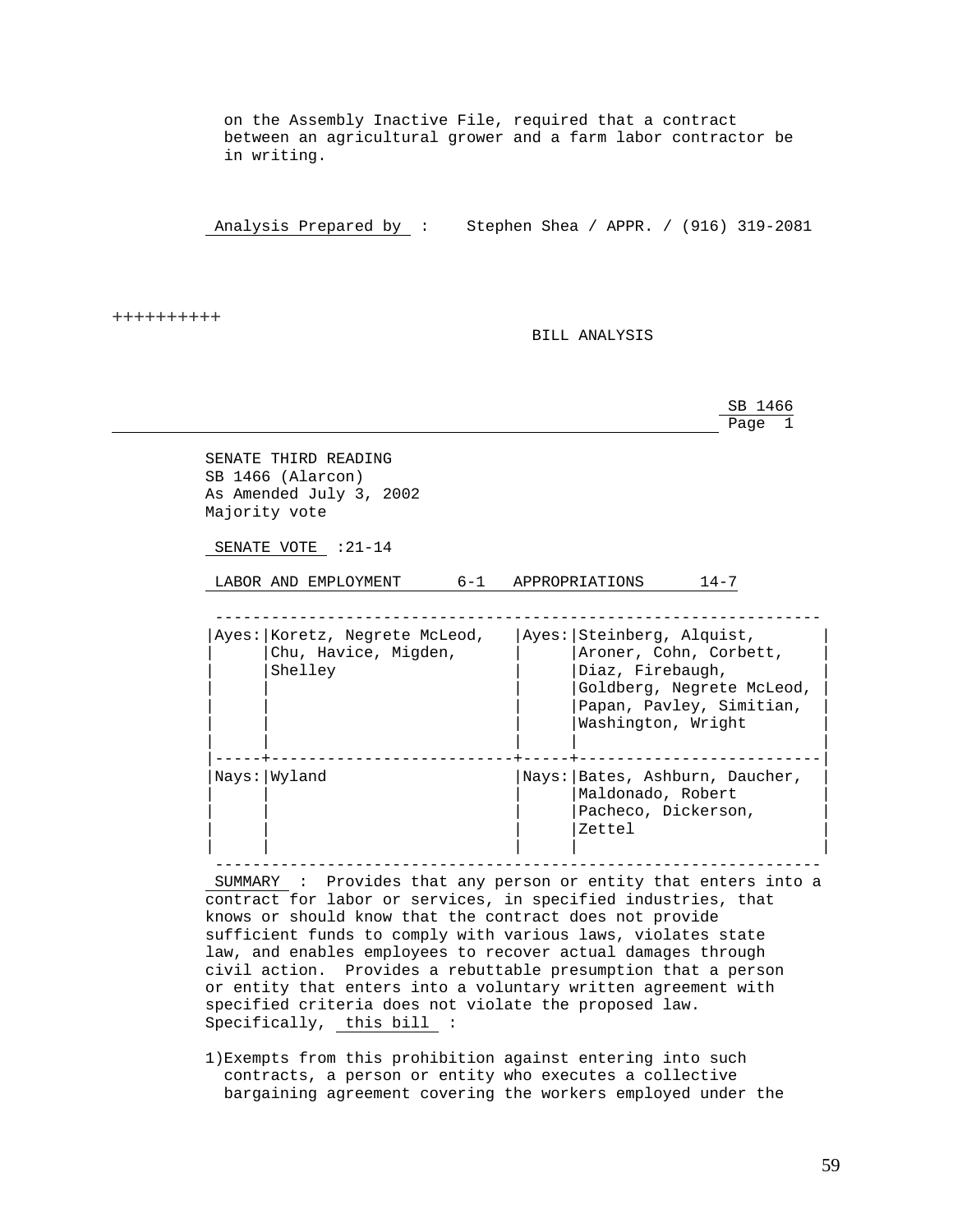contract or agreement, or to a person who enters into a contract or agreement for labor or services to be performed on his or her primary residence.

 2)Creates a rebuttable presumption affecting the burden of proof that there has been no violation where the contract or agreement is in writing, in a single document, and contains specified provisions, including employer information, a

| SB   | 1466 |
|------|------|
| Page | ∼    |

 description of services to be provided, amount of commission paid and workers' compensation information.

 3)Provides that an employee aggrieved by a violation of may file an action for damages to recover the greater of all of his or her actual damages or two hundred fifty dollars (\$250) per employee per violation for an initial violation and one thousand dollars (\$1,000) per employee for each subsequent violation, and, upon prevailing in an action brought pursuant to this section, may recover costs and reasonable attorney's fees.

 Provides however, that such an action may not be maintained, unless it is pleaded and proved that an employee was injured as a result of a violation of a labor law or regulation in connection with the performance of the contract or agreement.

- 4)Provides that an employee aggrieved by a violation may also bring an action for injunctive relief and, upon prevailing, may recover costs and reasonable attorney's fees.
- 5)Defines the term "knows" to include the knowledge, arising from familiarity with the normal facts and circumstances of the business activity engaged in, that the contract or agreement does not include funds sufficient to allow the contractor to comply with applicable laws.
- 6)Defines the term "should know" to include the knowledge of any additional facts or information that would make a reasonably prudent person undertake to inquire whether, taken together, the contract or agreement contains sufficient funds to allow the contractor to comply with applicable laws.

 EXISTING LAW provides a framework of labor law enforcement of, among other things, minimum standards for wages, hours, conditions of employment, and occupational safety and health by the Department of Industrial Relations (DIR). The Employment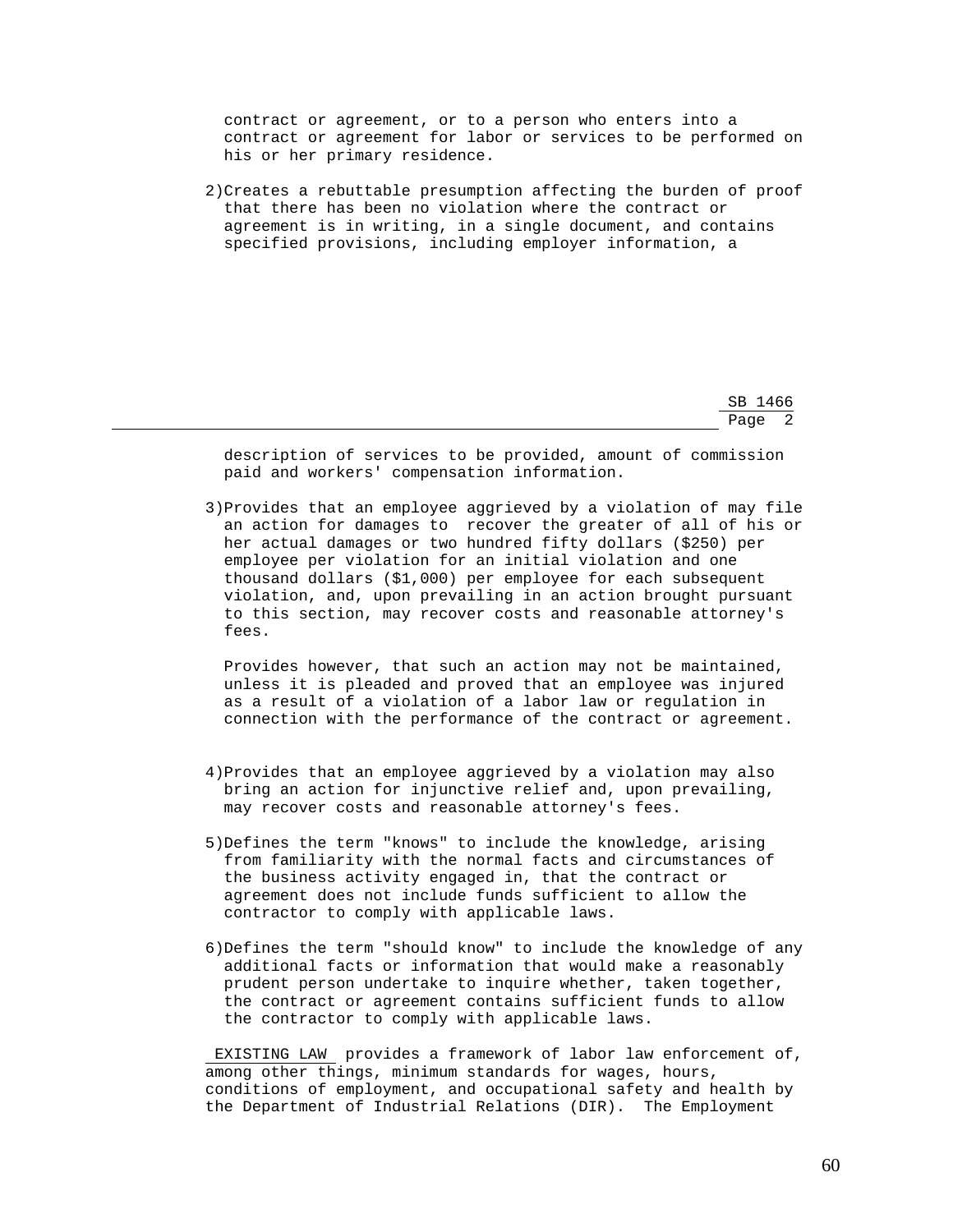Development Department administers the unemployment insurance, and state disability insurance programs, and requires that employers pay specified employee payroll taxes.

 FISCAL EFFECT : According to the Assembly Appropriations committee, no state fiscal impact.

 SB 1466 Page 3

> COMMENTS : The author contends that California's underground economy produces well over \$60 billion a year in goods and services. Many businesses pay little or no taxes and skirt minimum wage and other labor laws. Accordingly, these businesses are able to turn in unreasonably low bids. These businesses are unfair competition to law-abiding employers, who can not meet the low bids offered by these law breakers.

 According to the author, the purpose of the bill is twofold. To declare California state policy regarding financially insufficient contracts in the construction, agricultural, garment, janitorial and security guard industries and to encourage contractors to voluntarily agree to put their contracts in writing. Additionally, the bill attacks the hidden use of unfair economic leverage to influence labor contractors to enter into contracts that are financially inadequate to permit the contractor to comply with applicable local, state and federal laws.

 Supporters state that evidence of labor law violations has mounted over the past two decades in the industries that this bill covers, and that subcontractors compete for work by undercutting their bids so deeply that they cannot financially comply with the state's existing labor laws. This under pricing of contracts perpetuates the underground economy where scofflaw employers avoid paying minimum wages, overtime pay and contributions to federal and state social insurance programs such as Social Security, Unemployment Insurance and Workers' Compensation.

 Opponents contend that the bill would force building owners and grocers to investigate the business operations of every covered contractor they do business with, or may do business with, in order to avoid prosecution, particularly under the "should have known" standard.

 Additionally, opponents assert that this bill would preclude them from being able to seek out the lowest responsible bidder for competitive contracts, because in order to comply with this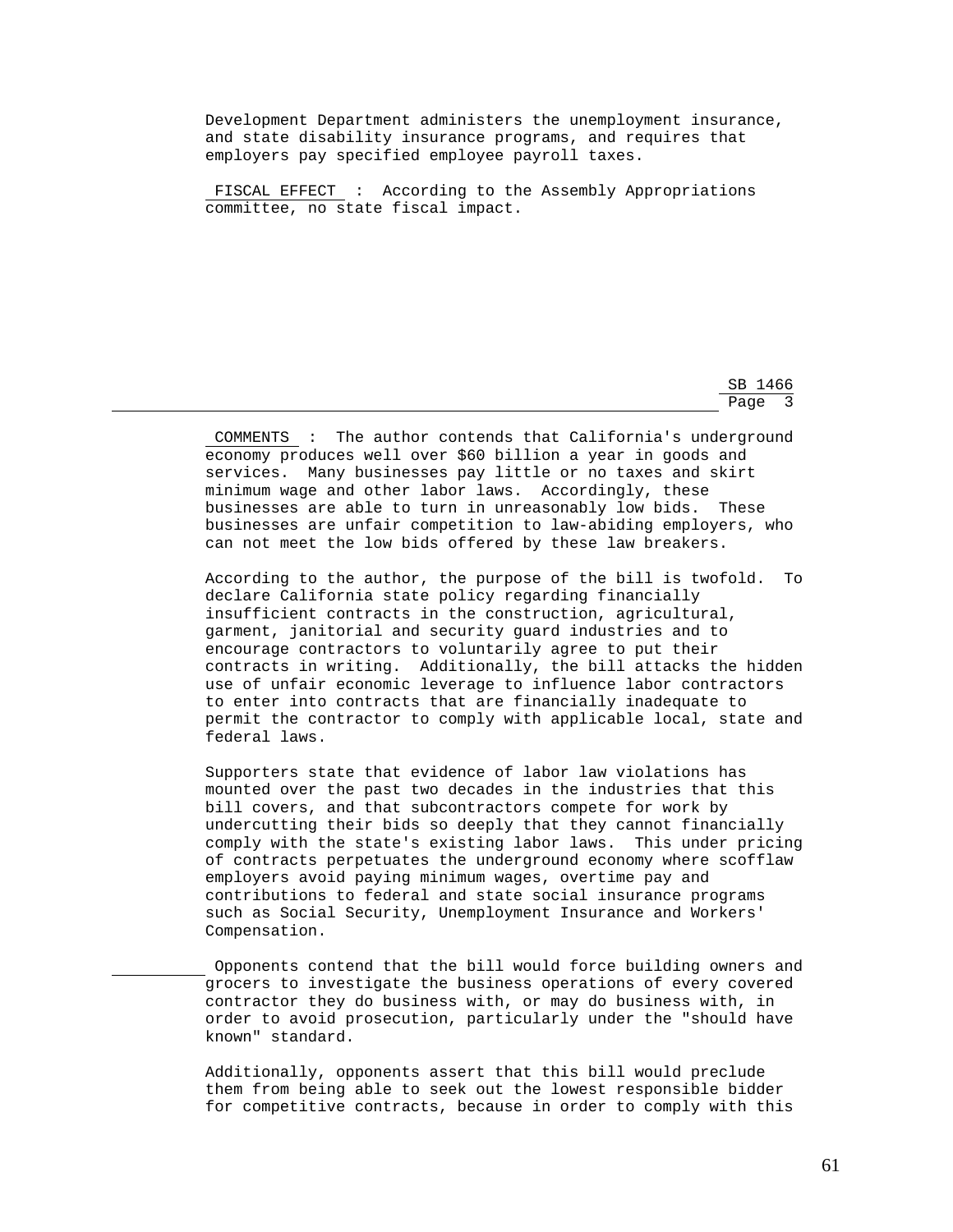bill, they would have to request information from contractors which "goes way beyond the relationship established."

Analysis Prepared by : Liberty Sanchez / L. & E. / (916)<br>319-2091 FN: 0006181 FN: 0006181

++++++++

BILL ANALYSIS

 SB 1466 Page 1

> SENATE THIRD READING SB 1466 (Alarcon) As Amended August 20, 2002 Majority vote

SENATE VOTE : 21-14

LABOR AND EMPLOYMENT 6-1 APPROPRIATIONS 14-7

| Ayes:   Koretz, Negrete McLeod,<br>Chu, Havice, Migden,<br>Shelley | Ayes: Steinberg, Alquist,<br>Aroner, Cohn, Corbett,<br>Diaz, Firebaugh,<br>Goldberg, Negrete McLeod,<br>Papan, Pavley, Simitian,<br>Washington, Wright |
|--------------------------------------------------------------------|--------------------------------------------------------------------------------------------------------------------------------------------------------|
| Nays: Wyland                                                       | Nays:   Bates, Ashburn, Daucher,<br>Maldonado, Robert<br>Pacheco, Dickerson,<br>Zettel                                                                 |

 SUMMARY : Provides that any person or entity that enters into a contract for labor or services, in specified industries, that knows or should know that the contract does not provide sufficient funds to comply with various laws, violates state law, and enables employees to recover actual damages through civil action. Provides a rebuttable presumption that a person or entity that enters into a voluntary written agreement with specified criteria does not violate the proposed law. Specifically, this bill :

 1)Exempts from the prohibition against entering into such contract:

a) A person or entity who executes a collective bargaining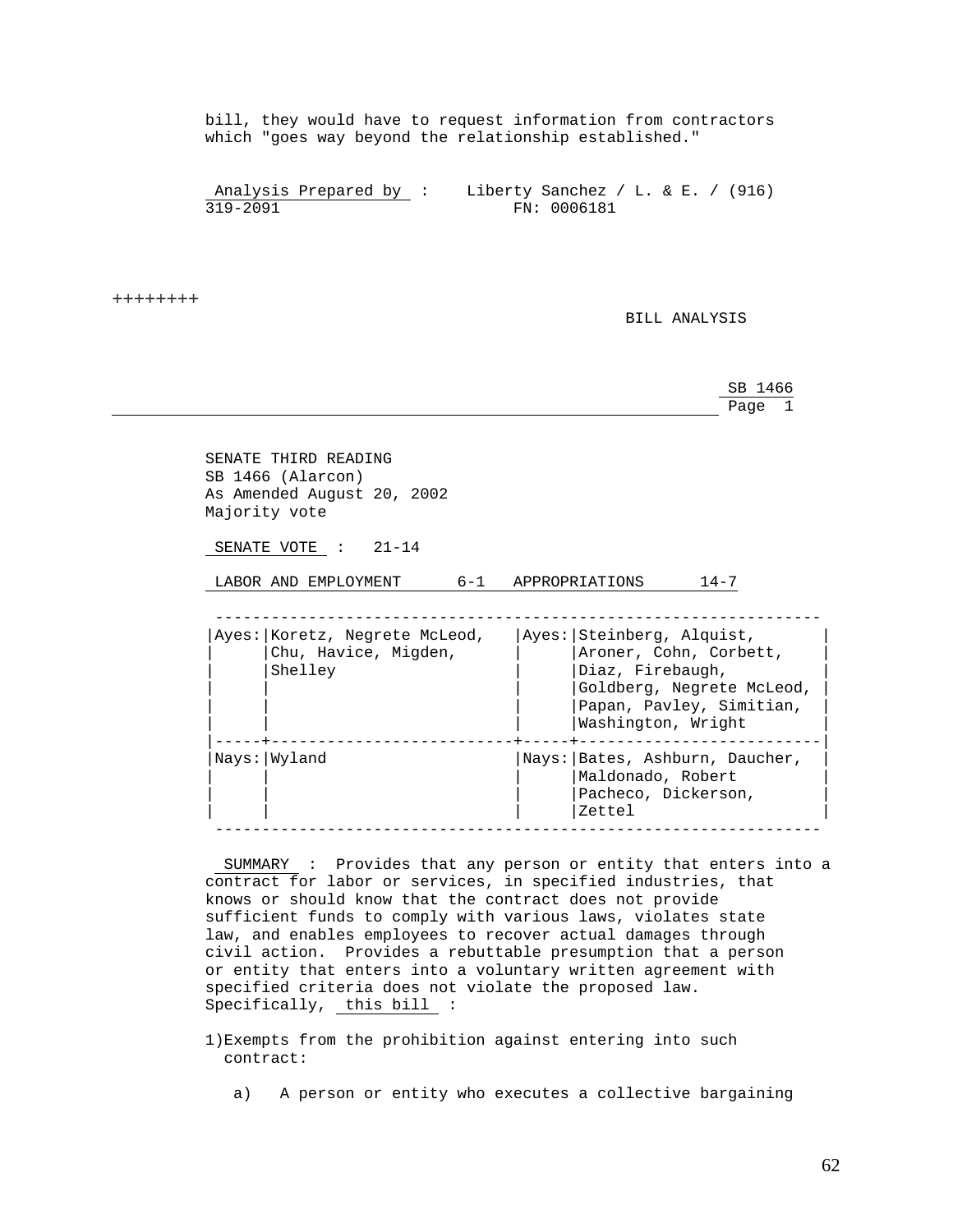agreement covering the workers employed under the contract or agreement; and,

 b) A person who enters into a contract or agreement for labor or services to be performed on his or her home residence(s), provided that a family member resides in the residence(s) for which the labor or services are to be

 SB 1466 Page 2

performed for at least a part of the year.

- 2)Creates a rebuttable presumption affecting the burden of proof that there has been no violation where the contract or agreement is in writing, in a single document, and contains specified provisions, including employer information, a description of services to be provided, amount of commission paid and workers' compensation information.
- 3)Provides that an employee aggrieved by a violation of this bill may file an action for damages.

 Provides however, that such an action may not be maintained, unless it is pleaded and proved that an employee was injured as a result of a violation of a labor law or regulation in connection with the performance of the contract or agreement.

- 4)Provides that an employee aggrieved by a violation may also bring an action for injunctive relief and, upon prevailing, may recover costs and reasonable attorney's fees.
- 5)Defines the term "should know" to include the knowledge of any additional facts or information that would make a reasonably prudent person undertake to inquire whether, taken together, the contract or agreement contains sufficient funds to allow the contractor to comply with applicable laws.

 EXISTING LAW provides a framework of labor law enforcement of, among other things, minimum standards for wages, hours, conditions of employment, and occupational safety and health by the Department of Industrial Relations (DIR). The Employment Development Department administers the unemployment insurance, and state disability insurance programs, and requires that employers pay specified employee payroll taxes.

 FISCAL EFFECT : According to the Assembly Appropriations committee, no state fiscal impact.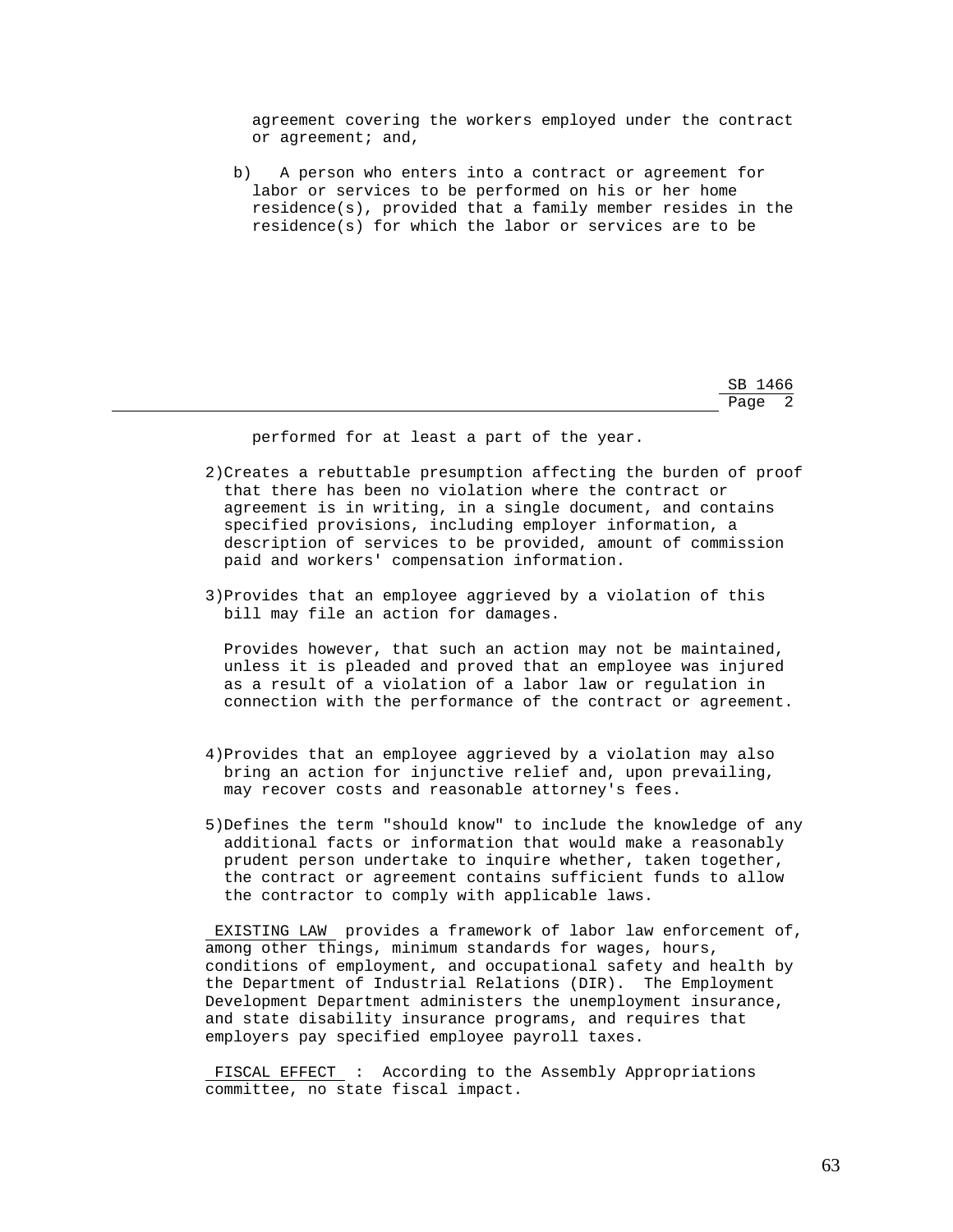COMMENTS : The author contends that California's underground economy produces well over \$60 billion a year in goods and services. Many businesses pay little or no taxes and skirt minimum wage and other labor laws. Accordingly, these businesses are able to turn in unreasonably low bids. These businesses are unfair competition to law-abiding employers, who

 SB 1466 Page 3 and 2012 and 2012 and 2012 and 2012 and 2012 and 2012 and 2012 and 2012 and 2012 and 2012 and 2012 and

can not meet the low bids offered by these law breakers.

 According to the author, the purpose of the bill is twofold. To declare California state policy regarding financially insufficient contracts in the construction, agricultural, garment, janitorial and security guard industries and to encourage contractors to voluntarily agree to put their contracts in writing. Additionally, the bill attacks the hidden use of unfair economic leverage to influence labor contractors to enter into contracts that are financially inadequate to permit the contractor to comply with applicable local, state and federal laws.

 Supporters state that evidence of labor law violations has mounted over the past two decades in the industries that this bill covers, and that subcontractors compete for work by undercutting their bids so deeply that they cannot financially comply with the state's existing labor laws. This under pricing of contracts perpetuates the underground economy where scofflaw employers avoid paying minimum wages, overtime pay and contributions to federal and state social insurance programs such as Social Security, Unemployment Insurance and Workers' Compensation.

 Opponents contend that the bill would force building owners and grocers to investigate the business operations of every covered contractor they do business with, or may do business with, in order to avoid prosecution, particularly under the "should have known" standard.

 Proponents contend that the legal standard within this bill mirrors at least 16 other provisions within California Code, such as Public Contract Code Section 6108 which requires those contracting with state agencies to certify that no foreign-made equipment or supplies furnished to the state have been made with forced or convict labor, and, allows the state agency to take sanctions against the contractor if the contractor knew or should have known that they were in violation.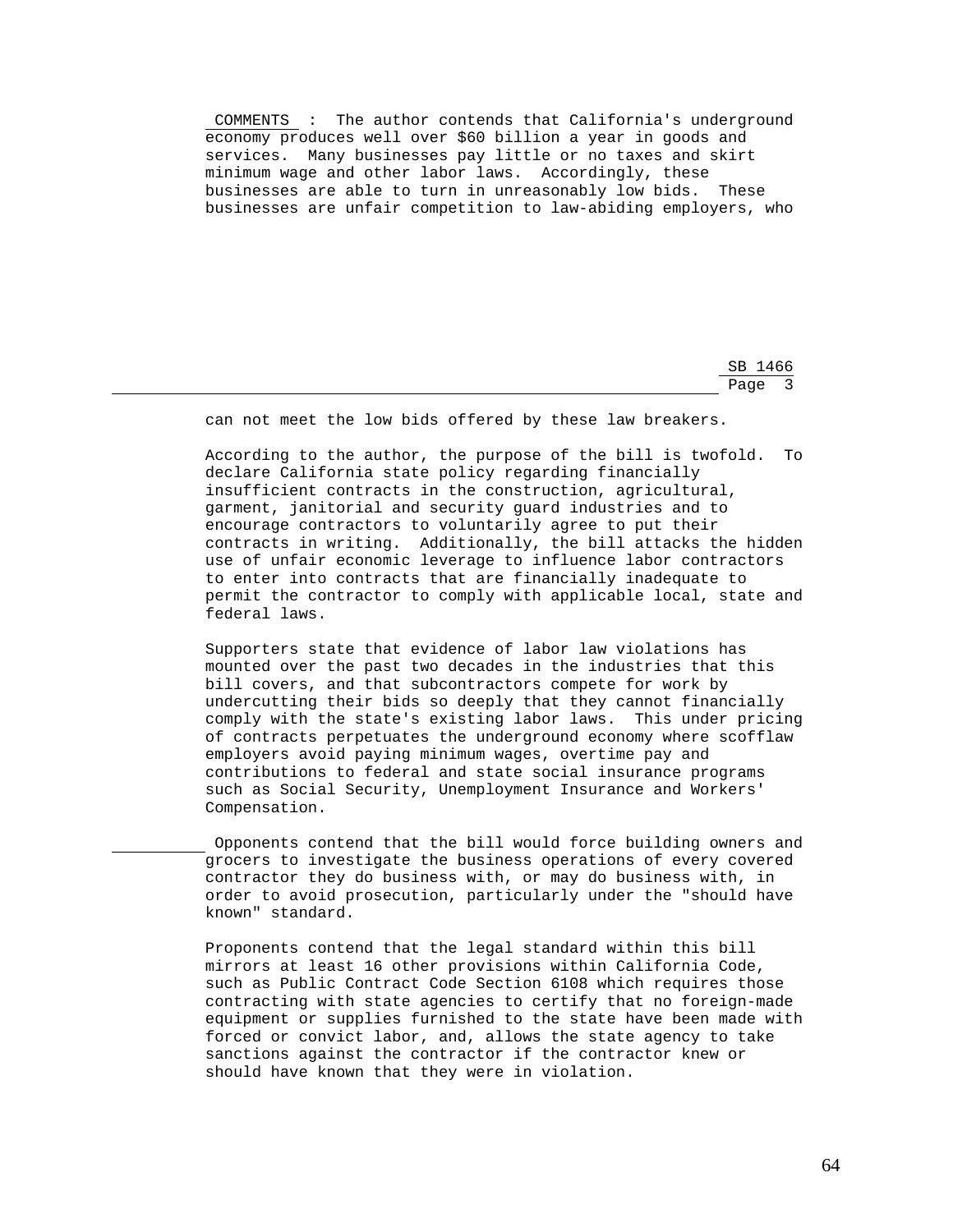Analysis Prepared by : Liberty Sanchez / L. & E. / (916) 319-2091 FN: 0006666

++++++++++

BILL ANALYSIS

| SENATE RULES COMMITTEE          | SB 1466 |
|---------------------------------|---------|
| Office of Senate Floor Analyses |         |
| 1020 N Street, Suite 524        |         |
| (916) 445-6614<br>Fax: (916)    |         |
| 327-4478                        |         |
|                                 |         |

# UNFINISHED BUSINESS

 Bill No: SB 1466 Author: Alarcon (D) Amended: 8/20/02<br>Vote: 21 Vote:

SENATE LABOR & IND. RELATIONS COMMITTEE : 5-2, 5/14/02 AYES: Alarcon, Figueroa, Kuehl, Polanco, Romero NOES: McClintock, Oller

SENATE APPROPRIATIONS COMMITTEE : Senate Rule 28.8

SENATE FLOOR : 21-14, 5/29/02

 AYES: Alarcon, Alpert, Bowen, Burton, Chesbro, Dunn, Escutia, Figueroa, Karnette, Kuehl, Murray, O'Connell, Ortiz, Perata, Polanco, Romero, Scott, Sher, Soto, Torlakson, Vasconcellos

 NOES: Ackerman, Battin, Costa, Haynes, Johannessen, Johnson, Knight, Margett, McClintock, McPherson, Monteith, Morrow, Oller, Poochigian

ASSEMBLY FLOOR : 44-26, 8/23/02 - See last page for vote

SUBJECT : Contracts for labor or services

 SOURCE : California Labor Federation, AFL-CIO Service Employees International Union Garment Worker Center Maintenance Cooperation Trust Fund California Rural legal Assistance Foundation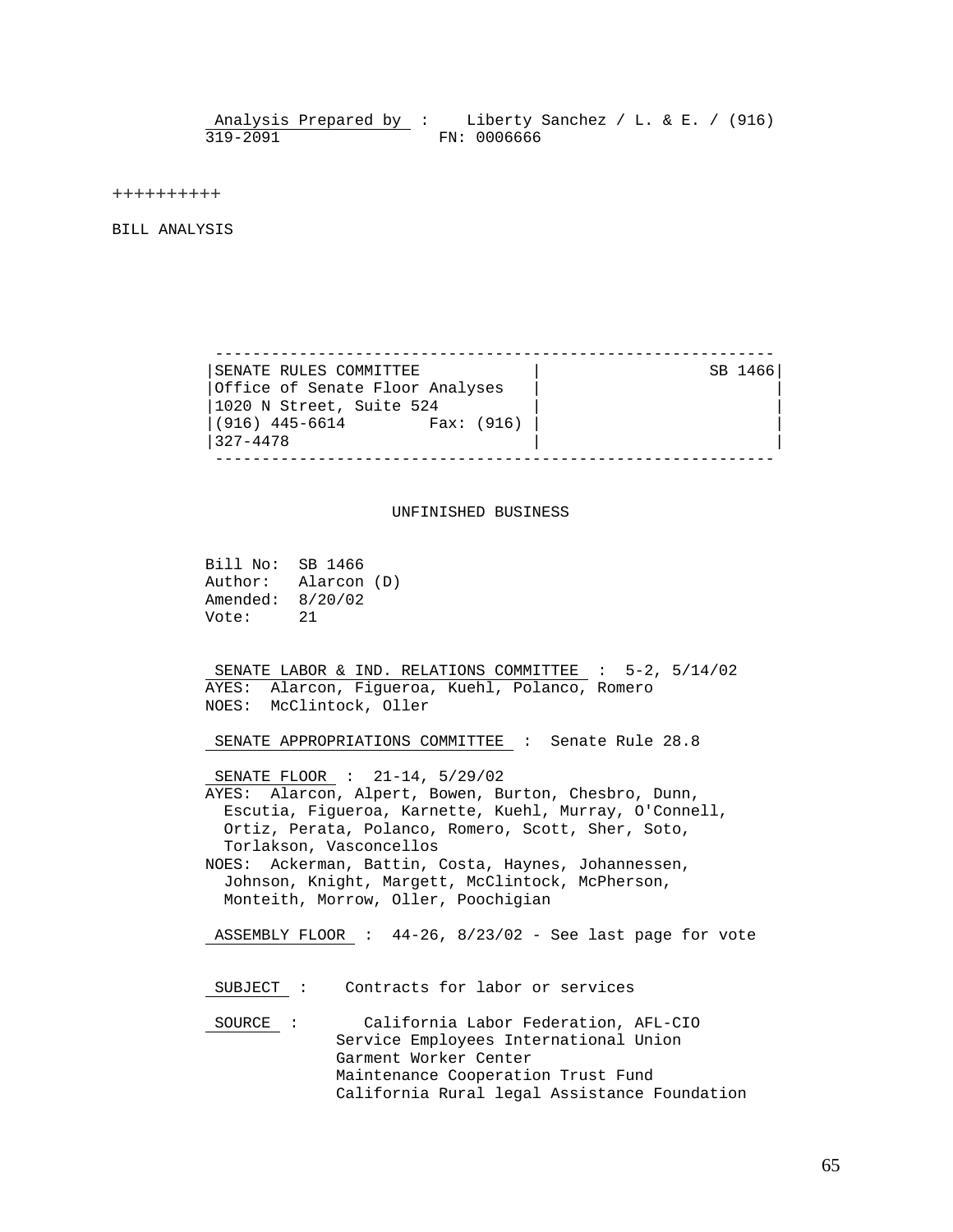DIGEST : This bill provides that any person or entity CONTINUED

 SB 1466 nd a bhliain 1992 agus an t-Iomraidh ann an t-Iomraidh ann an t-Iomraidh ann an t-Iomraidh ann an t-Iomraidh a

2

 that enters into a contract for labor or services, in specified industries, that knows or should know that the contract does not provide sufficient funds to comply with various laws, violates state law, and employees would be able to recover actual damages through civil action. The bill also provides a rebuttable presumption that a person or entity that enters into a voluntary written agreement with specified criteria does not violate the proposed law.

 Assembly amendments (a) provide that an action may not be maintained unless it is pleaded and proved that an employee was injured as a result of a violation of a labor law in connection with the performance of the contract; (b) clarify "home residence"; and (c) add co-authors.

 ANALYSIS : Existing law provides a framework of labor law enforcement of, among other things, minimum standards for wages, hours, conditions of employment, and occupational safety and health by the Department of Industrial Relations (DIR). The Employment Development Department administers the unemployment insurance, and state disability insurance programs, and requires that employers pay specified employee payroll taxes.

 This bill provides that any person or entity that enters into a contract for labor or services for construction, farm labor, garment manufacturing, janitorial services, or security guard services, that knows or should know that the contract does not provide sufficient funds to comply with various local, state, and federal labor laws, violates state law. The bill enables employees to recover actual damages through civil action. Provides a rebuttable presumption that a person or entity that enters into a voluntary written agreement with specified criteria does not violate the proposed law. Specifically, this bill:

- 1. Exempts from the prohibition against entering into such contract:
	- A. A person or entity who executes a collective bargaining agreement covering the workers employed under the contract or agreement.
	- B. A person who enters into a contract or agreement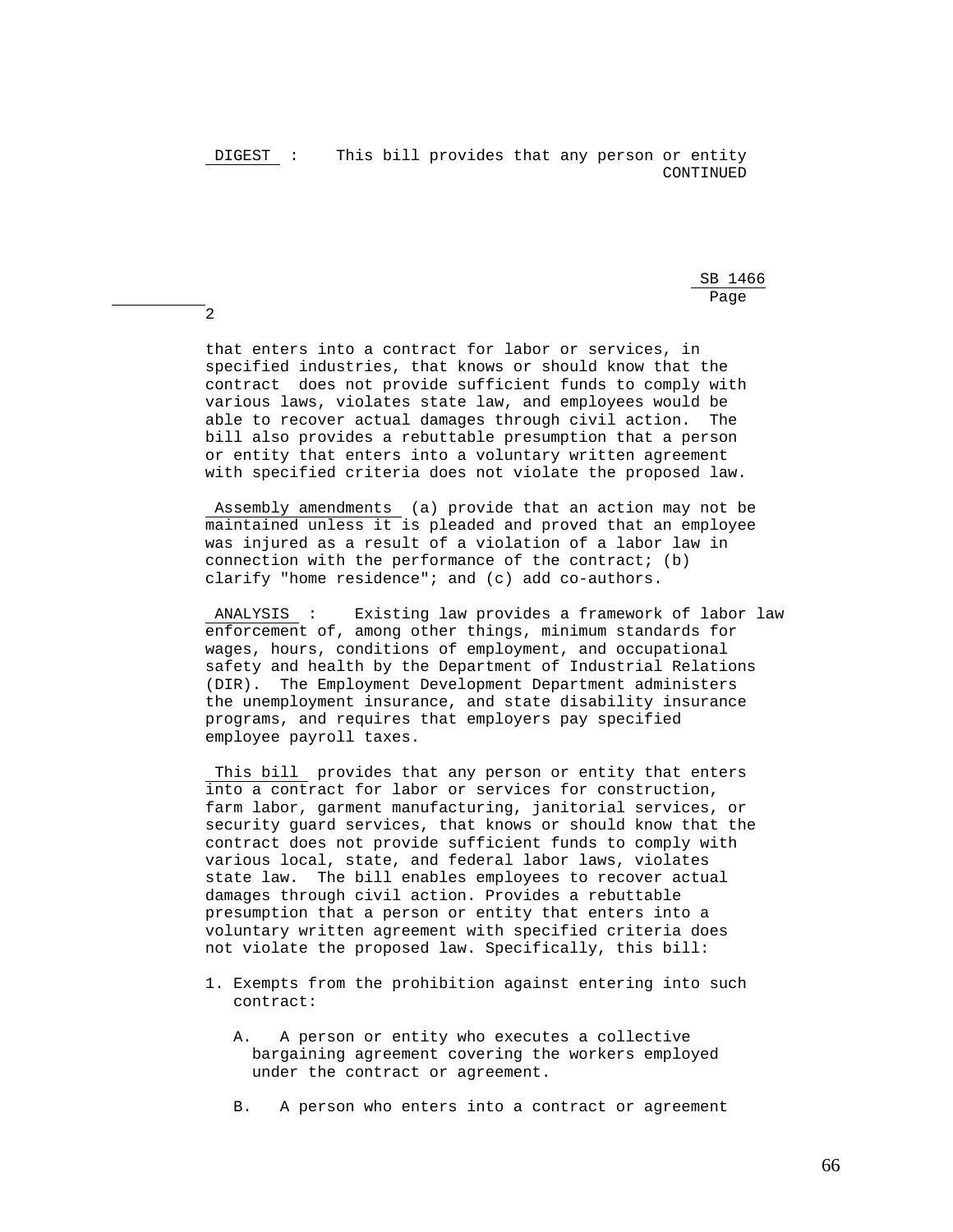SB 1466 <u>Page of the control of the control of the control of the control of the control of the control of the control of the control of the control of the control of the control of the control of the control of the control of the</u>

> for labor or services to be performed on his or her home residence(s), provided that a family member resides in the residence(s) for which the labor or services are to be performed for at least a part of the year.

3

- 1. Creates a rebuttable presumption affecting the burden of proof that there has been no violation where the contract or agreement is in writing, in a single document, and contains specified provisions, including employer information, a description of services to be provided, amount of commission paid and workers' compensation information.
- 2. Provides that an employee aggrieved by a violation of this bill may file an action for damages.
- 3. Provides however, that such an action may not be maintained, unless it is pleaded and proved that an employee was injured as a result of a violation of a labor law or regulation in connection with the performance of the contract or agreement.
- 4. Provides that an employee aggrieved by a violation may also bring an action for injunctive relief and, upon prevailing, may recover costs and reasonable attorney's fees.
- 5. Defines the term "should know" to include the knowledge of any additional facts or information that would make a reasonably prudent person undertake to inquire whether, taken together, the contract or agreement contains sufficient funds to allow the contractor to comply with applicable laws.

 FISCAL EFFECT : Appropriation: No Fiscal Com.: Yes Local: No

 SUPPORT : (Verified 5/20/02) (unable to re-verify at time of writing)

 California Labor Federation, AFL-CIO (co-source) Service Employees International Union (co-source) Garment Worker Center (co-source)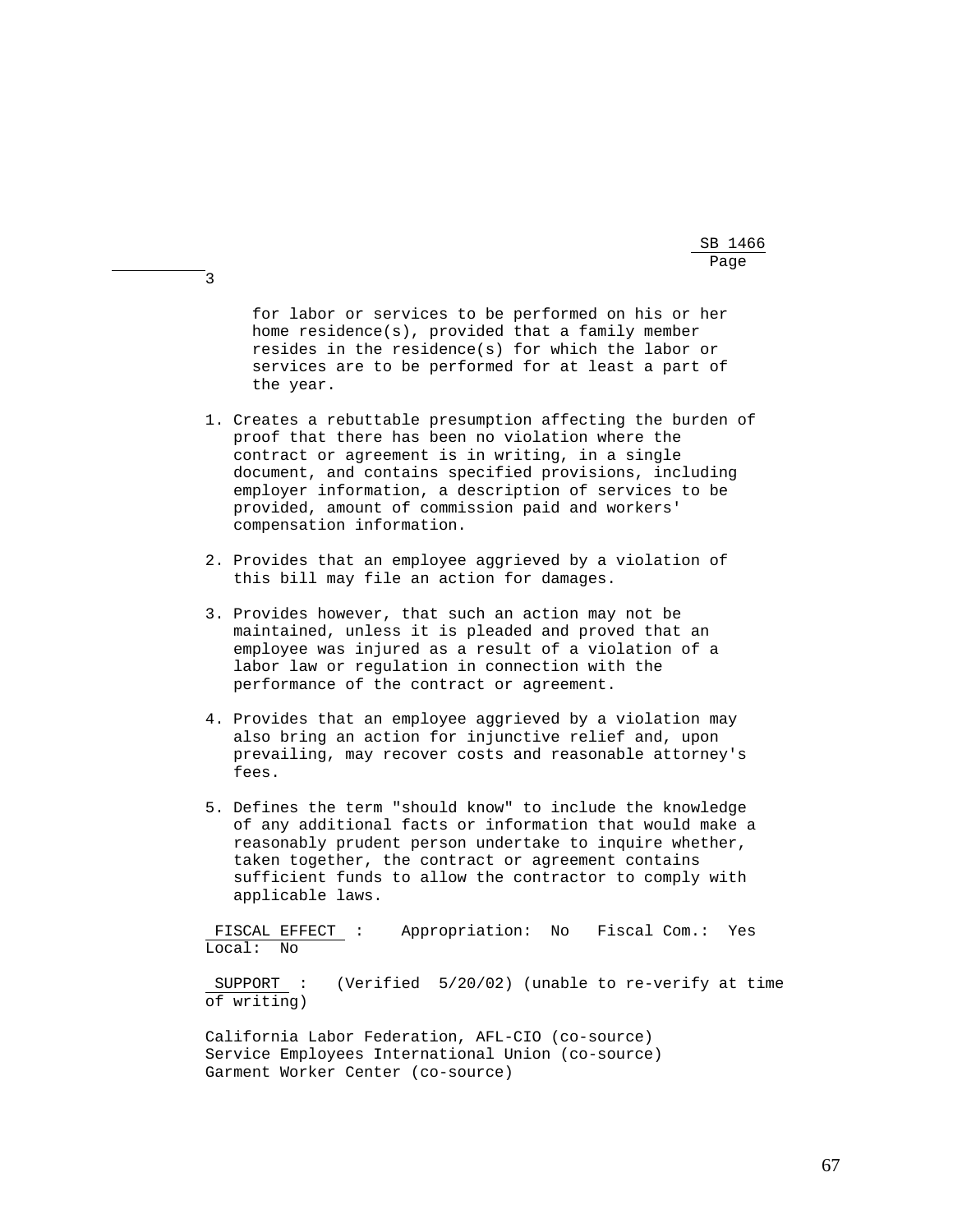```
 SB 1466
<u>Page of the control of the control of the control of the control of the control of the control of the control of the control of the control of the control of the control of the control of the control of the control of the</u>
```
 Maintenance Cooperation Trust Fund (co-source) California Rural legal Assistance Foundation (co-source) American Federation of State, County, and Municipal Employees Asian Law Caucus California Association of Licensed Security Agencies, Guards and Associates California Conference Board of Amalgamated Transit Union California Conference of Machinists California Teamsters Public Affairs Council Coalition for Humane Immigrant Rights of Los Angeles Coalition of Immigrant Worker Organizations Engineers and Scientists of California Garment Workers Center Hotel Employees, Restaurant Employees International Union Jockeys' Guild Mexican American Legal Defense and Educational Fund Pacific Association of Building Service Contractors Region 8 States Council, United Food and Commercial Workers Union Service Employees International Union, Local 1877 State Building and Construction Trades Council of California Sweatshop Watch Teamsters Public Affairs Council United Farm Workers of America United Food and Commercial Workers Union Region 8 States Council OPPOSITION : (Verified 5/20/02) (unable to re-verify at time of writing) Agricultural Council of California Building Owners and Managers Association of California California Association of Sanitation Agencies California Building Industry Association California Business Properties Association California Chamber of Commerce California Farm Bureau Federation California Grape and Tree Fruit League California Grocers Association California Manufacturers and Technology Association (CMTA) California Restaurant Association (CRA)

California Retailers Association

4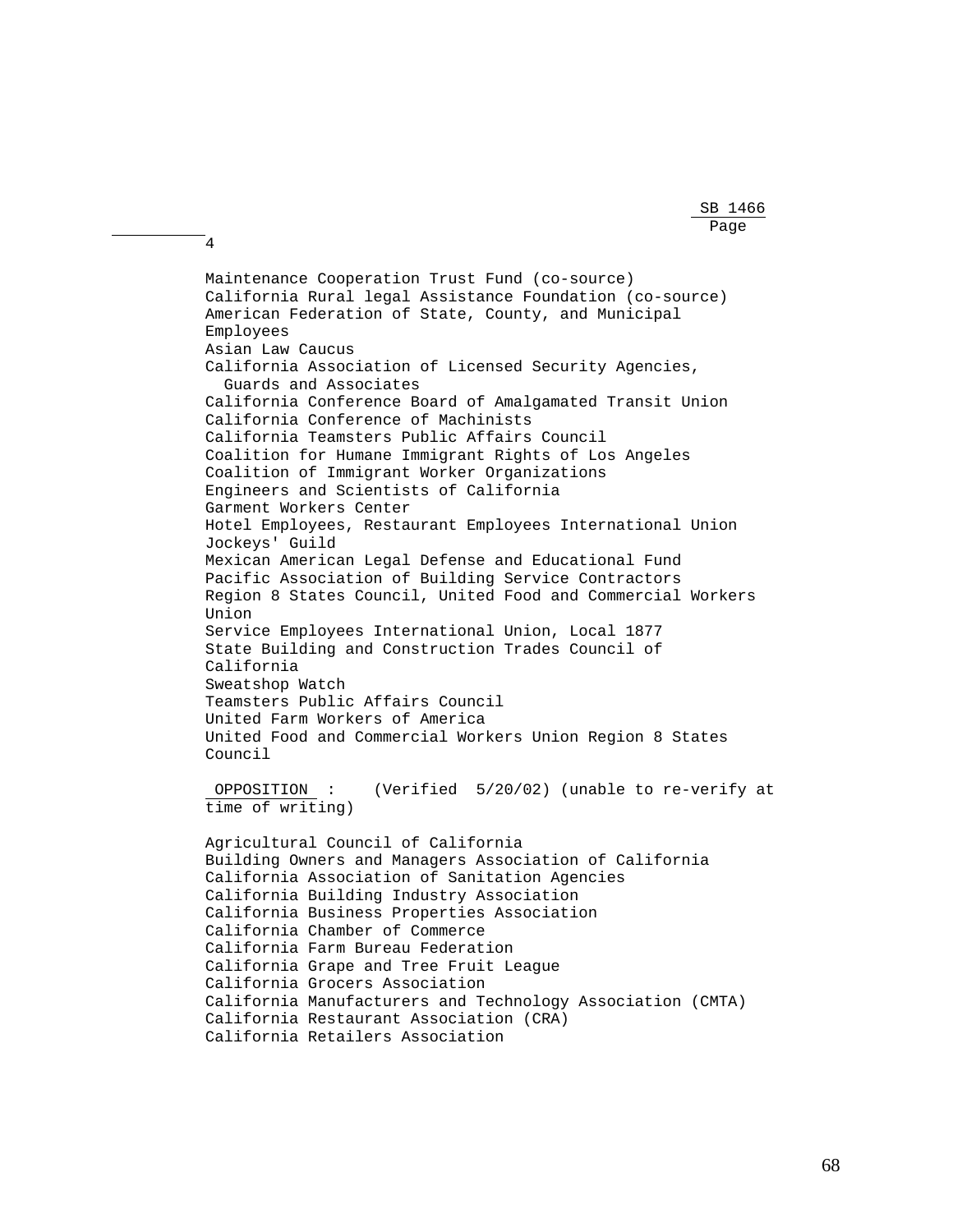City of Lakewood County Sanitation Districts of Los Angeles County East Bay Municipal Utility District League of California Cities Western Growers Association

5

 ARGUMENTS IN SUPPORT : Proponents argue that this bill attacks the hidden use of unfair economic leverage to influence labor contractors to enter into contracts that are financially inadequate to permit the contractor to comply with applicable laws. While employers usually claim they are unaware of abuses committed by their contractors, the reality is just the opposite. This bill does not require written contracts, rather it encourages them for sound business practices.

 Some janitorial and security guard industry representatives state that this measure is necessary to weed out illegal and unethical employers in their industries.

 Supporters cite federal and state evidence of Underground Economy enterprises that are unfair competition to law-abiding employers. These lawless operations pay little or no taxes, and fail to abide by minimum labor standards. Industry examples are highlighted:

 In the garment industry, the US Department of Labor estimates that 67 percent of Los Angeles garment shops violated minimum wage and overtime laws. Also, many contractors claim that they were not given sufficient funds by principal garment manufacturers to pay workers.

 In the janitorial industry, industry supporters of this measure argue that a massive influx of unethical contractors have been given the upper hand in competing for cleaning contracts, and are ruining law-abiding businesses.

 In agriculture, various surveys show that most growers using farm labor contractors were paying fees so low that either the government was not receiving mandate taxes, or else the farm workers were being paid below the minimum wage.

Construction labor law violations typically involve use of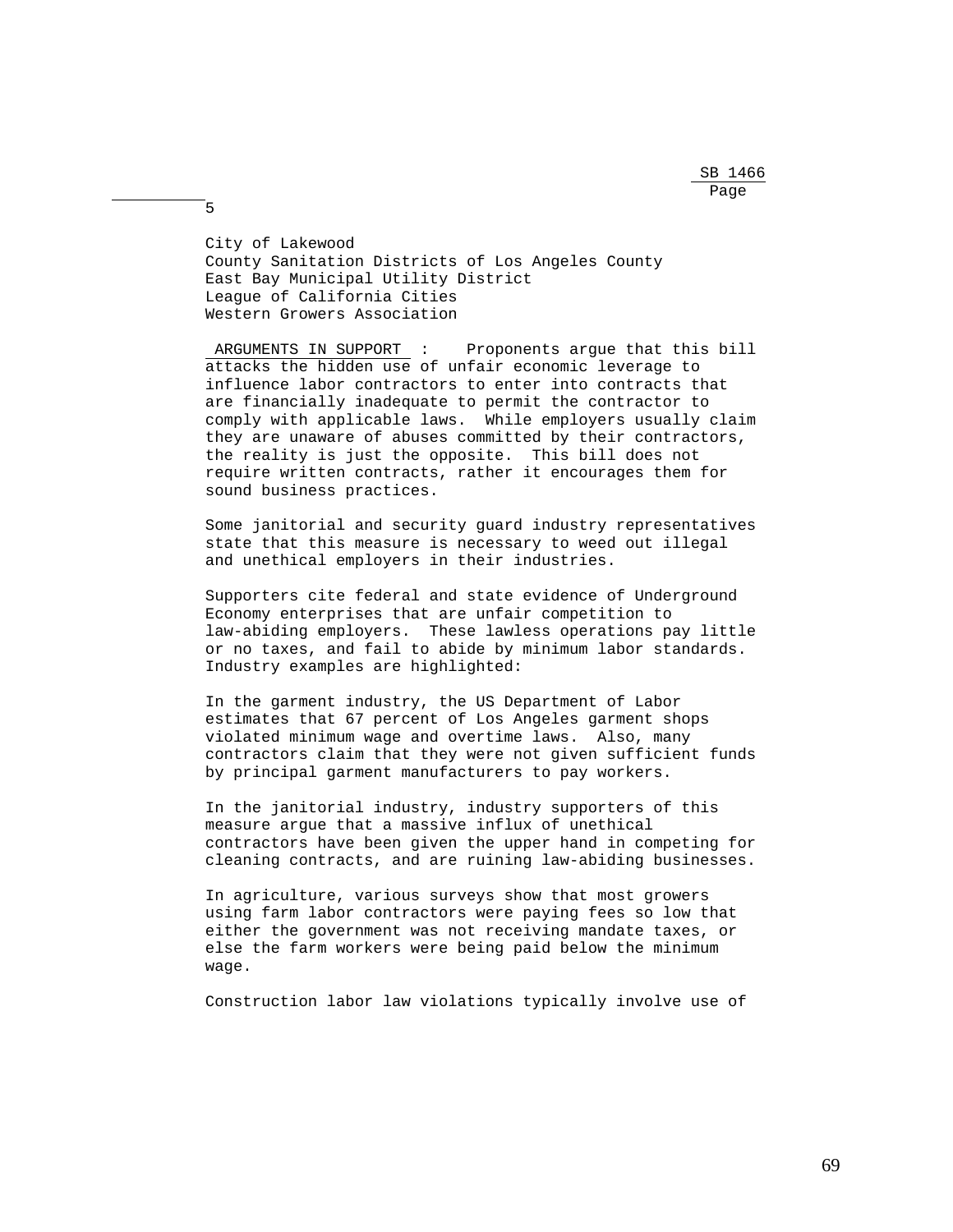bad checks, cash pay, and no workers' compensation insurance coverage.

6

 ARGUMENTS IN OPPOSITION : Opponents from the covered industries argue that this bill would require contracts to include several onerous and burdensome requirements that a normal contract for labor in any other industry would not require. Small companies who are suffering financially at the present time can ill afford additional costs of hiring an attorney to draft a contract every time they use a specialty contractor, just to obtain a rebuttable presumption that there has been no violations of law.

 The Western Growers Association calls this bill a back door attempt to make a grower liable for the actions of a farm labor contractor. Growers would have to audit the financial records of their contractors every time to ensure that monies were spent in the proper fashion to be in compliance with labor laws.

 The California Farm Bureau Federation states that the supporters wrongly assume that harm necessarily flows from business contracts. This measure makes law-abiding employers law breakers for engaging in lawful business transactions from which no harm results. It would also have the unintended consequence of hurting a contractor's employees by denying them work opportunities in such situations.

 Representatives from retailers and building owners argue that the requirement that they "know" or "should have known" is problematic because it places them in a position of possible liability. Most businesses seek the lowest responsible bidder for competitive contracts. They leave it up to the bidding contractor to determine how to deliver the services requested at the most affordable price, and must maintain a belief that the contractor's bid is not based on illegal activities.

 A possible amendment suggested by retailers and building owners is to simply require contractual language binding the contractor to be in compliance with all applicable labor laws.

SB 1466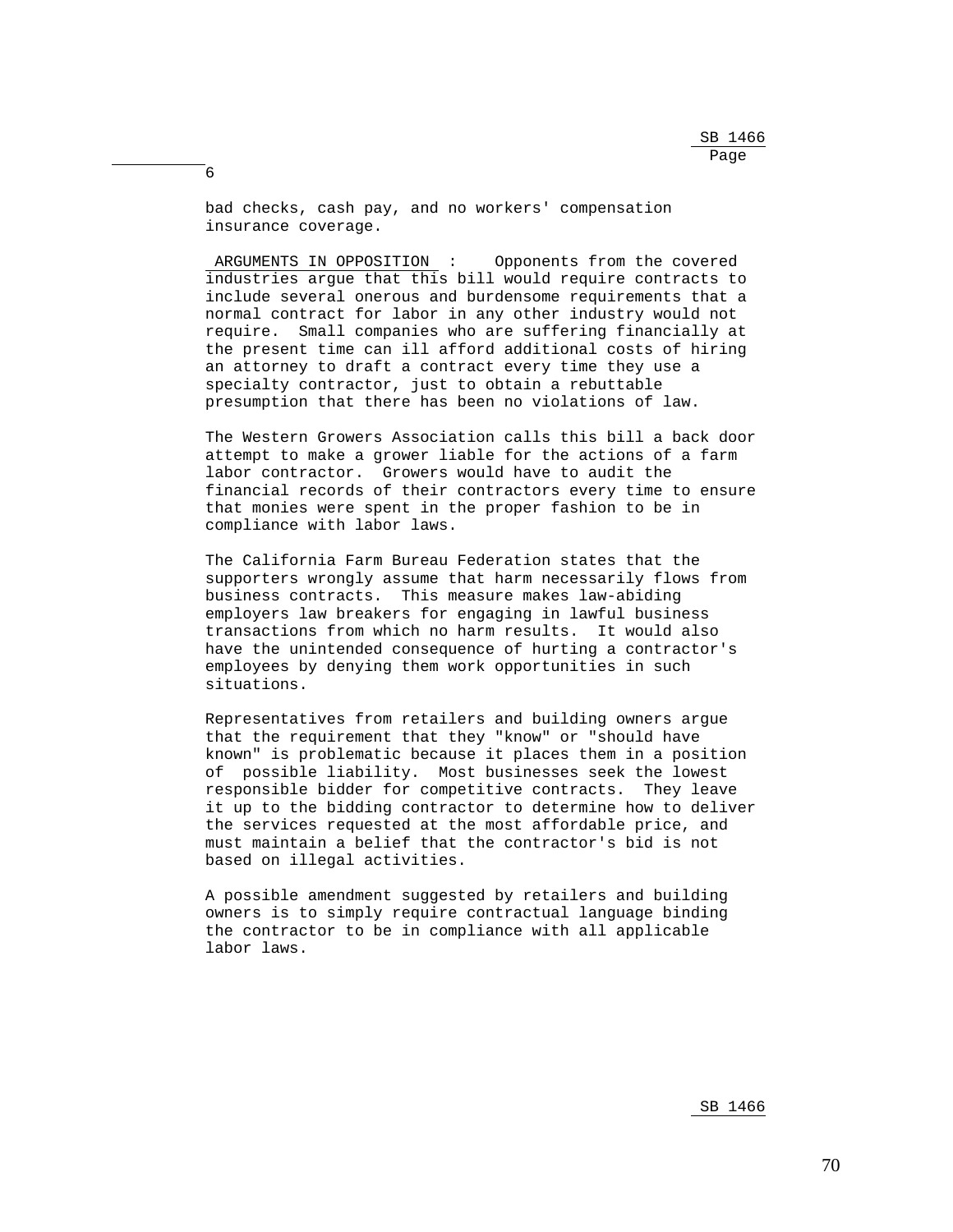Other opponents argue that some of the criteria required of the safe harbor of a rebuttable presumption is typically not known at the time of contracting, and, as a result, businesses and public agencies would be exposed to civil liability.

ASSEMBLY FLOOR :

- AYES: Alquist, Aroner, Calderon, Canciamilla, Cardenas, Chan, Chavez, Chu, Cohn, Corbett, Correa, Diaz, Dutra, Firebaugh, Florez, Frommer, Goldberg, Havice, Hertzberg, Horton, Jackson, Keeley, Kehoe, Koretz, Liu, Longville, Lowenthal, Migden, Nakano, Nation, Negrete McLeod, Oropeza, Pavley, Reyes, Shelley, Simitian, Steinberg, Strom-Martin, Thomson, Vargas, Washington, Wayne, Wright, Wesson
- NOES: Aanestad, Ashburn, Bogh, Briggs, John Campbell, Cardoza, Cogdill, Cox, Daucher, Dickerson, Harman, Hollingsworth, Kelley, La Suer, Leach, Leonard, Leslie, Maldonado, Robert Pacheco, Rod Pacheco, Papan, Pescetti, Richman, Wyland, Wyman, Zettel

NC:sl 8/26/02 Senate Floor Analyses

SUPPORT/OPPOSITION: SEE ABOVE

\*\*\*\* END \*\*\*\*

# **2. TEXT OF ALL AMENDMENTS TO SB 1466**

+++++++++

7

 BILL NUMBER: SB 1466 INTRODUCED BILL TEXT

INTRODUCED BY Senator Alarcon (Principal coauthor: Assembly Member Steinberg)

FEBRUARY 15, 2002

 An act to add Section 2810 to the Labor Code, relating to contracts for labor or services.

LEGISLATIVE COUNSEL'S DIGEST

SB 1466, as introduced, Alarcon. Contracts for labor or services.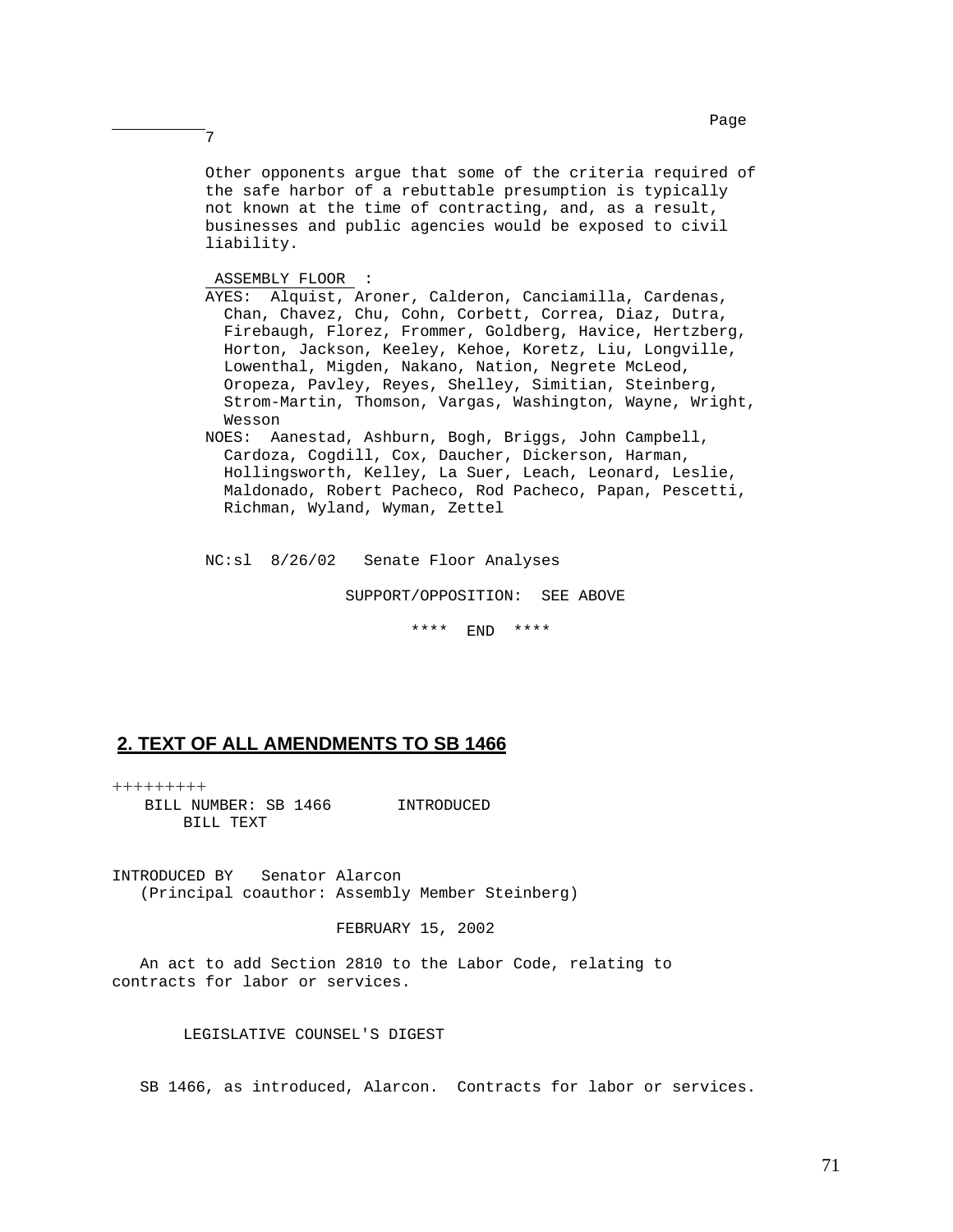Existing law imposes various requirements on individuals contracting for labor or services with construction, farm labor, garment, or janitorial contractors.

 This bill would provide that any person or entity who enters into a labor contract for construction, farm labor, garment, or janitorial services when the person or entity knows or should know that the contract does not provide funds sufficient to allow the labor contractor to comply with all applicable laws or regulations governing the labor or services to be provided under the contract, is guilty of a misdemeanor and subject to specified civil penalties. By establishing a new crime, the bill would impose a state-mandated local program.

 The bill would establish a rebuttable presumption that a person or entity entering in such a contract for labor or services does not violate the bill's provisions if the labor contract or material change to the labor contract meets specified requirements. The bill would not apply to persons or entities who have executed certain collective bargaining agreements.

 The California Constitution requires the state to reimburse local agencies and school districts for certain costs mandated by the state. Statutory provisions establish procedures for making that reimbursement.

 This bill would provide that no reimbursement is required by this act for a specified reason.

 Vote: majority. Appropriation: no. Fiscal committee: yes. State-mandated local program: yes.

THE PEOPLE OF THE STATE OF CALIFORNIA DO ENACT AS FOLLOWS:

SECTION 1. Section 2810 is added to the Labor Code, to read:

 2810. (a) A person or entity may not enter into a contract or agreement for labor or services with a construction, farm labor, garment, or janitorial contractor, where the person or entity knows or should know that the contract or agreement does not include funds sufficient to allow the contractor to comply with all applicable state and federal laws or regulations governing the labor or services to be provided.

 (b) There is a rebuttable presumption affecting the burden of proof that there has been no violation of subdivision (a) where the contract or agreement with a construction, farm labor, garment, or janitorial contractor meets all of the requirements in subdivision (d).

 (c) Subdivision (a) does not apply to a person or entity who executes a collective bargaining agreement covering the workers employed under the contract or agreement.

 (d) To meet the requirements of subdivision (b), a contract or agreement with a construction, farm labor, garment, or janitorial contractor for labor or services must be in writing, in a single document, and contain all of the following provisions, in addition to any other provisions as may be required by regulations adopted by the Labor Commissioner from time to time:

 (1) The name, address, and telephone number of the person or entity and the construction, farm labor, garment, or janitorial contractor through whom the labor or services are to be provided.

(2) A description of the labor or services to be provided and a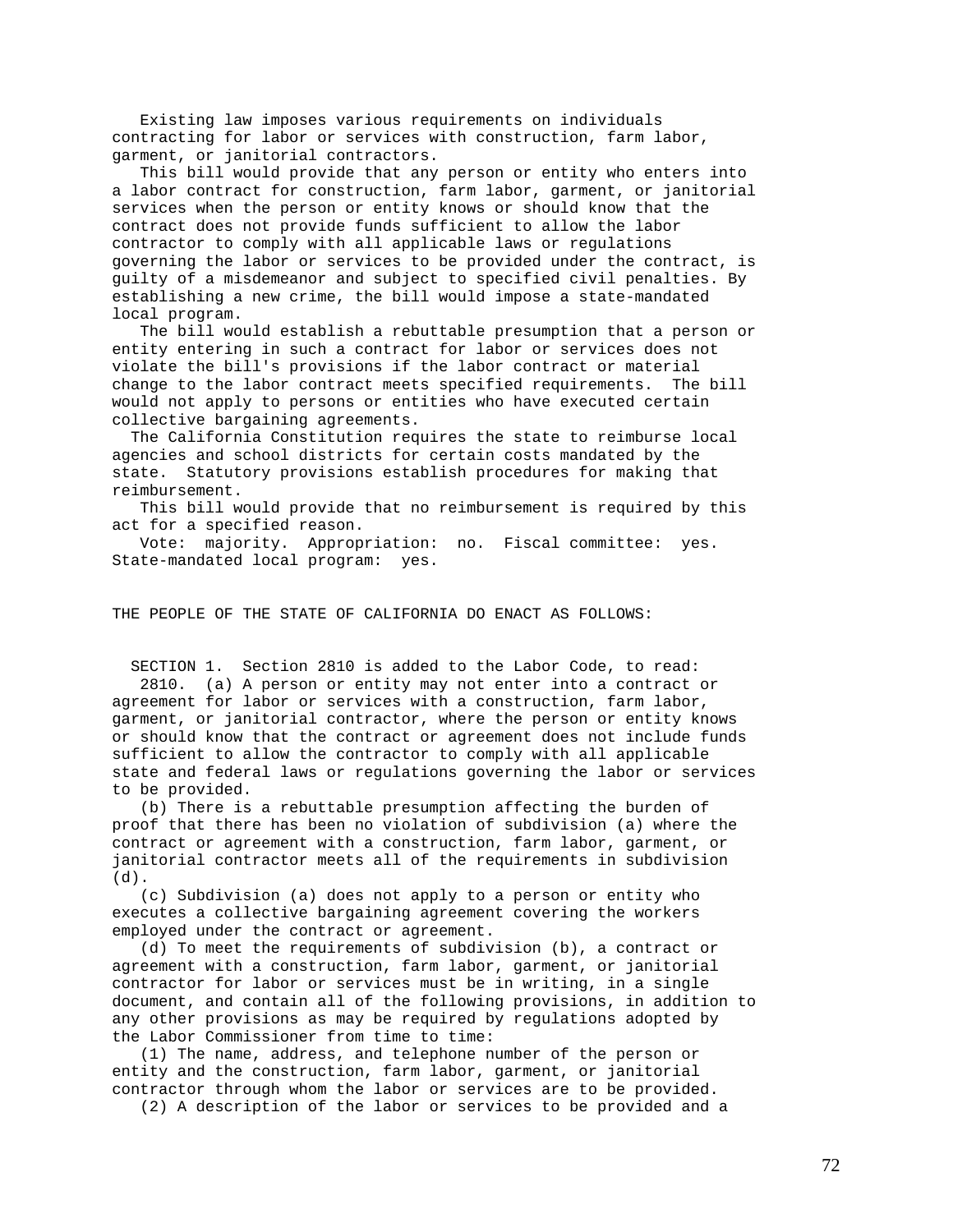statement of when those services are to be commenced and completed. (3) The employer identification number for state tax purposes of

the construction, farm labor, garment, or janitorial contractor.

 (4) The workers' compensation insurance policy number and the name, address, and telephone number of the insurance carrier of the construction, farm labor, garment, or janitorial contractor.

 (5) The vehicle identification number of any vehicle that is owned by the construction, farm labor, garment, or janitorial contractor and used for transportation in connection with any service provided pursuant to the contract or agreement, the number of the vehicle liability insurance policy that covers the vehicle, and the name, address, and telephone number of the insurance carrier.

 (6) The address of any real property to be used to house workers in connection with the contract or agreement.

 (7) The total number of workers to be employed under the contract or agreement, the total amount of all wages to be paid, and the date or dates when those wages are to be paid.

 (8) The amount of the commission or other payment made to the construction, farm labor, garment, or janitorial contractor for services under the contract or agreement.

 (e) To qualify for the rebuttable presumption set forth in subdivision (b), a material change to the terms and conditions of a contract or agreement between a person or entity and a construction, farm labor, garment, or janitorial contractor must be in writing, in a single document, and contain all of the provisions listed in subdivision (d) that are affected by the change.

 (f) A person or entity who enters into a contract or agreement referred to in subdivisions (d) or (e) shall keep a copy of the written contract or agreement for a period of not less than four years following the termination of the contract or agreement.

 (g) (1) A person or entity who violates subdivision (a), or causes or induces another to violate subdivision (a), is guilty of a misdemeanor punishable by a fine of not more than one thousand dollars (\$1,000), or imprisonment in the county jail for not more than six months, or both.

 (2) A person or entity who violates subdivision (a) is also subject to a civil penalty, enforced by the Labor Commissioner, in the amount of two hundred fifty dollars (\$250) per employee for each violation in an initial citation and one thousand dollars (\$1,000) per employee for each subsequent violation.

 (3) An employee aggrieved by a violation of subdivision (a) may recover the greater of all of his or her actual damages or two hundred fifty dollars (\$250) per employee per violation for an initial violation and one thousand dollars (\$1,000) per employee for each subsequent violation, and, upon prevailing in an action brought pursuant to this section, may recover costs and reasonable attorney's fees.

 (4) An employee aggrieved by a violation of subdivision (a) may also bring an action for injunctive relief and, upon prevailing, may recover costs and reasonable attorney's fees.

 (h) The phrase "construction, farm labor, garment, or janitorial contractor" includes any person, as defined in this code, whether or not licensed, who is acting in the capacity of a construction, farm labor, garment or janitorial contractor.

 SEC. 2. No reimbursement is required by this act pursuant to Section 6 of Article XIIIB of the California Constitution because the only costs that may be incurred by a local agency or school district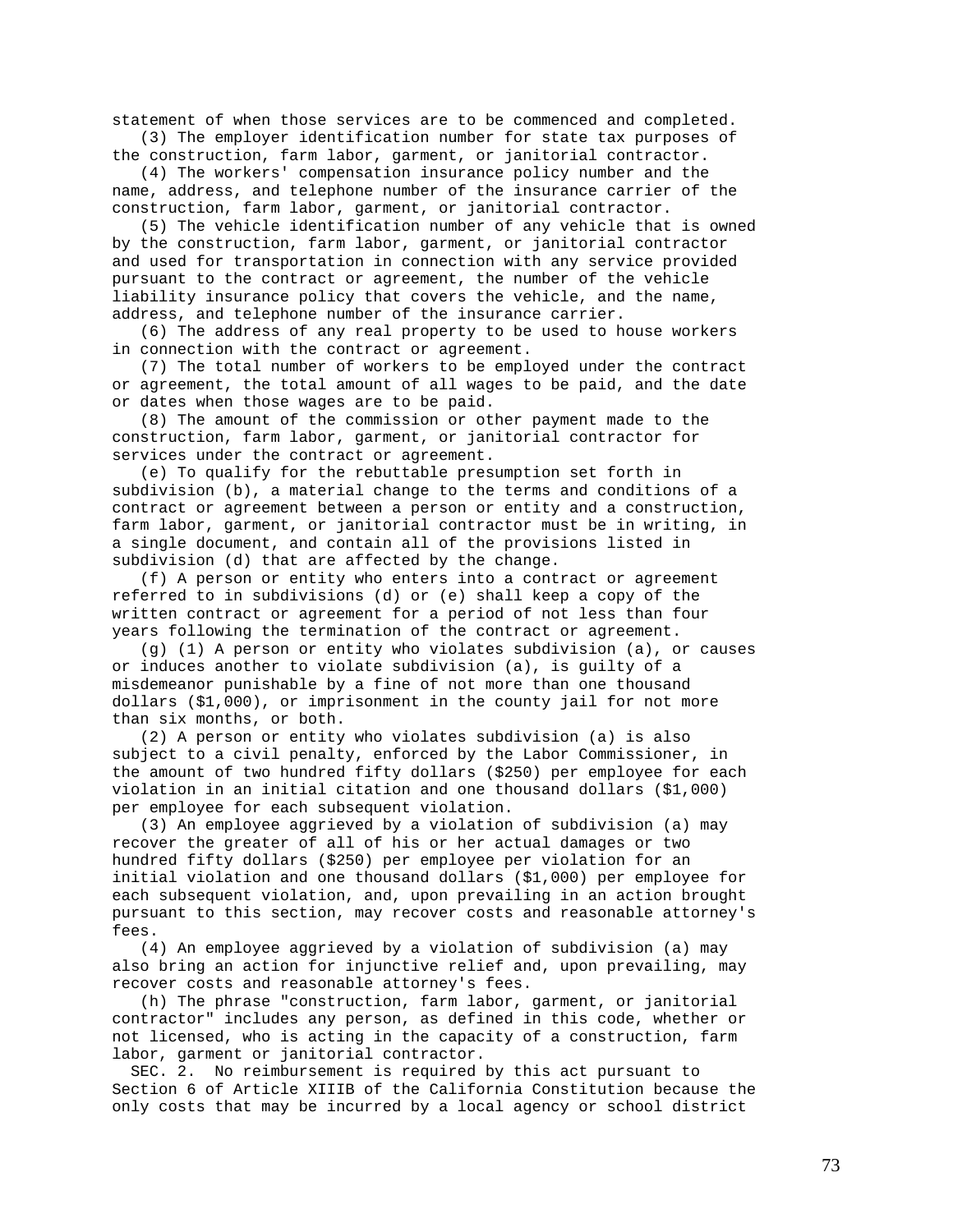will be incurred because this act creates a new crime or infraction, eliminates a crime or infraction, or changes the penalty for a crime or infraction, within the meaning of Section 17556 of the Government Code, or changes the definition of a crime within the meaning of Section 6 of Article XIIIB of the California Constitution.

++++++++ BILL NUMBER: SB 1466 AMENDED BILL TEXT

AMENDED IN SENATE MAY 6, 2002

INTRODUCED BY Senator Alarcon (Principal coauthor: Assembly Member Steinberg)

FEBRUARY 15, 2002

 An act to add Section 2810 to the Labor Code, relating to contracts for labor or services.

LEGISLATIVE COUNSEL'S DIGEST

 SB 1466, as amended, Alarcon. Contracts for labor or services. Existing law imposes various requirements on individuals contracting for labor or services with construction, farm labor, garment,  $-$ or janitorial, or security guard contractors.

 This bill would provide that any person or entity who enters into a labor contract for construction, farm labor, garment,  $-\theta$ 

 janitorial *, or security guard* services when the person or entity knows or should know that the contract does not provide funds sufficient to allow the labor contractor to comply with all applicable laws or regulations governing the labor or services to be provided under the contract, is guilty of a misdemeanor and subject to specified civil penalties. By establishing a new crime, the bill would impose a state-mandated local program.

 The bill would establish a rebuttable presumption that a person or entity entering in such a contract for labor or services does not violate the bill's provisions if the labor contract or material change to the labor contract meets specified requirements. The bill would not apply to persons or entities who have executed certain collective bargaining agreements.

 The California Constitution requires the state to reimburse local agencies and school districts for certain costs mandated by the state. Statutory provisions establish procedures for making that reimbursement.

 This bill would provide that no reimbursement is required by this act for a specified reason.

 Vote: majority. Appropriation: no. Fiscal committee: yes. State-mandated local program: yes.

THE PEOPLE OF THE STATE OF CALIFORNIA DO ENACT AS FOLLOWS: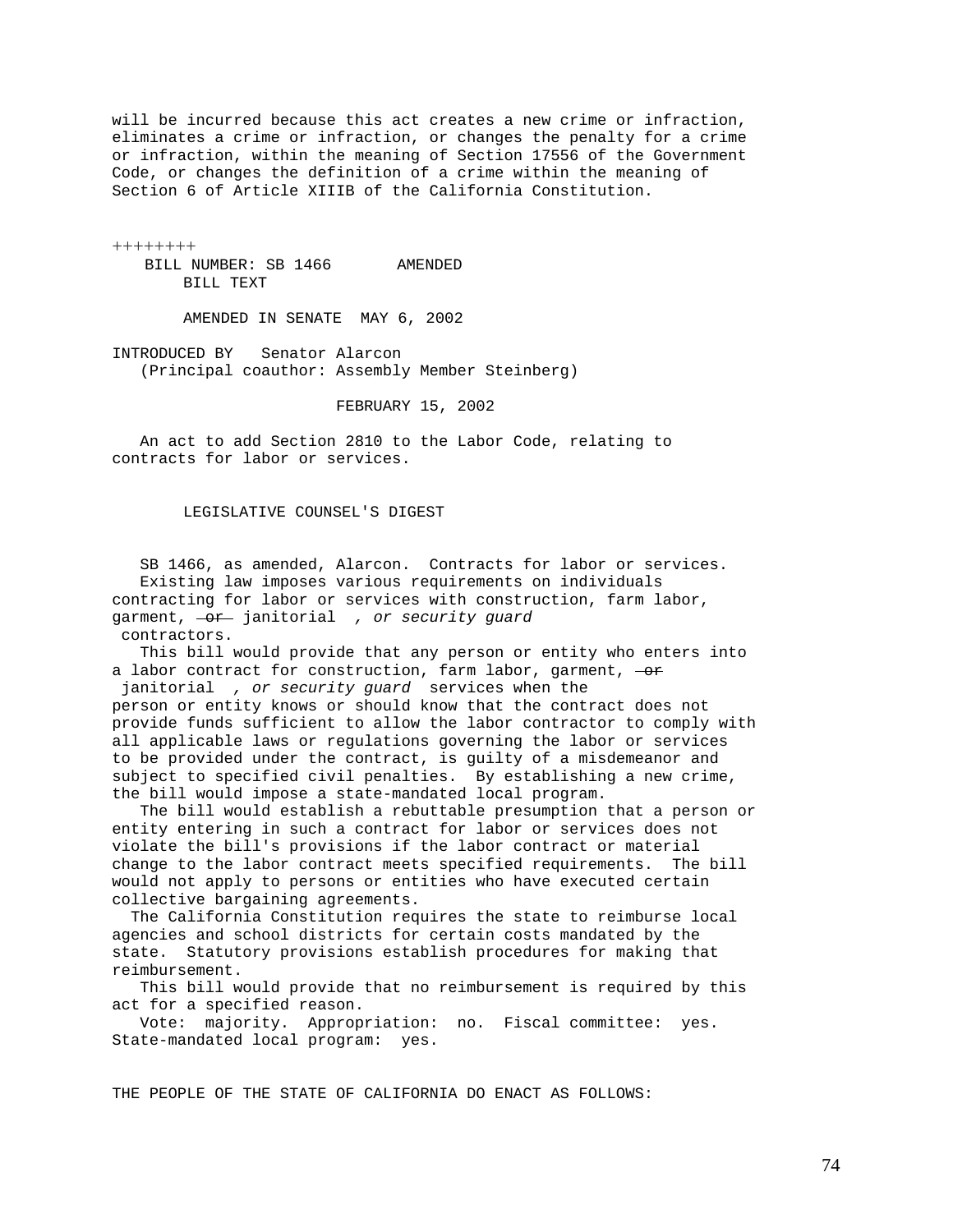SECTION 1. Section 2810 is added to the Labor Code, to read: 2810. (a) A person or entity may not enter into a contract or agreement for labor or services with a construction, farm labor, garment, or janitorial *janitorial, or* 

*security guard* contractor, where the person or entity knows or should know that the contract or agreement does not include funds sufficient to allow the contractor to comply with all applicable state *local, state,* and federal laws or

regulations governing the labor or services to be provided.

 (b) There is a rebuttable presumption affecting the burden of proof that there has been no violation of subdivision (a) where the contract or agreement with a construction, farm labor, garment, or janitorial *janitorial, or security guard* 

 contractor meets all of the requirements in subdivision (d). (c) Subdivision (a) does not apply to a person or entity who executes a collective bargaining agreement covering the workers employed under the contract or agreement.

 (d) To meet the requirements of subdivision (b), a contract or agreement with a construction, farm labor, garment,  $-\theta$ janitorial *janitorial, or security guard*  contractor for labor or services must be in writing, in a single document, and contain all of the following provisions, in addition to any other provisions as may be required by regulations adopted by the Labor Commissioner from time to time:

 (1) The name, address, and telephone number of the person or entity and the construction, farm labor, garment,  $-\theta$ janitorial *janitorial, or security guard*  contractor through whom the labor or services are to be provided.

(2) A description of the labor or services to be provided and a

statement of when those services are to be commenced and completed. (3) The employer identification number for state tax purposes of the construction, farm labor, garment,  $-or$  janitorial

 *janitorial, or security guard* contractor.

 (4) The workers' compensation insurance policy number and the name, address, and telephone number of the insurance carrier of the construction, farm labor, garment, -or janitorial

 *janitorial, or security guard* contractor.

 (5) The vehicle identification number of any vehicle that is owned by the construction, farm labor, garment, or janitorial

 *janitorial, or security guard* contractor and

used for transportation in connection with any service provided pursuant to the contract or agreement, the number of the vehicle liability insurance policy that covers the vehicle, and the name, address, and telephone number of the insurance carrier.

 (6) The address of any real property to be used to house workers in connection with the contract or agreement.

 (7) The total number of workers to be employed under the contract or agreement, the total amount of all wages to be paid, and the date or dates when those wages are to be paid.

 (8) The amount of the commission or other payment made to the construction, farm labor, garment,  $-or$  janitorial

 *janitorial, or security guard* contractor for services under the contract or agreement.

 *(9) The total number of persons who will be utilized under the contract or agreement as independent contractors, along with a list*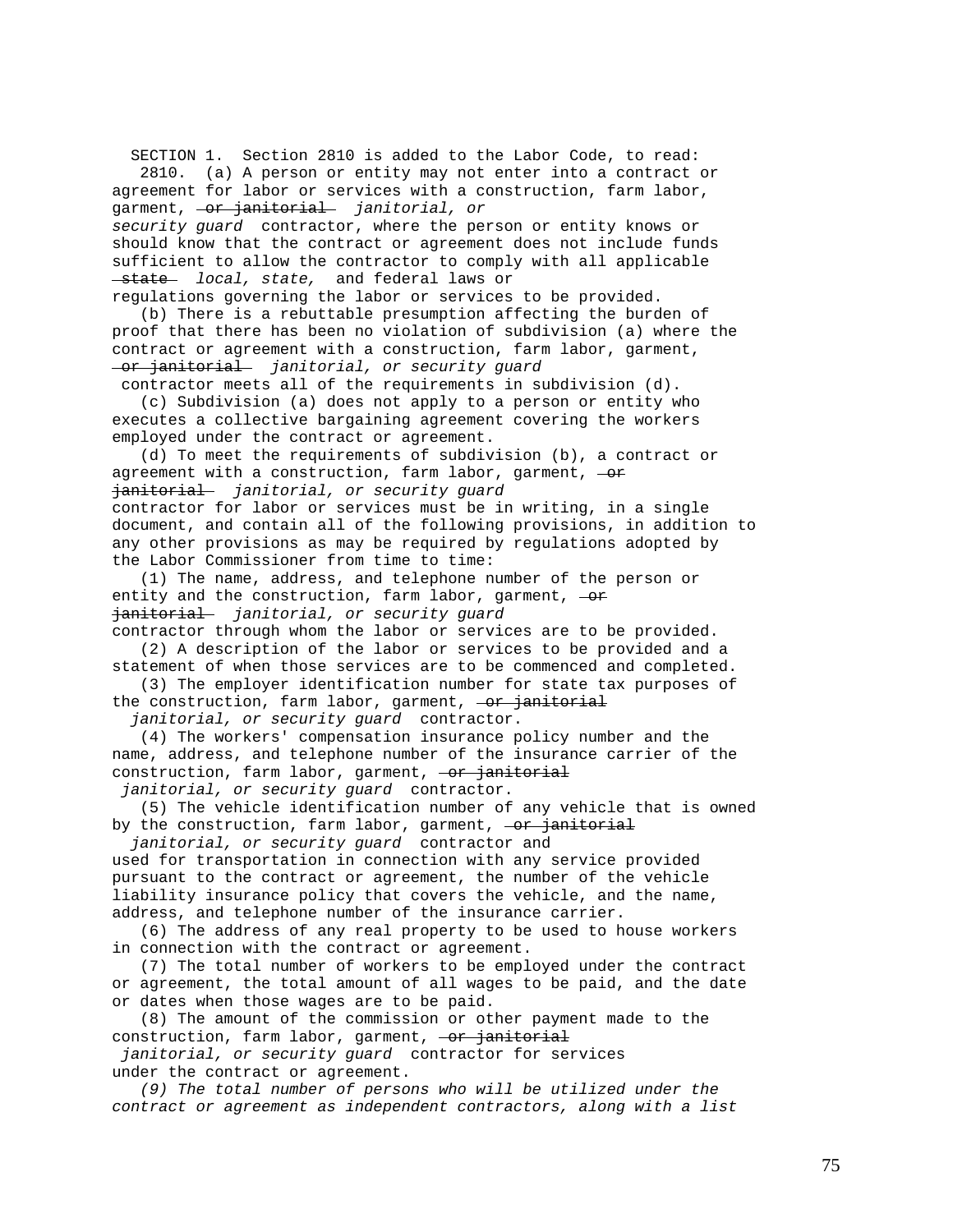*of the current local, state, and federal contractor license identification numbers that the independent contractors are required to have under local, state, or federal laws or regulations.* 

 (e) To qualify for the rebuttable presumption set forth in subdivision (b), a material change to the terms and conditions of a contract or agreement between a person or entity and a construction, farm labor, garment, or janitorial

*janitorial, or security guard* contractor must be in writing, in a single document, and contain all of the provisions listed in subdivision (d) that are affected by the change.

 (f) A person or entity who enters into a contract or agreement referred to in subdivisions (d) or (e) shall keep a copy of the written contract or agreement for a period of not less than four years following the termination of the contract or agreement.

 (g) (1) A person or entity who violates subdivision (a), or causes or induces another to violate subdivision (a), is guilty of a misdemeanor punishable by a fine of not more than one thousand dollars (\$1,000), or imprisonment in the county jail for not more than six months, or both.

 (2) A person or entity who violates subdivision (a) is also subject to a civil penalty, enforced by the Labor Commissioner, in the amount of two hundred fifty dollars (\$250) per employee for each violation in an initial citation and one thousand dollars (\$1,000) per employee for each subsequent violation.

 (3) An employee aggrieved by a violation of subdivision (a) may recover the greater of all of his or her actual damages or two hundred fifty dollars (\$250) per employee per violation for an initial violation and one thousand dollars (\$1,000) per employee for each subsequent violation, and, upon prevailing in an action brought pursuant to this section, may recover costs and reasonable attorney's fees.

 (4) An employee aggrieved by a violation of subdivision (a) may also bring an action for injunctive relief and, upon prevailing, may recover costs and reasonable attorney's fees.

(h) The phrase "construction, farm labor, garment,  $-\text{or}$ janitorial *janitorial, or security guard*  contractor" includes any person, as defined in this code, whether or not licensed, who is acting in the capacity of a construction, farm labor, garment <del>or janitorial</del> *janitorial*, or *security guard* contractor.

 *(i) (1) The term "knows" includes the knowledge, arising from familiarity with the normal facts and circumstances of the business activity engaged in, that the contract or agreement does not include funds sufficient to allow the contractor to comply with applicable laws.* 

 *(2) The phrase "should know" includes the knowledge of any additional facts or information that would make a reasonably prudent person undertake to inquire whether, taken together, the contract or agreement contains sufficient funds to allow the contractor to comply with applicable laws.* 

 *(3) A failure by a person or entity to request or obtain any information from the contractor that is required by any applicable statute or by the contract or agreement between them, constitutes knowledge of that information for purposes of this section.* 

 SEC. 2. No reimbursement is required by this act pursuant to Section 6 of Article XIII B of the California Constitution because the only costs that may be incurred by a local agency or school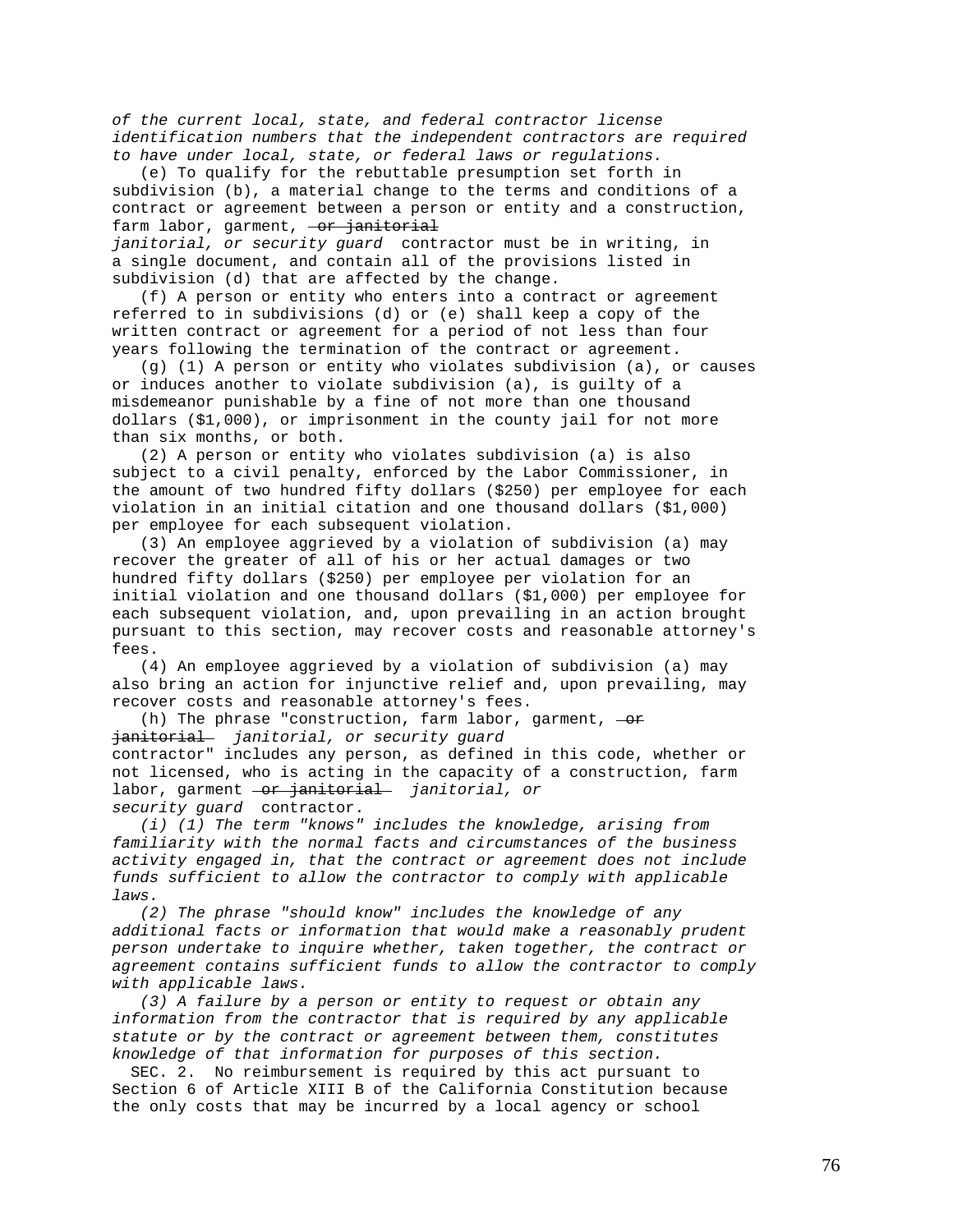district will be incurred because this act creates a new crime or infraction, eliminates a crime or infraction, or changes the penalty for a crime or infraction, within the meaning of Section 17556 of the Government Code, or changes the definition of a crime within the meaning of Section 6 of Article XIII B of the California Constitution.

+++++++ BILL NUMBER: SB 1466 AMENDED BILL TEXT

> AMENDED IN SENATE MAY 15, 2002 AMENDED IN SENATE MAY 6, 2002

INTRODUCED BY Senator Alarcon (Principal coauthor: Assembly Member Steinberg)

FEBRUARY 15, 2002

 An act to add Section 2810 to the Labor Code, relating to contracts for labor or services.

LEGISLATIVE COUNSEL'S DIGEST

 SB 1466, as amended, Alarcon. Contracts for labor or services. Existing law imposes various requirements on individuals contracting for labor or services with construction, farm labor, garment, janitorial, or security guard contractors.

 This bill would provide that any person or entity who enters into a labor contract for construction, farm labor, garment, janitorial, or security guard services when the person or entity knows or should know that the contract does not provide funds sufficient to allow the labor contractor to comply with all applicable laws or regulations governing the labor or services to be provided under the contract, is -guilty of a misdemeanor and subject to

*liability and* specified civil penalties. - By establishing a new crime, the bill would impose a state-mandated local program.

 The bill would establish a rebuttable presumption that a person or entity entering in such a contract for labor or services does not violate the bill's provisions if the labor contract or material change to the labor contract meets specified requirements. The bill would not apply to persons or entities who have executed certain collective bargaining agreements *, or to labor or services to be performed on a person's primary residence* .

 The California Constitution requires the state to reimburse local agencies and school districts for certain costs mandated by the state. Statutory provisions establish procedures for making that reimbursement.

 This bill would provide that no reimbursement is required by this act for a specified reason.

Vote: majority. Appropriation: no. Fiscal committee: yes.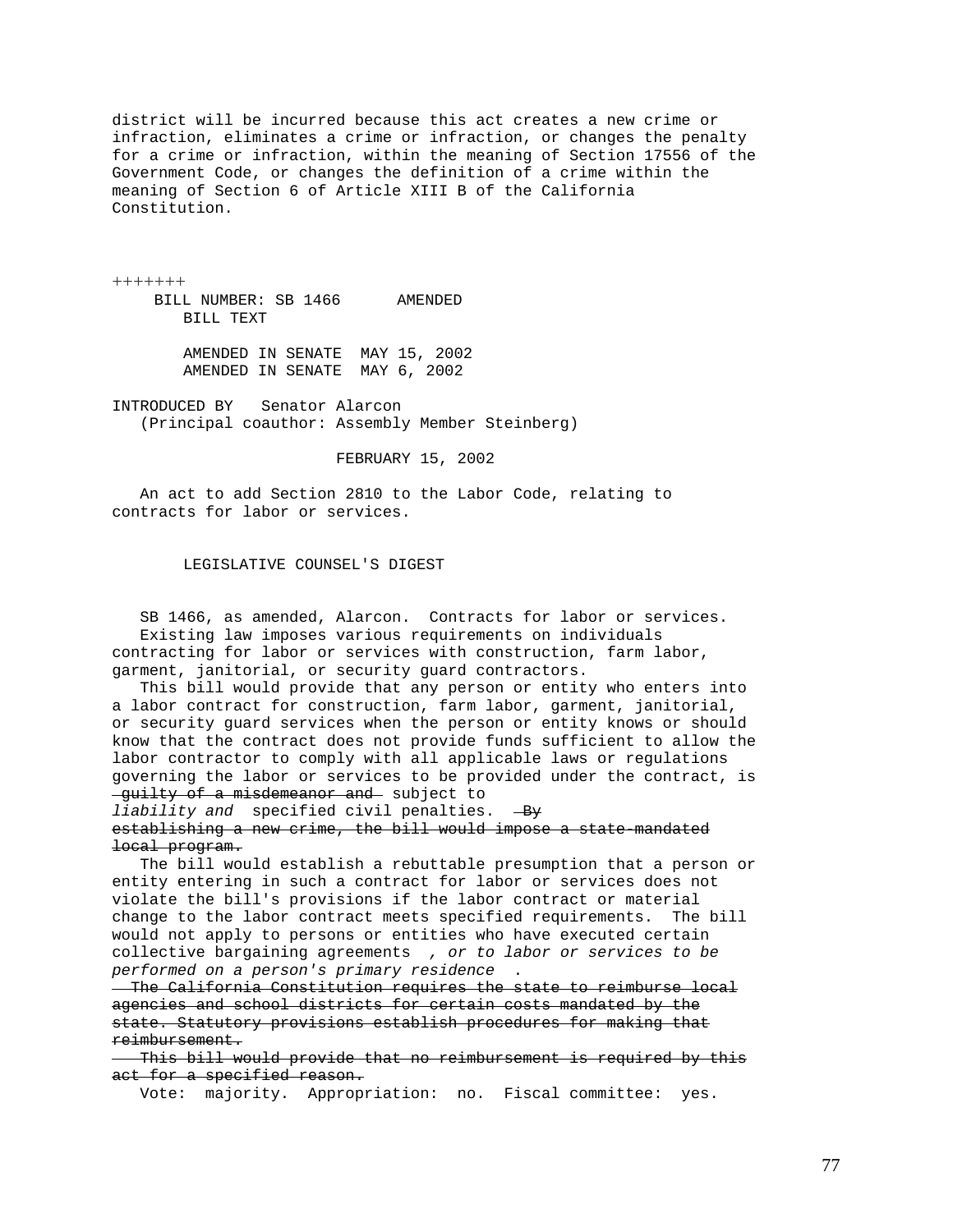State-mandated local program: - yes no .

THE PEOPLE OF THE STATE OF CALIFORNIA DO ENACT AS FOLLOWS:

SECTION 1. Section 2810 is added to the Labor Code, to read:

 2810. (a) A person or entity may not enter into a contract or agreement for labor or services with a construction, farm labor, garment, janitorial, or security guard contractor, where the person or entity knows or should know that the contract or agreement does not include funds sufficient to allow the contractor to comply with all applicable local, state, and federal laws or regulations governing the labor or services to be provided.

 (b) There is a rebuttable presumption affecting the burden of proof that there has been no violation of subdivision (a) where the contract or agreement with a construction, farm labor, garment, janitorial, or security guard contractor meets all of the requirements in subdivision (d).

 (c) Subdivision (a) does not apply to a person or entity who executes a collective bargaining agreement covering the workers employed under the contract or agreement *, or to a person who enters into a contract or agreement for labor or services to be performed on his or her primary residence* .

 (d) To meet the requirements of subdivision (b), a contract or agreement with a construction, farm labor, garment, janitorial, or security guard contractor for labor or services must be in writing, in a single document, and contain all of the following provisions, in addition to any other provisions as may be required by regulations adopted by the Labor Commissioner from time to time:

 (1) The name, address, and telephone number of the person or entity and the construction, farm labor, garment, janitorial, or security guard contractor through whom the labor or services are to be provided.

 (2) A description of the labor or services to be provided and a statement of when those services are to be commenced and completed.

 (3) The employer identification number for state tax purposes of the construction, farm labor, garment, janitorial, or security guard contractor.

 (4) The workers' compensation insurance policy number and the name, address, and telephone number of the insurance carrier of the construction, farm labor, garment, janitorial, or security guard contractor.

 (5) The vehicle identification number of any vehicle that is owned by the construction, farm labor, garment, janitorial, or security guard contractor and used for transportation in connection with any service provided pursuant to the contract or agreement, the number of the vehicle liability insurance policy that covers the vehicle, and the name, address, and telephone number of the insurance carrier.

 (6) The address of any real property to be used to house workers in connection with the contract or agreement.

 (7) The total number of workers to be employed under the contract or agreement, the total amount of all wages to be paid, and the date or dates when those wages are to be paid.

 (8) The amount of the commission or other payment made to the construction, farm labor, garment, janitorial, or security guard contractor for services under the contract or agreement.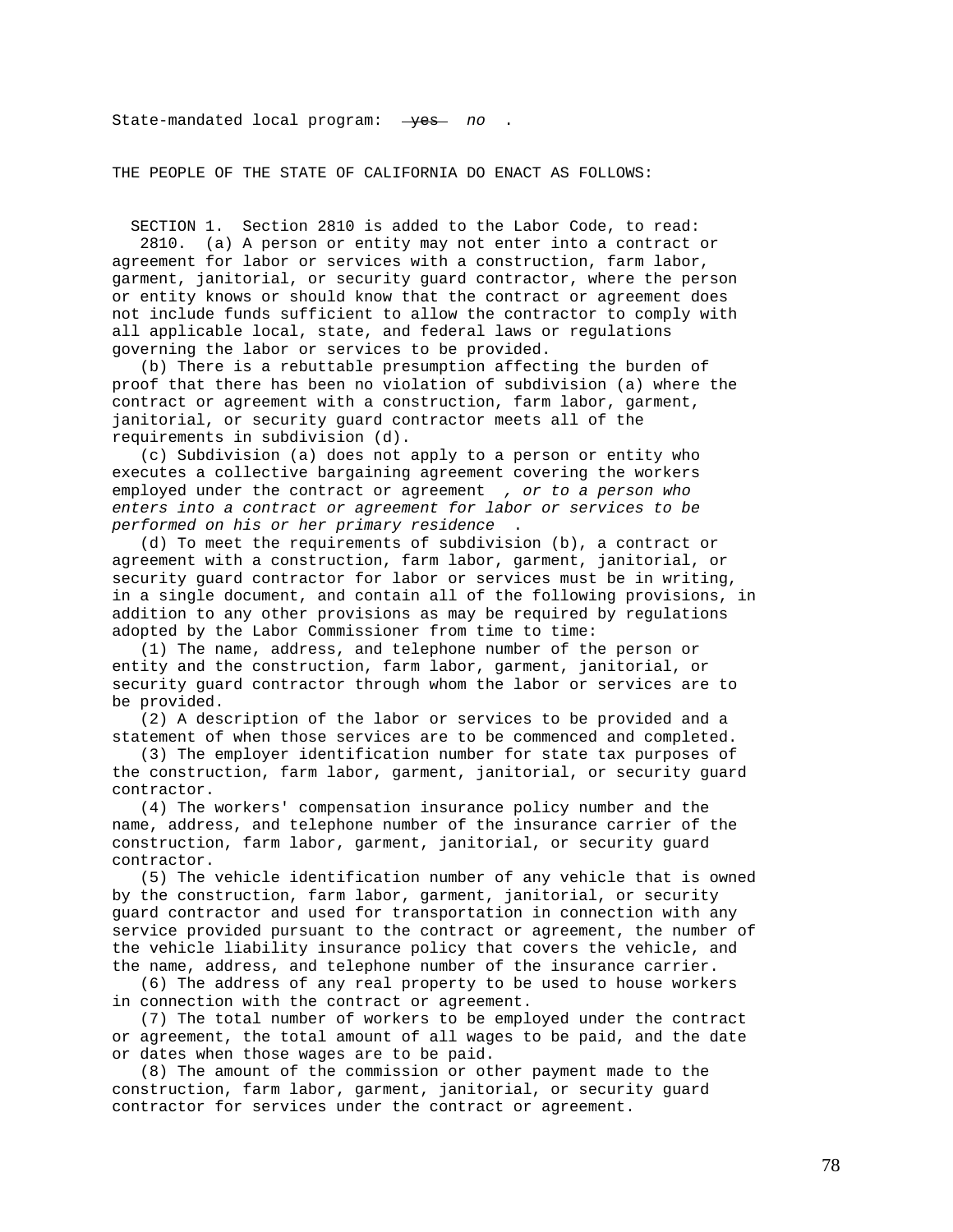(9) The total number of persons who will be utilized under the contract or agreement as independent contractors, along with a list of the current local, state, and federal contractor license identification numbers that the independent contractors are required to have under local, state, or federal laws or regulations.

 (e) *(1)* To qualify for the rebuttable presumption set forth in subdivision (b), a material change to the terms and conditions of a contract or agreement between a person or entity and a construction, farm labor, garment, janitorial, or security guard contractor must be in writing, in a single document, and contain all of the provisions listed in subdivision (d) that are affected by the change.

 *(2) If a provision required to be contained in a contract or agreement pursuant to paragraph (7) or (9) of subdivision (d) is unknown at the time the contract or agreement is executed, the best estimate available at that time is sufficient to satisfy the requirements of subdivision (d). If an estimate is used in place of actual figures in accordance with this paragraph, the parties to the contract or agreement have a continuing duty to ascertain the information required pursuant to paragraph (7) or (9) of subdivision (d) and to reduce that information to writing in accordance with the requirements of paragraph (1) once that information becomes known.* 

 (f) A person or entity who enters into a contract or agreement referred to in subdivisions (d) or (e) shall keep a copy of the written contract or agreement for a period of not less than four years following the termination of the contract or agreement.

(g) (1)  $-A$  person or entity who violates subdivision  $(a)$ , or causes or induces another to violate subdivision (a), is guilty of a misdemeanor punishable by a fine of not more than one thousand dollars (\$1,000), or imprisonment in the county jail for not more than six months, or both.

 (2) A person or entity who violates subdivision (a) is also subject to a civil penalty, enforced by the Labor Commissioner, in the amount of two hundred fifty dollars (\$250) per employee for each violation in an initial citation and one thousand dollars (\$1,000) per employee for each subsequent violation.

 $\left(43\right)$  An employee aggrieved by a violation of subdivision (a) may *file an action for damages to* recover the greater of all of his or her actual damages or two hundred fifty dollars (\$250) per employee per violation for an initial violation and one thousand dollars (\$1,000) per employee for each subsequent violation, and, upon prevailing in an action brought pursuant to this section, may recover costs and reasonable attorney's fees.  $(4)$ 

 *(2)* An employee aggrieved by a violation of subdivision (a) may also bring an action for injunctive relief and, upon prevailing, may recover costs and reasonable attorney's fees.

 (h) The phrase "construction, farm labor, garment, janitorial, or security guard contractor" includes any person, as defined in this code, whether or not licensed, who is acting in the capacity of a construction, farm labor, garment janitorial, or security guard contractor.

 (i) (1) The term "knows" includes the knowledge, arising from familiarity with the normal facts and circumstances of the business activity engaged in, that the contract or agreement does not include funds sufficient to allow the contractor to comply with applicable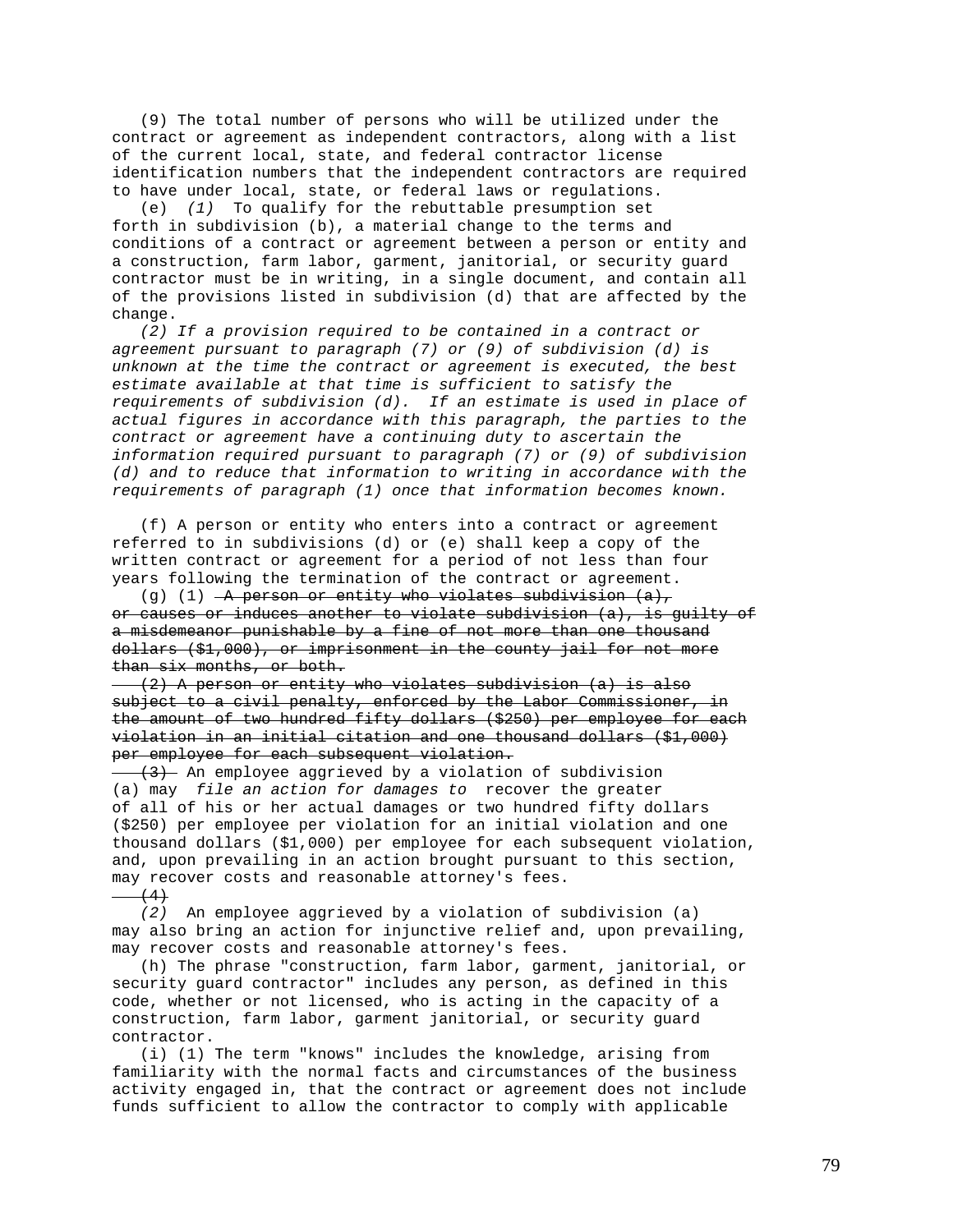laws. (2) The phrase "should know" includes the knowledge of any additional facts or information that would make a reasonably prudent person undertake to inquire whether, taken together, the contract or agreement contains sufficient funds to allow the contractor to comply with applicable laws. (3) A failure by a person or entity to request or obtain any information from the contractor that is required by any applicable statute or by the contract or agreement between them, constitutes knowledge of that information for purposes of this section. SEC. 2. No reimbursement is required by this act pursuant to

Section 6 of Article XIII B of the California Constitution because the only costs that may be incurred by a local agency or school district will be incurred because this act creates a new crime or infraction, eliminates a crime or infraction, or changes the penalty for a crime or infraction, within the meaning of Section 17556 of the Government Code, or changes the definition of a crime within the meaning of Section 6 of Article XIII B of the California Constitution.

++++++++ BILL NUMBER: SB 1466 AMENDED BILL TEXT AMENDED IN ASSEMBLY JULY 3, 2002 AMENDED IN SENATE MAY 15, 2002 AMENDED IN SENATE MAY 6, 2002

INTRODUCED BY Senator Alarcon (Principal -coauthor: Assembly Member *coauthors: Assembly Members Koretz and* Steinberg)

FEBRUARY 15, 2002

 An act to add Section 2810 to the Labor Code, relating to contracts for labor or services.

LEGISLATIVE COUNSEL'S DIGEST

 SB 1466, as amended, Alarcon. Contracts for labor or services. Existing law imposes various requirements on individuals contracting for labor or services with construction, farm labor, garment, janitorial, or security guard contractors.

 This bill would provide that any person or entity who enters into a labor contract for construction, farm labor, garment, janitorial, or security guard services when the person or entity knows or should know that the contract does not provide funds sufficient to allow the labor contractor to comply with all applicable laws or regulations governing the labor or services to be provided under the contract, is subject to liability and specified civil penalties.

 The bill would establish a rebuttable presumption that a person or entity entering in such a contract for labor or services does not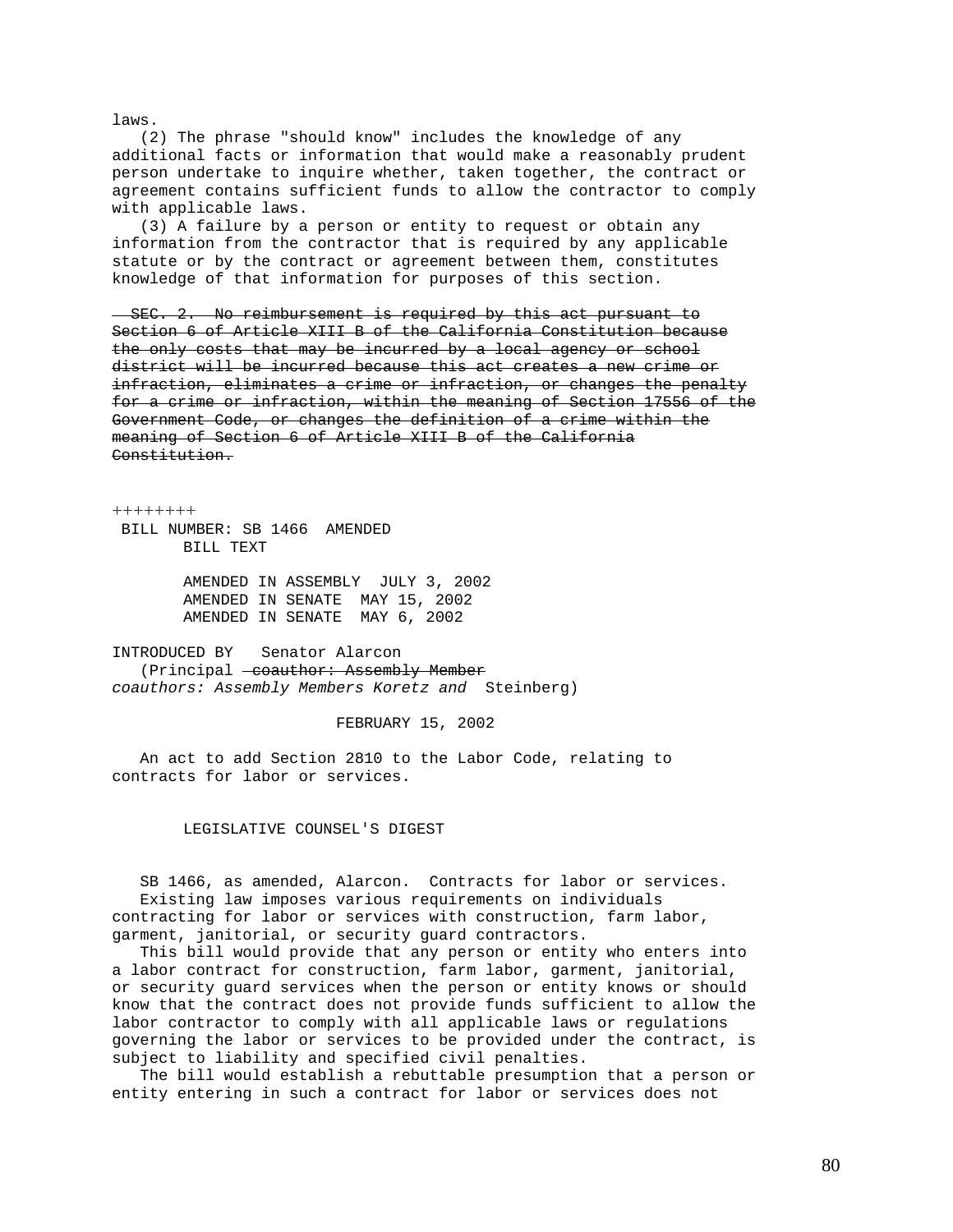violate the bill's provisions if the labor contract or material change to the labor contract meets specified requirements. The bill would not apply to persons or entities who have executed certain collective bargaining agreements, or to labor or services to be performed on a person's primary residence.

 Vote: majority. Appropriation: no. Fiscal committee: yes. State-mandated local program: no.

## THE PEOPLE OF THE STATE OF CALIFORNIA DO ENACT AS FOLLOWS:

SECTION 1. Section 2810 is added to the Labor Code, to read:

 2810. (a) A person or entity may not enter into a contract or agreement for labor or services with a construction, farm labor, garment, janitorial, or security guard contractor, where the person or entity knows or should know that the contract or agreement does not include funds sufficient to allow the contractor to comply with all applicable local, state, and federal laws or regulations governing the labor or services to be provided.

 (b) There is a rebuttable presumption affecting the burden of proof that there has been no violation of subdivision (a) where the contract or agreement with a construction, farm labor, garment, janitorial, or security guard contractor meets all of the requirements in subdivision (d).

 (c) Subdivision (a) does not apply to a person or entity who executes a collective bargaining agreement covering the workers employed under the contract or agreement, or to a person who enters into a contract or agreement for labor or services to be performed on his or her primary residence.

 (d) To meet the requirements of subdivision (b), a contract or agreement with a construction, farm labor, garment, janitorial, or security guard contractor for labor or services must be in writing, in a single document, and contain all of the following provisions, in addition to any other provisions as may be required by regulations adopted by the Labor Commissioner from time to time:

 (1) The name, address, and telephone number of the person or entity and the construction, farm labor, garment, janitorial, or security guard contractor through whom the labor or services are to be provided.

 (2) A description of the labor or services to be provided and a statement of when those services are to be commenced and completed.

 (3) The employer identification number for state tax purposes of the construction, farm labor, garment, janitorial, or security guard contractor.

 (4) The workers' compensation insurance policy number and the name, address, and telephone number of the insurance carrier of the construction, farm labor, garment, janitorial, or security guard contractor.

 (5) The vehicle identification number of any vehicle that is owned by the construction, farm labor, garment, janitorial, or security guard contractor and used for transportation in connection with any service provided pursuant to the contract or agreement, the number of the vehicle liability insurance policy that covers the vehicle, and the name, address, and telephone number of the insurance carrier.

 (6) The address of any real property to be used to house workers in connection with the contract or agreement.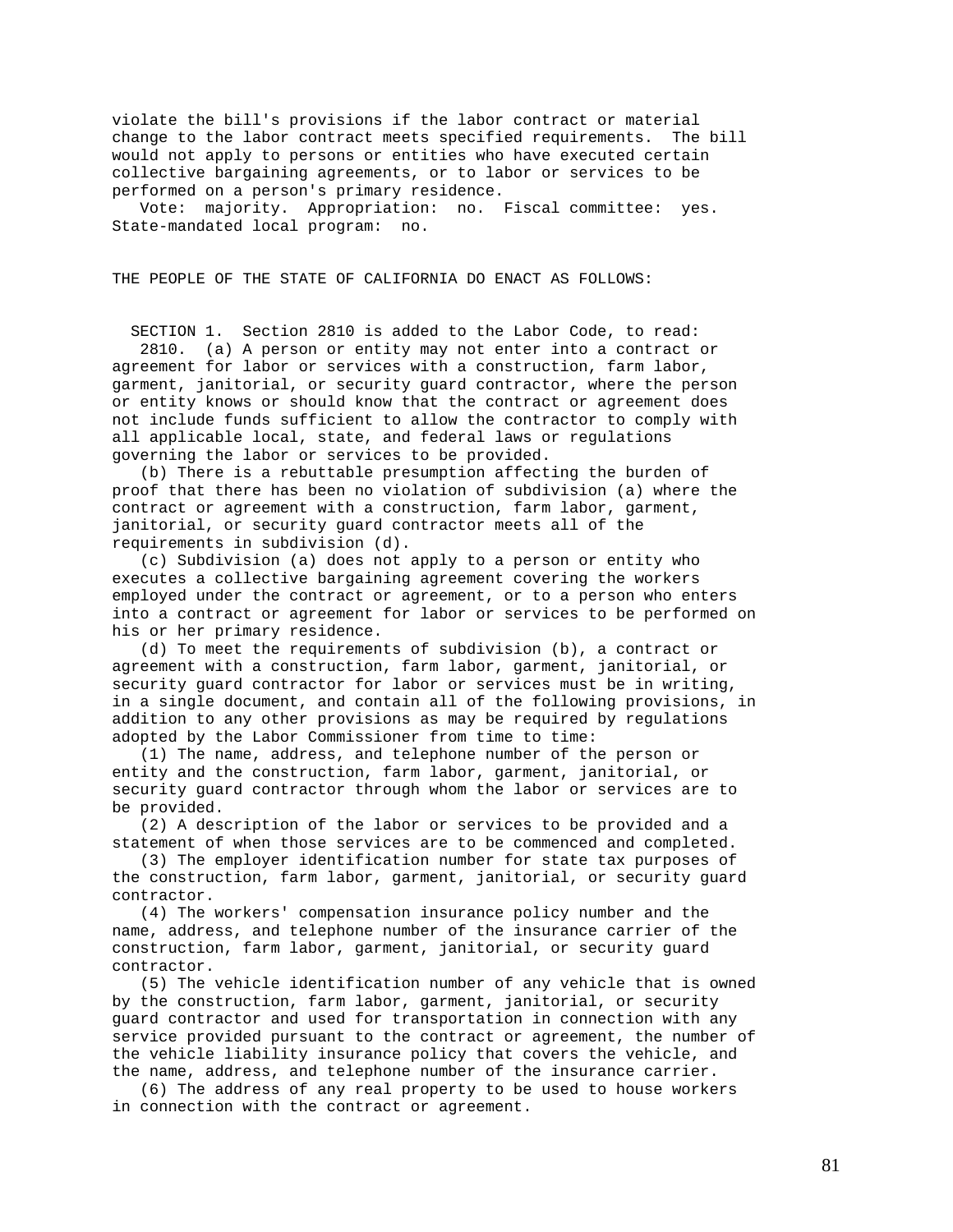(7) The total number of workers to be employed under the contract or agreement, the total amount of all wages to be paid, and the date or dates when those wages are to be paid.

 (8) The amount of the commission or other payment made to the construction, farm labor, garment, janitorial, or security guard contractor for services under the contract or agreement.

 (9) The total number of persons who will be utilized under the contract or agreement as independent contractors, along with a list of the current local, state, and federal contractor license identification numbers that the independent contractors are required to have under local, state, or federal laws or regulations.

 (e) (1) To qualify for the rebuttable presumption set forth in subdivision (b), a material change to the terms and conditions of a contract or agreement between a person or entity and a construction, farm labor, garment, janitorial, or security guard contractor must be in writing, in a single document, and contain all of the provisions listed in subdivision (d) that are affected by the change.

 (2) If a provision required to be contained in a contract or agreement pursuant to paragraph (7) or (9) of subdivision (d) is unknown at the time the contract or agreement is executed, the best estimate available at that time is sufficient to satisfy the requirements of subdivision (d). If an estimate is used in place of actual figures in accordance with this paragraph, the parties to the contract or agreement have a continuing duty to ascertain the information required pursuant to paragraph (7) or (9) of subdivision (d) and to reduce that information to writing in accordance with the requirements of paragraph (1) once that information becomes known.

 (f) A person or entity who enters into a contract or agreement referred to in subdivisions (d) or (e) shall keep a copy of the written contract or agreement for a period of not less than four years following the termination of the contract or agreement.

 (g) (1) An employee aggrieved by a violation of subdivision (a) may file an action for damages to recover the greater of all of his or her actual damages or two hundred fifty dollars (\$250) per employee per violation for an initial violation and one thousand dollars (\$1,000) per employee for each subsequent violation, and, upon prevailing in an action brought pursuant to this section, may recover costs and reasonable attorney's fees. *An action under this section may not be maintained unless it is pleaded and proved that an employee was injured as a result of a violation of a labor law or regulation in connection with the performance of the contract or agreement.* 

 (2) An employee aggrieved by a violation of subdivision (a) may also bring an action for injunctive relief and, upon prevailing, may recover costs and reasonable attorney's fees.

 (h) The phrase "construction, farm labor, garment, janitorial, or security guard contractor" includes any person, as defined in this code, whether or not licensed, who is acting in the capacity of a construction, farm labor, garment janitorial, or security guard contractor.

 (i) (1) The term "knows" includes the knowledge, arising from familiarity with the normal facts and circumstances of the business activity engaged in, that the contract or agreement does not include funds sufficient to allow the contractor to comply with applicable laws.

 (2) The phrase "should know" includes the knowledge of any additional facts or information that would make a reasonably prudent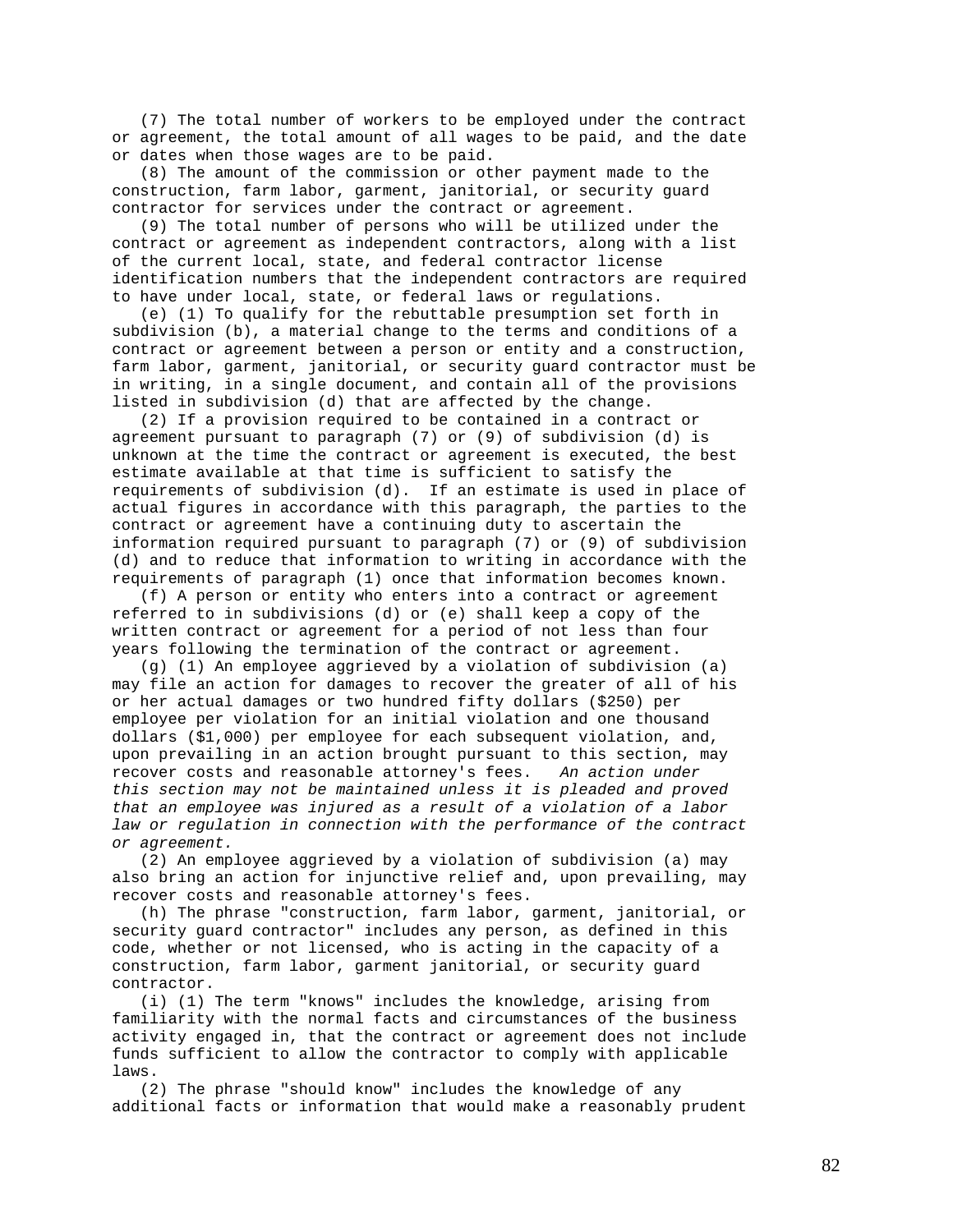person undertake to inquire whether, taken together, the contract or agreement contains sufficient funds to allow the contractor to comply with applicable laws. (3) A failure by a person or entity to request or obtain any information from the contractor that is required by any applicable statute or by the contract or agreement between them, constitutes knowledge of that information for purposes of this section. +++++++++ BILL NUMBER: SB 1466 AMENDED BILL TEXT

> AMENDED IN ASSEMBLY AUGUST 20, 2002 AMENDED IN ASSEMBLY JULY 3, 2002 AMENDED IN SENATE MAY 15, 2002 AMENDED IN SENATE MAY 6, 2002

INTRODUCED BY Senator Alarcon (Principal coauthors: Assembly Members Koretz and Steinberg)

## FEBRUARY 15, 2002

 An act to add Section 2810 to the Labor Code, relating to contracts for labor or services.

LEGISLATIVE COUNSEL'S DIGEST

 SB 1466, as amended, Alarcon. Contracts for labor or services. Existing law imposes various requirements on individuals contracting for labor or services with construction, farm labor, garment, janitorial, or security guard contractors.

 This bill would provide that any person or entity who enters into a labor contract for construction, farm labor, garment, janitorial, or security guard services when the person or entity knows or should know that the contract does not provide funds sufficient to allow the labor contractor to comply with all applicable laws or regulations governing the labor or services to be provided under the contract, is subject to liability and specified civil penalties.

 The bill would establish a rebuttable presumption that a person or entity entering in such a contract for labor or services does not violate the bill's provisions if the labor contract or material change to the labor contract meets specified requirements. The bill would not apply to persons or entities who have executed certain collective bargaining agreements, or to labor or services to be performed on a person's -primary residence

*home residence or residences, under specified conditions* . Vote: majority. Appropriation: no. Fiscal committee: yes. State-mandated local program: no.

THE PEOPLE OF THE STATE OF CALIFORNIA DO ENACT AS FOLLOWS: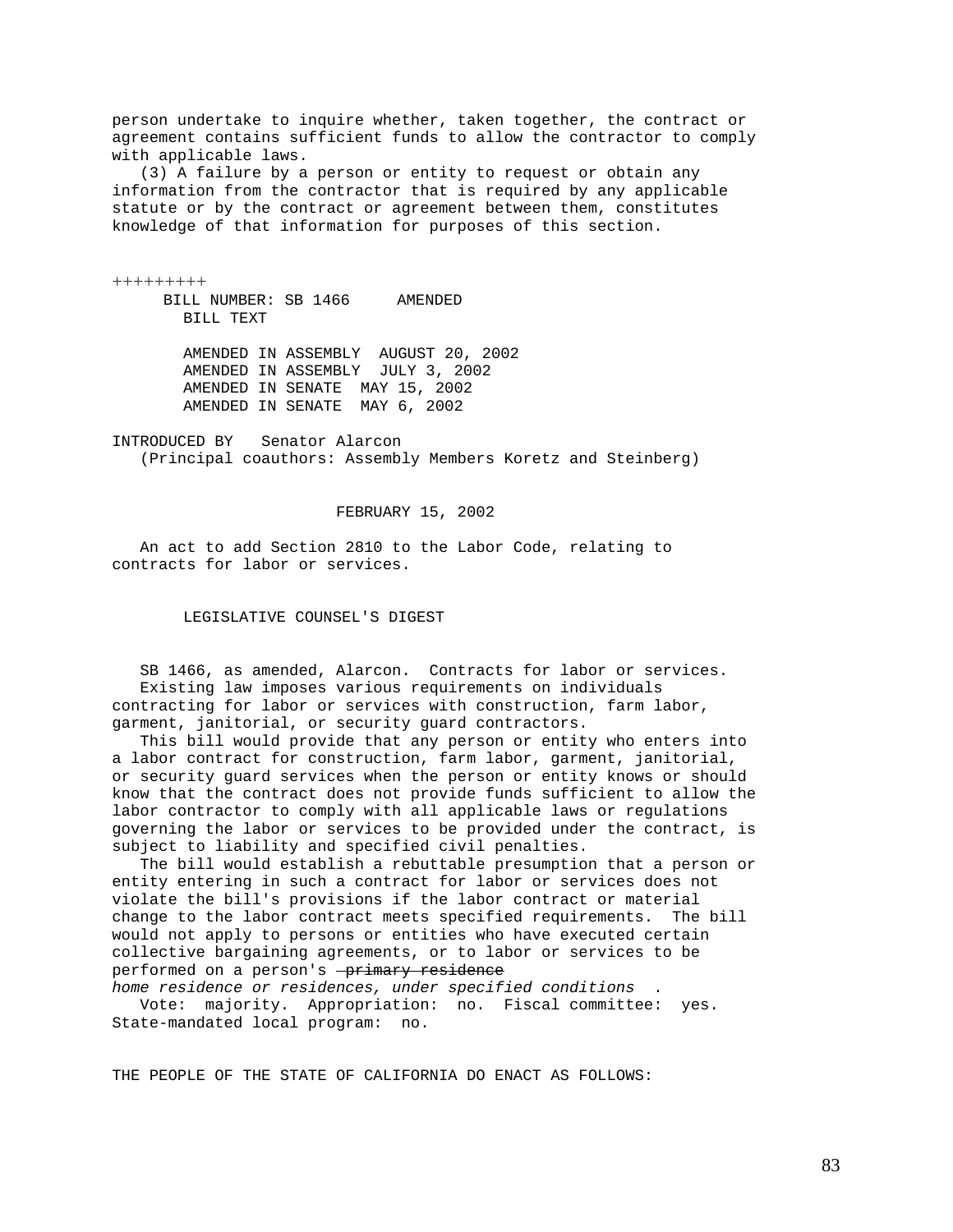SECTION 1. Section 2810 is added to the Labor Code, to read:

 2810. (a) A person or entity may not enter into a contract or agreement for labor or services with a construction, farm labor, garment, janitorial, or security guard contractor, where the person or entity knows or should know that the contract or agreement does not include funds sufficient to allow the contractor to comply with all applicable local, state, and federal laws or regulations governing the labor or services to be provided.

 (b) There is a rebuttable presumption affecting the burden of proof that there has been no violation of subdivision (a) where the contract or agreement with a construction, farm labor, garment, janitorial, or security guard contractor meets all of the requirements in subdivision (d).

 (c) Subdivision (a) does not apply to a person or entity who executes a collective bargaining agreement covering the workers employed under the contract or agreement, or to a person who enters into a contract or agreement for labor or services to be performed on his or her primary residence *home* 

*residences, provided that a family member resides in the residence or residences for which the labor or services are to be performed for at least a part of the year* .

 (d) To meet the requirements of subdivision (b), a contract or agreement with a construction, farm labor, garment, janitorial, or security guard contractor for labor or services must be in writing, in a single document, and contain all of the following provisions, in addition to any other provisions as may be required by regulations adopted by the Labor Commissioner from time to time:

 (1) The name, address, and telephone number of the person or entity and the construction, farm labor, garment, janitorial, or security guard contractor through whom the labor or services are to be provided.

 (2) A description of the labor or services to be provided and a statement of when those services are to be commenced and completed.

 (3) The employer identification number for state tax purposes of the construction, farm labor, garment, janitorial, or security guard contractor.

 (4) The workers' compensation insurance policy number and the name, address, and telephone number of the insurance carrier of the construction, farm labor, garment, janitorial, or security guard contractor.

 (5) The vehicle identification number of any vehicle that is owned by the construction, farm labor, garment, janitorial, or security guard contractor and used for transportation in connection with any service provided pursuant to the contract or agreement, the number of the vehicle liability insurance policy that covers the vehicle, and the name, address, and telephone number of the insurance carrier.

 (6) The address of any real property to be used to house workers in connection with the contract or agreement.

 (7) The total number of workers to be employed under the contract or agreement, the total amount of all wages to be paid, and the date or dates when those wages are to be paid.

 (8) The amount of the commission or other payment made to the construction, farm labor, garment, janitorial, or security guard contractor for services under the contract or agreement.

 (9) The total number of persons who will be utilized under the contract or agreement as independent contractors, along with a list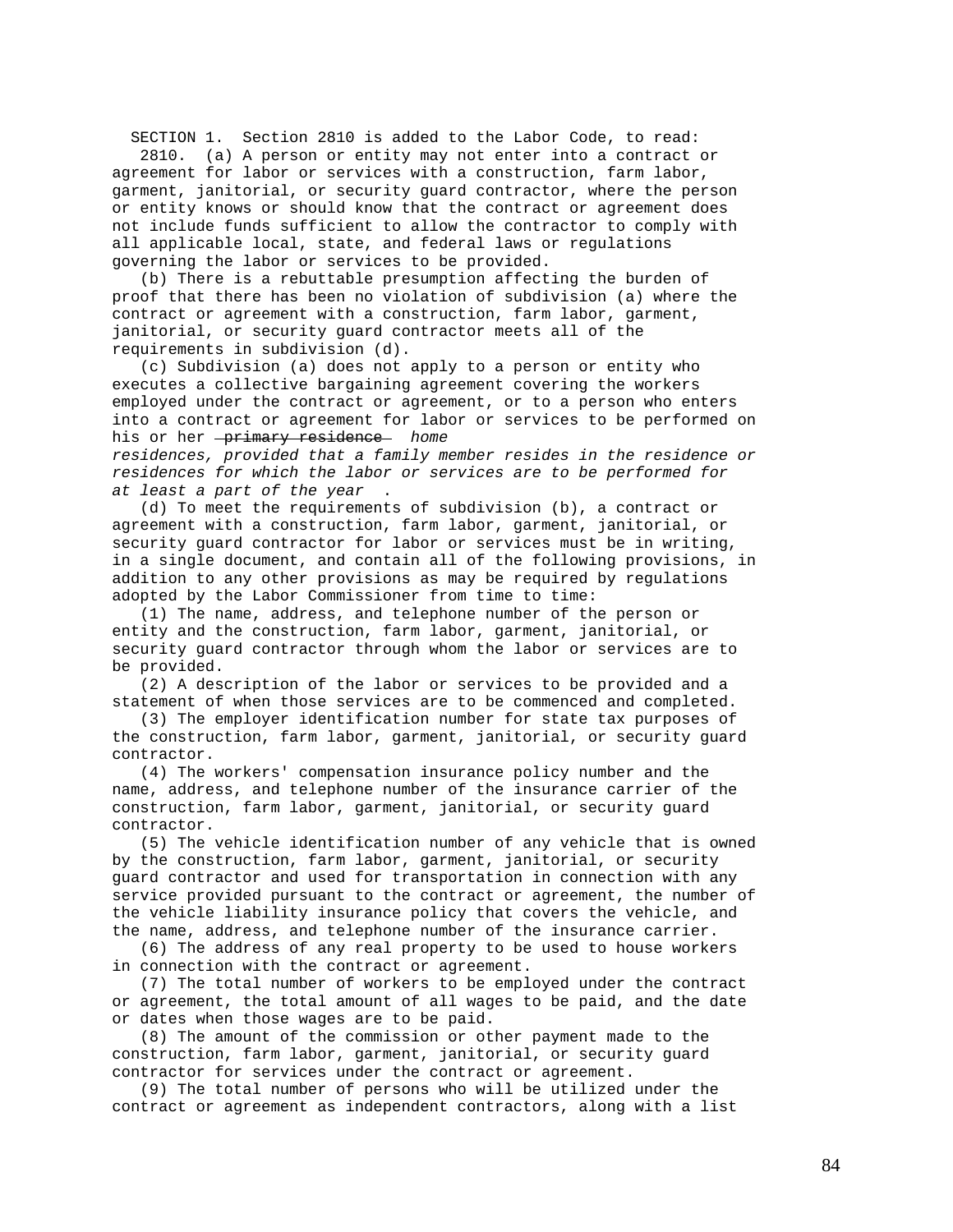of the current local, state, and federal contractor license identification numbers that the independent contractors are required to have under local, state, or federal laws or regulations.

 *(10) The signatures of all parties, and the date the contract or agreement was signed.* 

 (e) (1) To qualify for the rebuttable presumption set forth in subdivision (b), a material change to the terms and conditions of a contract or agreement between a person or entity and a construction, farm labor, garment, janitorial, or security guard contractor must be in writing, in a single document, and contain all of the provisions listed in subdivision (d) that are affected by the change.

 (2) If a provision required to be contained in a contract or agreement pursuant to paragraph (7) or (9) of subdivision (d) is unknown at the time the contract or agreement is executed, the best estimate available at that time is sufficient to satisfy the requirements of subdivision (d). If an estimate is used in place of actual figures in accordance with this paragraph, the parties to the contract or agreement have a continuing duty to ascertain the information required pursuant to paragraph (7) or (9) of subdivision (d) and to reduce that information to writing in accordance with the requirements of paragraph (1) once that information becomes known.

 (f) A person or entity who enters into a contract or agreement referred to in subdivisions (d) or (e) shall keep a copy of the written contract or agreement for a period of not less than four years following the termination of the contract or agreement.

 (g) (1) An employee aggrieved by a violation of subdivision (a) may file an action for damages to recover the greater of all of his or her actual damages or two hundred fifty dollars (\$250) per employee per violation for an initial violation and one thousand dollars (\$1,000) per employee for each subsequent violation, and, upon prevailing in an action brought pursuant to this section, may recover costs and reasonable attorney's fees. An action under this section may not be maintained unless it is pleaded and proved that an employee was injured as a result of a violation of a labor law or regulation in connection with the performance of the contract or agreement.

 (2) An employee aggrieved by a violation of subdivision (a) may also bring an action for injunctive relief and, upon prevailing, may recover costs and reasonable attorney's fees.

 (h) The phrase "construction, farm labor, garment, janitorial, or security guard contractor" includes any person, as defined in this code, whether or not licensed, who is acting in the capacity of a construction, farm labor, garment janitorial, or security guard contractor.

 (i) (1) The term "knows" includes the knowledge, arising from familiarity with the normal facts and circumstances of the business activity engaged in, that the contract or agreement does not include funds sufficient to allow the contractor to comply with applicable laws.

 (2) The phrase "should know" includes the knowledge of any additional facts or information that would make a reasonably prudent person undertake to inquire whether, taken together, the contract or agreement contains sufficient funds to allow the contractor to comply with applicable laws.

 (3) A failure by a person or entity to request or obtain any information from the contractor that is required by any applicable statute or by the contract or agreement between them, constitutes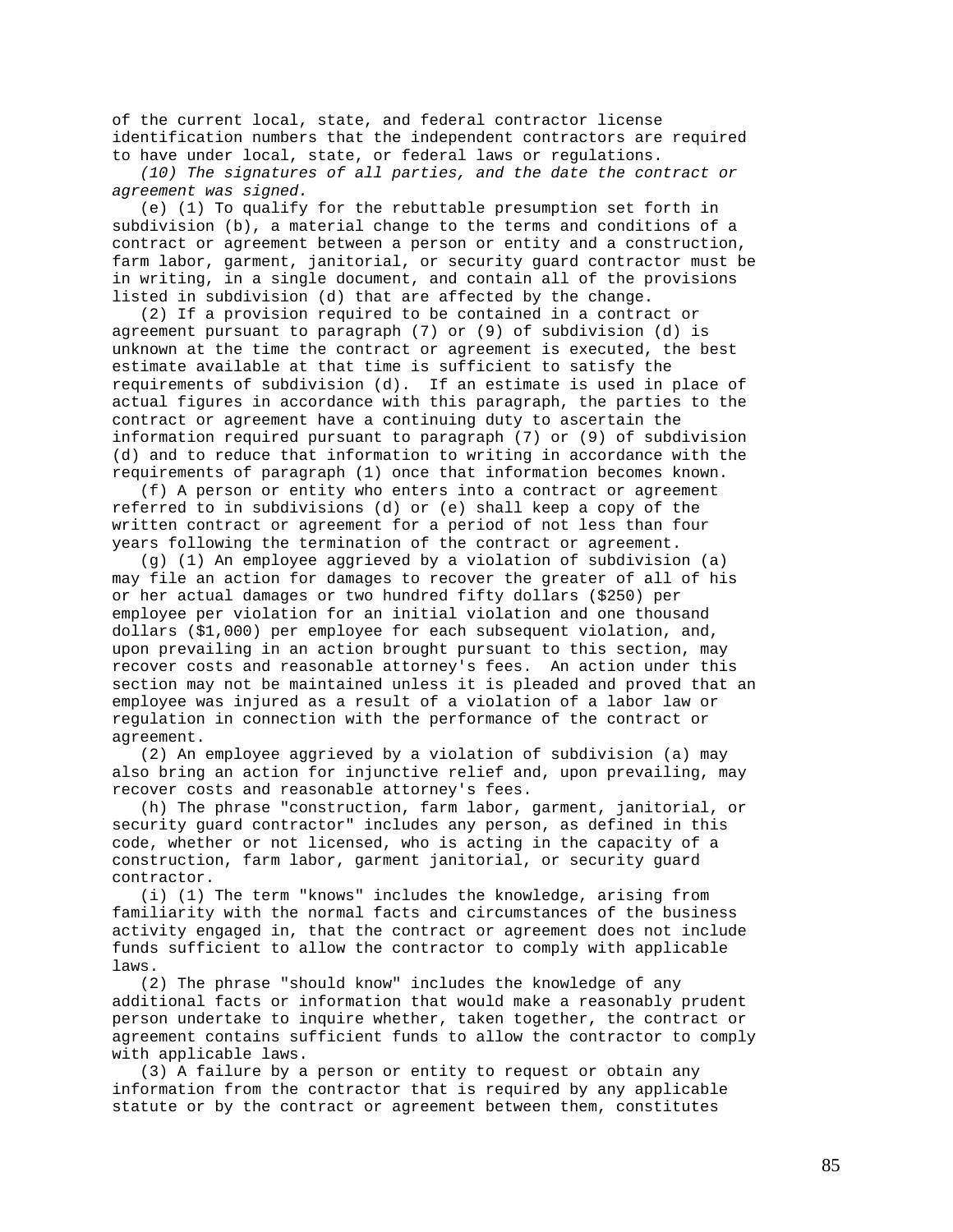knowledge of that information for purposes of this section.

+++++++++ BILL NUMBER: SB 1466 ENROLLED BILL TEXT PASSED THE SENATE AUGUST 30, 2002 PASSED THE ASSEMBLY AUGUST 23, 2002 AMENDED IN ASSEMBLY AUGUST 20, 2002 AMENDED IN ASSEMBLY JULY 3, 2002 AMENDED IN SENATE MAY 15, 2002 AMENDED IN SENATE MAY 6, 2002 INTRODUCED BY Senator Alarcon (Principal coauthors: Assembly Members Koretz and Steinberg)

## FEBRUARY 15, 2002

 An act to add Section 2810 to the Labor Code, relating to contracts for labor or services.

LEGISLATIVE COUNSEL'S DIGEST

 SB 1466, Alarcon. Contracts for labor or services. Existing law imposes various requirements on individuals contracting for labor or services with construction, farm labor, garment, janitorial, or security guard contractors.

 This bill would provide that any person or entity who enters into a labor contract for construction, farm labor, garment, janitorial, or security guard services when the person or entity knows or should know that the contract does not provide funds sufficient to allow the labor contractor to comply with all applicable laws or regulations governing the labor or services to be provided under the contract, is subject to liability and specified civil penalties.

 The bill would establish a rebuttable presumption that a person or entity entering in such a contract for labor or services does not violate the bill's provisions if the labor contract or material change to the labor contract meets specified requirements. The bill would not apply to persons or entities who have executed certain collective bargaining agreements, or to labor or services to be performed on a person's home residence or residences, under specified conditions.

THE PEOPLE OF THE STATE OF CALIFORNIA DO ENACT AS FOLLOWS:

 SECTION 1. Section 2810 is added to the Labor Code, to read: 2810. (a) A person or entity may not enter into a contract or agreement for labor or services with a construction, farm labor, garment, janitorial, or security guard contractor, where the person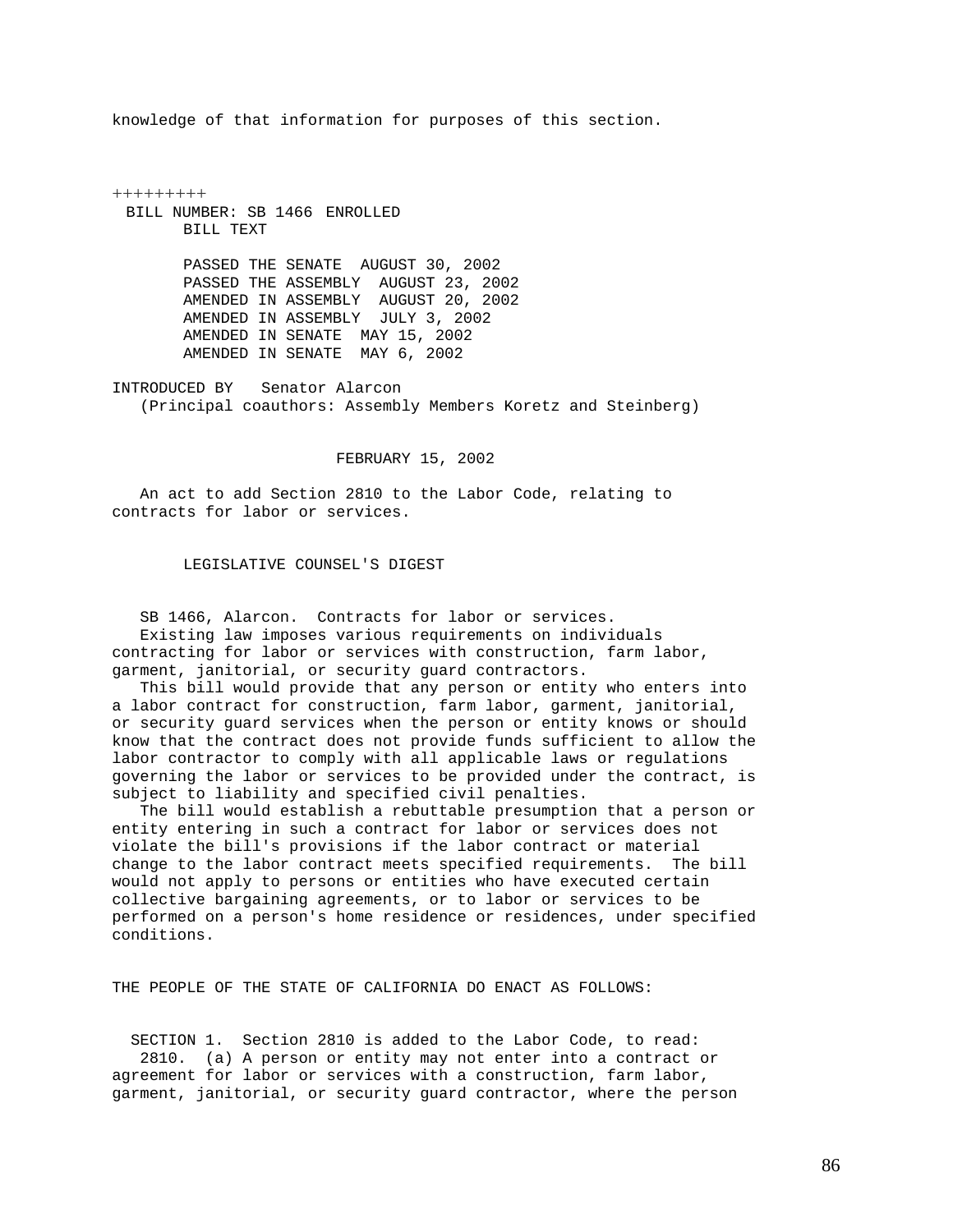or entity knows or should know that the contract or agreement does not include funds sufficient to allow the contractor to comply with all applicable local, state, and federal laws or regulations governing the labor or services to be provided.

 (b) There is a rebuttable presumption affecting the burden of proof that there has been no violation of subdivision (a) where the contract or agreement with a construction, farm labor, garment, janitorial, or security guard contractor meets all of the requirements in subdivision (d).

 (c) Subdivision (a) does not apply to a person or entity who executes a collective bargaining agreement covering the workers employed under the contract or agreement, or to a person who enters into a contract or agreement for labor or services to be performed on his or her home residences, provided that a family member resides in the residence or residences for which the labor or services are to be performed for at least a part of the year.

 (d) To meet the requirements of subdivision (b), a contract or agreement with a construction, farm labor, garment, janitorial, or security guard contractor for labor or services must be in writing, in a single document, and contain all of the following provisions, in addition to any other provisions as may be required by regulations adopted by the Labor Commissioner from time to time:

 (1) The name, address, and telephone number of the person or entity and the construction, farm labor, garment, janitorial, or security guard contractor through whom the labor or services are to be provided.

 (2) A description of the labor or services to be provided and a statement of when those services are to be commenced and completed.

 (3) The employer identification number for state tax purposes of the construction, farm labor, garment, janitorial, or security guard contractor.

 (4) The workers' compensation insurance policy number and the name, address, and telephone number of the insurance carrier of the construction, farm labor, garment, janitorial, or security guard contractor.

 (5) The vehicle identification number of any vehicle that is owned by the construction, farm labor, garment, janitorial, or security guard contractor and used for transportation in connection with any service provided pursuant to the contract or agreement, the number of the vehicle liability insurance policy that covers the vehicle, and the name, address, and telephone number of the insurance carrier.

 (6) The address of any real property to be used to house workers in connection with the contract or agreement.

 (7) The total number of workers to be employed under the contract or agreement, the total amount of all wages to be paid, and the date or dates when those wages are to be paid.

 (8) The amount of the commission or other payment made to the construction, farm labor, garment, janitorial, or security guard contractor for services under the contract or agreement.

 (9) The total number of persons who will be utilized under the contract or agreement as independent contractors, along with a list of the current local, state, and federal contractor license identification numbers that the independent contractors are required to have under local, state, or federal laws or regulations.

 (10) The signatures of all parties, and the date the contract or agreement was signed.

(e) (1) To qualify for the rebuttable presumption set forth in